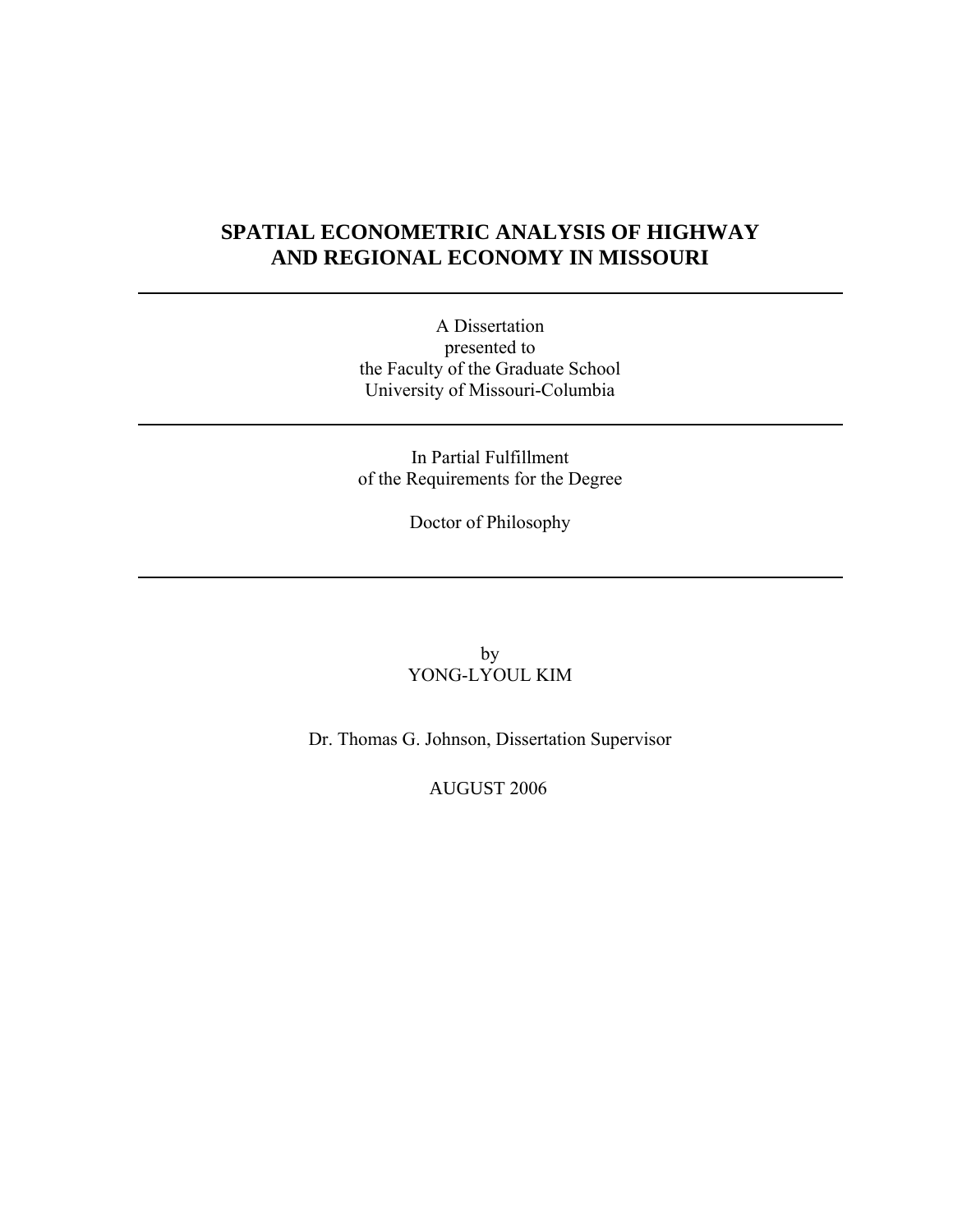The undersigned, appointed by the Dean of the Graduate School, have examined the dissertation entitled

## **SPATIAL ECONOMETRIC ANALYSIS OF HIGHWAY AND REGIONAL ECONOMY IN MISSOURI**

Presented by Yong-Lyoul Kim

A candidate for the degree of [Doctor of Philosophy of Agricultural Economics]

And hereby certify that in their opinion it is worthy of acceptance.

---------------------------------------------- Professor Thomas G. Johnson

Dr. Dennis P. Robinson

----------------------------------------------

---------------------------------------------- Professor Joseph L. Parcell

----------------------------------------------

Professor Patrick Westhoff

----------------------------------------------

Professor Paul L. Speckman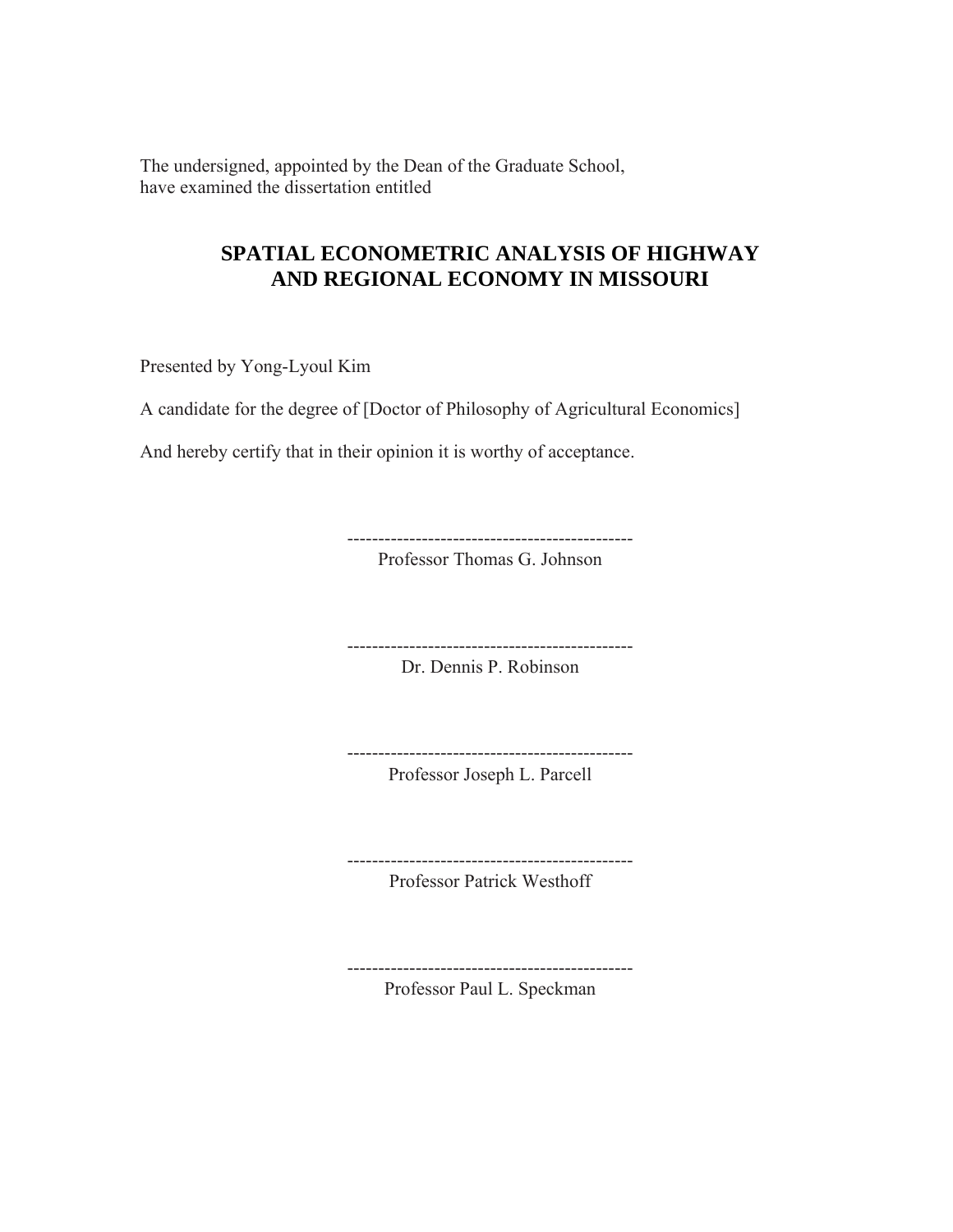# **ACKNOWLEDGMENTS**

 My greatest appreciation is expressed to my dissertation supervisor, Dr. Thomas G. Johnson and second advisor, Dr. Dennis P. Robinson, for their thoughtful and constructive advices and suggestions. Grateful appreciation is also expressed to the other committee members, Dr. Joseph L. Parcell, Dr. Patrick Westhoff and Dr. Paul L. Speckman, for their helpful suggestions and criticisms.

 To my parents, DongBin Kim and JunNam Lee, I give my thanks for my existence and the fortitude with which they imbued me. My deep appreciation is also extended to my wife's father and mother, DongHo Jeon and DanWon Shin. My gratitude goes to my high-school teacher, HeeJun Son, for empowering me to change my life. I would like to thank my brothers, JongLyoul and HaengLyoul and sisters, HaeSuk and HaeKyung (HaengSuk). Finally, I take pleasure in expressing my deep gratitude and affection to JeongEyun, my wife, and to GyuHyuk, GyuMin and GyuRi, our children, for their support and patience throughout my graduate studies and professional endeavors. It is to them that I dedicate this dissertation.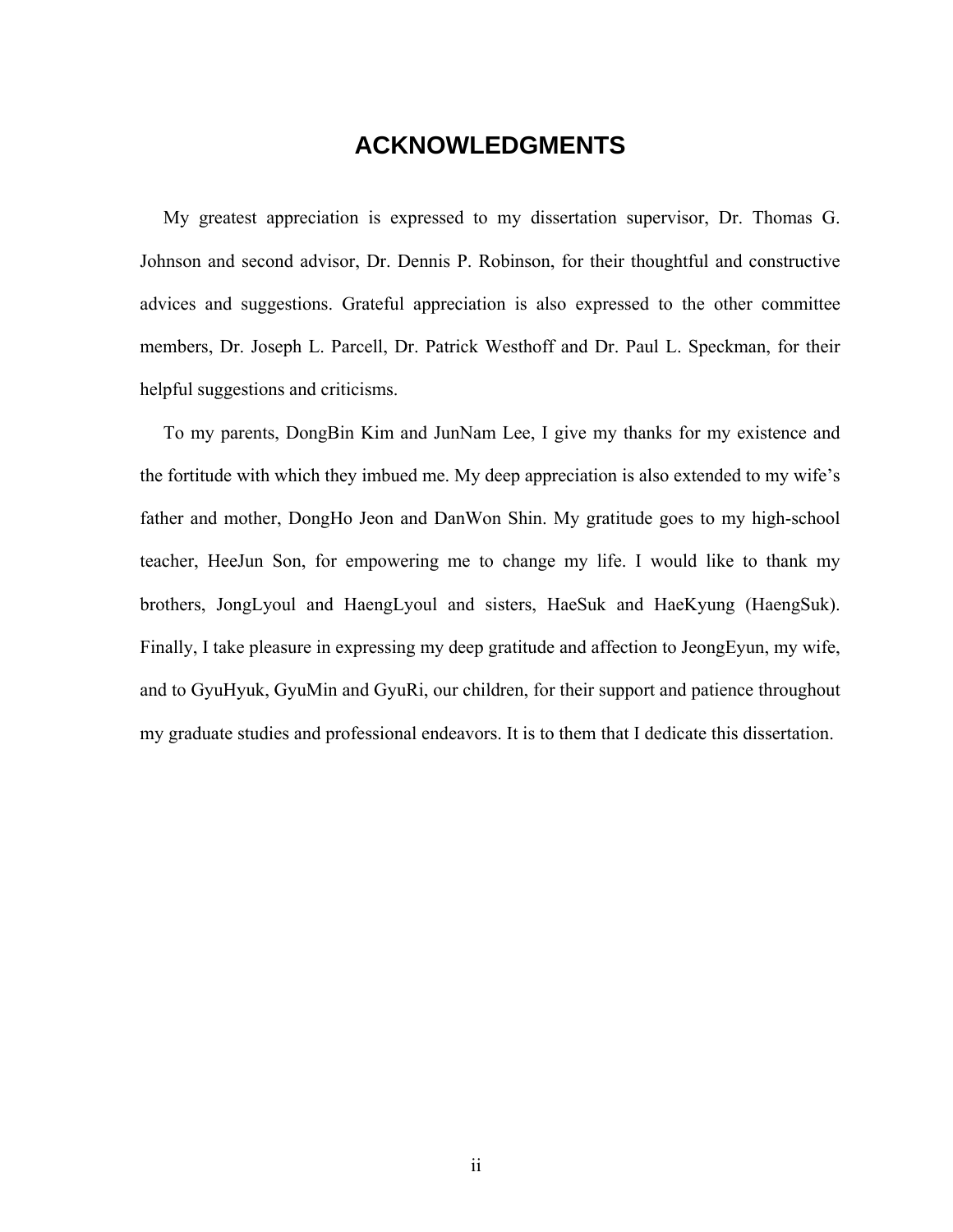# **TABLE OF CONTENTS**

| <b>ACKNOWLEDGMENTS</b>                                    | $\ddot{\rm ii}$ |
|-----------------------------------------------------------|-----------------|
| <b>LIST OF ILLUSTRATIONS</b>                              | $\mathbf{V}$    |
| <b>LIST OF TABLES</b>                                     | vi              |
| <b>ABSTRACT</b>                                           | V11             |
|                                                           |                 |
|                                                           |                 |
|                                                           |                 |
|                                                           |                 |
|                                                           |                 |
|                                                           |                 |
|                                                           |                 |
|                                                           |                 |
|                                                           |                 |
|                                                           |                 |
|                                                           |                 |
|                                                           |                 |
| CHAPTER II. SPATIAL EFFECTS OF HIGHWAYS AND EMPLOYMENT IN |                 |
|                                                           |                 |
|                                                           |                 |
| 21 Introduction                                           | 25              |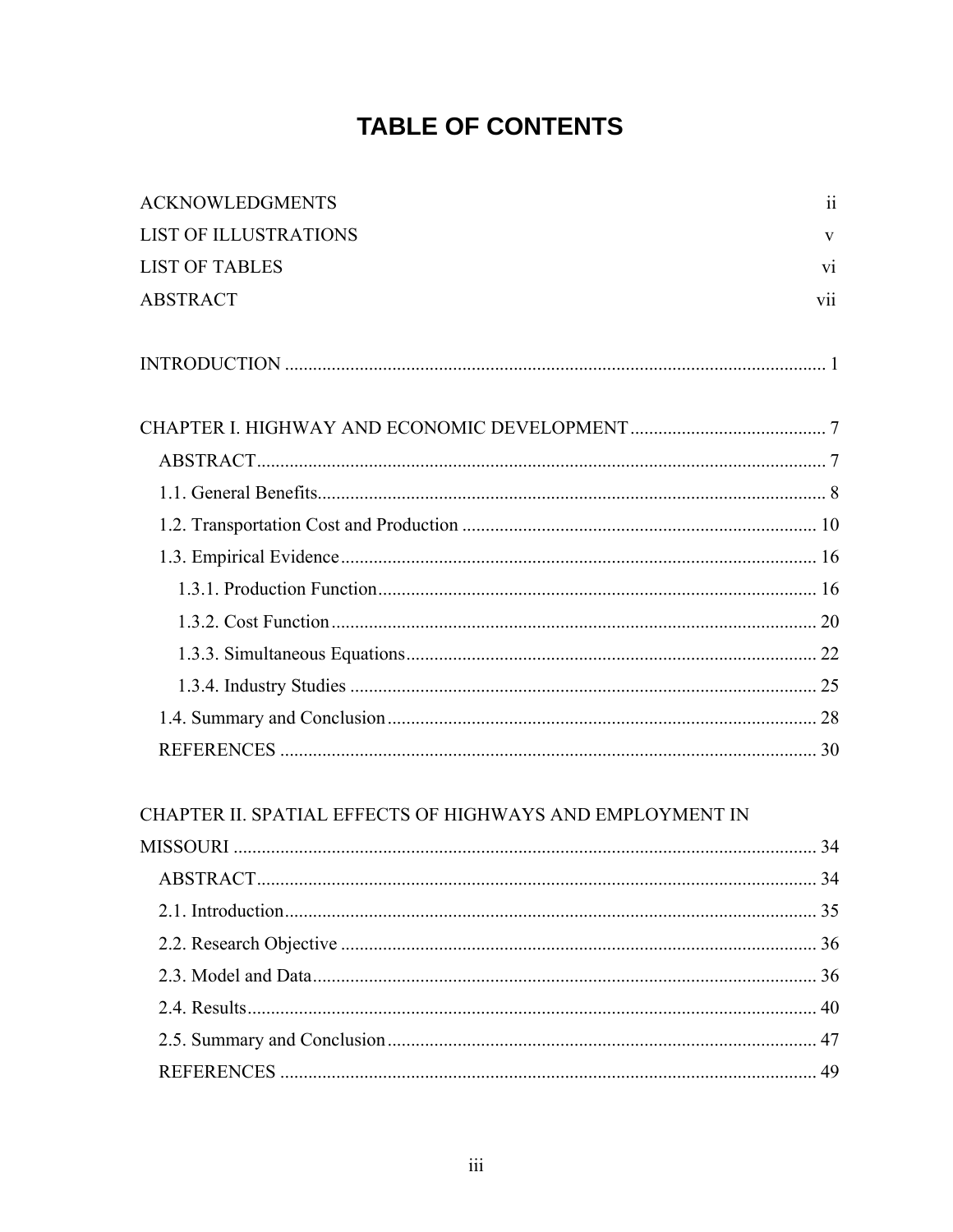| CHAPTER III. HIGHWAY AND INDUSTRIAL ESTABLISHMENT IN MISSOURI 51 |  |
|------------------------------------------------------------------|--|
|                                                                  |  |
|                                                                  |  |
|                                                                  |  |
|                                                                  |  |
|                                                                  |  |
|                                                                  |  |
|                                                                  |  |
|                                                                  |  |
|                                                                  |  |
|                                                                  |  |
| CHAPTER IV. SIMULTANEOUS SPATIAL MODEL OF HIGHWAY-EMPLOYMENT     |  |
|                                                                  |  |
|                                                                  |  |
|                                                                  |  |
|                                                                  |  |
|                                                                  |  |
|                                                                  |  |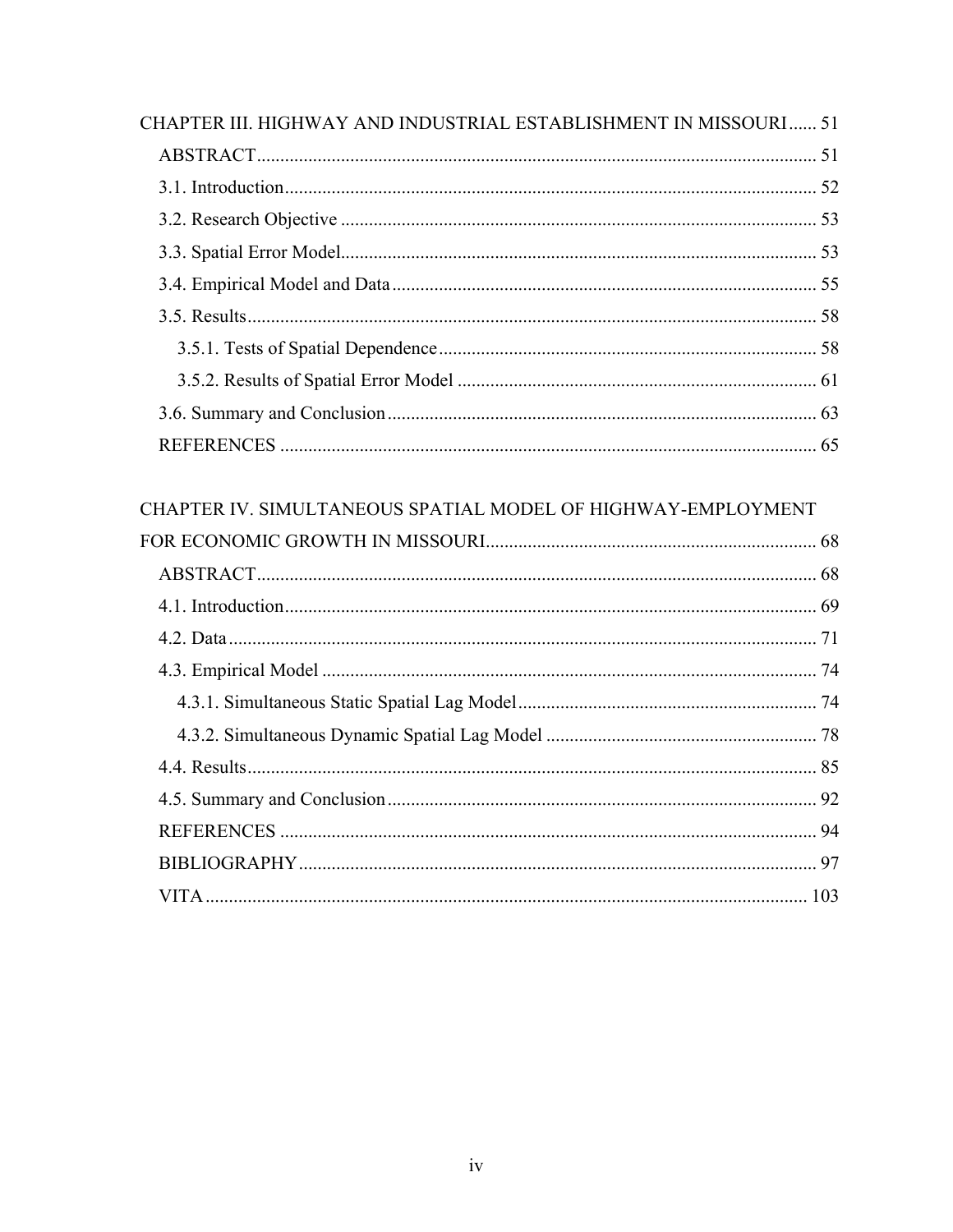# **LIST OF ILLUSTRATIONS**

# **FIGURES**

| Figure 2-1. Missouri Highway Capital Outlay (Highway Statistics Publication, 1990-2003) 35 |  |
|--------------------------------------------------------------------------------------------|--|
|                                                                                            |  |
|                                                                                            |  |
| Figure 2-4. Mapping the Residuals of Employment Growth from the Spatial Lag Model  46      |  |

Figure 3-1. Establishments of Missouri in 1990 and 2000 ..................................................... 54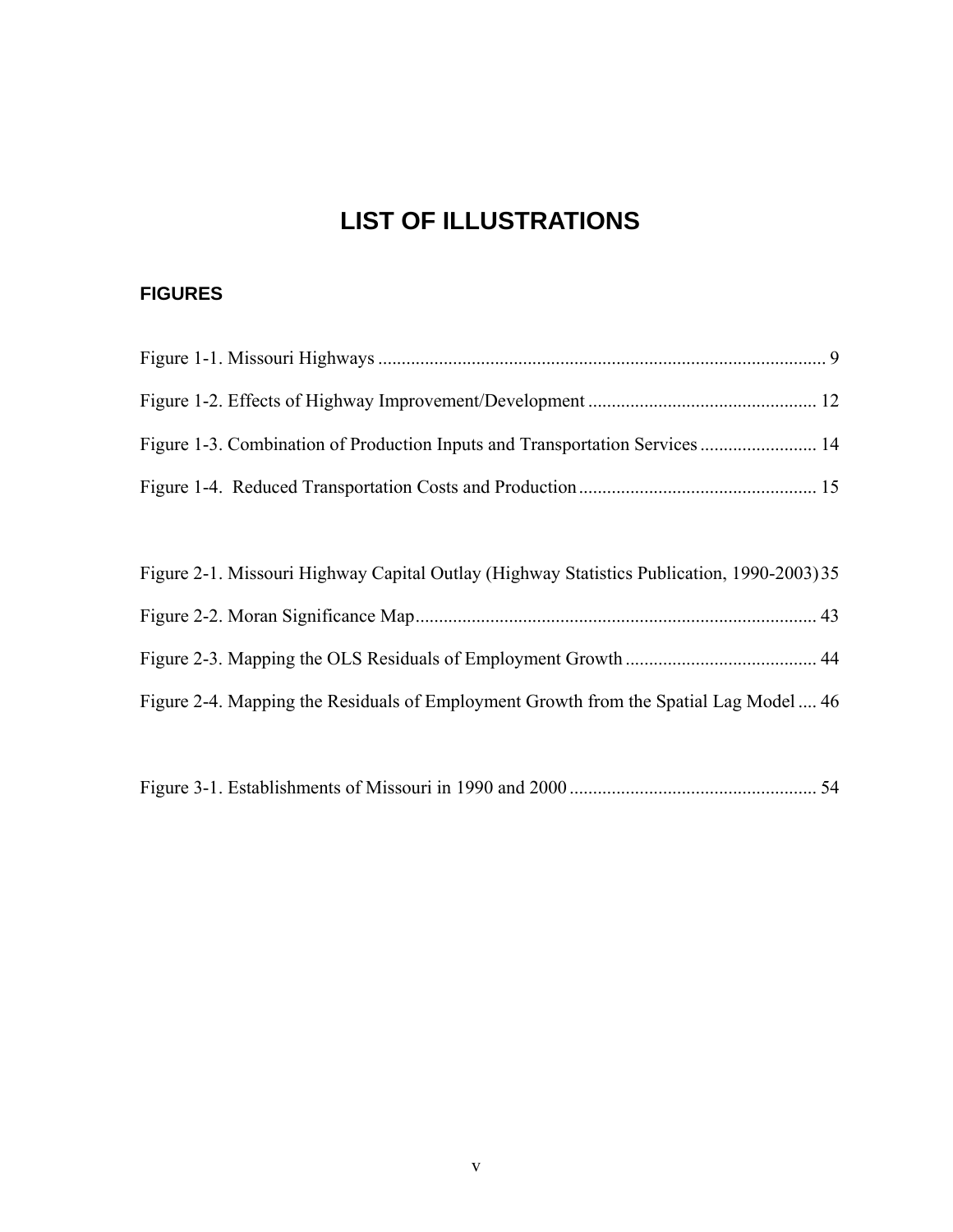# **LIST OF TABLES**

# <span id="page-6-0"></span>**TABLES**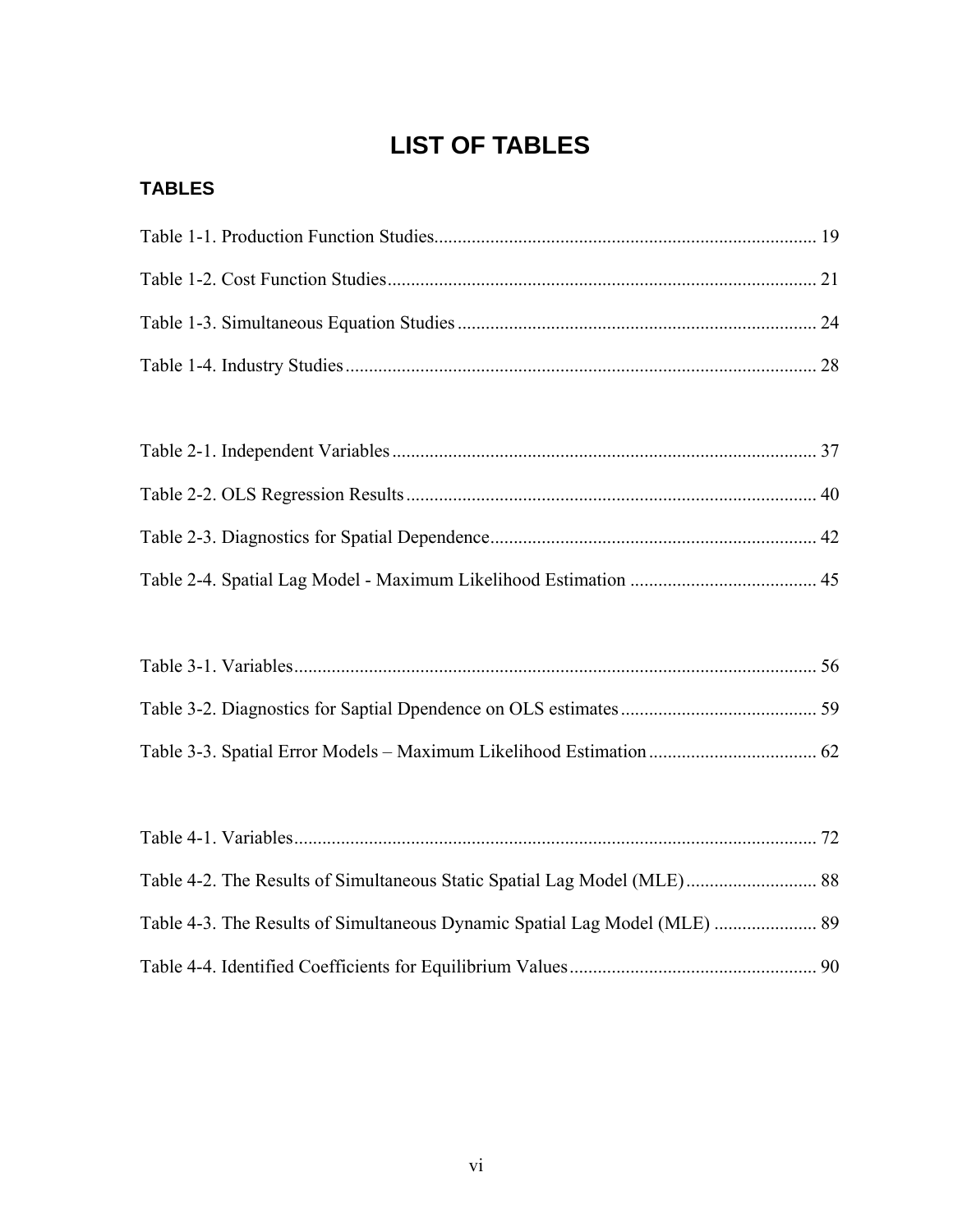#### <span id="page-7-0"></span>**SPATIAL ECONOMETRIC ANALYSIS OF HIGHWAY AND REGIONAL ECONOMY IN MISSOURI**

Yong-Lyoul Kim

Dr. Thomas G. Johnson, Dissertation Supervisor

#### **ABSTRACT**

 The dissertation consists of four chapters: first, highway and economic development; second, spatial effects of highways and employment in Missouri; third, highway and industrial establishment in Missouri; finally, simultaneous spatial model of highway-employment for economic growth in Missouri. Spatial econometric methods are used in order to investigate the relationship between highways and regional economy.

 The first chapter shows that the reduced transportation cost due to highway improvements makes production and distribution efficient, and has good effects on economies of scale, specialization and cost reduction. As for the second chapter, interstate highways in Missouri don't have positive effects on employment growth. The variable of mileage of road with four lanes has significantly negative sign but two lanes show insignificantly negative sign and it of surrounding counties has insignificantly positive sign. Spatial autoregressive coefficient (ρ) is significantly positive. In the third chapter, the spatially autoregressive coefficients (LAMBDA) show all significantly positive. Highway investments have insignificant negative effects on firm establishments in all models. Highway investments of neighboring counties are significant negative. This result doesn't provide evidence that highways have positive effects on regional economy related to firm establishments in Missouri. With respect to the fourth chapter using a simultaneous highway-employment spatial econometric model, the coefficients on the highway variable of population is statistically significant positive and others are insignificant. Spatial lag coefficients on manufacturing and population are significantly positive. The employment of retail trade depends on the population in the neighboring counties, and the county population relies on the employment of retail trade and wage positively in the neighboring counties. The results show that highways in a county have negative effects on employment growth of manufacturing and retail trade. But highways in a county are important factors in attracting the population in Missouri. Highways in Missouri may serve as firm amenity to increase wages rather than household amenity to increase labor supply.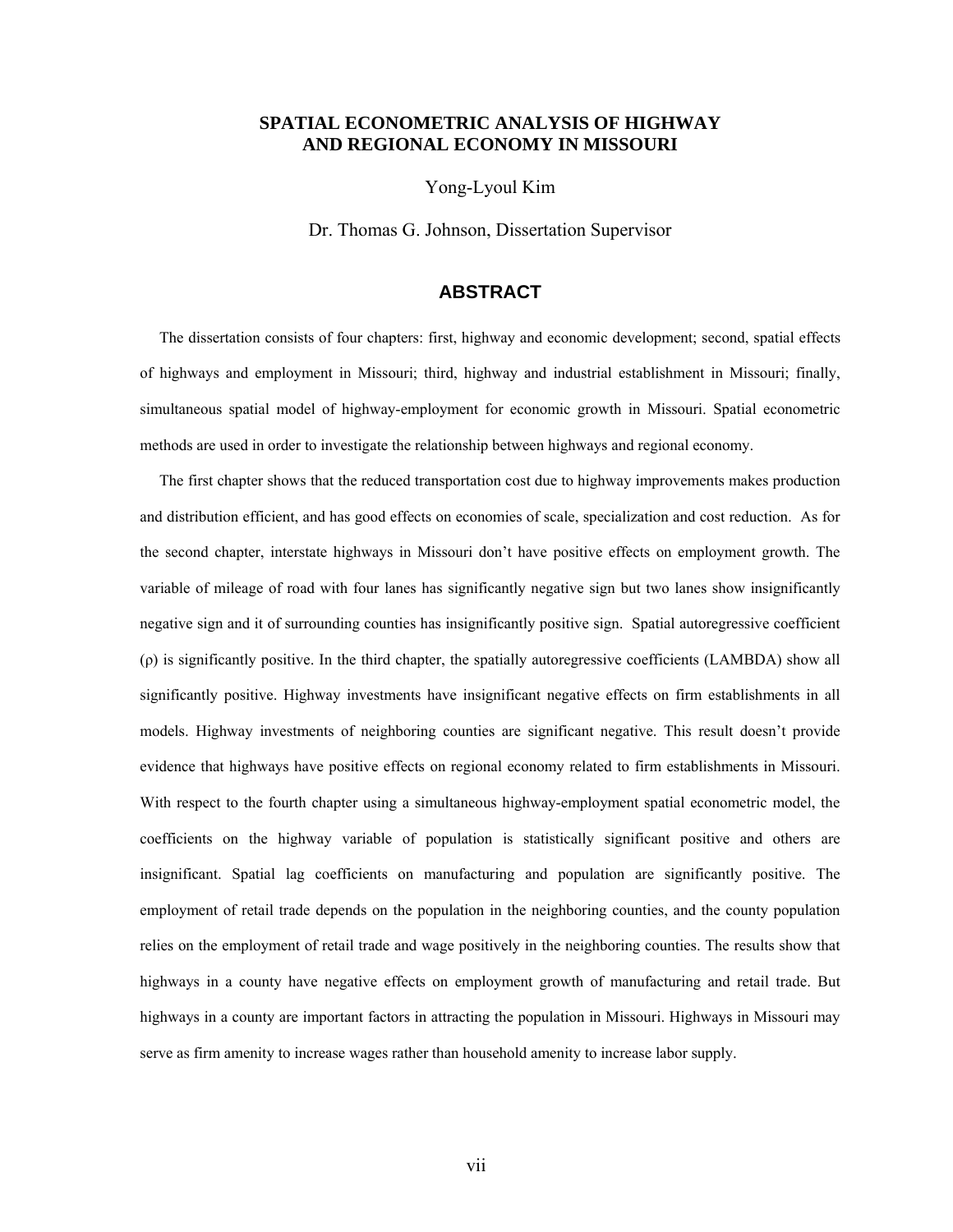# **INTRODUCTION**

<span id="page-8-0"></span> The dissertation consists of four chapters: first, highway and economic development; second, spatial effects of highways and employment in Missouri; third, highway and industrial establishment in Missouri; finally, simultaneous spatial model of highwayemployment for economic growth in Missouri. Spatial econometric methods are used in order to investigate the relationship between highways and regional economy.

 The first chapter investigates the relationship between highways and economic development. It illustrates general benefits of highways, the relationship between transportation costs and production, and empirical evidence of the effects of public capital or highway investment. The reduced transportation costs, due to highway improvements, provide more efficient production and distribution, and have positive effects on economies of scale, specialization, and cost reduction.

 Many studies supported the hypothesis that highway improvement is a key factor to develop the economy. The evidence was provided by production function, cost function, simultaneous equation and industry studies. This chapter also explains how the reduced transportation costs resulting from highway improvements can lead to economic development.

 It began with a discussion of general benefits of highways. Weiss and Figura proposed that highways facilitate linking function, efficient flows, communication systems, efficient accessibility, quality of life, diversity of economy and firm location.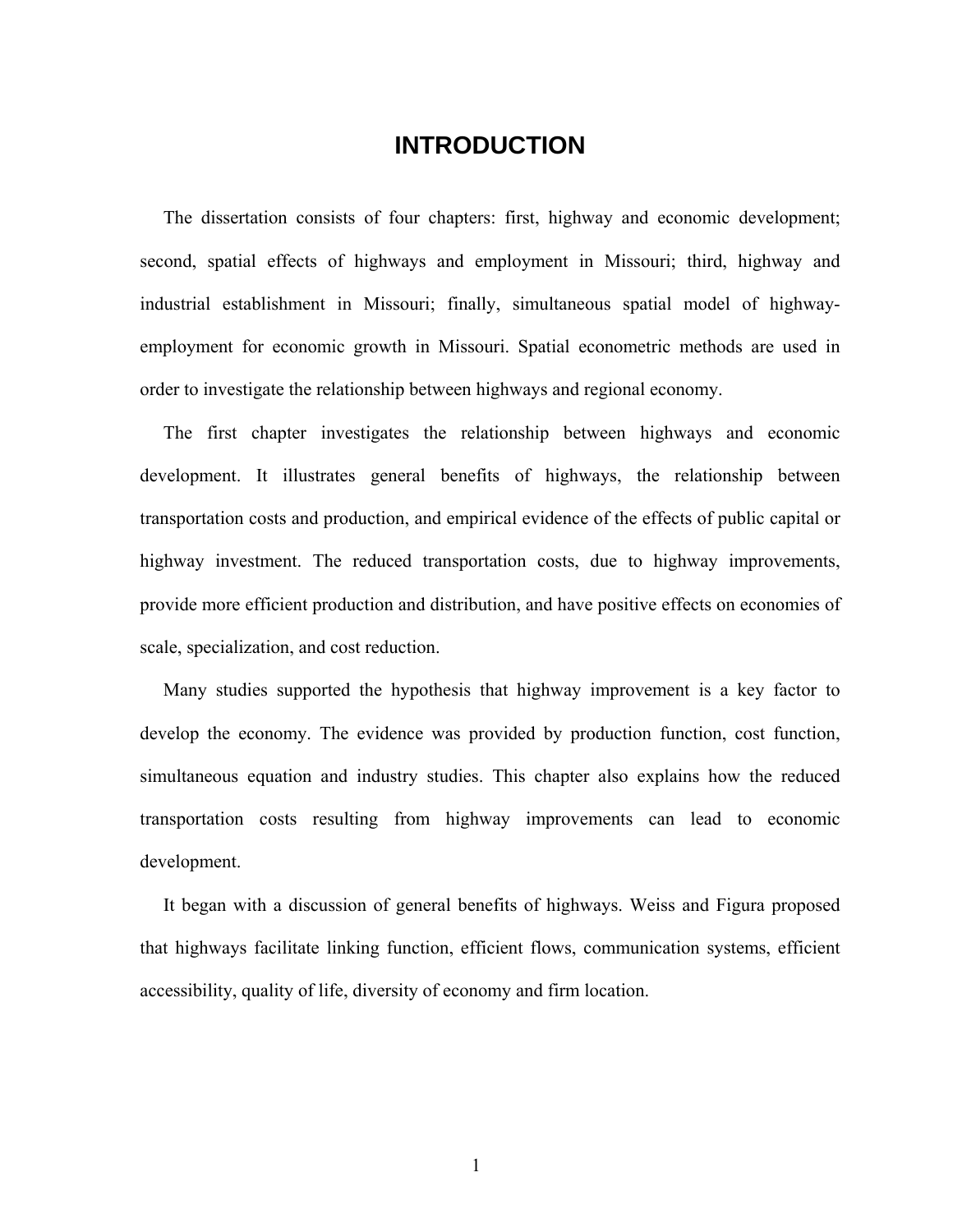The discussion extended to the reduced transportation cost due to highway improvements. The reduction of transportation costs can lower prices of goods, increase final demand, lead to larger market size and increased production, and foster economic development.

 The previous studies generally supported the proposition that highways played a role in economic development. Some studies showed that public capital or highway investment has no significant effect on economic growth. These results were derived using various methods such as production function, cost function, simultaneous equations, etc.

 The production function method has limitations such as omitting private input prices and having too many restrictions on firms' technology and behavior. The limitation of cost function method is that it is related to input prices but does not illustrate where those input prices come from and how they are organized.

 Therefore, analytical approaches to estimating the effect of transportation investment on economic development have to overcome these limitations and need to provide a more comprehensive view to preserve the spatial correspondence between transportation infrastructure and economic activity.

 The second chapter considers a relationship between highway development and the spatial pattern of employment growth in Missouri. To determine if there is a spatial pattern to the employment growth in the county, a spatial lag model was estimated and contrasted with a simpler model that did not consider spatial relationships. This chapter investigates the extent to which employment growth in a county is affected by highway investment spillovers from neighboring counties as well as in the county itself.

 Interstate highways in Missouri are shown not to have positive effects on employment growth. In the model, the variable "mileage of four-lane roads in a county" has significant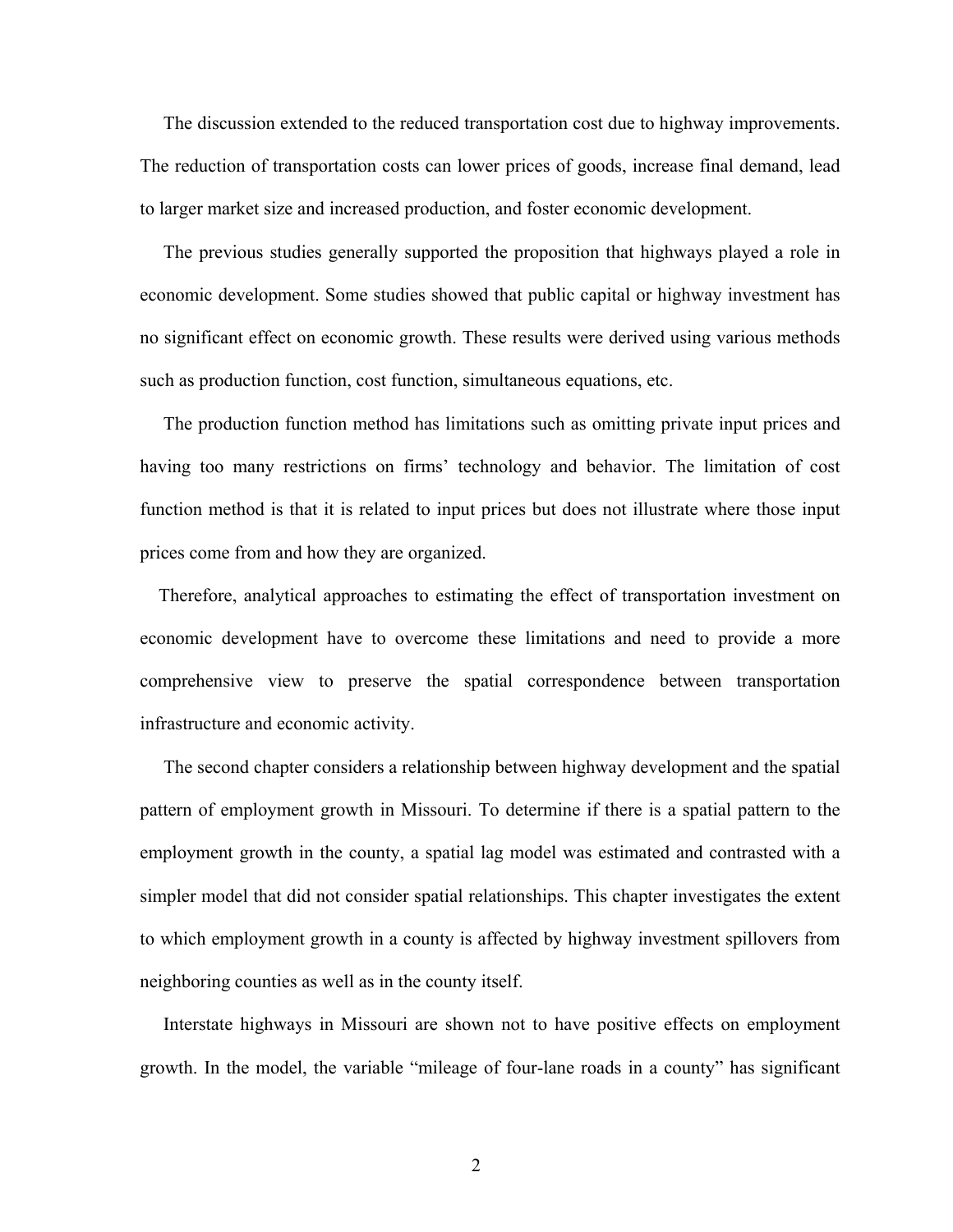and negative effects on employment growth. "County mileages of two-lane roads" have insignificant and negative effects and "two-lane road mileages in surrounding counties" have insignificant and positive effects. It may indicate that the investment of two-and four-lane roads may encourage a decrease in employment growth among counties, contrary to expectations. It shows that there are no significant geographic highway investment externalities across boundaries.

The spatial autoregressive coefficient  $(\rho)$  is significant and positive, implying that there is positive spatial interaction between the counties and indicating that employment of neighboring counties affects a county's employment positively.

 Results suggest that too-dense road networks can have negative impacts on employment growth in a county, and that highway overinvestment may lead to diminishing employment returns in Missouri. This research supports the general hypothesis that a mature transportation network does not provide a region with additional benefits from an increase of lane-miles and new highway construction.

 The third chapter investigates the effects of highway infrastructure on the economic performance of Missouri counties. The research investigates if there is a relationship between highways and industrial establishment (all industry, manufacturing, and retail trade) in Missouri, and explains how highways affect the spatial distribution of firm establishments.

 This chapter develops spatial econometric models and spatial error models for the period between 1990 and 2000 that relate various economic performance indicators to various explanatory variables.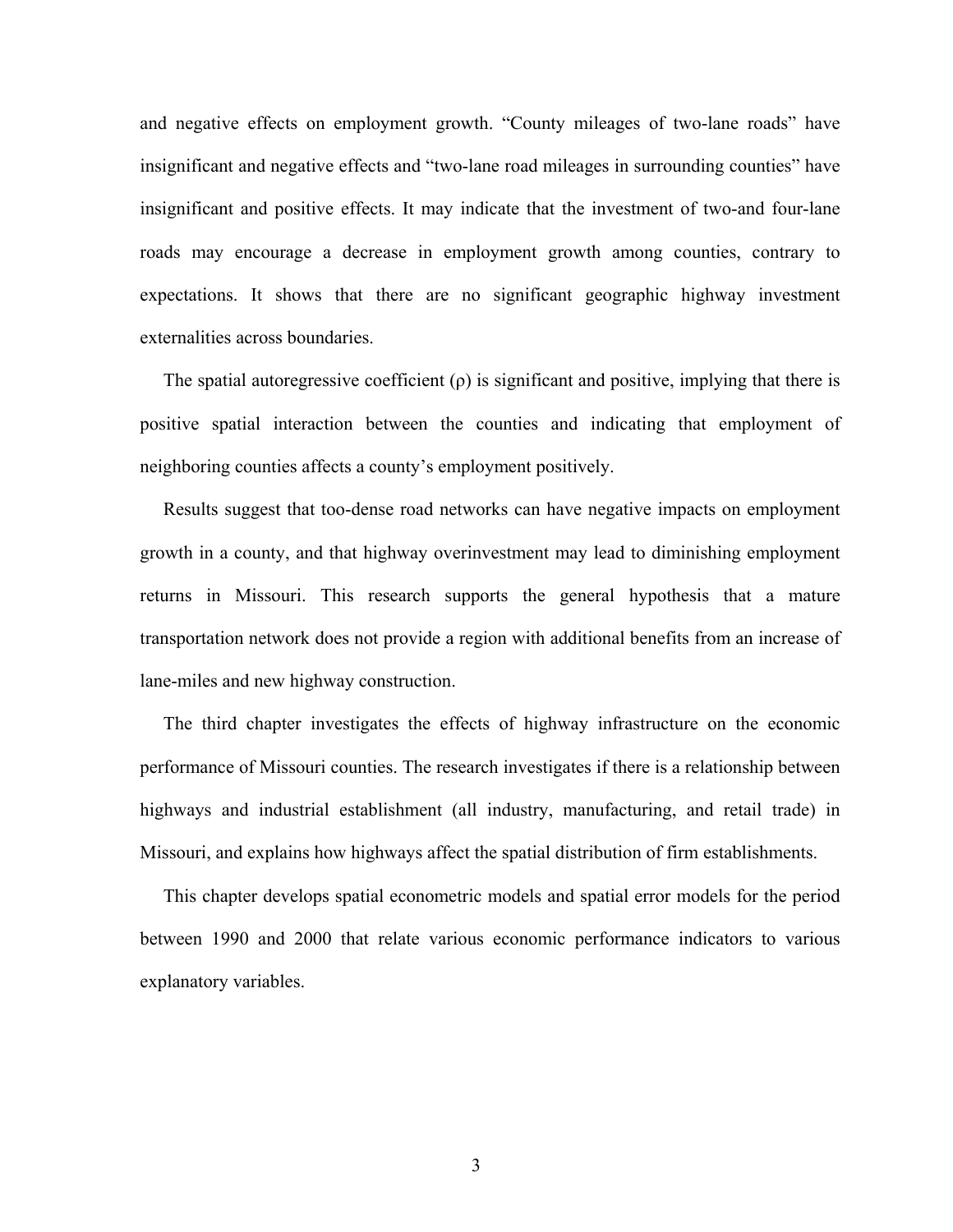Estimated spatially autoregressive coefficients are all significant and positive, indicating that significant spatial dependence in the error terms also was present and needed to be accounted for in order to provide efficient results.

 Highway investments have insignificant and negative effects on firm establishments in all three sectors. Highway investments of neighboring counties are significant and negative. This result does not provide evidence that highways have positive effects on the regional economy due to firm establishments. This research concludes that the effects of neighboring highways are significant and negative in three models from the spatially-weighted highway density coefficients. Therefore, the results illustrate that more highway investments in a county or neighboring counties may not attract more firm establishments in all industry, manufacturing, and retail trade sectors in Missouri, indicating that the effects of highway investments seem to be contained within a county area.

 With respect to agglomeration economies, sector specializations in all three models are significant and positive, indicating that there are externalities taken from the spatial concentration of all industry, manufacturing and retail trade sectors. Industry shares in retail trade reveal that higher county industry shares bring more establishments, indicating that a larger county industrial base attracts more establishments in Missouri. Results of agglomeration economies, except for area specialization, have the same effects in all industry, manufacturing, and retail trade. Therefore, there is a unique conclusion that spatial concentration and big regional economy have strong positive effects on the relationship between agglomeration economies and firm establishments.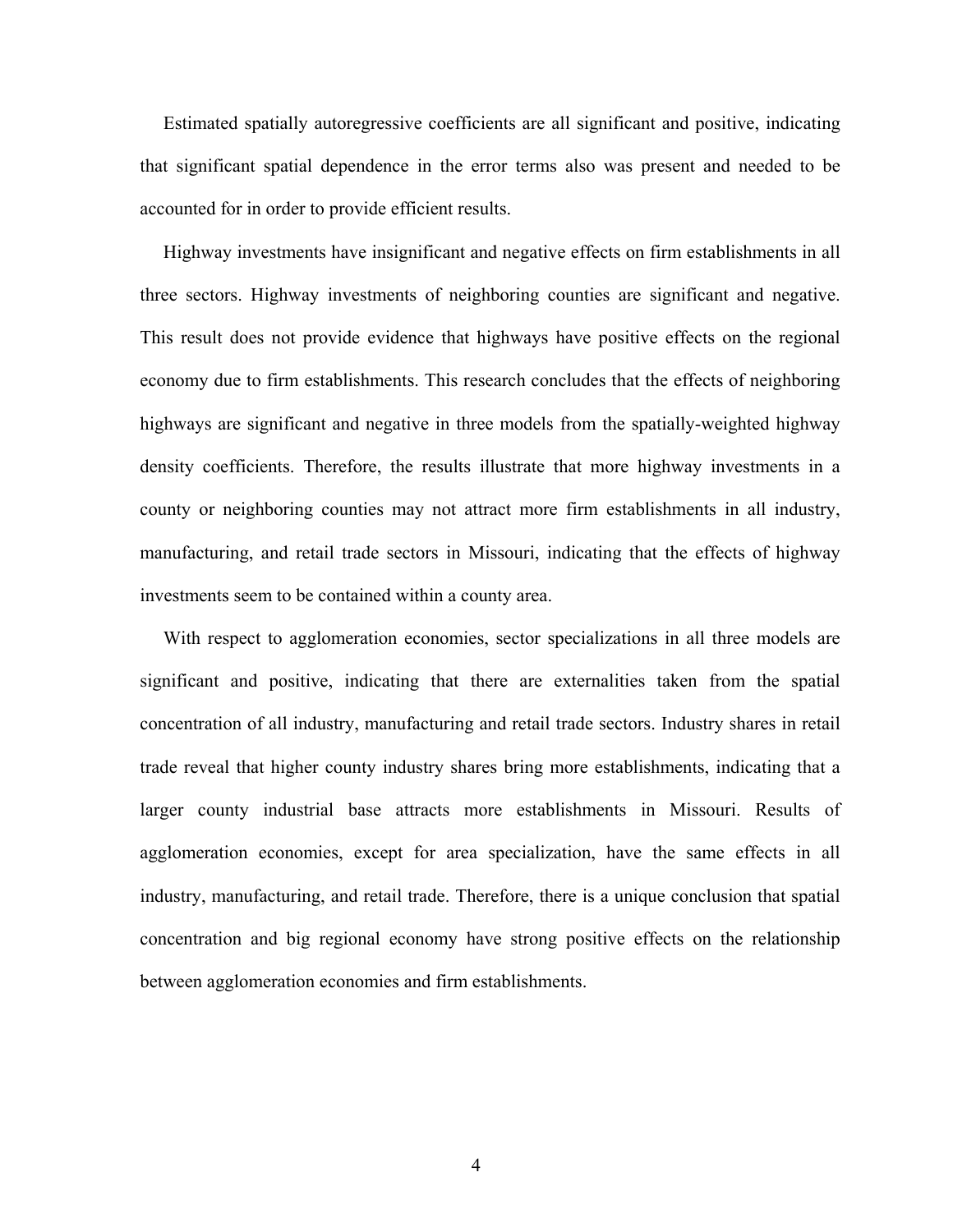The conclusion of the insignificant and negative contributions of highways is obtained from a state-level model in this chapter. However, this chapter does not demonstrate nor conclude that highways are not productive.

 The fourth chapter analyzes the interdependency between highway and industrial sectors, manufacturing, and retail trade in Missouri through a simultaneous highway-employment spatial econometric model. This chapter focuses on the highway mileage density, the spatially-lagged highway mileage density, and highway access variable. The coefficient on the "highway" variable of population is statistically significant and positive, but those of manufacturing and retail trade employment equations are insignificant. The results show that highways in a county have negative effects on employment growth of manufacturing and retail trade. But, highways in a county are important factors in attracting the population in Missouri. Highways may serve as assist in increasing wages rather than assisting households to increase the labor supply. The coefficients on interstate highway accessibility are also all insignificant.

 Spatial lag coefficients on manufacturing and population are significant and positive. The employment of retail trade depends on the population in the neighboring counties, and the county population relies on the employment of retail trade and wage positively in the neighboring counties.

 The county manufacturing employment is not shown to have a positive effect on the employment of retail trade, population and wage in the neighboring counties. The employment of retail trade depends on the population in the neighboring counties. The county population increases with the employment in retail trade and wages in the neighboring counties.

 $\overline{5}$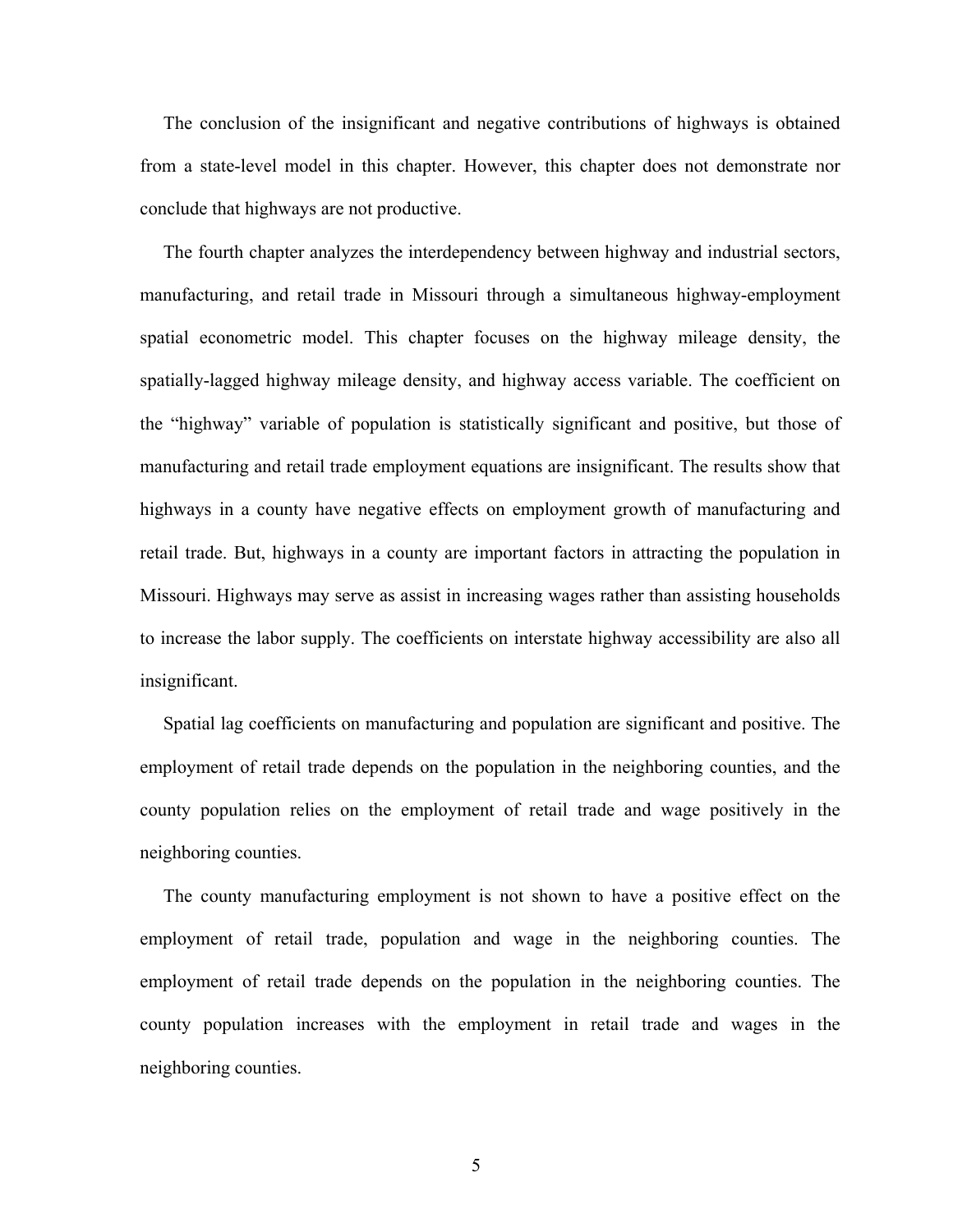The area specialization in manufacturing and retail trade suggests that if fewer sectors are specialized in the county, the more attractive the area may be for manufacturing establishments. The positive adjustment coefficients in population and wages indicate that these variables distribute in space such that people maximize their profits.

 Unlike other research, the results of this chapter suggest that highways may not directly contribute to employment growth of manufacturing and retail trade in Missouri. However, highways may affect retail trade employment indirectly because highways contribute to population growth positively and this population has positive effects on retail trade employment. Therefore, the relationship between highway investments and economic development is highly complex.

 The fourth chapter suggests that highway investments should be considered in the areas that travelers can recognize time and cost savings, and that highways can consistently provide firms with incentives for establishment and location decision.

 Finally, at the current stage of my research into spatial effects of highways in Missouri, there are some questions to reflect. It is necessary to research the differences between using population centroids, cities and the distance decay due to proximity to highways. Highway capital at the county level in Missouri is needed to investigate the effects of highways on the regional economy. Highway capital data may lead to more precise results on highway effects. Spatial econometric model with space-time data (panel data) like time series data must be adopted because this model will remove the problems of spatial data analysis due to the absence of more time dimension when space-time data are used.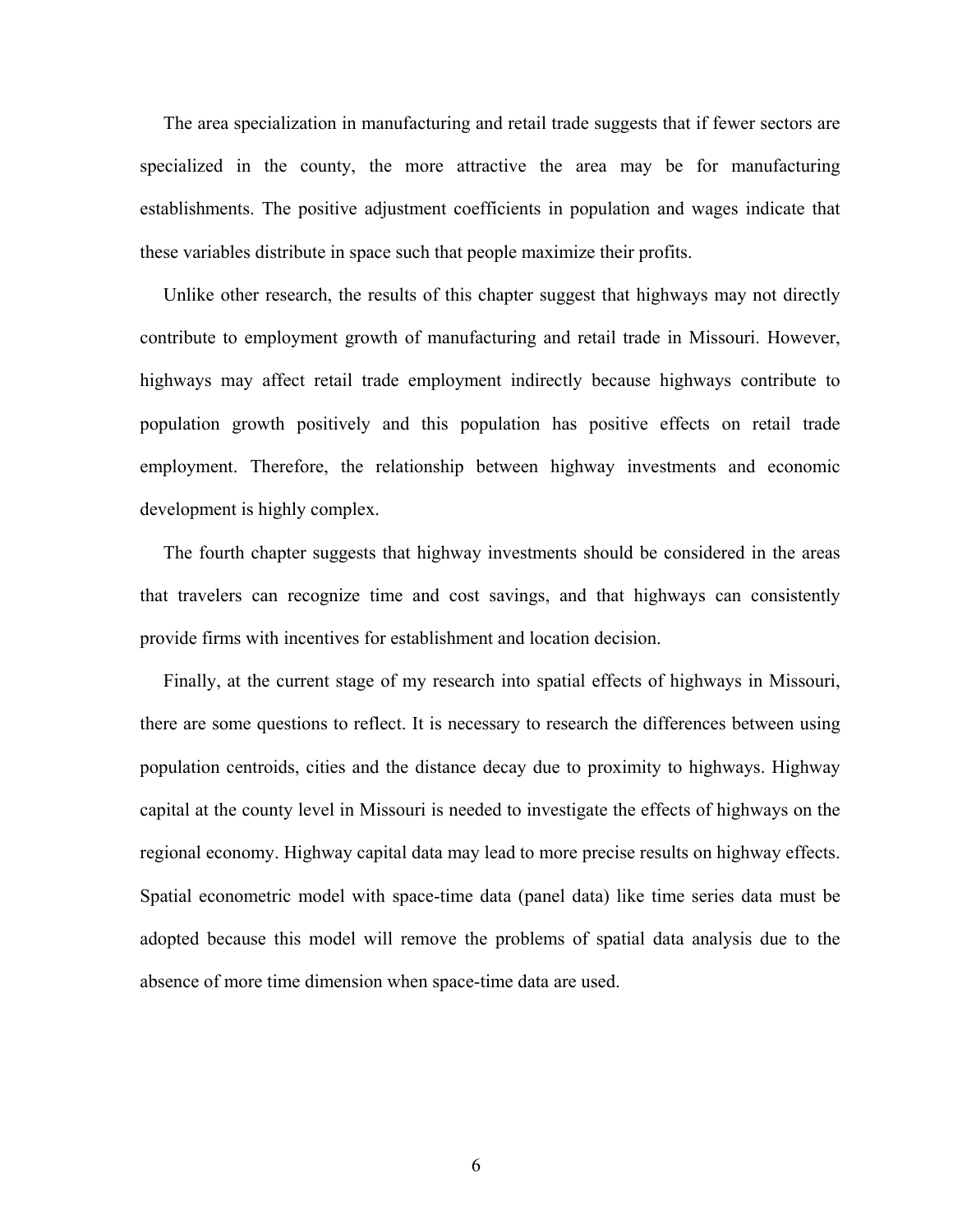# <span id="page-14-0"></span>**CHAPTER I HIGHWAY AND ECONOMIC DEVELOPMENT**

## *ABSTRACT*

 This research investigates the relationship between highways and economic development. It illustrates general benefits of highways, the relationship between transportation costs and production, and empirical evidence of the effects of public capital on highway investments.

 Many studies support the hypothesis that highway improvement is a key factor to develop the economy. The evidence is provided by production function, cost function, simultaneous equation, and industry studies. This paper also explains how the reduced transportation costs resulting from highway improvements can lead to economic development.

**Key words: Highway, Economic development, Transportation cost, Highway benefits.**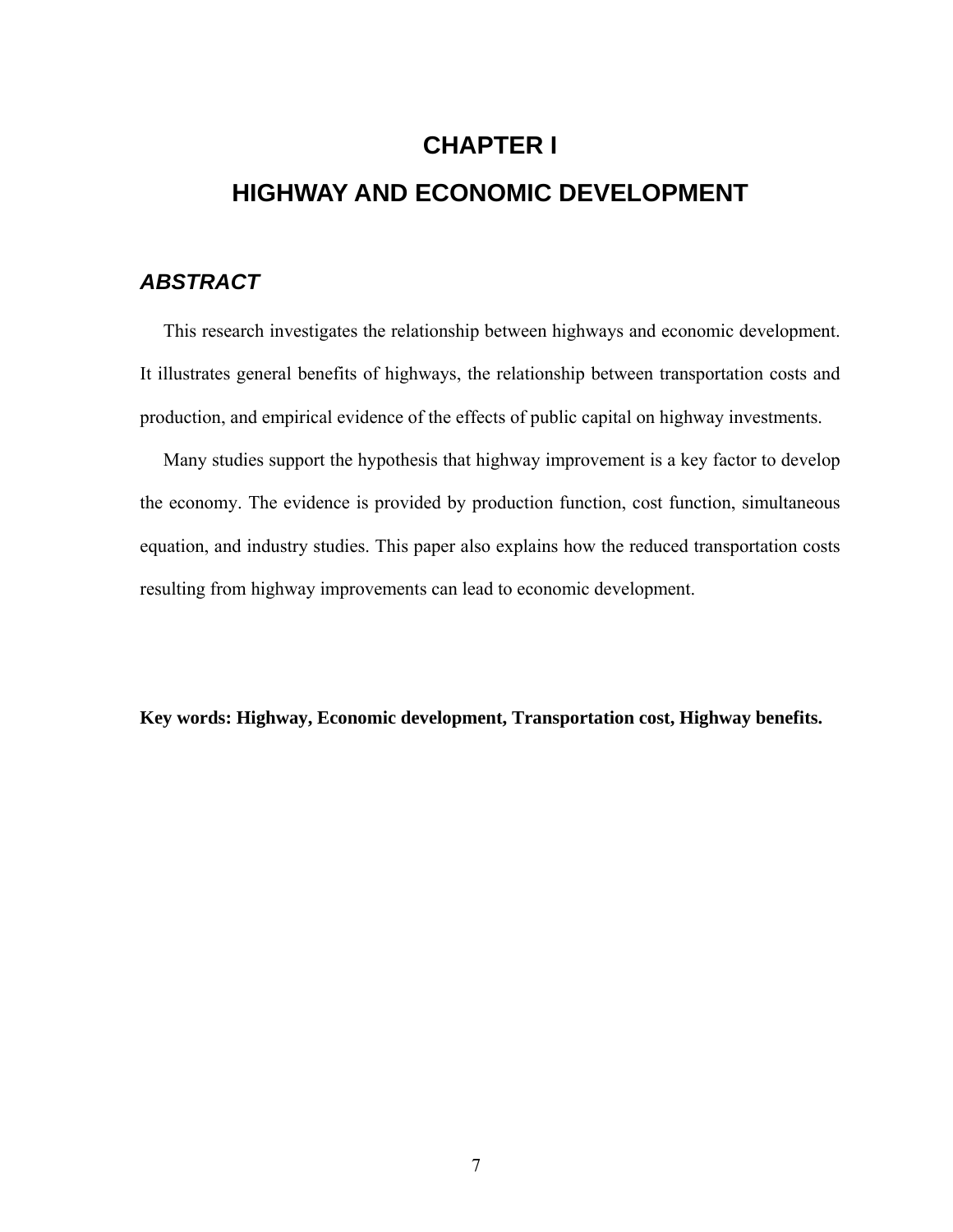#### <span id="page-15-0"></span>*1.1. General Benefits*

 We can consider highway improvements as an important factor in developing the regional economy. The better highway systems make production and distribution efficient, and have positive effects on economies of scale, specialization, and cost reduction (Jiang, 2001). David A. Aschauer (1989), Alica H. Munnell (1990), and M. Ishaq Nadiri and Theofanis P. Mamuneas (1996) found that public capital has important contributions to output and economic growth.

 The relationship between highway investment and economic development extends beyond moving an object from one location to another in space and time (Haskins, 2002). This usually enhances a highway's value more than relocation costs. The increase in value should prevail for the aggregate. Economic development has broad aspects like growth in income, employment, wealth, etc. One consistent factor in any consideration of development is economic growth, which is the sustainable increase in regional income and wealth (Anderson and Lakshmanan, 2004).

 Highways can be seen in the economic terms of supply, as provision of service, and demand, as requirement for service (Nadri, 1996). Whereas there is no doubt that highway improvements foster improvements in the business environment, we need to understand that an efficient highway can improve the regional economy. We may also doubt that highways are a major factor for economic development. Researchers such as Moomaw, Mullen and Williams (1995), Wallker and Greenstreet (1991), and Bartik (1989) suggested that highway infrastructure has negative effects on economic growth. The relationship between highways and economic development is thus difficult to formally establish. The estimated impacts in empirical studies vary from the positive to the negative.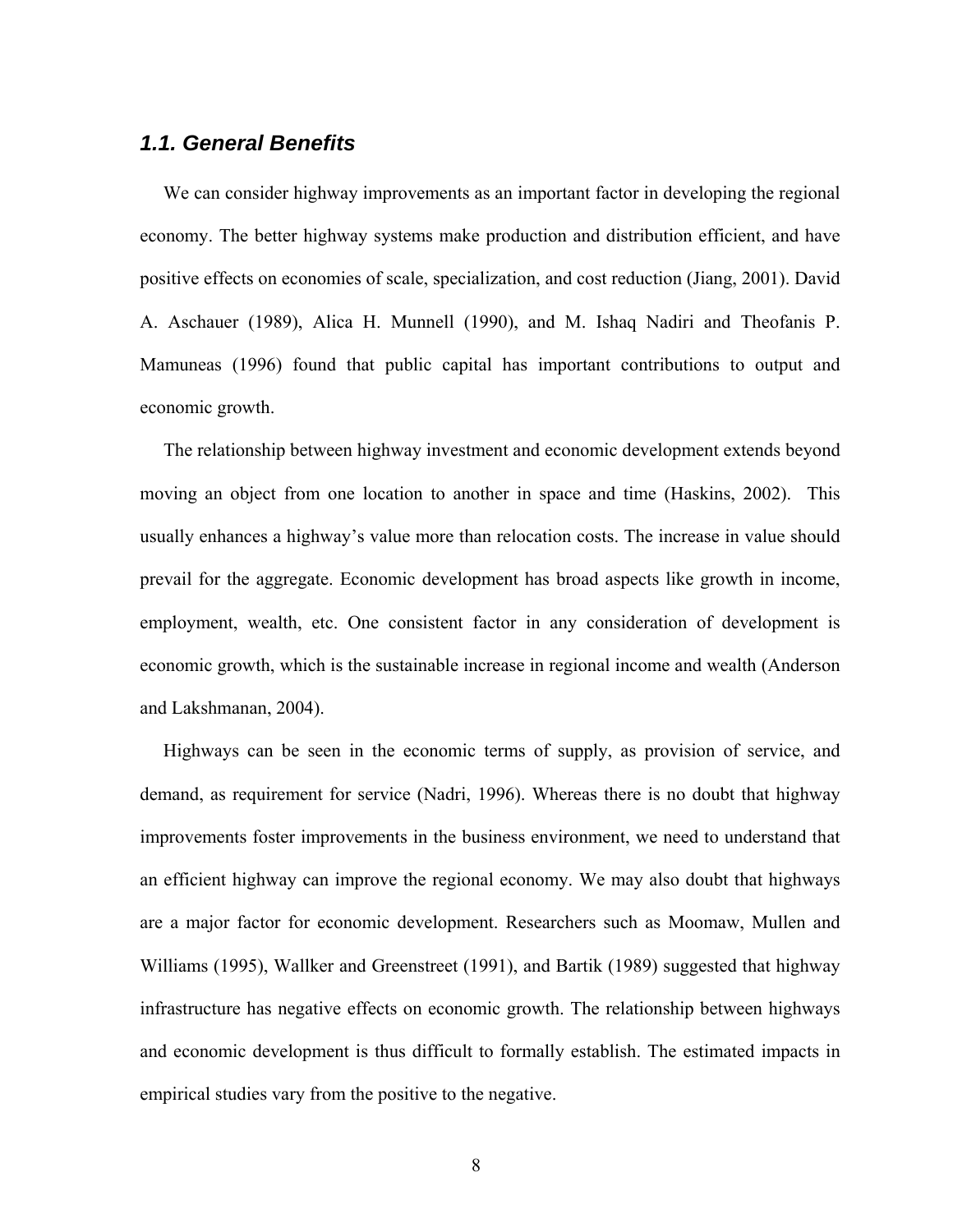<span id="page-16-0"></span> The highway provides important economic benefits to people and industry. The efficient highway networks provide economic and social benefits that influence the economy. The lack of highway infrastructure can be a factor to hamper development (Kelejian and Robinson, 2006; Rodrigue, 2006).

 There are many economic benefits that come from highway systems. Some benefits are related to income, highway accessibility, the direct employment of highway construction, highway cost reductions, travel time savings, and the improvement of industry productivity (Weiss and Figura, 2003).



#### **Figure 1-1. Missouri Highways**

 We can summarize the general relationship between highway systems and economic development on the basis of Weiss and Figura's suggestions. Weiss and Figura (2003) suggested the general proposition that highway improvements bring economic development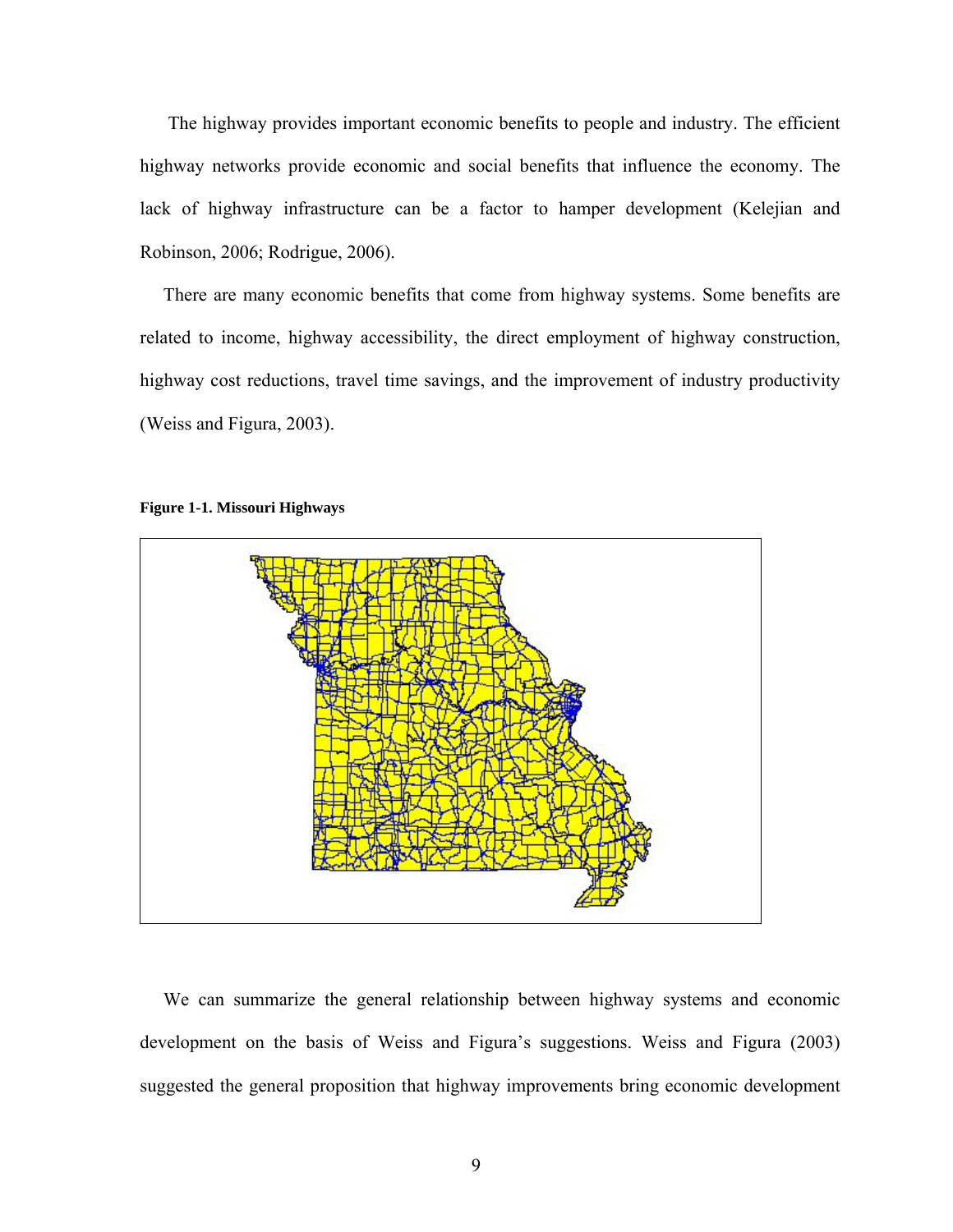<span id="page-17-0"></span>to the region in the following ways: first, "*link key centers in region to national markets thus helping to make the corridor areas competitive for growth.*" Second, "*provide for more efficient flows of commerce through the region to enhance the development potential of areas traversed by the improved highway facility.*" Third, "*facilitate the commutation of people to new jobs and public services to be developed along the corridor.*" Fourth, "*open up new sites for commercial/industrial development.*" Fifth, "*provision of local access roads to stimulate retail development.*" Sixth, "*provide quality of life benefits by providing access to new services and employment opportunities.*" Seventh, "*promote tourism/recreational development.*" Eighth, "*enhance the flow of goods and services within a sub-regional trade area to increase economic multiplier effects.*" Ninth, "*strengthen and diversify the local economy.*" Tenth, "*support new business initiatives.*" Finally, "*enhance economic development with regard to state supported incentives for business investment.*"

## *1.2. Transportation Cost and Production*

 Looking at a firm establishment model, the firm would examine various components such as the logistical, labor force, and consumer market for its establishment. The firm can consider its location in that area, assuming that the highway networks are enough, and other factors such as labor force, utility costs, and housing costs are also sufficient. The need for highway improvement can be justified on the basis that highway improvement is likely to create job growth or income growth.

 The economic impacts of highways can be direct and indirect (Rodrigue, 2006). With respect to direct economic impacts, good highway systems support economic growth by reducing the transport costs. Direct user benefits include reductions in travel time, increased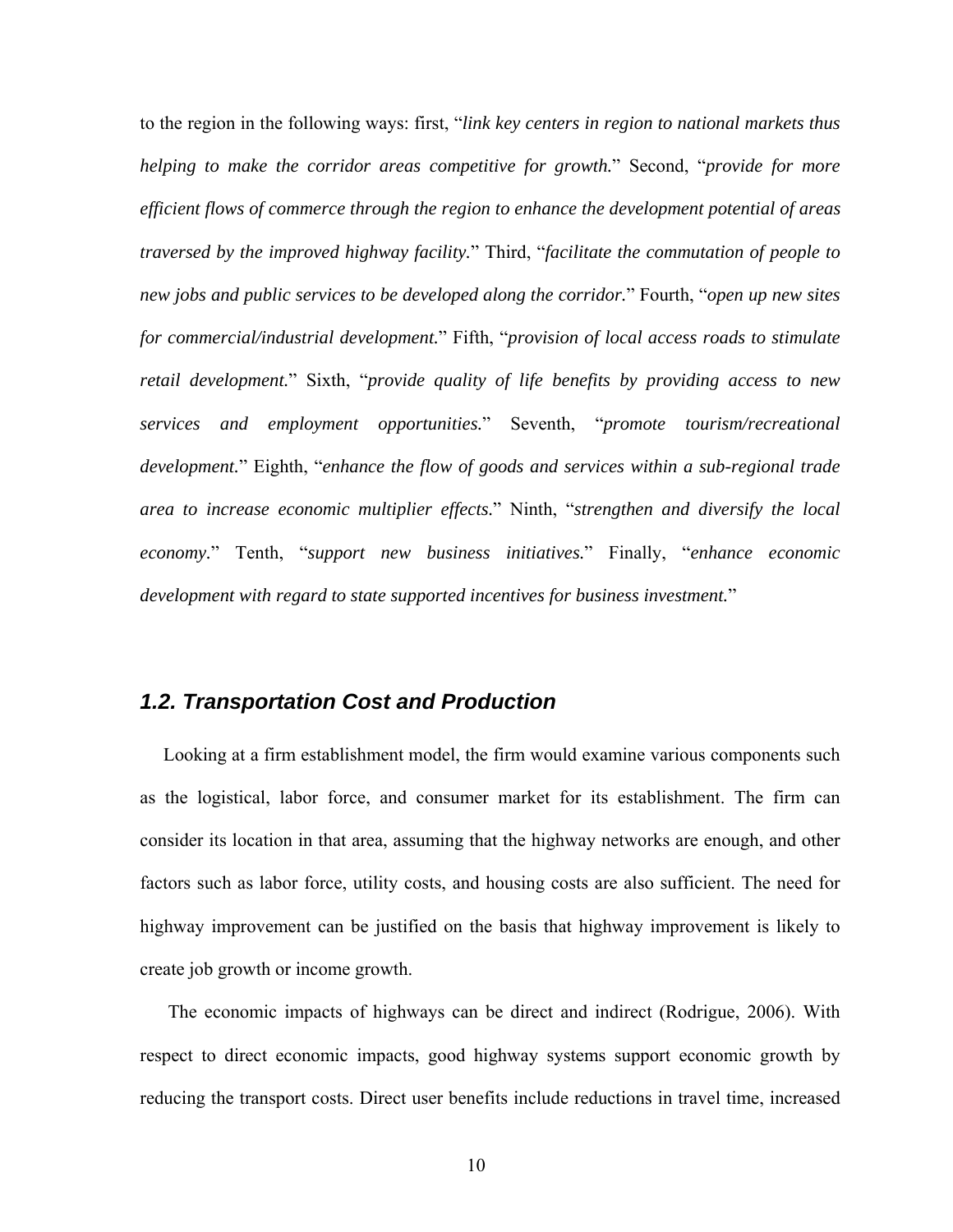reliability, and increased safety in the movement of people and goods. As highway costs are lowered, resources are freed for other purposes (Dalenberg and Partridge, 1997). Therefore, people can benefit from increased employment options as their range of feasible commuting patterns is expanded.

 There are also indirect effects of the highway system on economic growth. These secondary effects may include the expansion of existing businesses as reduced transport costs result in increased market share. This can lead to increased employment and incomes as businesses grow. Furthermore, economic activity may expand as these growing businesses in turn demand more raw materials and components from their suppliers. Finally, retail and service businesses can grow as employees spend their additional income.

 We can also see the benefits of highways with respect to markets. Highway cost reductions due to highway improvements can make a market larger (Lakshmanan and Anderson, 2004). The industry can try to achieve economies of scale in production due to the presence of a larger market. Input cost may be decreased due to the reduction of transportation costs. It can make the region accessible for specialization.

 In commodity markets, a good highway infrastructure can improve firms' accessibility to raw materials and to their consumers. Therefore, highways increase opportunities to buy and sell goods and services necessary for industry. In labor markets, highway improvements can provide efficient access to labor and reduce access costs. Thus, it can improve the commuting system and decrease labor cost.

 The reduced transportation cost due to highway improvements may have various impacts on the regional economy (Kelejian and Robinson, 2006; Rietveld, 1989). Figure 1-2 illustrates the relationship between highway improvement or development and local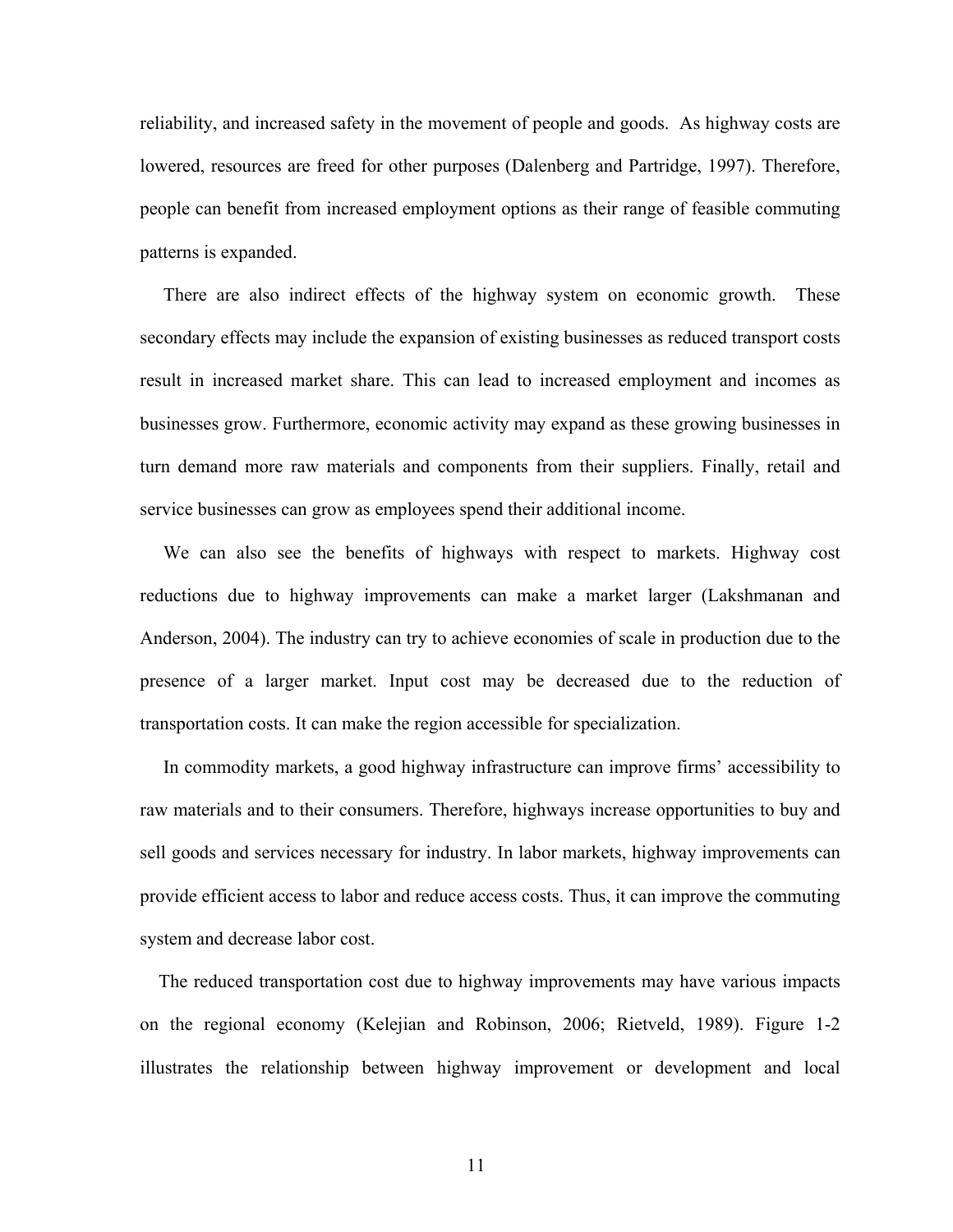<span id="page-19-0"></span>economic development. Transportation cost reduction provides price advantages to exported goods because of reduced production cost, to intermediate goods due to declined delivery cost, and to imported goods due to decreased importing cost.



**Figure 1-2**. **Effects of Highway Improvement/Development**

Source: Kelejian & Robinson, 2006; Kovalyova & Robinson, 2004; Lakshmanan and Anderson, 2004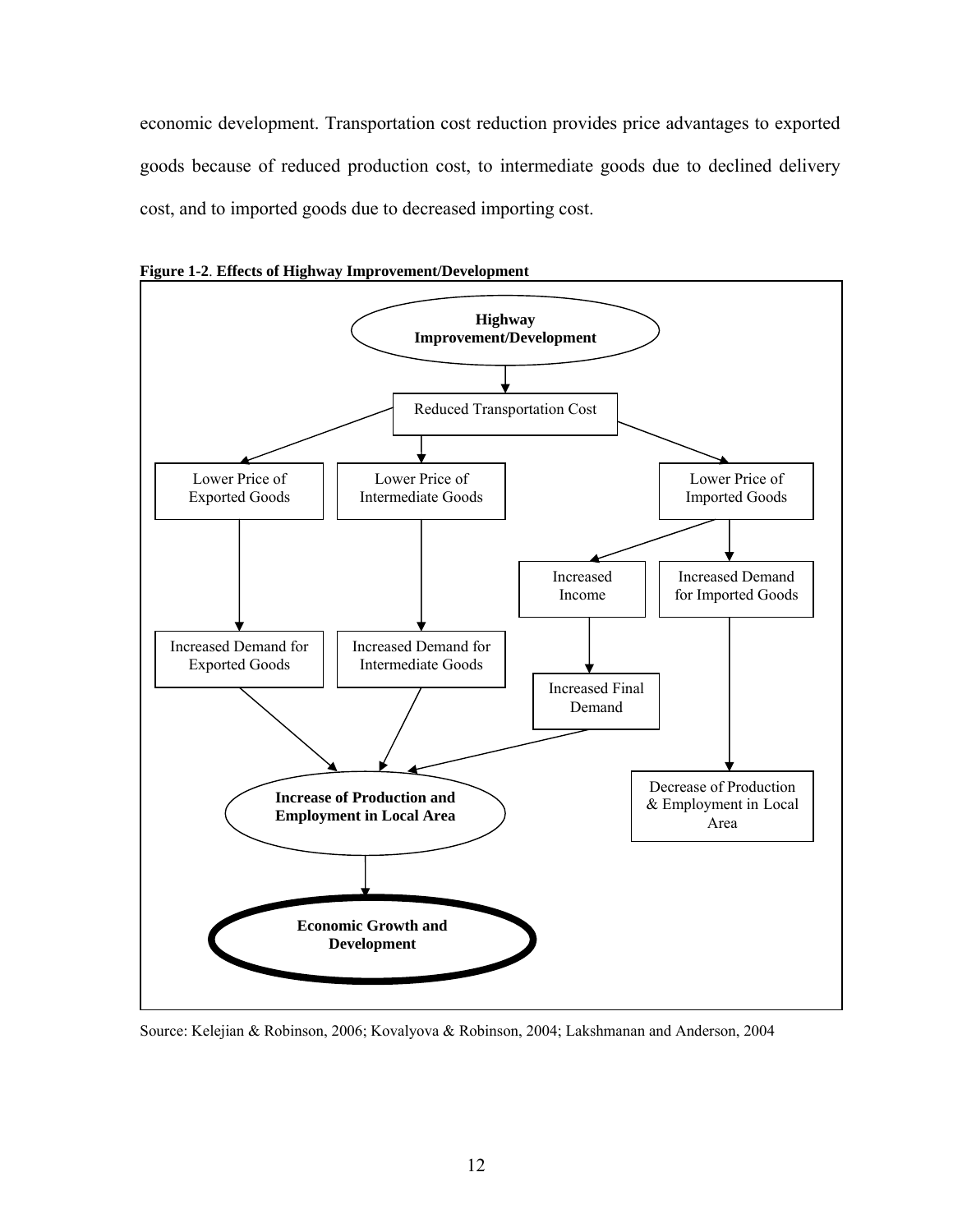The cheaper exported goods can have an increase in demand, expansion in market size, and enhancement in local production and employment. The cheaper imported goods have both positive and negative effects on regional economic growth. The positive impacts include increased income due to the lower price of the imported goods. This increased income can lead to increased final demand in the local area, and then increased local production and economic growth. The negative impacts include a decrease in the consumption of more expensive goods produced in the local area, which can make local firms that produce the same goods less competitive, and ultimately decrease local production and employment.

 One of the key components in regional development is employment or job growth. If a region can create more jobs and then attract more people, the demand for goods and services can be increased by the population growth. Therefore, job creation in a region attracts more people and more people are thus able to find employment. New highways and highway improvements can improve the accessibility and contribute to regional employment growth and economic development (Stephan, 1997; Islam, 2003).

 Another example is that reduction of transportation costs from highway improvements can motivate a firm to move to a particular area so that it can take advantage of scale economies. An important thing in industrial location is the trade-off between scale economies and transportation costs (Anderson and Lakshmanan, 2004).

 If a manufacturing firm sells its goods in urban markets scattered throughout a region or nation and has scale economies, it can have two methods for cost minimization. The first is to minimize production cost through locations at fewer, but larger, sites. The second is to minimize transportation costs through smaller facilities with short distances to major markets.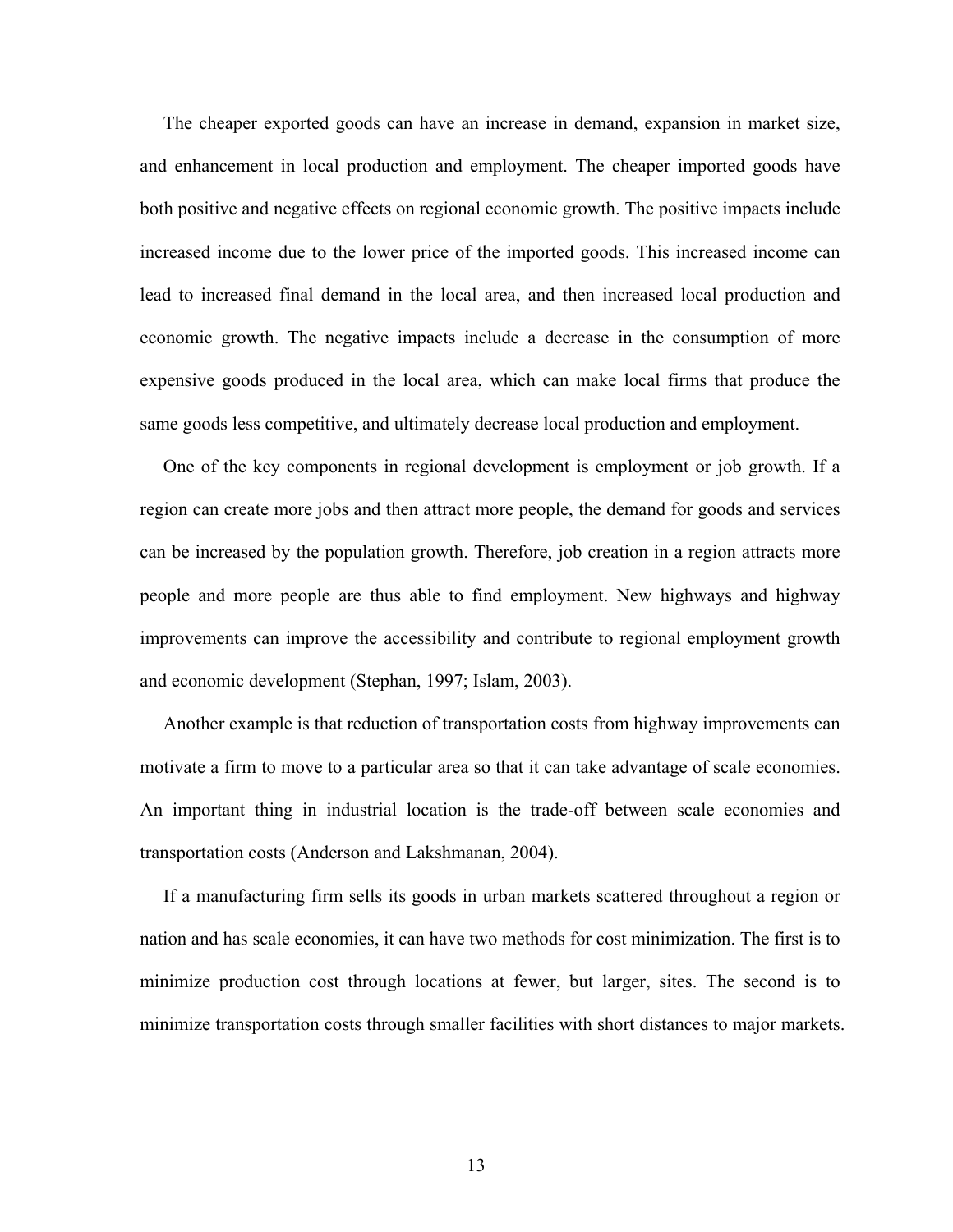<span id="page-21-0"></span>**Figure 1-3**. **Combination of Production Inputs and Transportation Services**



Source: Anderson & Lakshmanan, 2004; Kelejian & Robinson, 2006; Kovalyova & Robinson, 2004; Varian, 1992

 Consider a combination case between production inputs and transportation services (Figure 1-3). A firm can achieve scale economies by consolidating facilities. Because of this, the firm can use fewer inputs needed to produce goods and choose more transportation services.

 Figure 1-3 shows the combination by the isoquant I that defines the ability to substitute between production inputs and transportation services that can be needed to produce a given production level. All points on the isoquant line I show the cost-minimization points for producers.

 The savings in production inputs due to reduced transportation costs can be transferred into a change of combination of input factors (Kelejian and Robinson, 2006). If transportation costs are reduced, the slope of the isocost line AB is reduced to the line CD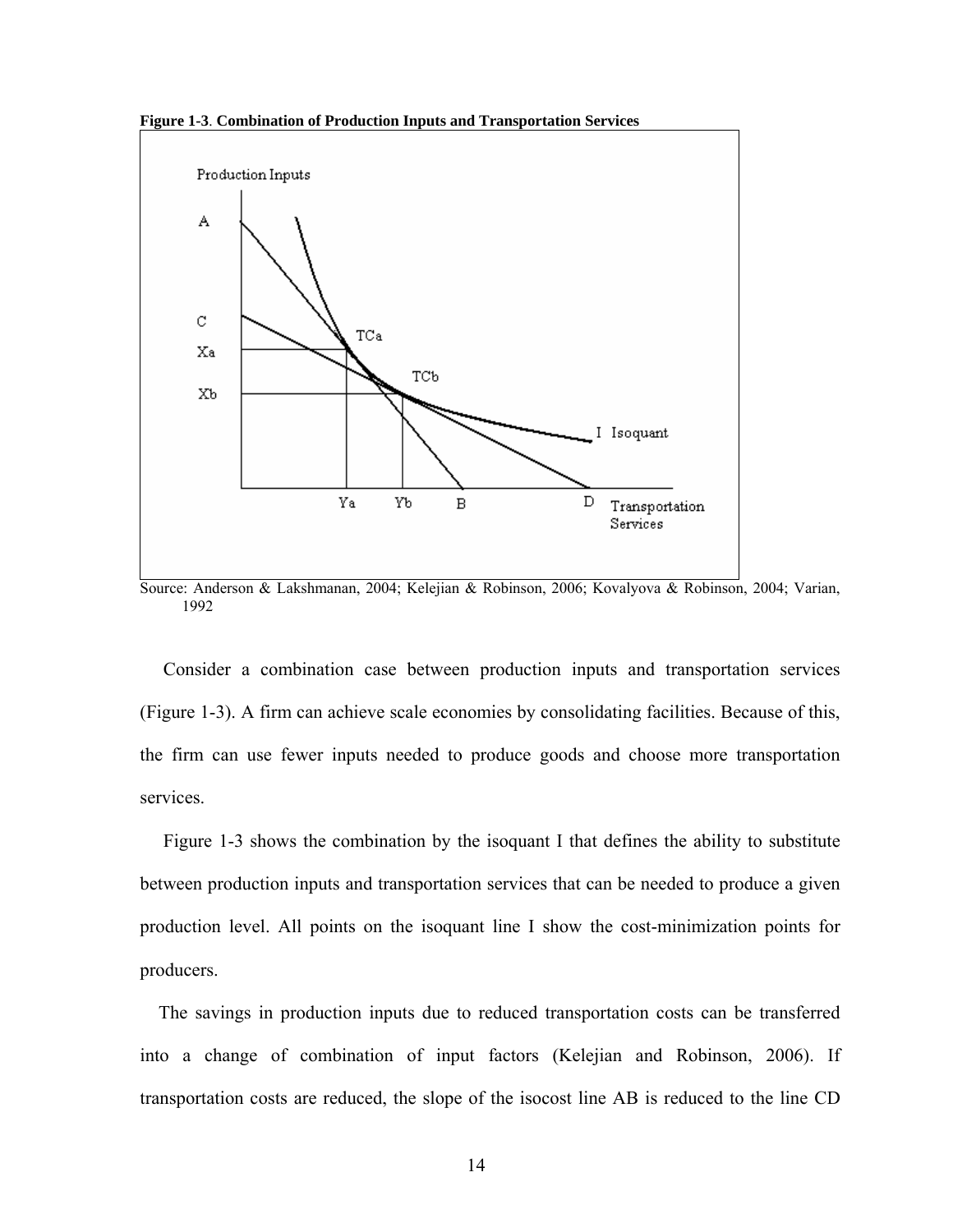<span id="page-22-0"></span>(Figure 1-3). The points of tangency (TCa and TCb) are the optimal choices for the before cost (TCa) and the after cost (TCb) due to a reduction in transportation costs. In this case, the firm should decrease the amount of production inputs from Xa to Xb (labor or capital) and increase the quantity of transportation services from Ya to Yb.

 The reduced transportation costs can lower production costs. This reduced production cost can motivate a firm to increase the production quantity of goods. Figure 1-4 shows the effects of cost change and production change due to the reduced transportation costs (Kelejian and Robinson, 2006).



**Figure 1-4**. **Reduced Transportation Costs and Production**

Source: Kelejian & Robinson, 2006; Varian, 1992

 Suppose there is a manufacturing firm in the market. Its demand curve is the average revenue curve (AR). Average cost (AC) and marginal cost (MC) are the respective cost or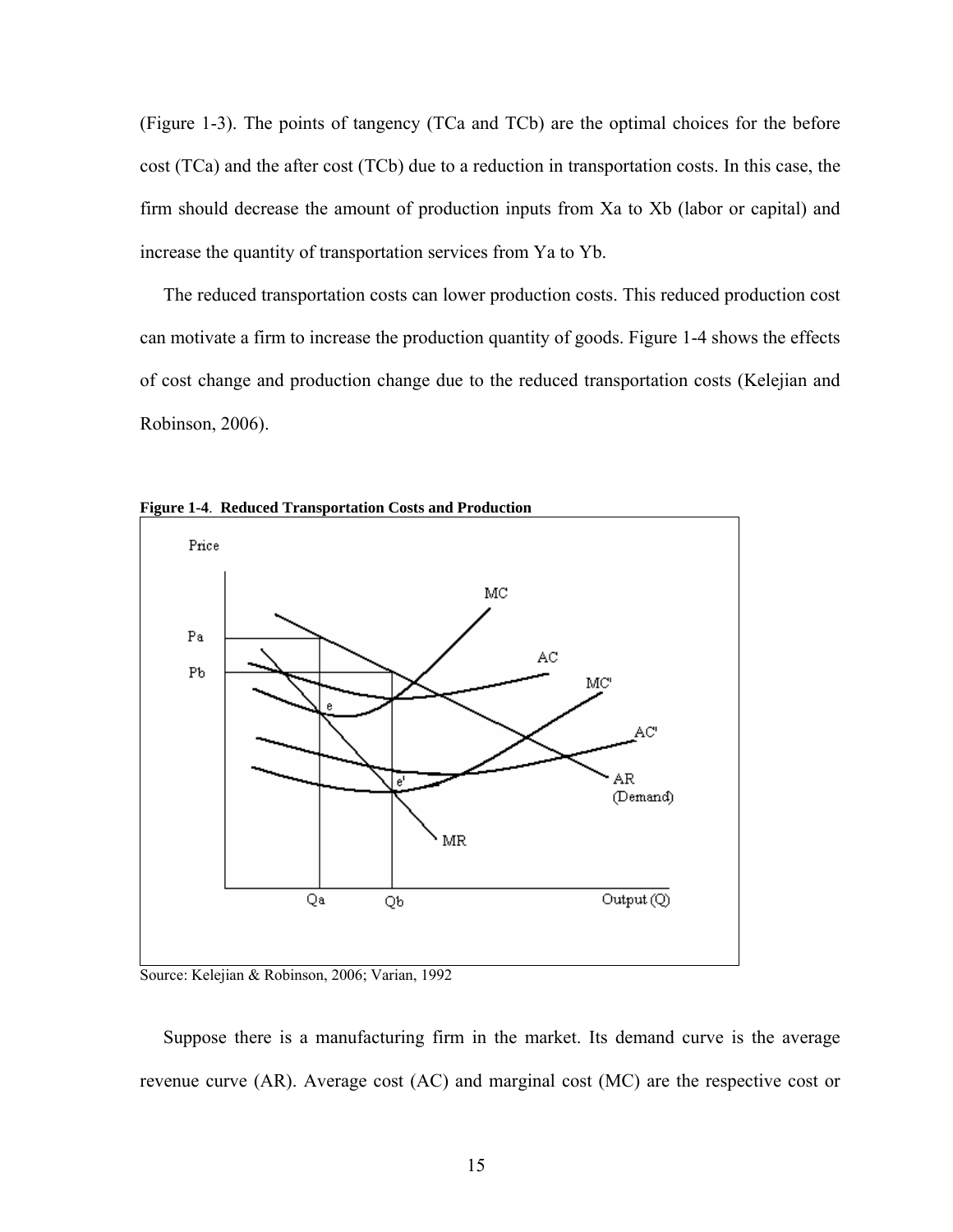<span id="page-23-0"></span>supply curves. The usual equilibrium condition is that marginal revenue (MR) equals marginal cost (MC), (MR=MC). In Figure 1-4, MR and MC have intersected at point *e* which is the equilibrium point. At this point the firm produces and supplies output quantity Q, which is the only profit-maximizing condition for this firm. The transportation cost reduction will reduce the production costs. Thus, AC and MC will move to AC' and MC', output quantity Qa to Qb, and also the equilibrium point *e* to *e'*.

#### *1.3. Empirical Evidence*

#### **1.3.1. Production Function**

 Aschauer (1989) estimates the relationship between public infrastructure capital and the productivity capacity of the private sector investment through a Cobb-Douglas production function. He uses the U.S. national time series data, 1949 to 1985. The results indicate that the infrastructure has strong positive effects on the private sector. His coefficient of the infrastructure is 0.39.

 Munnell (1990a) investigates the impacts of public capital on labor productivity, using a Cobb-Douglas production function with time series data (1948-1987). The results show that a 1% increase in public capital increases output by 0.34%. She suggests that it indicates a marginal productivity of public capital of roughly 60%.

 Munnell (1990b) looks at the relationship between public capital and measures of economic activity at the state level by using a Cobb-Douglas production function with panel data of 48 states, 1970 to 1986. In her research, public capital has a significant and positive impact on the output. Her coefficient on public capital is 0.15. This is smaller than the 0.39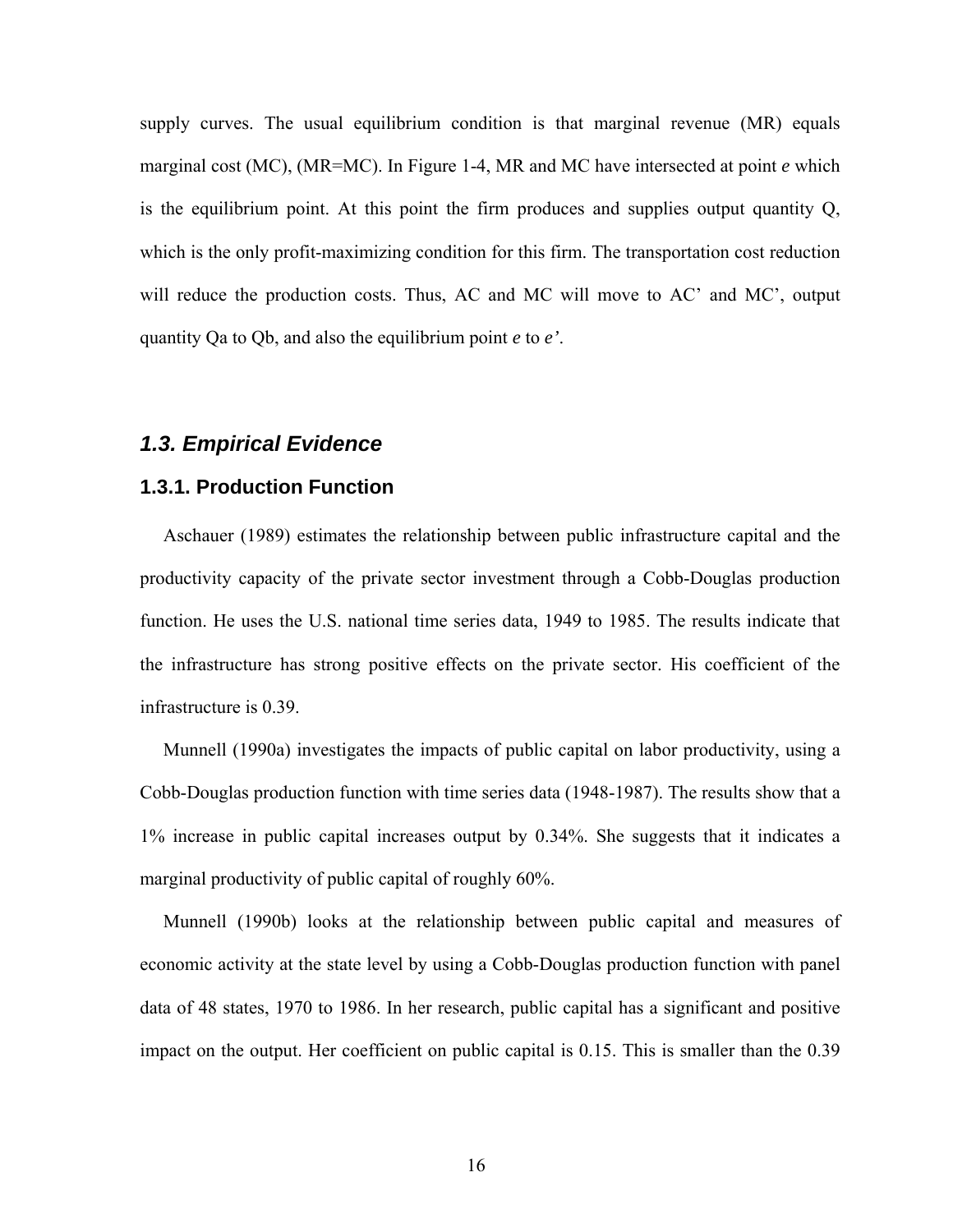estimated by Aschauer (1989). She suggests that public capital stimulates the productivity of private capital, and public capital is a substitute for private capital.

 McGuire (1992) specifies a state-level Cobb-Douglas function. The public capital used in his paper consists of highways, water and sewers, and other. Highways have strong positive impacts on private output.

 Stephan (1997) provides an estimation of road infrastructures' impact on production in the manufacturing sector from an ex-post perspective and takes econometric issues such as autocorrelation, heteroskedasticity and cross-sectional correlation, and nonstationarity of data into account. He uses a Cobb-Douglas production function and a translog production function with panel data from 1970 to 1993. He finds a strong positive and significant correlation between road infrastructure and the manufacturing sector's output. The coefficient of road infrastructure is 0.325.

 The above researchers have suggested empirical evidence for a strong positive relationship between public capital and the private sector. They have hypothesized that the decrease of governmental public investment may cause the productivity growth to decline.

 Researchers such as Garcia-Mila, McGuire and Porter (1996) and Moomaw, Mullen and Williams (1995), however, find that the aggregate public capital or highway investment has no significant effect on economic growth unlike most other researchers. Boarnet (1998) shows negative output spillovers of "street-and-highway capital" at the state level.

 Garcia-Mila, McGuire and Porter (1996) use panel data for the 48 states from 1970 to 1983 through a Cobb-Douglas production function with public capital as an input. The data consist of GSP, total employment, total private capital, and total public capital. The total public capital is split into highways, water and sewers, and other, like McGuire (1992). The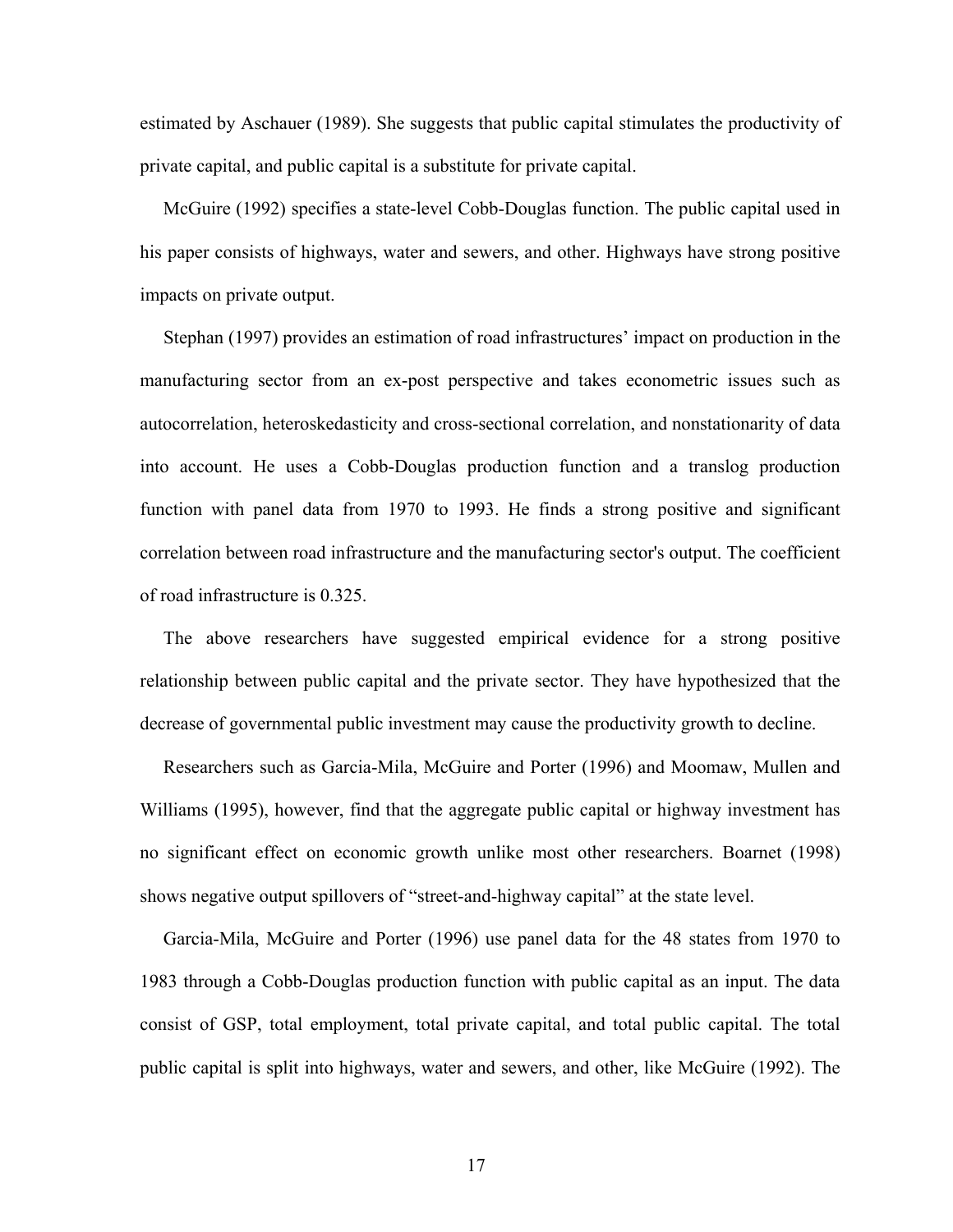results show that the public capital has no significant effects on private output unlike McGuire (1992).

 Moomaw, Mullen and Williams (1995) use a translog function with panel data (1970, 1980 and 1986) in order to capture the effects of public capital and highway capital. The results reveal that the aggregate public capital has significant positive effects on state output, but highway capital has insignificant and negative effects.

 Boarnet (1998) tests for the existence of negative output spillovers from "street-andhighway capital," using the production function with data for California counties for the year 1969-1988. The results illustrate that "street-and-highway capital" affects output in California counties, and that this infrastructure has negative output spillovers across similar urban counties. This means that infrastructure investment is productive for counties, but public capital also reduces the output effects at the state level due to negative output spillovers.

 Holtz-Eakin and Schwartz (1995) and Kelejian and Robinson (1997) adopt production functions with spatial econometric model in order to estimate the spatial spillover effects of transportation. They argue that the models including spatial effects have smaller magnitudes in estimating the influence of infrastructure.

 Holtz-Eakin and Schwartz (1995) examine how state highways provide productivity benefits beyond the narrow confines of each state's borders. They use state-level production function and panel data for the 48 states from 1969 to 1986. They estimate basic production function ignoring spillover effects in state highways and including spillover effects. In the basic production function regressions, the results do not show empirical support for the notion that public infrastructures have significant cross-state effects on output and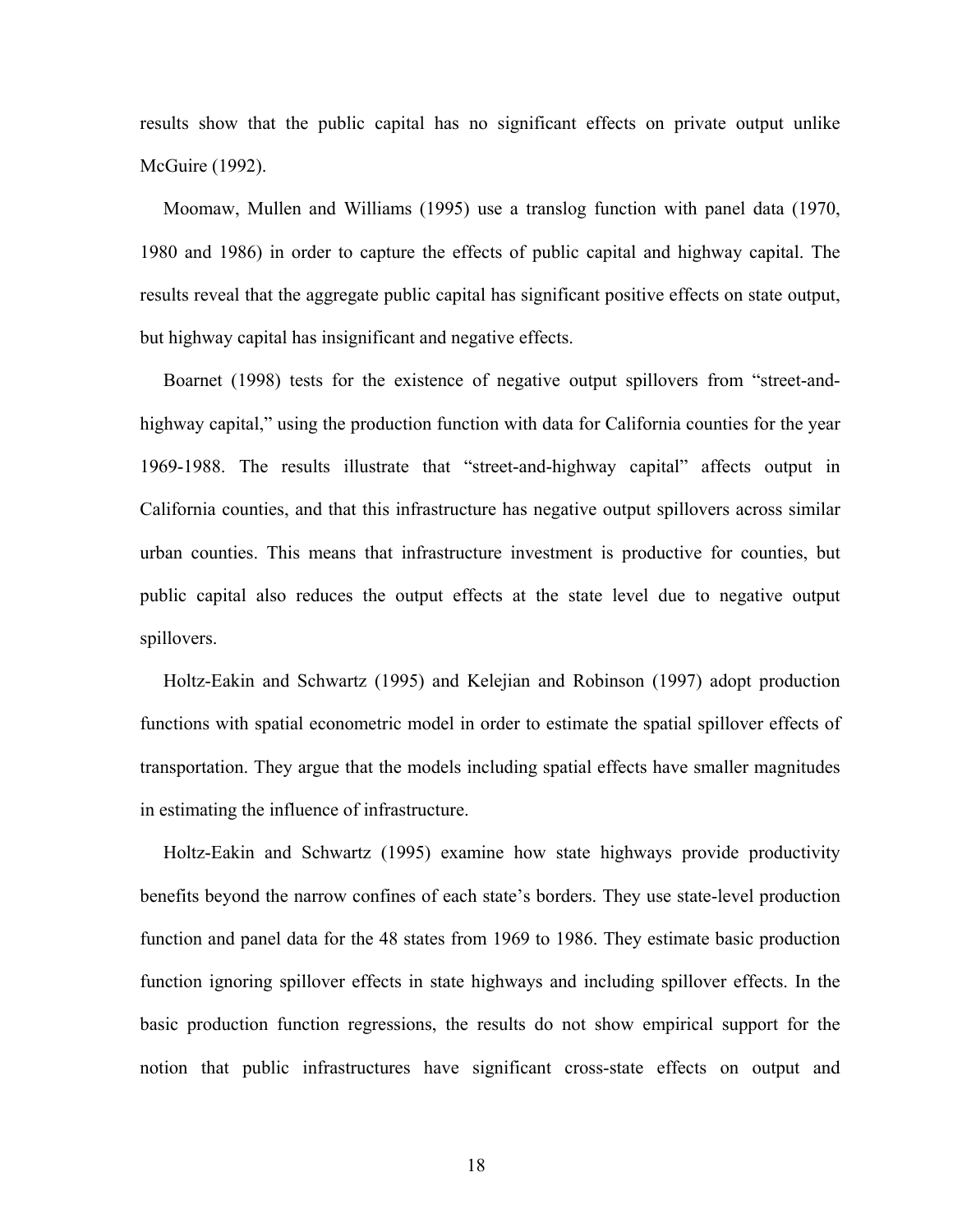<span id="page-26-0"></span>productivity. In the production function including full spillover effects, the results do not support the notion that a state's effective stock of highways depends upon the provision of highways by its neighbors, indicating there is no evidence of spillovers of highway investment crossing state boundaries.

 Kelejian and Robinson (1997) try to formulate an empirical production function model with spatial variables. They consider the Cobb-Douglas production function and spatial correlation model by using U.S. national level panel data, 1969 to 1986. Their results show that the important factor to determine if elasticity estimates in production function models involving infrastructure variables are significant is whether econometric problems are considered. They suggest that accommodating spatial correlation also reduces the magnitude and significance of the estimated productivity impacts.

| Author                                        | Data                             | Results                                                                                                              |
|-----------------------------------------------|----------------------------------|----------------------------------------------------------------------------------------------------------------------|
| Aschauer (1989)                               | Time series data, 1945-1985      | Coefficient of the infrastructure is 0.39                                                                            |
| Munnell (1990a)                               | Time series data, 1948-1987      | Coefficient of public capital is 0.34                                                                                |
| Munnell (1990b)                               | Panel data, 48 states, 1970-1986 | Coefficient of public capital is 0.15                                                                                |
| Stephan $(1997)$                              | Panel data, 1970-1993            | Coefficient of road infrastructure is 0.325                                                                          |
| Garcia-Milla.<br>McGuire and<br>Porter (1996) | Panel data, 48 states, 1970-1983 | Public capital has insignificant effects on private<br>output                                                        |
| Moomaw, Mullen<br>and Williams<br>(1995)      | Panel data, 1970, 1980 and 1986  | Highway capital is insignificant and negative                                                                        |
| <b>Boarnet</b> (1998)                         | Panel data, 1969-1988            | Infrastructure is productive for counties, but<br>public capital is negative on state level                          |
| Holtz-Eakin and<br>Schwartz (1995)            | Panel data, 48 states, 1969-1986 | Public infrastructure has insignificant and<br>negative effects on productivity                                      |
| Kelejian and<br>Robinson (1997)               | Panel data, 1969-1986            | Accommodating spatial correlation reduces the<br>magnitude and significance of the estimated<br>productivity impacts |

**Table 1-1. Production Function Studies**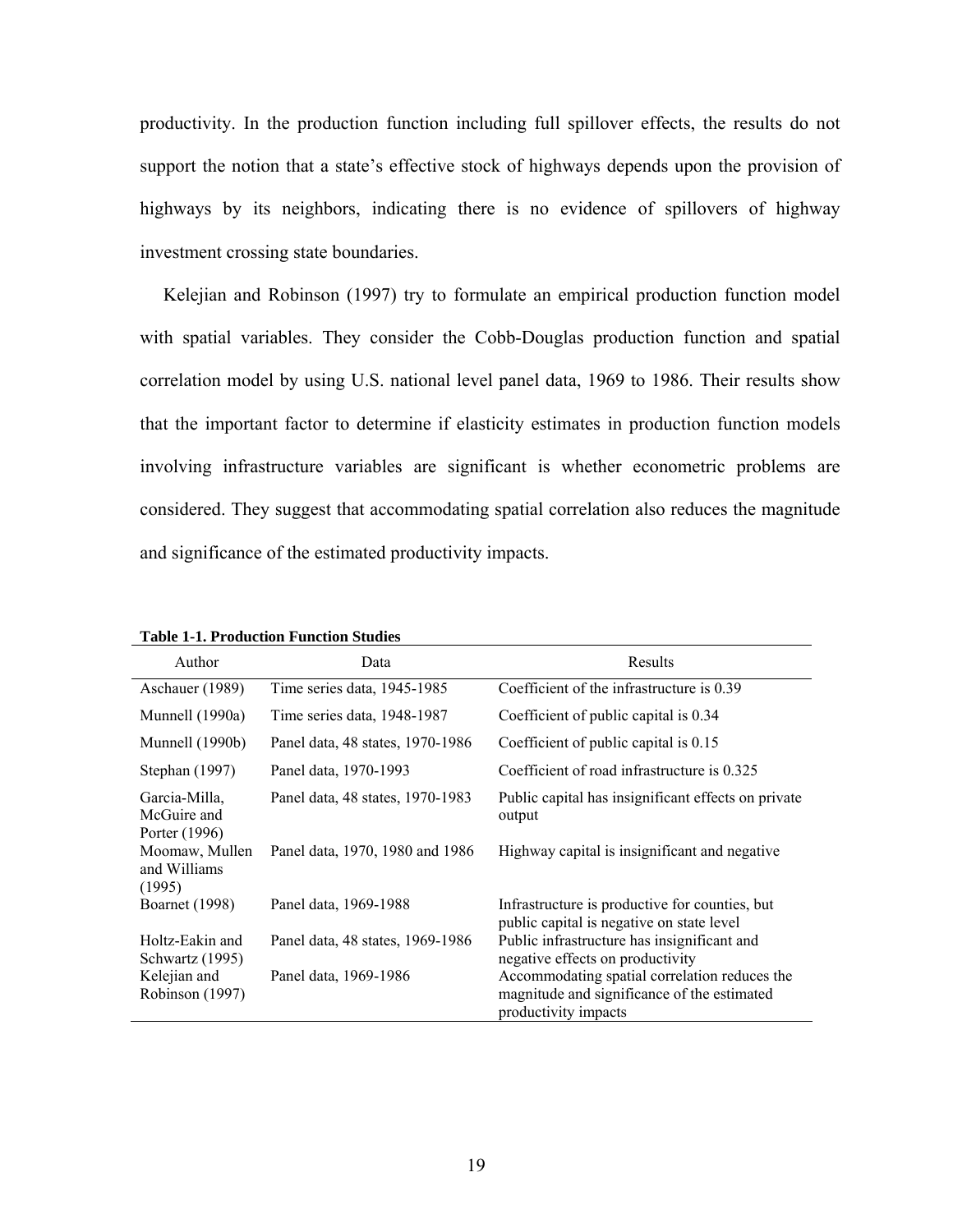#### <span id="page-27-0"></span>**1.3.2. Cost Function**

 Berndt and Hanson (1991) investigate the influences of public infrastructure on private output (private business sector and manufacturing) and productivity growth, using cost function with data for Sweden from 1960 to 1988. They show that the reduction of infrastructure capital in Sweden since 1974 has lowered the speed of productivity growth in the private business sector. They conclude that an increase of public infrastructure investment reduces private cost.

 Lynde and Richmond (1992) use a translog cost function in order to estimate the relationship between production cost and public capital. They use data for U.S. nonfinancial business data from 1958 to 1989. The results imply that infrastructure investment affects the reduction of production cost in the nonfinancial business.

 Morrison and Schwarz (1996) compute a direct cost-benefit measure of infrastructure investment and analyze the rates of return on investment by using a cost function framework. They use panel data from the 48 states from 1969 to 1986 and focus on modeling and measuring the returns of public infrastructure investment in highways, and water and sewers. Their analysis is based on cost-side marginal products and productivity-growth measures. They measure the impacts of these effects on costs and, thus, on productivity. Their results show that the return to public capital is both positive and significantly different from zero, and the direct cost-saving impact of investment is significant.

 Nadiri and Mamuneas (1996) identify the contribution of output demand, relative input prices, technical change, and publicly financed capital to the total factor productivity growth, and provide a general framework for analyzing and measuring the contribution of highway capital to private sector productivity growth using cost functions. They use data of 35 sectors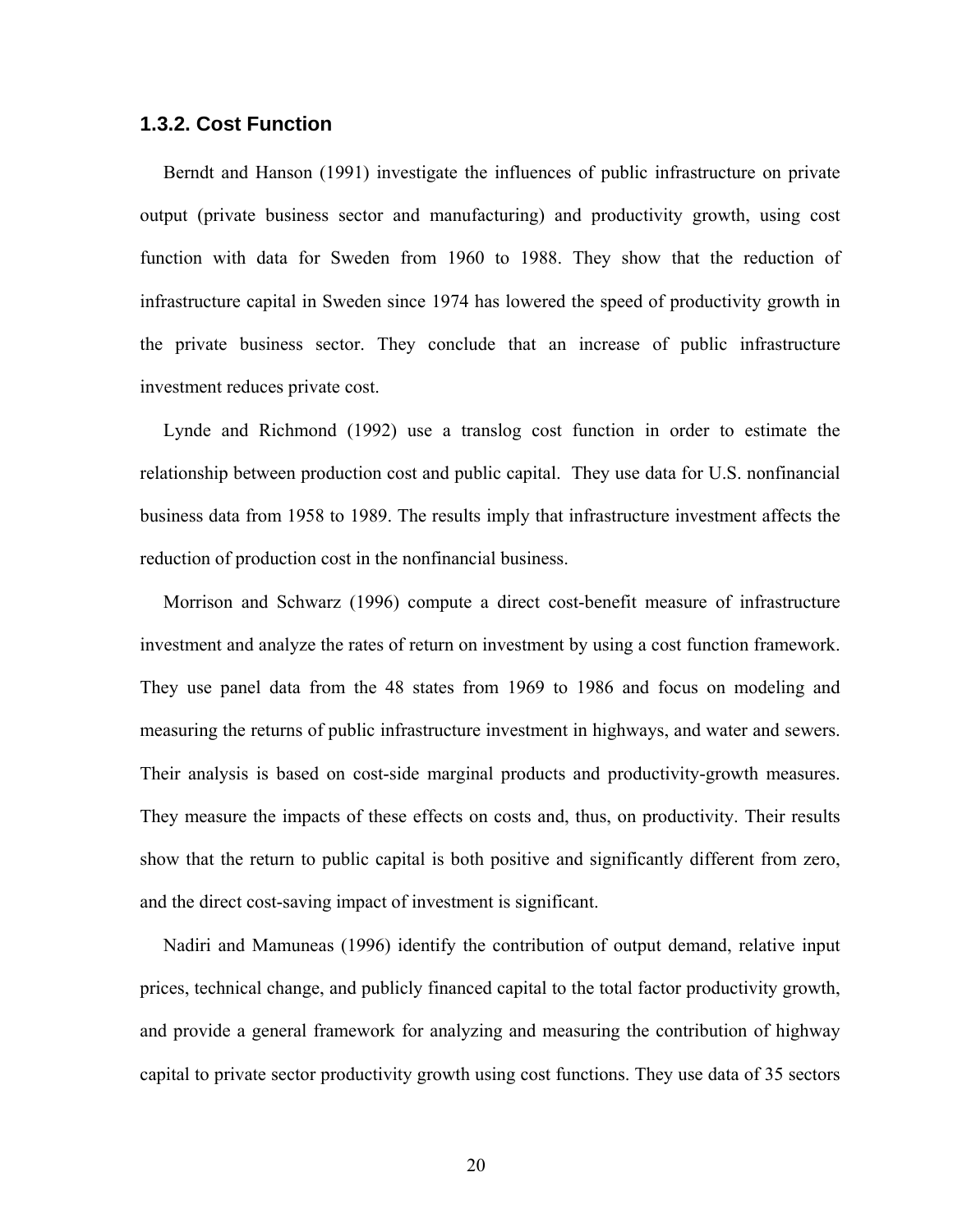<span id="page-28-0"></span>of the U.S. economy for 1950-1989. The results reveal that highway capital affects the reduction of production costs and has positive effects on demand of capital, labor and materials.

 Tortorice (2002) analyzes the role of government infrastructure in the production process. He finds its effect on the variable costs of private industries and overall TFP (Total Factor Productivity) growth by using a cost function. The results indicate that the changes in government capital stocks have a significant role in the production process of the economy. The elasticity of labor costs with respect to government capital is 0.02 and the elasticity of productivity with respect to government capital is 0.003.

 Authors such as Berndt and Hanson (1991), Lynde and Richmond (1992), Nadiri and Mamuneas (1996), Morrison and Schwarz (1996), and Tortorice (2002) conclude that the public infrastructure contributes positively to the reduced production cost and the output growth.

| Author                         | Data                                        | Results                                               |
|--------------------------------|---------------------------------------------|-------------------------------------------------------|
| Berndt and Hanson<br>(1991)    | Sweden data, 1960-1988                      | Public investment reduces private cost                |
| Lynde and Richmond<br>(1992)   | US nonfinantial business data,<br>1958-1989 | Production cost savings from public<br>infrastructure |
| Morrison and Schwarz<br>(1996) | Panel data, 48 states, 1970-1987            | Direct cost savings from infrastructure<br>investment |
| Nadiri and Mamuneas<br>(1996)  | 35 sectors, 1950-1989                       | Production cost savings from highway capital          |
| Canaleta et al (1998)          | Spain, 1964-1991                            | Public capital reduces private production costs       |
| Cohen and Paul (2002)          | Manufacturing, 1986-1992                    | Public capital is productive.                         |

**Table 1-2. Cost Function Studies** 

 Canaleta et al. (1998) examine the impact of infrastructure on productivity in the various regions of Spain and provide an approximate estimation of the impact of various types of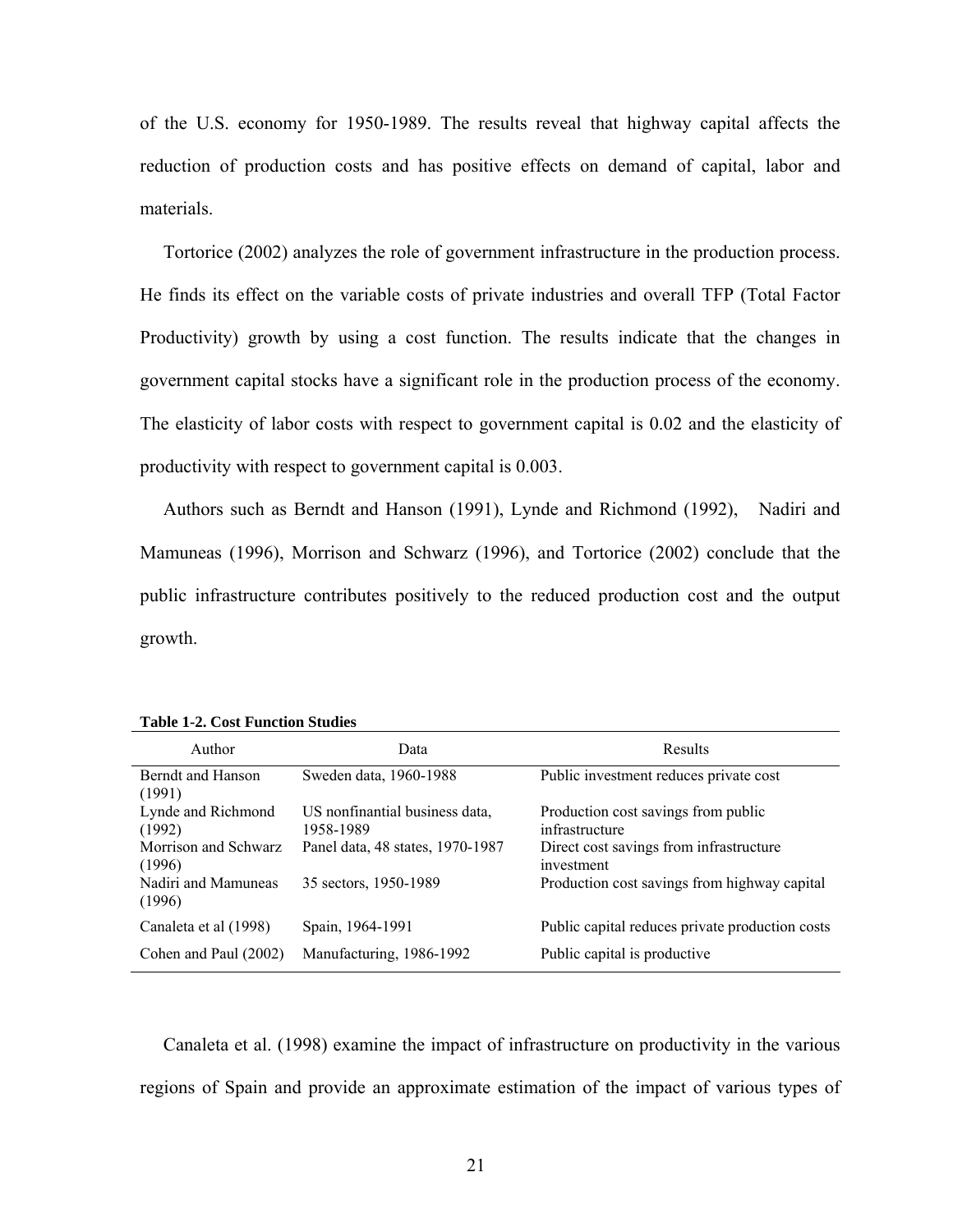<span id="page-29-0"></span>infrastructure on Spanish regional production costs in the agricultural, industrial, and services sectors during the period of 1964-1991. They examine how both the industry and service sectors show similar cost/public capital elasticities, which are slightly higher in the secondary sector and greater than in agriculture. The results show that public capital reduces private production costs. They reveal the presence of spillover effects of transportation infrastructure.

 Cohen and Paul (2002) reevaluate the "public capital hypothesis" for the U.S. manufacturing sector for the time period of 1986-1992. The results show that intra-state public infrastructure investment is significantly productive. Spatial spillovers complement the cost-saving impacts of within-state public infrastructure capital. They argue that output growth by the cost-depressing impact of infrastructure investment may stimulate capital investment and labor employment.

 Canaleta et al (1998) and Cohen and Paul (2002) investigate the spatial spillover effects of transportation infrastructure. They also suggest that the infrastructure investment contributes to the cost savings.

#### **1.3.3. Simultaneous Equations**

 Carlino and Mills (1987) focus on determinants of population and employment growth by using simultaneous equations. They compute elasticities for total employment, manufacturing employment, and population. The results show that population and employment are very interactive, and for manufacturing employment, regional growth depends on economic and demographic conditions rather than regional and policy variables. They suggest that amenities should be considered in analyzing the relationship between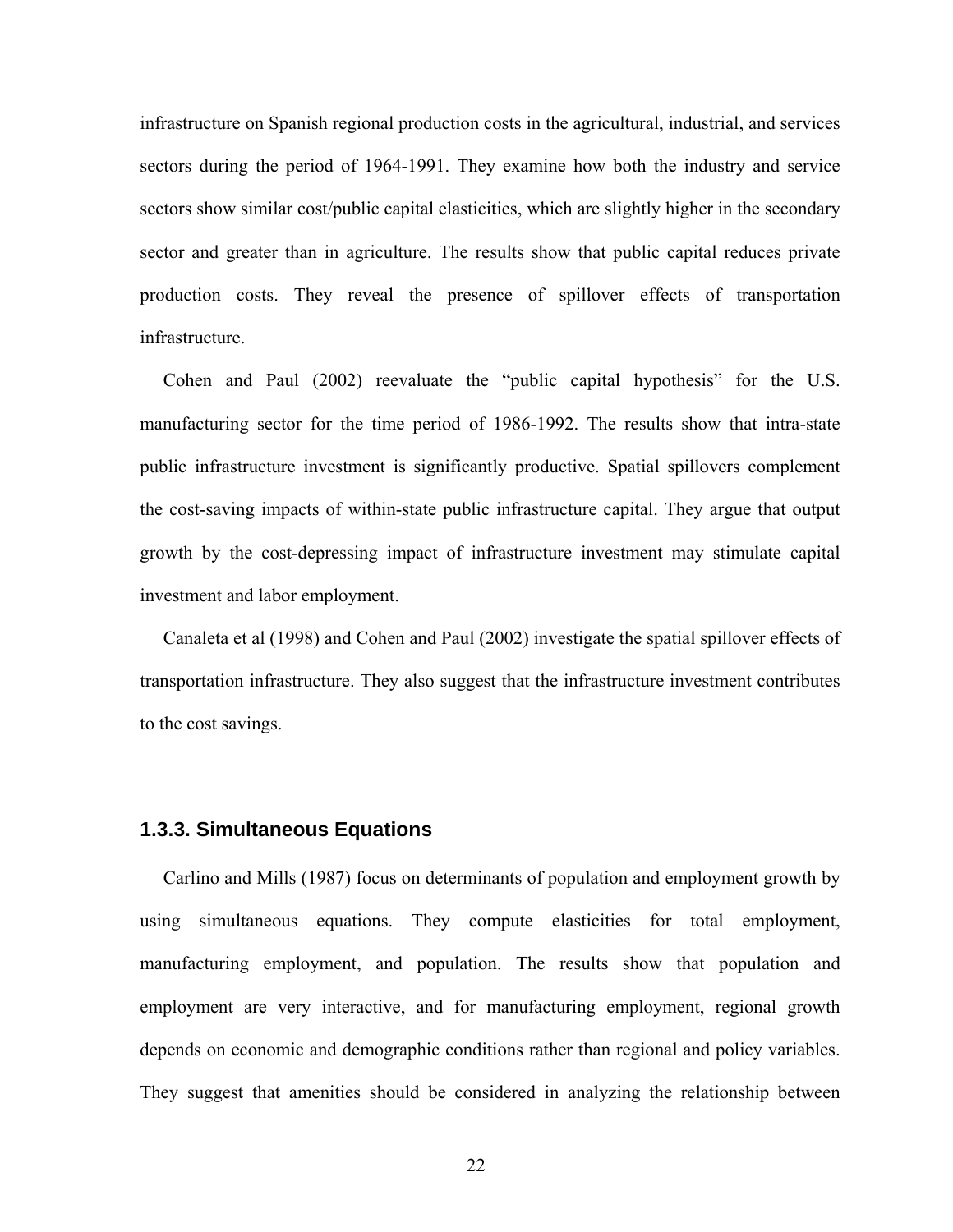population and employment. Interstate highway density as transportation infrastructure has positive effects on employment and population.

 Boarnet (1994a) focuses on studying population and employment growth in intrametropolitan aspects by using simultaneous equations. The data in this study are on the 365 municipalities in the northern 13 counties of the state of New Jersey. He adapts spatial econometrics to a Carlino and Mills (1987) model in order to consider spatial dependence. His reduced form has spatial lags as the dependent variables. The results show that transportation access, poverty and crime rates, and housing stock age have positive effects on population growth. Transportation access, crime rates, and agglomeration economies are important determinants of employment growth.

 Boarnet (1994b) focuses on testing the monocentric model that assumes exogenous employment locations to population locations through simultaneous equations of population and employment on 365 municipalities in northern New Jersey. The simultaneous regression in this paper uses spatial econometric methods. Unlike the monocentric assumption, the results reveal that employment growth within northern New Jersey is endogenous to population changes in neighborhood labor markets. Major highways have a positive influence on population and employment growth.

 Bollinger and Ihlanfeldt (2000) explore how government interventions affect the intrametropolitan locations of population and employment in the seven-county Atlanta Region by using simultaneous equations. The government interventions in this study are property taxes, school quality, local public safety expenditures, highways, major road improvements, rapid rail stations, job tax credits, commercial/industrial enterprise zones, and housing enterprise zones. They also use crime as a locational determinant. The results show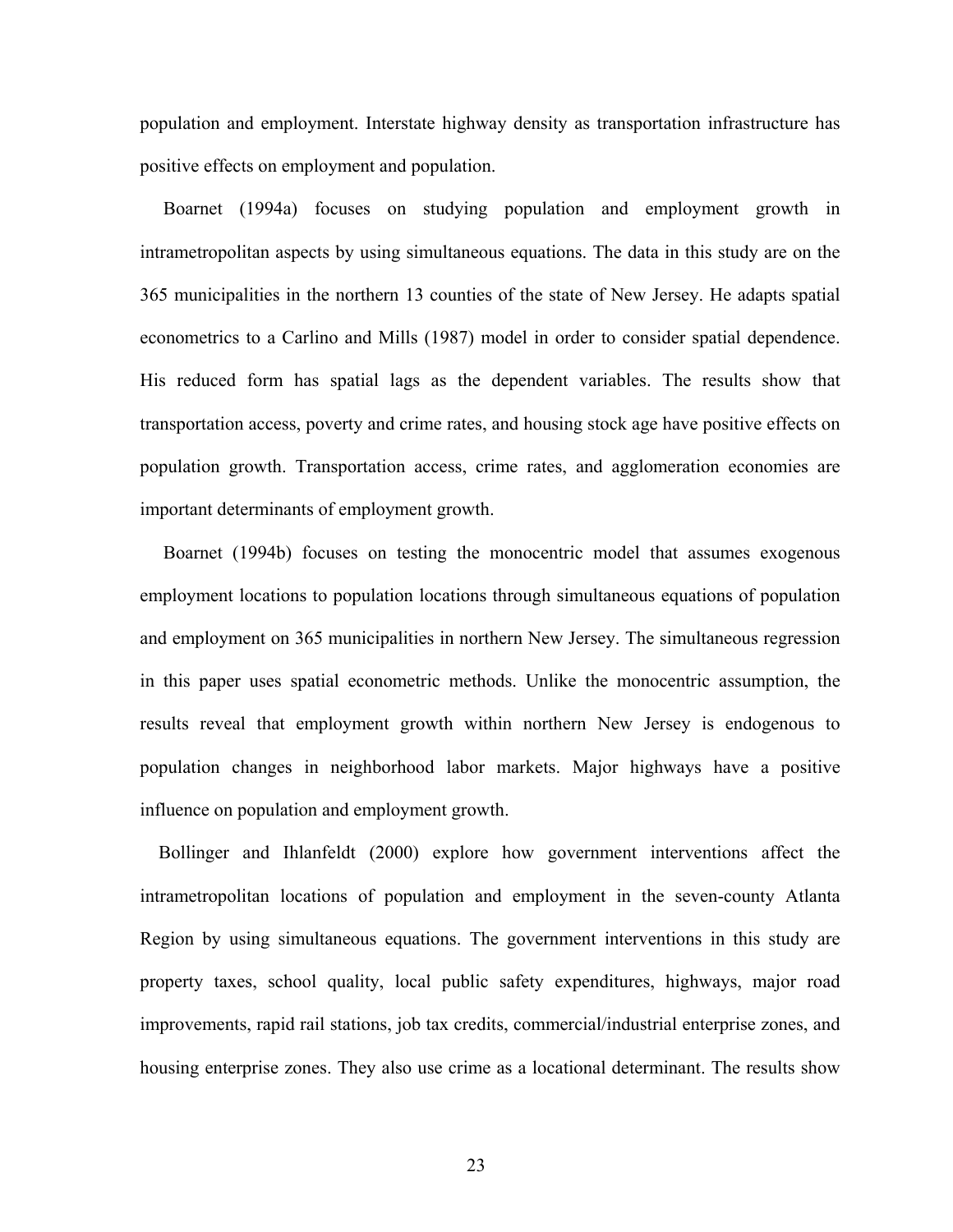<span id="page-31-0"></span>that new highways affect total population and total employment in a strongly positive manner. Road improvements have positive effects on employment, but not on population.

 Dalenberg and Partridge (1997) investigate the amenity and productivity effects of public capital, applying the wage-rent model of Roback (1982). They use state-level data for the 48 contiguous states during the 1972-1991 period for a total of 960 observations. Real estate per capita public infrastructure consists of the stock of public highways and public infrastructure net of highways including sewer and water facilities, hospital buildings, and education facilities. They suggest that greater public capital as a firm amenity should increase wages, but infrastructure as a household amenity increases labor supply and then decreases wages. The results show that highway public capital has negative impacts on aggregate private sector wages, indicating increased highway reduces wages throughout the county, and net public capital has positive effects on them. However, highway capital affects manufacturing wages positively, but net public capital is statistically insignificant. These results indicate that highway infrastructure acts as a household amenity by attracting people to that area, but with respect to manufacturing, highways serve as a firm amenity.

| Author                             | Determinants                                                 | Results                                                                                                                       |
|------------------------------------|--------------------------------------------------------------|-------------------------------------------------------------------------------------------------------------------------------|
| Carlino and Mills<br>(1987)        | Population and employment<br>growth                          | Interstate highway density: positive                                                                                          |
| Boarnet (1994a)                    | Population and employment<br>growth                          | Transportation access: positive                                                                                               |
| Boarnet (1994b)                    | Population and employment                                    | Major highways: positive                                                                                                      |
| Bollinger and<br>Ihlanfeldt (2000) | Population and employment                                    | Road improvements: positive on employment<br>but not on population                                                            |
| Dalenberg and<br>Patridge (1997)   | Amenity and wage                                             | Highway capital:<br>- negative impacts on aggregate private sector wage<br>- positive impacts on manufacturing sector wage    |
| Kelejian an<br>Robinson (2006)     | Energy consumption, price of<br>energy, employment and wages | Increase of navigation capital:<br>- lowers factor cost in labor and energy<br>- wage increases and price of energy decreases |

**Table 1-3. Simultaneous Equation Studies**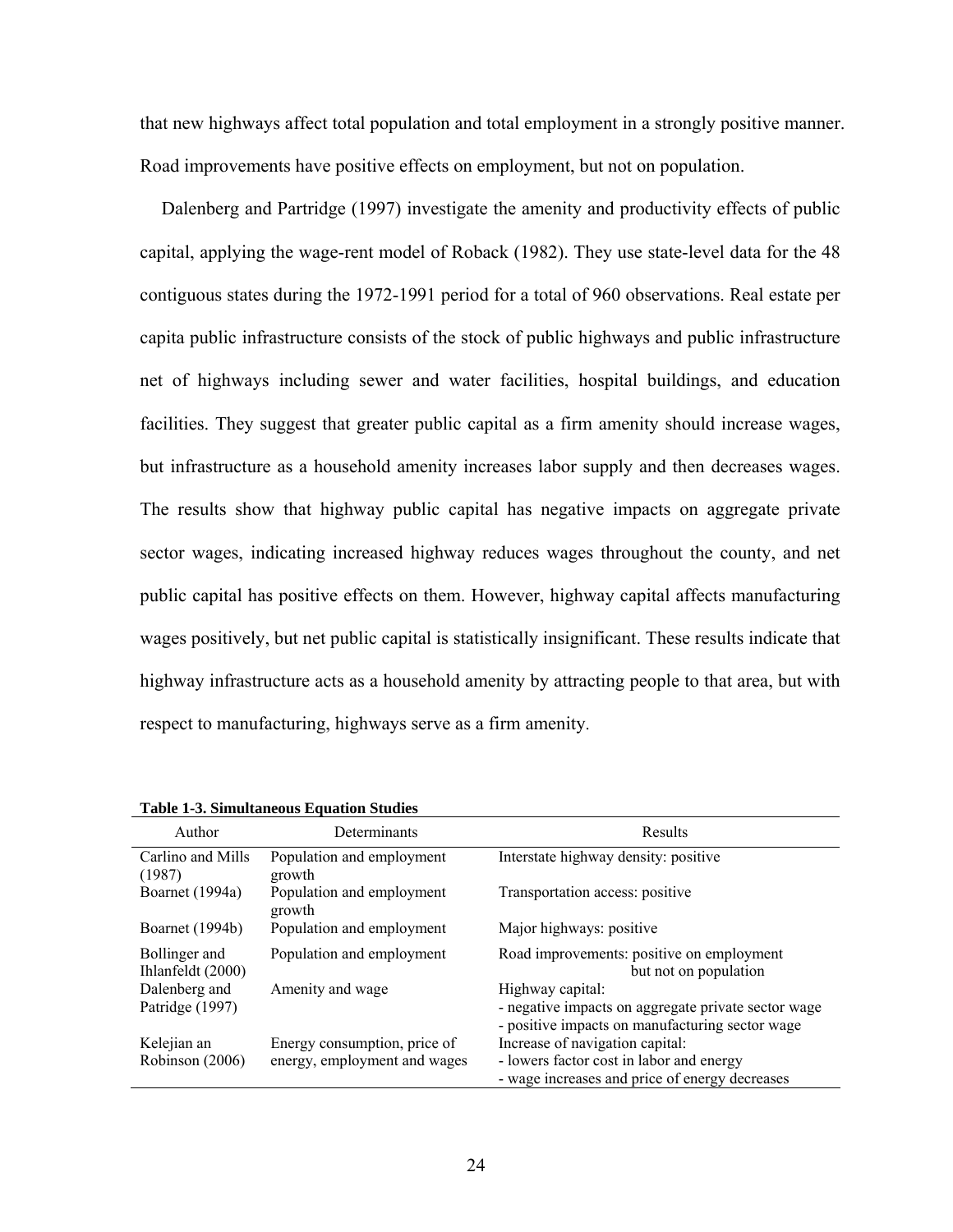<span id="page-32-0"></span> Kelejian and Robinson (2006) analyze the importance of transportation infrastructure (navigation) through a simultaneous "state-level spatial econometric infrastructure productivity model" in order to avoid biases of previous production function and cost function studies. Their model consists of four equations (energy consumption (BTU), price of energy per BTU, employment, and wages) and uses the data of 49 states from 1980 to 1994. The results indicate that an increase in navigation capital lowers factor costs in both labor and energy, and then it assists in increasing wages and the decreasing the price of energy. As for spatial effects, they suggest that navigation investment in surrounding states reduces jobs and energy consumption, increases wages, and lowers the price of energy in a given state.

 These simultaneous models illustrate the relationship between transportation infrastructure and the economy, or the interdependency between population and employment. The research provides evidence that highways as transportation infrastructure positively influence population, employment growth, and economic development.

#### **1.3.4. Industry Studies**

 Wasylenko (1980) examines the decision of firms that relocated from a Milwaukee central city to its suburbs between 1964 and 1974, using a logistic model, and tests whether fiscal variables are statistically significant in deciding firm location when areas that "zone out" industrial firms are excluded from the sample. He mentions two types of industry. The first type includes construction, manufacturing, and wholesale trade that focus on consumer demand for output, and thus, these firm's revenues "do not vary with intrametropolitan locations." The second type includes retail trade, finance, and services in which profits are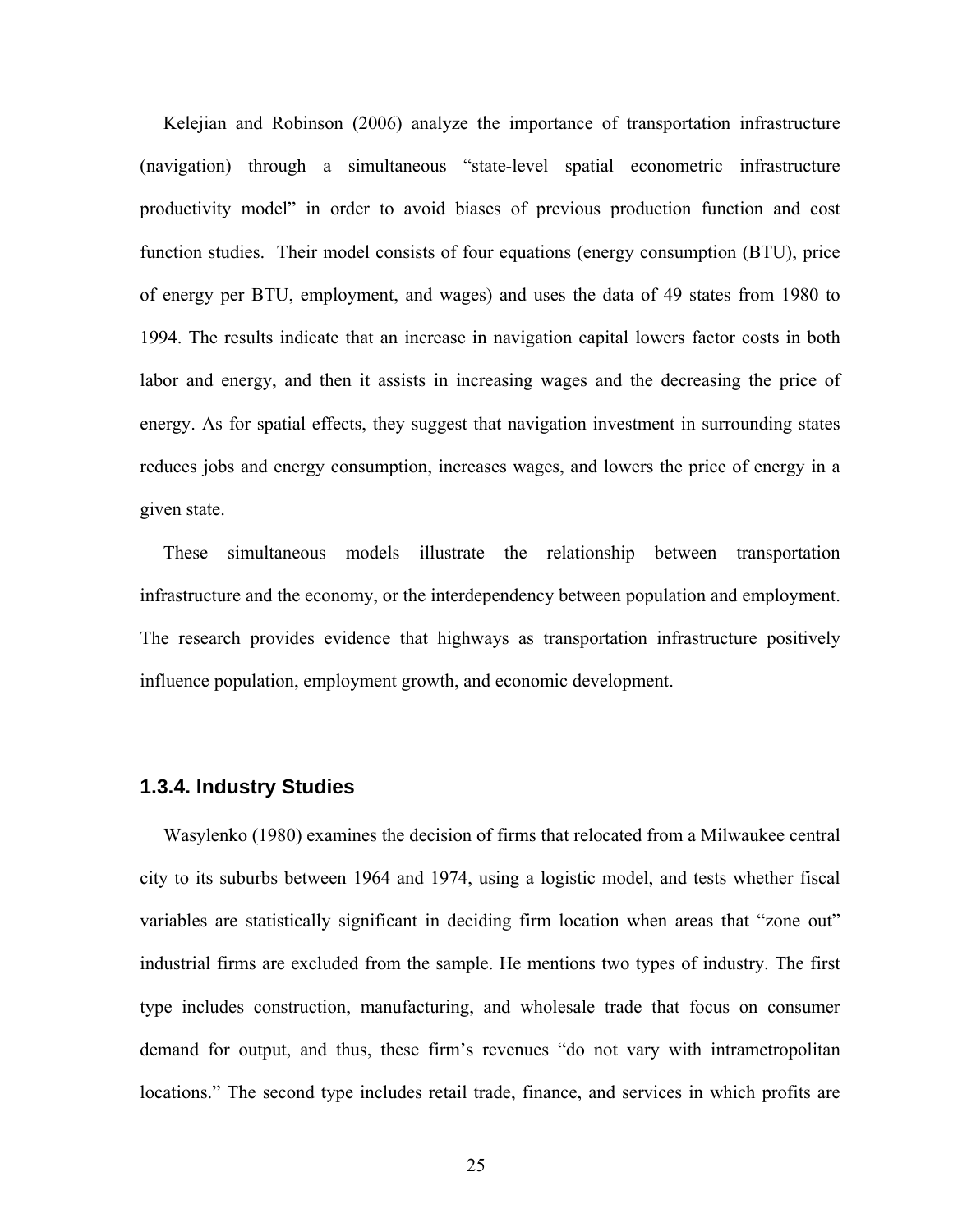affected by intrametropolitan location because of "variations in both cost and consumer demand among locations." The results show that when areas that "zone out" industrial firms are excluded from the sample, fiscal variables are statistically significant factors to decide a firm's relocation for manufacturing and wholesale trade firms, but not for construction, retail trade, finance, and service firms. In highways, manufacturing firms have a positive coefficient and choose areas for firm locations that have easy access to highways.

 Bartik (1985) analyzes the effect of a state's characteristics on the decision to open a new branch plant, using a conditional logit model. The results indicate that unionization and state taxes negatively affect opening new plants. Unionization variables have a much stronger negative effect than taxes on new firms. In public services, the "road miles" variable has a positive effect. This result suggests that road infrastructure can attract new business.

 Holl (2004) analyzes the impact of road infrastructure on the location of new manufacturing establishments in Spanish municipalities from 1980 to 1994. The empirical results suggest that road transportation infrastructure is important, motorways affect the spatial distribution of new manufacturing establishments, and road infrastructure has a differential impact across manufacturing sectors.

 The above studies find that transportation infrastructure, such as a highway system has positive impacts in attracting new firm establishments, which indicates that highway infrastructure is an important factor for a firm's location decision.

 However, Wallker and Greenstreet (1991), Bartik (1989), and Forkenbrock and Foster (1996) show that road infrastructure has a negative effect on small firm establishment and does not have a strong influence on business location.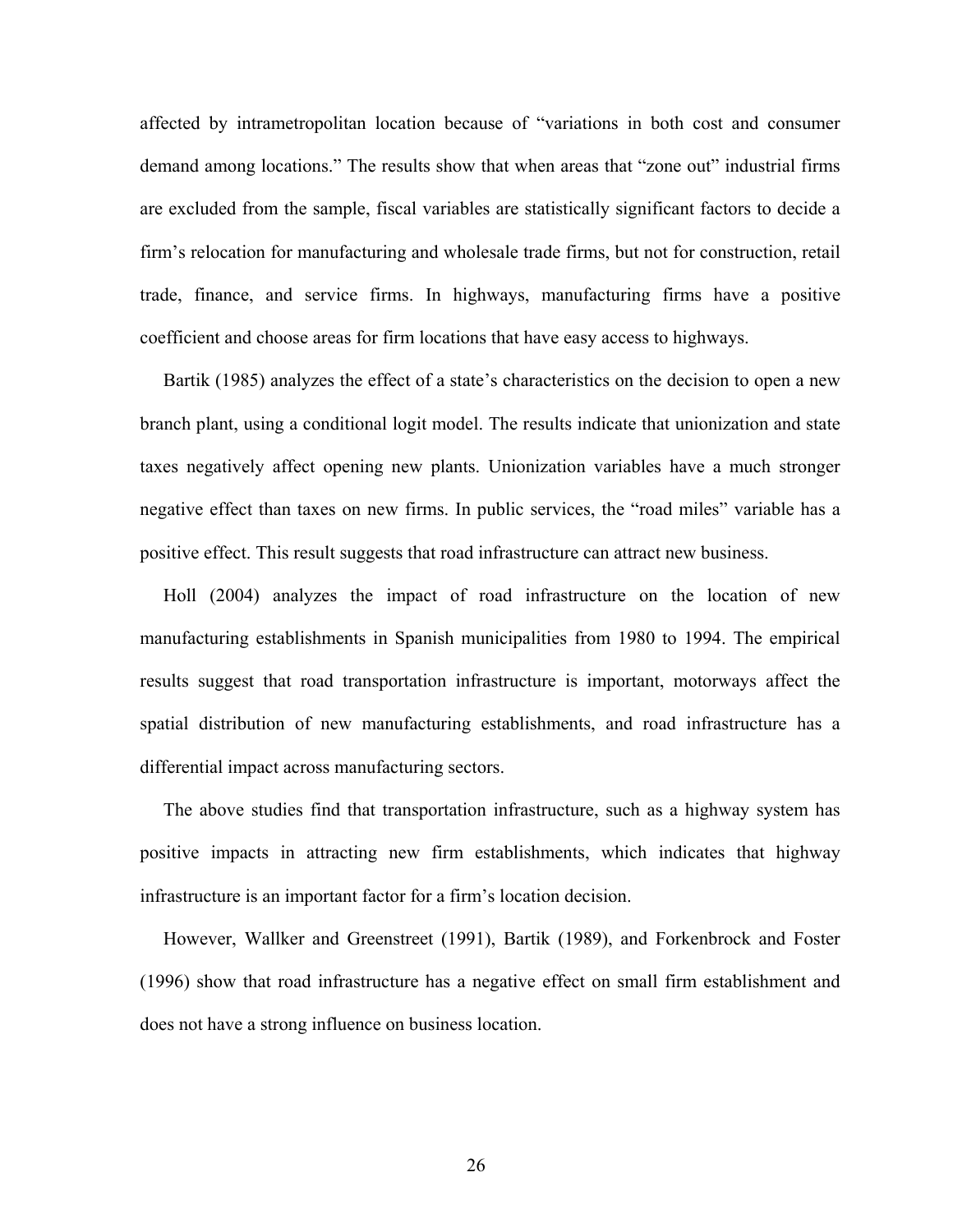Wallker and Greenstreet (1991) analyze the role of government incentives and programs on job creation and location decision-making of the manufacturing industry in the Appalachian region. The results suggest that government assistance has a significant and positive effect on location decisions and job growth. In road infrastructure, this variable has a negative effect.

 Bartik (1989) investigates the effects of the characteristics of U.S. states on small business start-ups. In this study, Bartik estimates specific small business start-up decisions by using micro data. The study also improves on an existing methodology by using panel data to analyze business location decisions, and illustrating the relationship between local public policies and business location decisions. The results suggest that this panel data model is more reasonable than a cross-section analysis. Market demand and taxes have a strong effect on small business start-ups, but the "highway" variable has an insignificant and negative effect on start-ups.

 Forkenbrock and Foster (1996) analyze how investments in high-capacity highways affect business location decisions. The authors survey business facilities in Missouri and Iowa through direct mailings. They conclude that proximity to an interstate or other four-lane highway does not have a large effect on business location decision-making. Therefore, highways are not an essential factor in choosing business location.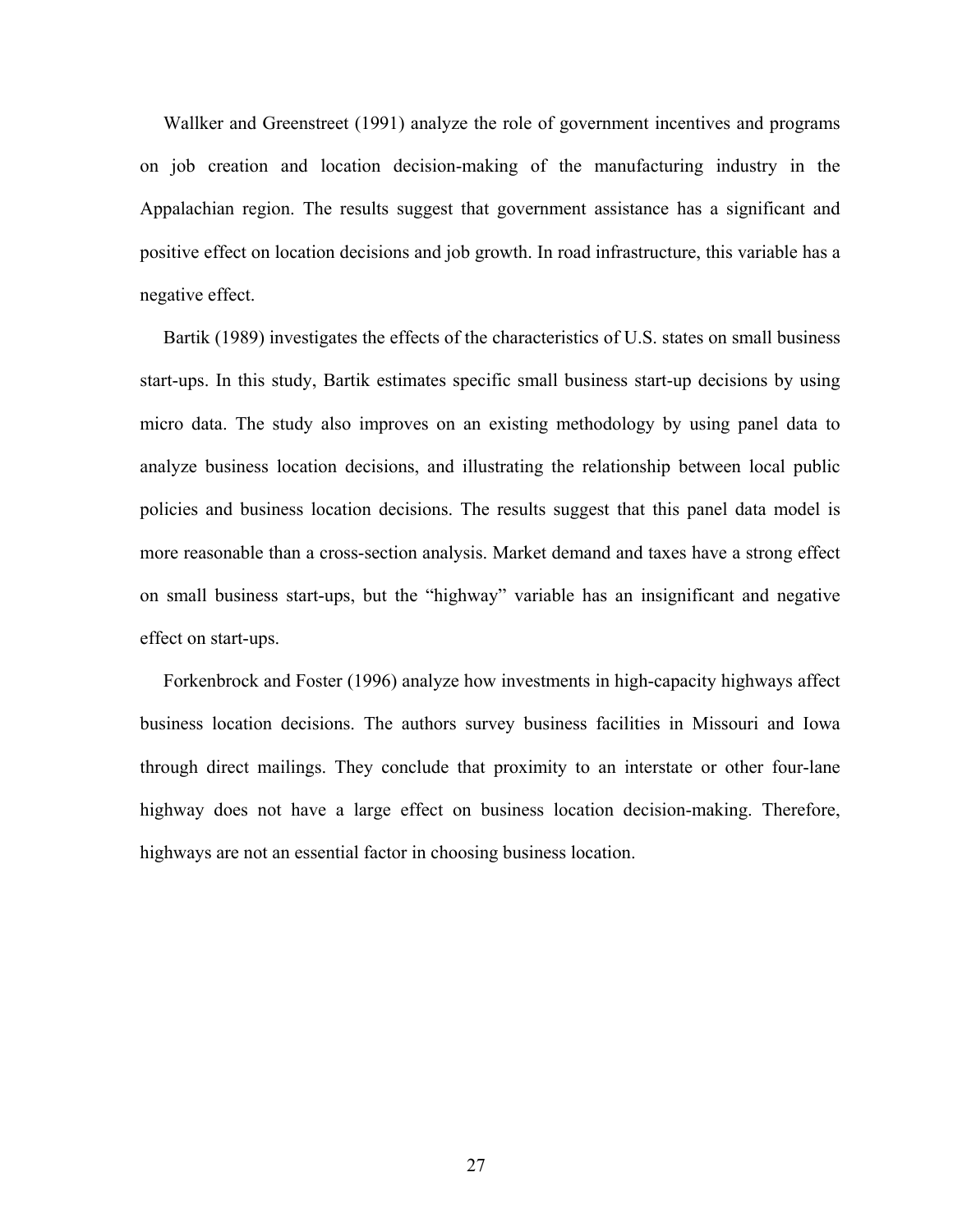<span id="page-35-0"></span>

|  |  | <b>Table 1-4. Industry Studies</b> |  |
|--|--|------------------------------------|--|
|--|--|------------------------------------|--|

| Author                            | Determinants                                          | Results                                          |
|-----------------------------------|-------------------------------------------------------|--------------------------------------------------|
| Wasylenko (1980)                  | Fiscal variable and firm location                     | Highways: positive on manufacturing location     |
| Bartik (1985)                     | State characteristics and new<br>branch plant         | Road miles: positive                             |
| Holl (2004)                       | Road and manufacturing<br>establishment               | Road transportation infrastructure: positive     |
| Wallker and<br>Greenstreet (1991) | Government incentive and job<br>creation              | Road infrastructure: negative                    |
| Bartik (1989)                     | State characteristics and small<br>business start-ups | Highways: insignificant and negative             |
| Forkenbrock and                   | Investments in high-capacity                          | Proximity to an interstate or four-lane highway: |
| Foster (1996)                     | highways and business location                        | not an essential factor for business location    |

## *1.4. Summary and Conclusion*

 This research studies the relationship between highway infrastructure and economic development. It began with a discussion of the general benefits of highways. In general, many studies suggest that highway improvements are key components to developing the local economy. Weiss and Figura proposed that highways facilitate a linking function, efficient flows, communication systems, efficient accessibility, quality of life, diversity of economy, and firm location.

 The discussion continued to the reduced transportation costs, which are due to highway improvements. The reduction of transportation costs can lower prices of goods, lead to larger market size, increase production, and foster economic development.

 The previous studies generally supported the proposition that highways played a role in economic development. Some studies showed that public capital or highway investment has no significant effect on economic growth. These results were derived using various methods such as the production function, cost function, and simultaneous equations.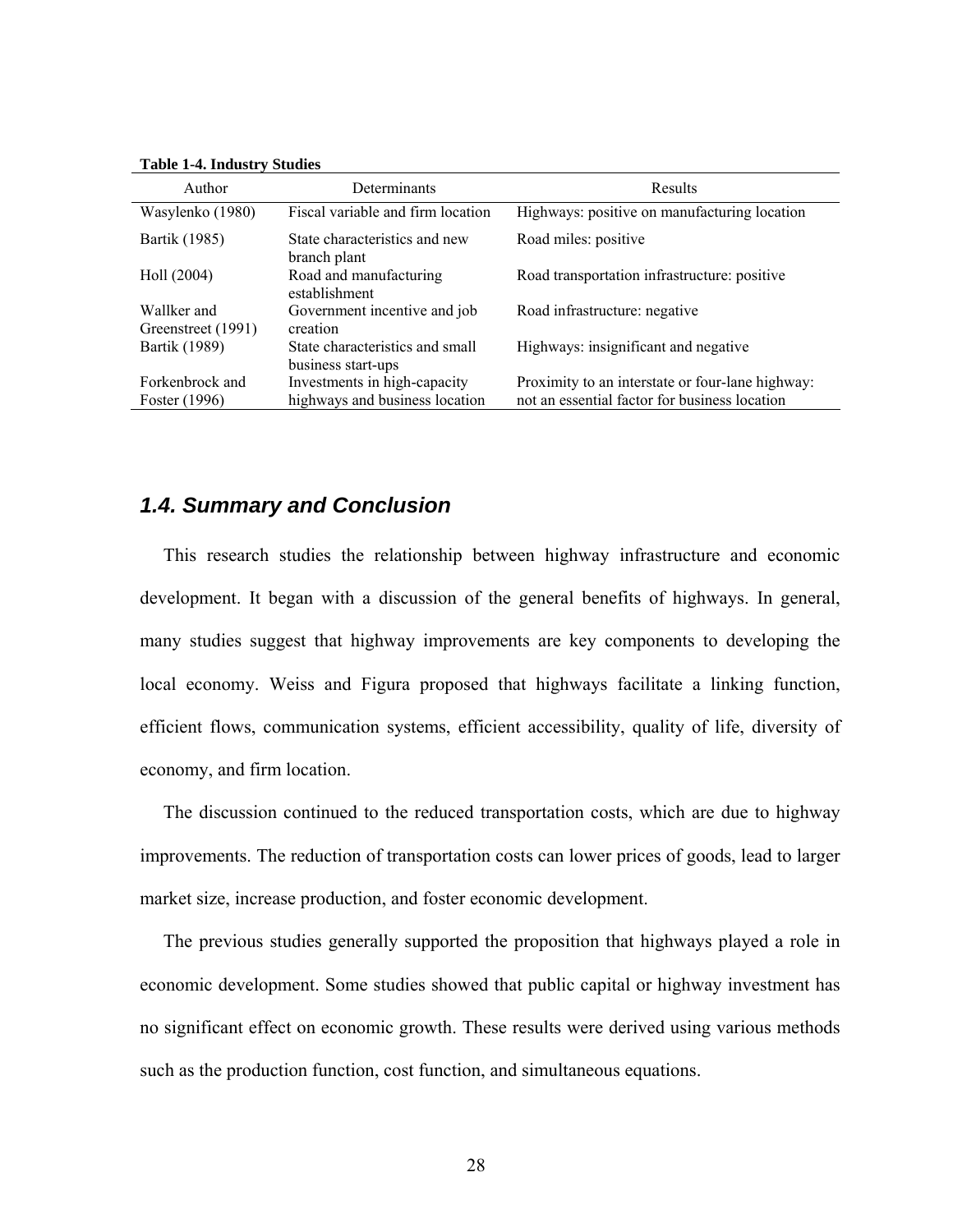The production function method has limitations such as omitting private input prices and having too many restrictions on a firm's technology and behavior (Kelejian and Robinson, 2006; Moreno et al, 2002; Munnell, 1992). The limitation of the cost function method is that it is related to input prices but does not illustrate where those input prices come from and how they are organized (Kelejian and Robinson, 2006).

 Therefore, analytical approaches to estimating the effect of transportation investments on economic development have to overcome these limitations and need to provide a more comprehensive view to preserve the spatial correspondence between transportation infrastructure and economic activity.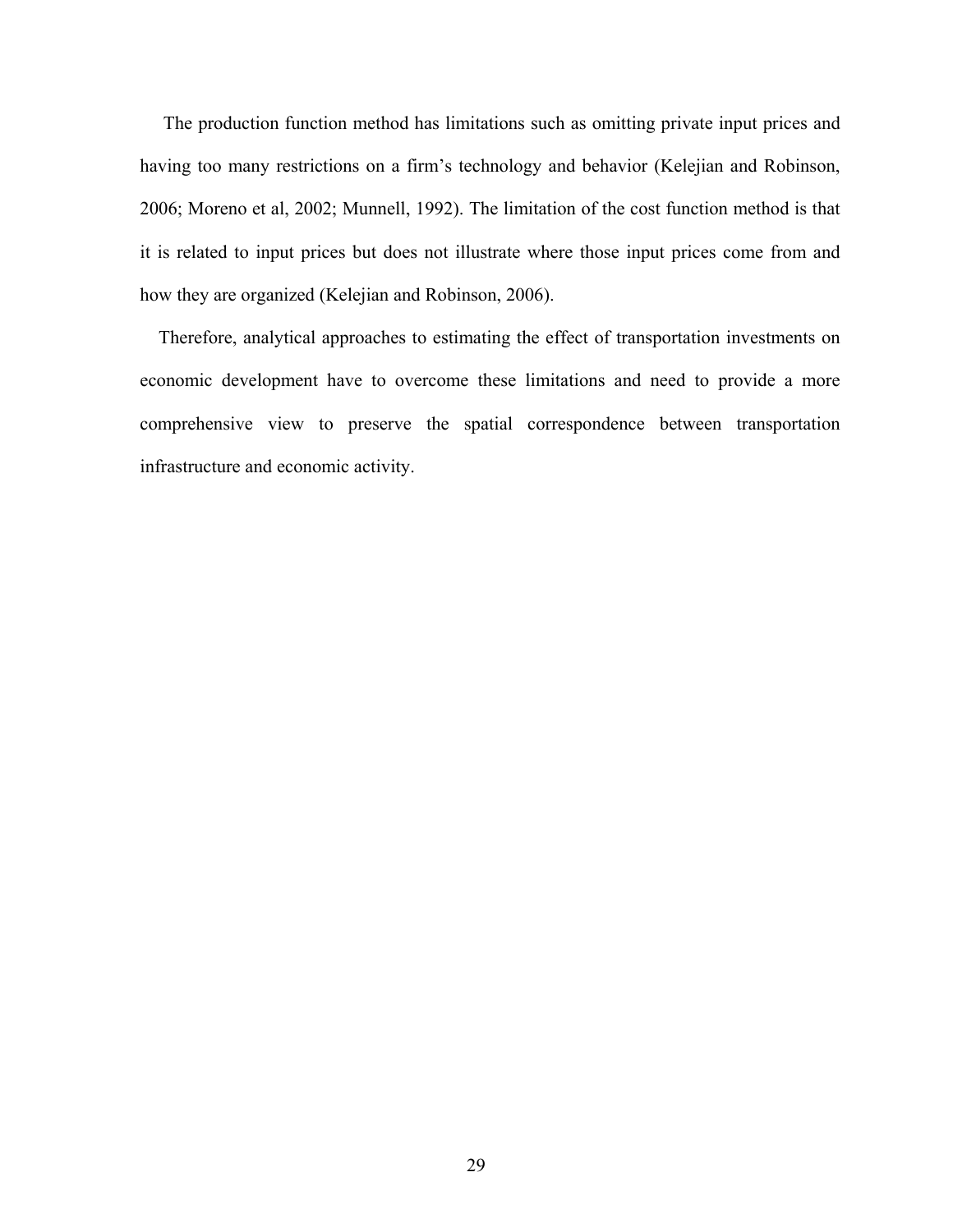## *REFERENCES*

- Anderson, William P. and Lakshmanan, T. R., 2004, "Infrastructure and productivity: What are the underlying mechanisms?" *Working Paper,* Center for Transportation Studies, Boston University.
- Aschauer, A. D., 1989, "Is public expenditure productive?" *Journal of Monetary Economics*, Vol. 23, No.2, pp. 177-200.
- Bartik, Timothy J., 1985, "Business location decisions in the United States: Estimates of the effects of unionization, taxes, and other characteristics of states," *Journal of Business & Economic Statistics*, Vol. 3, No. 1.
- ---, 1989, "Small business start-ups in the United States: Estimates of the effects of characteristics of states," *Southern Economic Journal*, Vol. 55, No. 4.
- Berndt, Ernst R. and Hanson, Bengt, 1991, "Measuring the contribution of public infrastructure capital in Sweden," *Working paper*, National Bureau of Economic Research.
- Boarnet, Marlon G., 1994a, "An empirical model of intrametropolitan population and employment growth," *Papers in Regional Science: The Journal of the RSAI*, 73, 2, pp.135-52.
- ---, 1994b, "The monocentric model and employment location," *Journal of Urban Economics*, 36, pp. 79-97.
- ---, 1998, "Spillovers and the locational effects of public infrastructure," *Journal of Regional Science*, Vol. 38, No. 3, pp. 381-400.
- Bollinger, R. Christopher and Ihlanfeldt P., R. Keith, 2000, "Intrametropolitan location patterns of people and jobs: Which government interventions make a difference?" *Working paper*, DeVoe L. Moore Center, Florida State University.
- Canaleta, Carlos Gil, et al., 1998, "Public capital, regional productivity and spatial spillovers," *Working paper*, Department of Economics, Public University of Navarra.
- Carlino, G. A. and Mills, E. S., 1987, "The determinants of county growth," *Journal of Regional Science*, Vol. 27., pp. 39-54.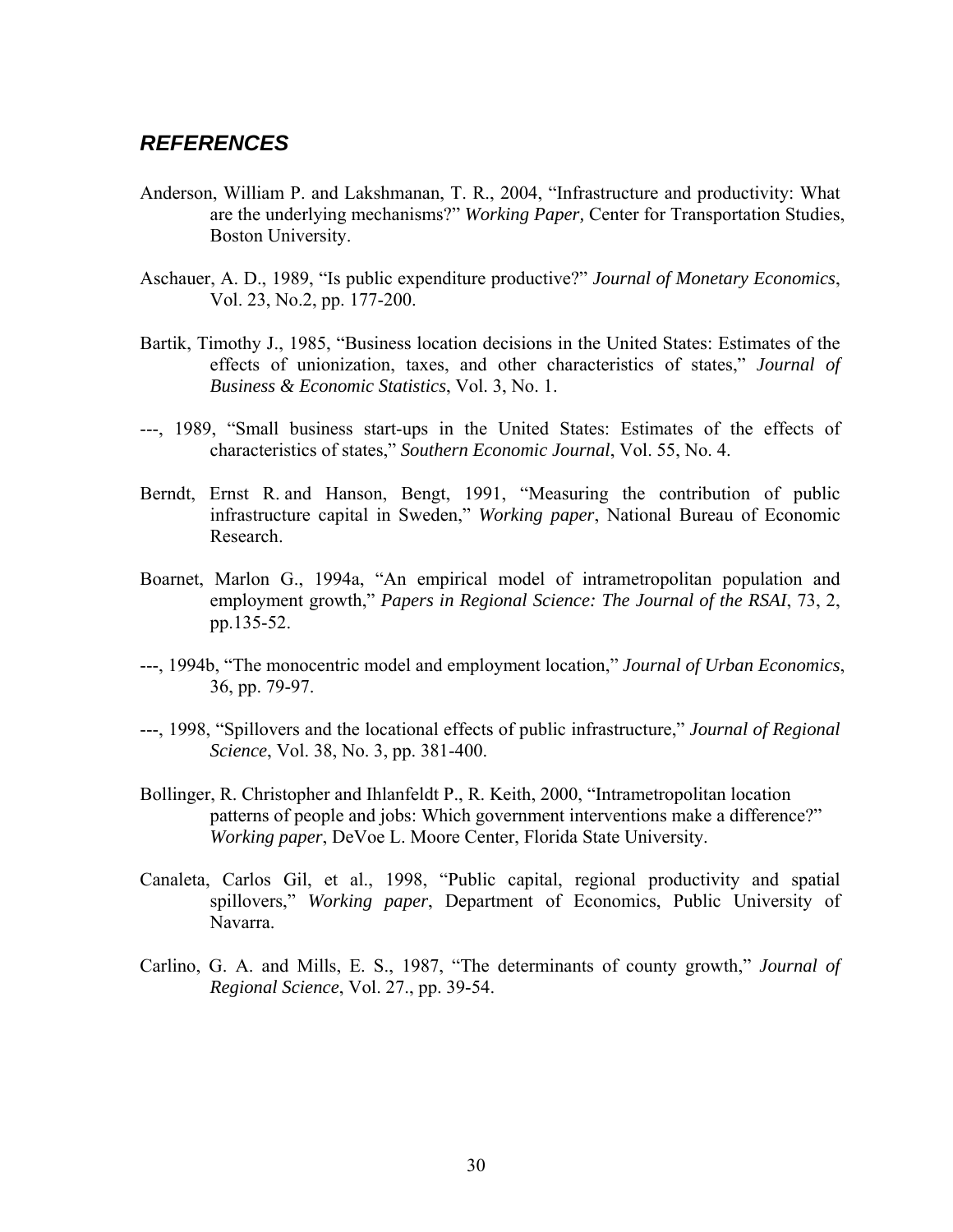- Cohen, Jeffrey P. and Morrison Paul, Catherine J., 2002, "Public infrastructure investment, inter-state spatial spillovers, and manufacturing costs," http://www.agecon.ucdavis.edu/aredepart/facultydocs/Morrison%20Paul/Spatinff3 new.pdf#search='Public%20Infrastructure%20Investment%2C%20InterState%20S patial%20Spillovers%2C'.
- Dalenberg, Douglas R. and Partridge, Mark D., 1997, "Public infrastructure and wages: Public capital's role as a productive input and household amenity," *Land Economics*, 73, pp. 268-84.
- Forkenbrock, David J. and Foster, Norman S. J., 1996, "Highways and business location decisions," *Economic Development Quarterly*, Vol. 10, No. 3, pp. 239-48.
- Garcia-Mila, T. and McGuire, T. J., 1992, "The contribution of publicly provided inputs to states economies," *Regional Science and Urban Economics*, Vol. 22, No.2, pp. 229- 42.
- Haskins III, Conaway B., 2002, "The influence of highways on rural economic development evidence from North Carolina," Master Thesis, University of North Carolina.
- Henry, Mark S. and Johnson, Thomas G., 1993, "The contribution of transportation to rural economic development," *Working paper*, Southern Rural Development Center.
- Holl, Adelheid, 2004, "Manufacturing location and impacts of road transport infrastructure: Empirical evidence from Spain," *Regional Science and Urban Economics*, 34.
- Holtz-Eakin, Douglas and Schwartz, Amy Ellen, 1995, "Spatial productivity spillovers from public infrastructure: Evidence from state highway," *NBER working paper series* No. 5004.
- Jinag, Banggiao, 2001, "A review of studies on the relationship between transport infrastructure investment and economic growth," *Report for the Canada Transportation Act Review Panel*.
- Kelejian, Harry and Robinson, Dennis, 1997, "Infrastructure productivity estimation and its underlying econometric specifications: A sensitivity analysis," *Papers in Regional Science: The Journal of the RSAI 76*, 1, pp. 115-31.
- ---, 2006, "The importance of transportation infrastructure to factor and factors prices," TED2006 Transportation Research Board Conference on Transportation and Economic Development.
- Kovalyova, Anna and Robinson, Dennis, 2004, "Impact of highway improvements on rural communities in Missouri: CPAC contribution," *Working paper*, Community Policy Analysis Center (CPAC), University of Missouri-Columbia.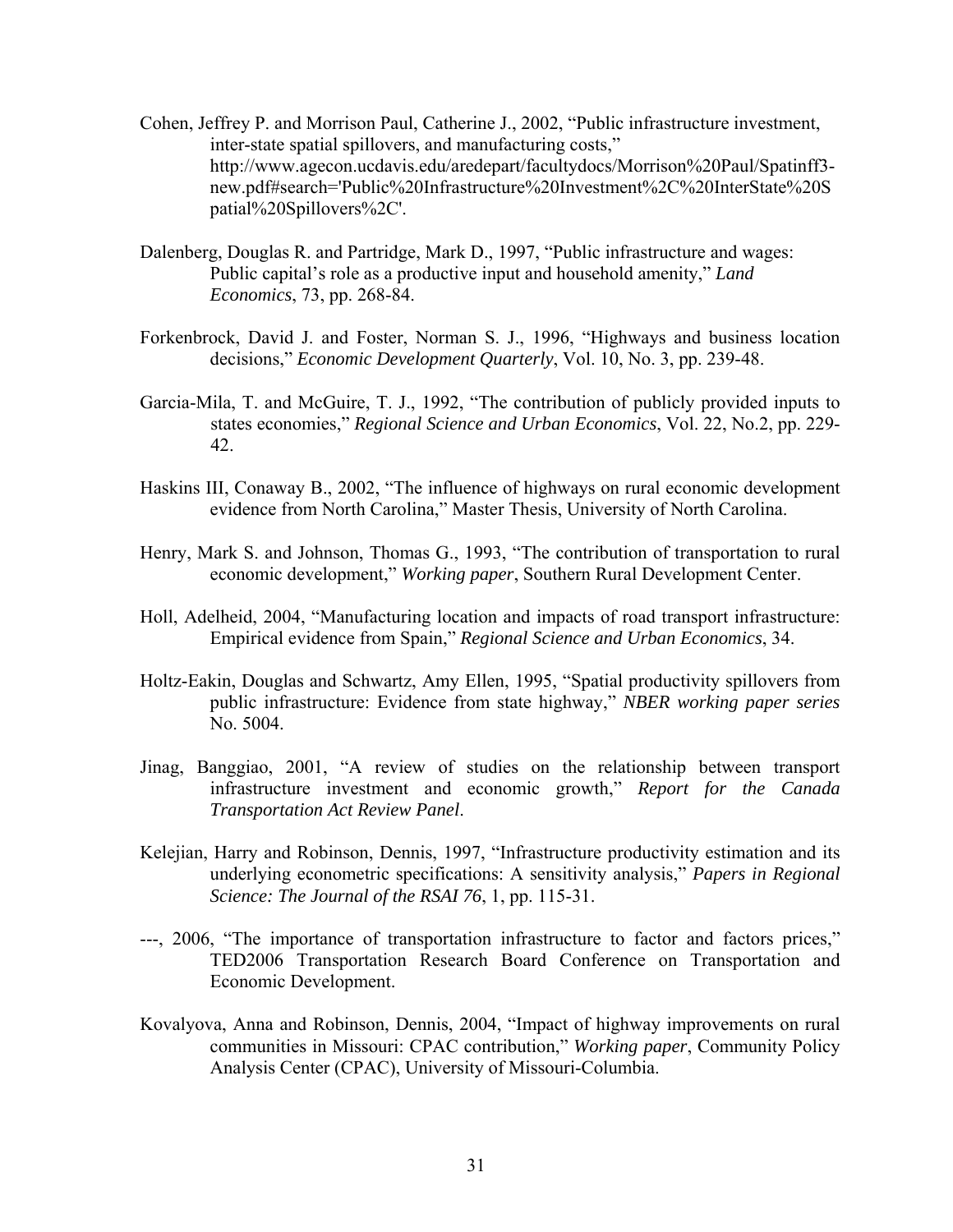- Lakshmanan, T. R. and Anderson, William P., 2004, "Contextual determinants of transport infrastructure productivity: The case for a new modeling strategy," *Working Paper,*  Center for Transportation Studies, Boston University.
- Lynde, Catherine and Richmond, James, 1992, "The role of public capital in production," *Review of Economics and Statistics*, 74, pp. 37-44.
- McGuire, T., 1992, "Highways and macroeconomic productivity: Phase two," Final Report to Federal Highway Administration, Washington, D.C.
- Moomaw, R., Mullen, J., and Williams, M., 1995, "The interregional impact of infrastructure capital," *Southern Economic Journal*, Vol. 61, No. 3, pp. 830-48.
- Morrison, C. J. and Schwartz, A. E., 1996, "State infrastructure and productive performance," *American Economic Review*, Vol. 86, pp. 1095-111.
- Munnell, A. H., 1990a, "Why has productivity growth declined? Productivity and public investment," *New England Economic Review*, January/February, pp. 3-22.
- ---, 1990b, "How does public infrastructure affect regional economic performance," *New England Economic Review*, September-October, pp. 11–32.
- Nadiri, M. I. and Mamuneas, T. P., 1994, "The effects of public infrastructure and R&D capital on the cost structure and performance of U.S. manufacturing industries," *Review of Economics and Statistics*, Vol. 76, pp. 22-37.
- ---, 1996, "Contribution of highway capital to industry and national productivity growth," *Report of NBER*.
- Rodrigue, Jean-Paul, 2006, "The geography of transport systems: Transportation and economic development," http://people.hofstra.edu/geotrans/eng/ch7en/ch7menu.html.
- Stephan, Andreas, 1997, "The impact of road infrastructure on productivity and growth: Some preliminary results for the German manufacturing sector," WZB, FS IV, 97- 47.
- Tortorice, Daniel, 2002, "The role of government infrastructure in the production process," Bureau of Economic Analysis, MIT.
- Varian, Hal R., 1992, Microeconomic Analysis: Third edition, Norton.
- Wallker, Robert and Greenstreet, David, 1991, "The effect of government incentives and assistance on location and job growth in manufacturing," *Regional Studies*, Vol. 25.1, pp. 13-30.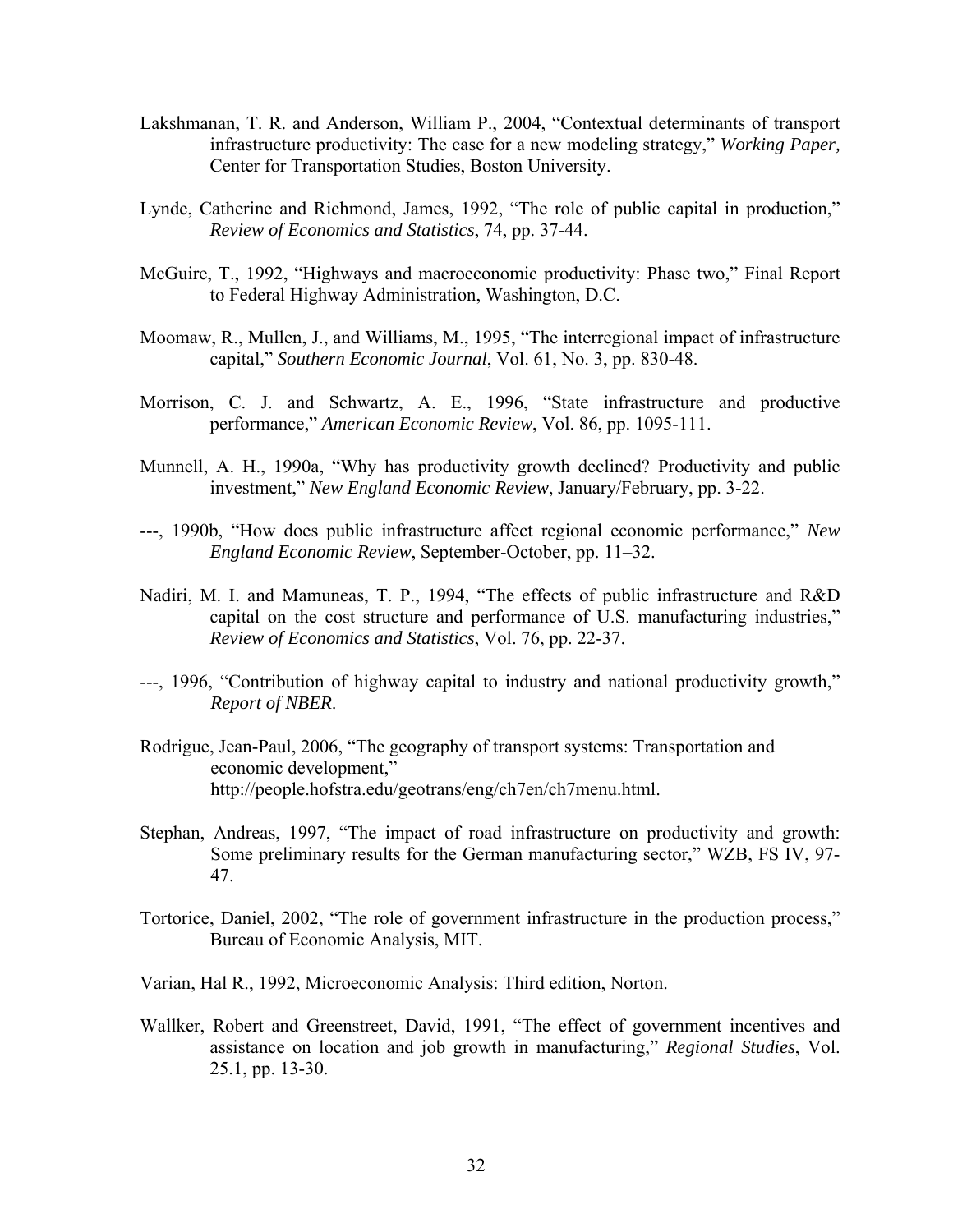- Wasylenko, Michael J., 1980, "Evidence of fiscal differentials and intrametropolitan firm relocation," *Land Economics*, Vol. 56, No. 3, pp. 339-49.
- Weiss, Martin H. and Figura, Roger, 2003, "A provisional typology of highway economic development projects," Federal Highway Administration (FHWA).
- Wheeler, Christopher H., 2001, "A note on the spatial correlation structure of county-level growth in the U.S.," *Journal of Regional Science*, Vol. 41, No. 3, pp. 433-49.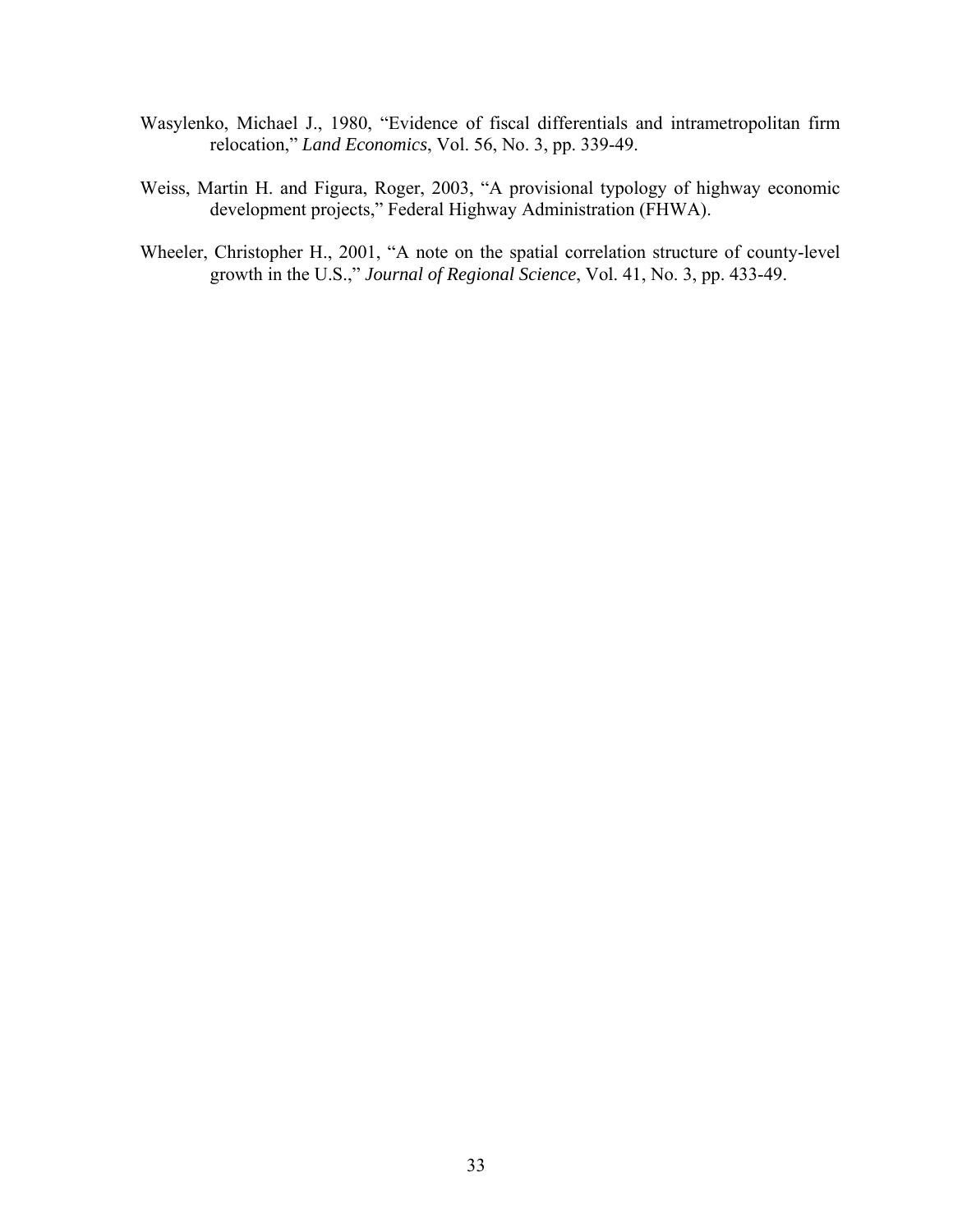# **CHAPTER II**

# **SPATIAL EFFECTS OF HIGHWAYS AND EMPLOYMENT IN MISSOURI**

### **ABSTRACT**

 The purpose of this paper is to determine if there is a relationship between highway development and the spatial pattern of employment growth in Missouri. In order to determine if there is a spatial pattern to the employment growth in the county, a spatial lag model was estimated and contrasted with a simpler model that did not consider spatial relationships. My intention is to figure out how highways in a county and neighboring counties affect employment of that county. Interstate highways in Missouri are shown not to have positive effects on employment growth. The "mileage of four-lane roads in a county" variable has significant and negative effects on employment growth. The "number of miles of two-lane roads within a county" variable has an insignificant and negative effect. In addition, "twolane road mileage in surrounding counties" has insignificant and positive effects. The spatial autoregressive coefficient  $(\rho)$  is significantly positive, implying that there is a positive spatial interaction between the counties. Results suggest that road networks that are too dense can have negative impacts on employment growth in a county, and that highway overinvestment may lead to diminishing employment returns in Missouri.

#### **Key words: Employment, Highway, Spatial lag model, Missouri.**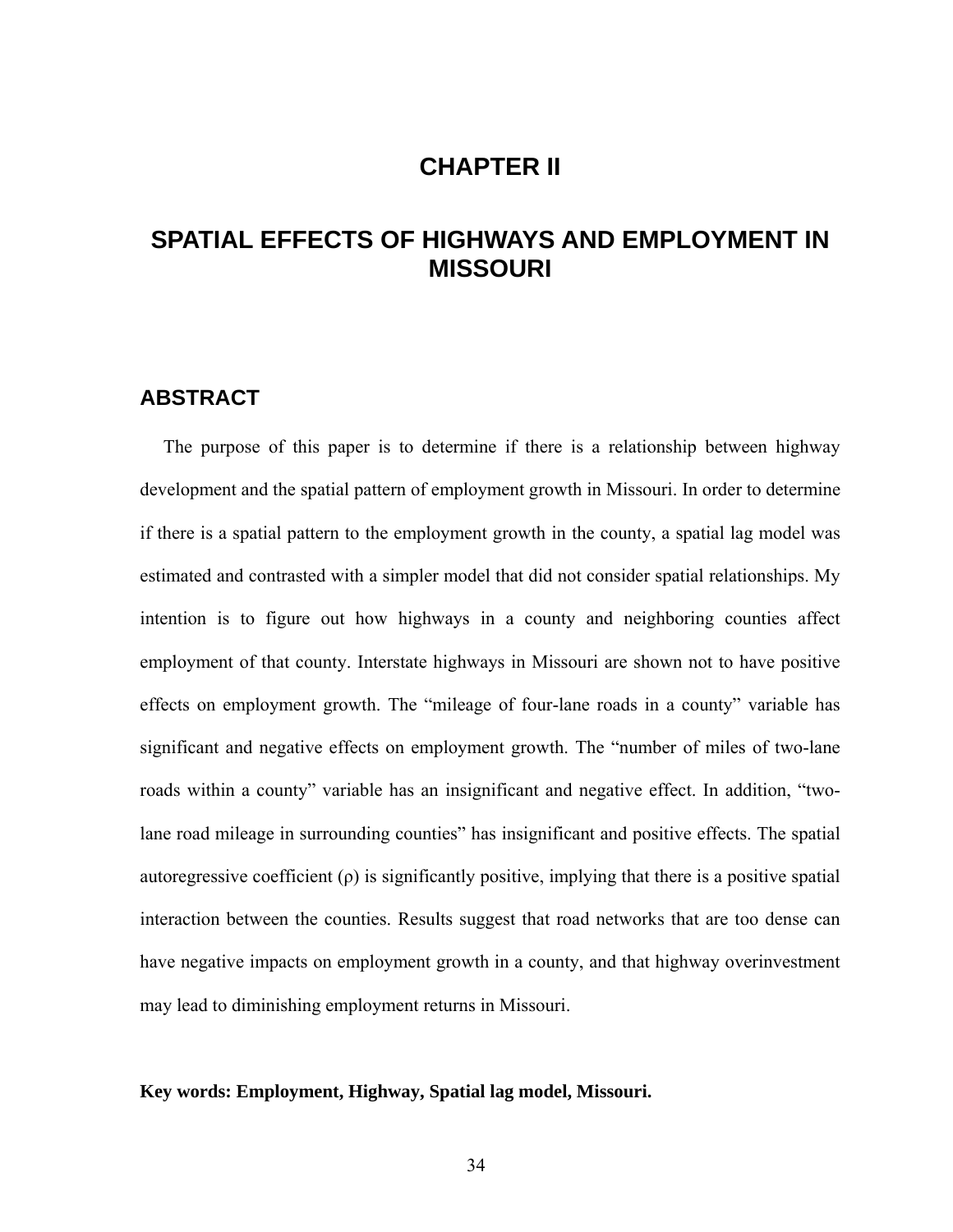## *2.1. Introduction*

 State highway investment projects are often justified on the grounds that such efforts will have positive economic impacts. In particular, road network improvements are considered useful means of bringing development to undeveloped areas, including rural areas. Transportation routes are often promoted as support for commerce in the U.S. For rural areas experiencing economic distress, such policies are often welcomed with open arms by residents. Empirical evidence suggests that there is a close relationship between the presence of infrastructure (i.e., highways) and economic development. In general, however, evidence is less certain as to whether road investments play a specific role in the economic growth of rural areas specifically.



**Figure 2-1**. **Missouri Highway Capital Outlay (Highway Statistics Publication, 1990-2003)**

 Figure 2-1 shows the trend of highway capital outlay in Missouri State during the period of 1990 to 2003. Highway outlay in 2003 was \$1.26 million, down 3.2% from the previous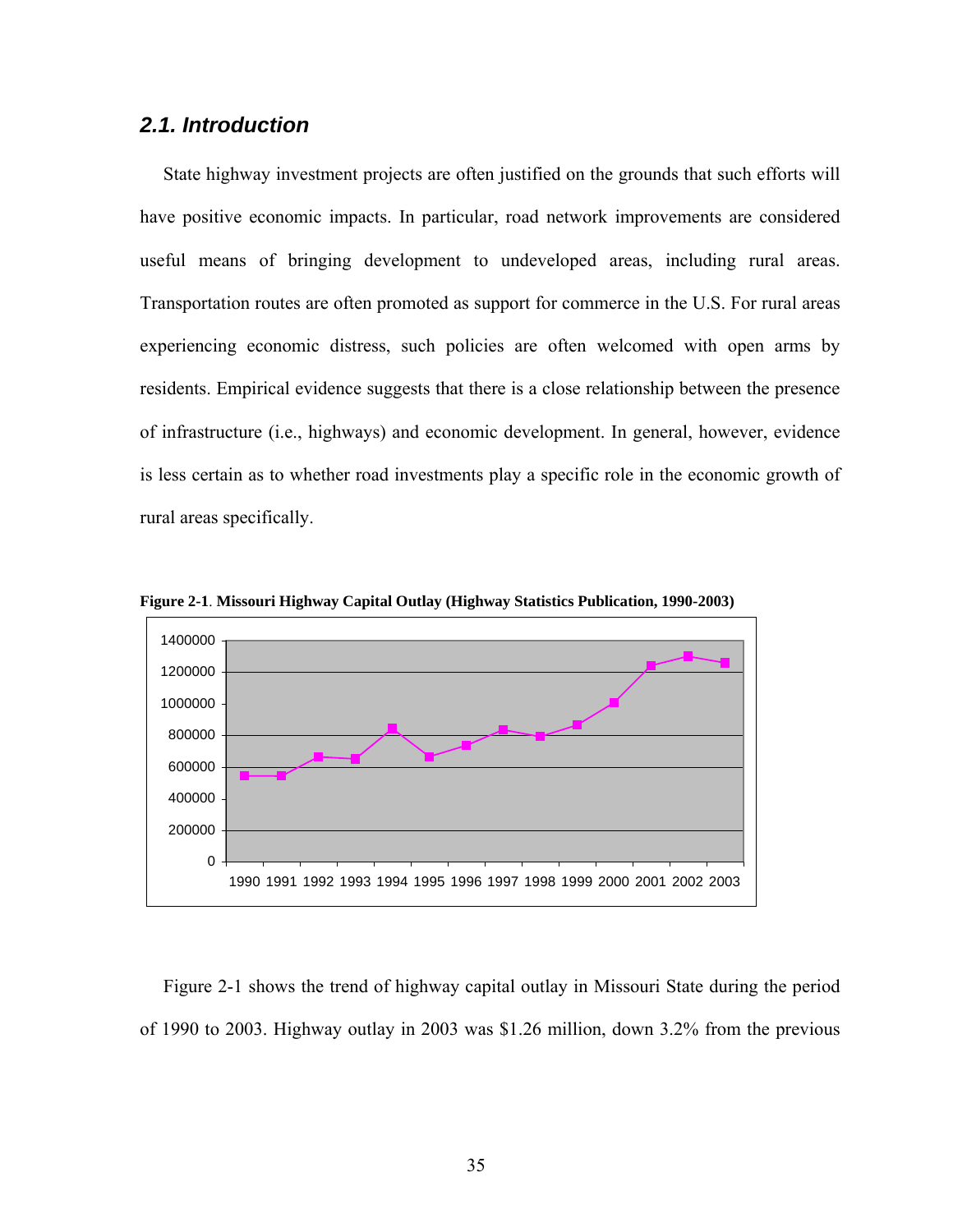year. Missouri had increased highway capital outlay by an average of 9.4% per year for 13 years during this period. The annual outlay has been more than \$1 billion since 2000.

 Section two of this chapter explains the research objective. Section three discusses the model and data. Section four describes the results. Finally, Section five summarizes the main conclusion of the chapter.

## *2.2. Research Objective*

 The goal of this paper is to study how highways of a county and neighboring counties affect employment in that county.

 Using a spatial econometric method, this paper analyzed spatial patterns in the employment growth process in Missouri. The OLS model was run and spatial effects were examined. A spatial lag model was used in order to correct for spatial dependence. A spatial lag model was adopted through diagnostic tests for the robustness of the results. Finally, maps of employment growth residuals were made to analyze whether the spatial patterns respond to the socioeconomic trends in the region from 1990 to 2000. The model uses employment growth<sup>[1](#page-43-0)</sup> between 1990 and 2000 as the dependent variable.

### *2.3. Model and Data*

 $\overline{a}$ 

 This research was executed for cross-sectional units (114 counties) in Missouri. The empirical models have an OLS model (Equation 2-1) and a spatial lag model (Equation 2-3) with a spatially-weighted lag.

<span id="page-43-0"></span><sup>&</sup>lt;sup>1</sup> Employment growth = (total employment in 2000 - total employment in 1990)/ total employment in 1990.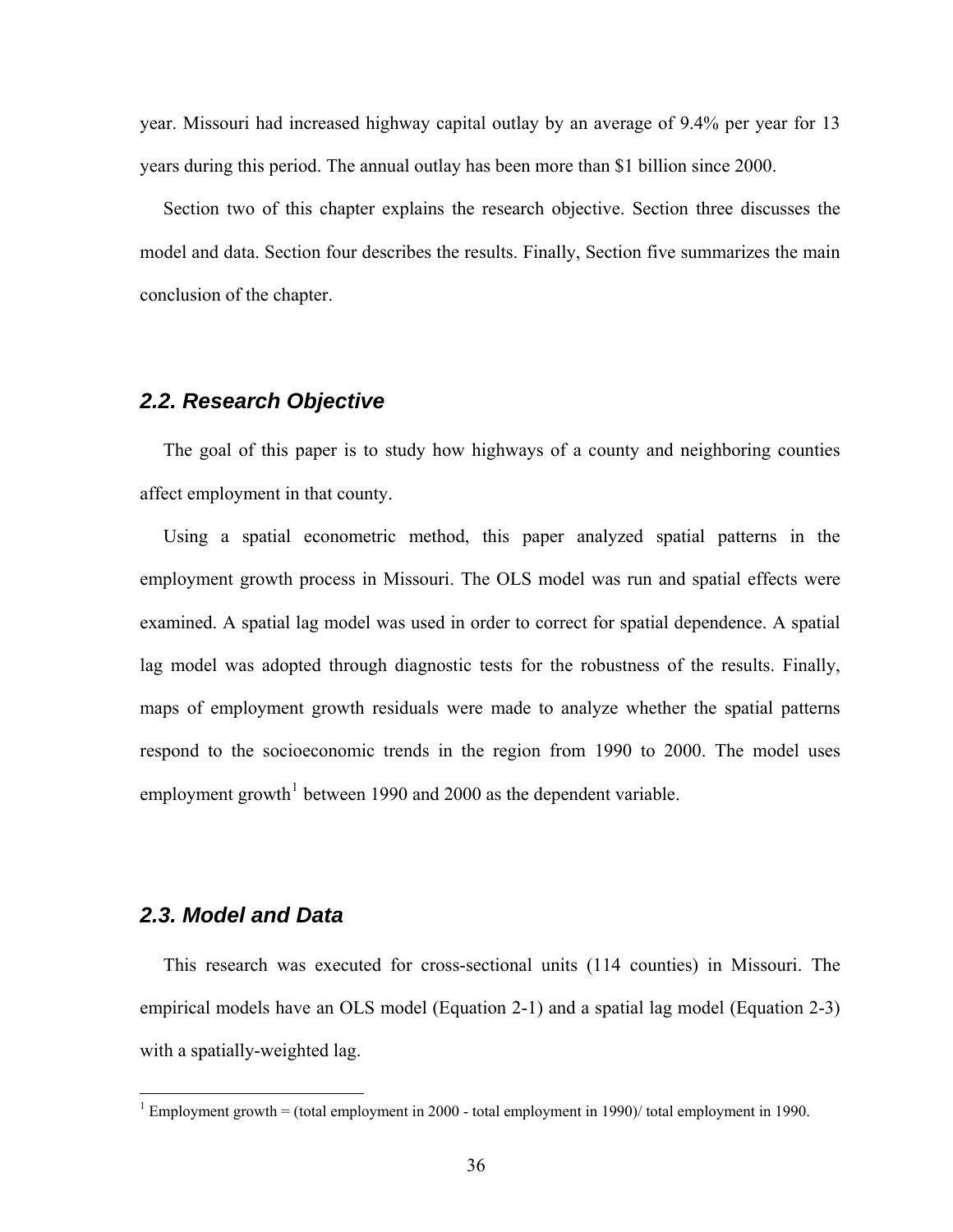$$
EMPGRT = \alpha_0 + \alpha_1 (EDRT90) + \alpha_2 (LnPOPD90) + \alpha_3 (LnPVRT90) + \alpha_4 (LnHHIM90) + \alpha_5
$$
  
(UNEMP90) +  $\alpha_6$  (LnAWPI90) +  $\alpha_7$  (4LANED90) +  $\alpha_8$  (2LANED90) +  $\alpha_9$   
(W4LANED90) +  $\alpha_{10}$  (W2LANED90) + DVRL + DVIS +  $\varepsilon_i$ 

………(Equation 2-1)

#### **Table 2-1. Independent Variables[2](#page-44-0)**

| <b>Variable</b>        | <b>Definition</b>                                                                | <b>Scale</b> | <b>Expected</b><br>effect | <b>Data Source</b>            |
|------------------------|----------------------------------------------------------------------------------|--------------|---------------------------|-------------------------------|
| EDRT90                 | Percentage of people, 25 and older, with High<br>school degree or higher in 1990 | County       | $+$                       | <b>US Census</b>              |
| LnPOPD90               | Log of person per square mile of land area in<br>1990                            | County       | $^{+}$                    | <b>US Census</b>              |
| LnPVTY90               | Log of number of people below poverty level<br>in 1990                           | County       |                           | <b>US Census</b>              |
| LnHHIM90               | Log of household income in 1990                                                  | County       | $^{+}$                    | <b>US Census</b>              |
| UNEMP90                | Unemployment rate in 1990                                                        | County       |                           | <b>US Census</b>              |
| LnAWPJ90               | Log of average wage per job in 1990                                              | County       |                           | <b>US Census</b>              |
| $4$ LANED $90^{1}$     | Mileage density of four-lane roads in 1990                                       | County       | $^{+}$                    | MO Dept. of<br>Transportation |
| 2LANED90               | Mileage density of two-lane roads in 1990                                        | County       | $^{+}$                    | MO Dept. of<br>Transportation |
| W4LANED90 <sup>2</sup> | Spatially-weighted mileage density of four-<br>lane roads in 1990                | County       | $^{+}$                    | Calculated                    |
| W2LANED90              | Spatially-weighted mileage density of two-<br>lane roads in 1990                 | County       | $^{+}$                    | Calculated                    |
| DVRL                   | Dummy to reflect rural county                                                    | County       |                           | <b>US Census</b>              |
| <b>DVIS</b>            | Dummy variable for county with Interstate<br>highways                            | County       | $^{+}$                    | <b>GIS</b>                    |

\* 1) Mileage density of road with 4 lanes in 1990 = Miles of road with 4 lanes in 1990 / county land area (square miles).

\* 2) Spatially-weighted mileage density ([Wx]<sub>i</sub>) = ([Wx]<sub>i</sub> =  $\sum_j w_{ij}x_{uj}$ , where w<sub>ij</sub> is an (i, j) element of the spatial weights matrix W (spatial queen matrix).

 Anselin's (1988a) methodology to construct a spatial lag model is adapted in this paper. Anselin (1988a) and Anselin and Bera (1998) define spatial lag models as autoregressive models of the following form:

 $y = \rho Wy + X\beta + u,$   $u \sim N(0, \sigma^2v)$  (Equation 2-2)

<span id="page-44-0"></span><sup>&</sup>lt;sup>2</sup> These independent variables are related to industrial location factors. Industrial location factors (Smith, 1981) are land, capital, materials, labor, market, transportation infrastructure, agglomeration, public policy, organization, and cost.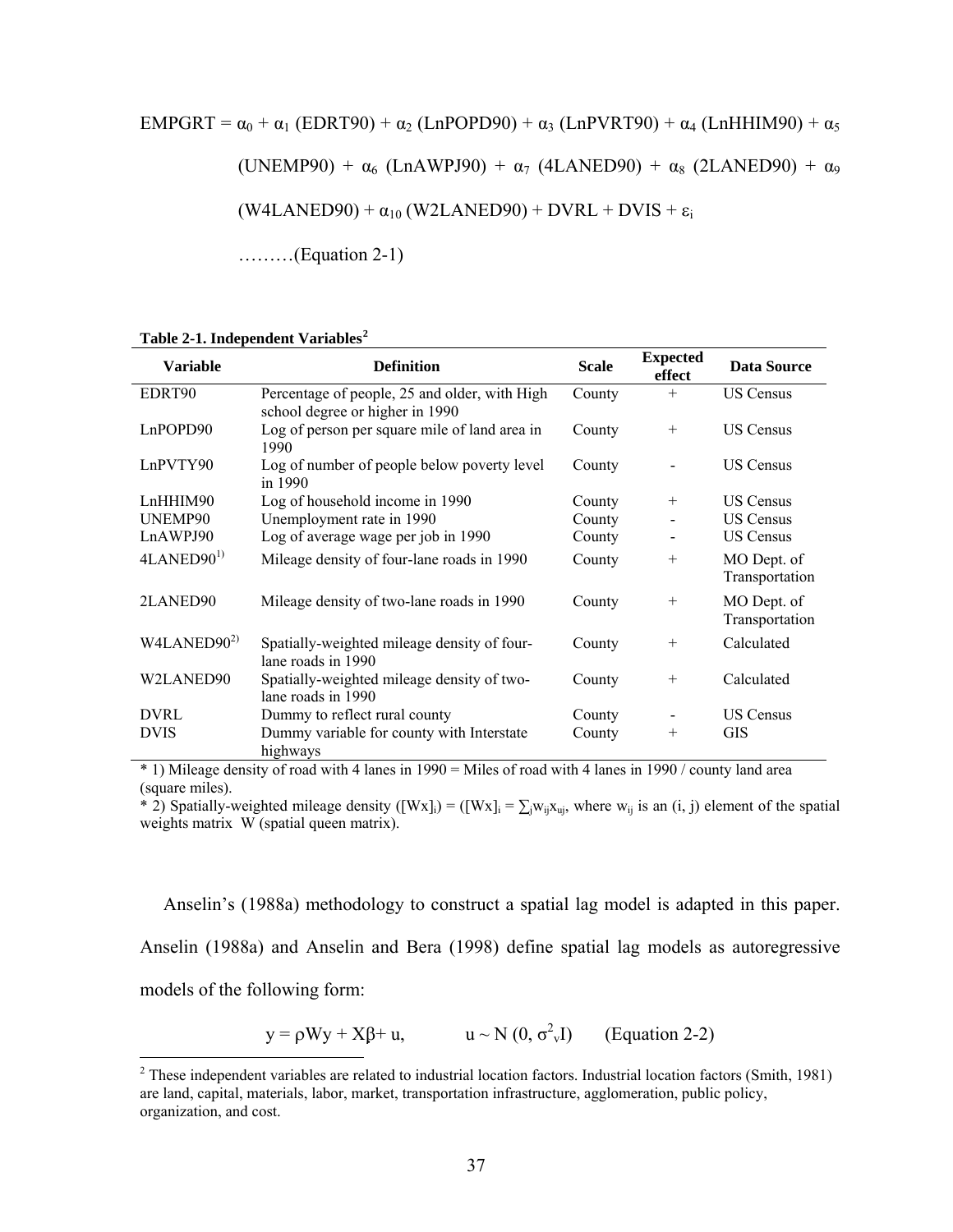where the dependent variables are spatially lagged by being weighted with a predetermined spatial weight matrix: W, of J\*J elements; y is a J\*1 vector of endogenous measure for the J regions; X is a J\*k matrix of exogenous variables;  $\beta$  is a k\*1 vector of corresponding coefficients; and u is a J\*1 vector of error terms.

 For the spatial lag model, there is a distinction between the residual and prediction error. The latter is the difference between the observed value and the predicted value that uses only exogenous variables, rather than treating the spatial lag Wy as observed. To determine the extent of spatial spillovers, I will use geographic queen contiguity<sup>[3](#page-45-0)</sup> as the weights matrix (W) to assign structure to the spatial interdependence that is likely present across the counties sharing a same boundary in the region. In this model, when only direct neighbors interact, the local spatial multiplier WX or  $(1 - \rho W)^{-1}X$  measures the spatial spillovers.  $\rho$  is the spatial autoregressive coefficient that reflects the reaction of Y to economic growth in neighboring regions, i.e., spatial spillovers.

 $EMPGRT = \alpha_0 + \rho$  (W\_EMPGRT) +  $\alpha_1$  (EDRT90) +  $\alpha_2$  (LnPOPD90) +  $\alpha_3$  (LnPVRT90) +  $\alpha_4$  $(LnHHIM90) + \alpha_5$  (UNEMP90) +  $\alpha_6$  (LnAWPJ90) +  $\alpha_7$  (4LANED90) +  $\alpha_8$  $(2LANED90) + \alpha_9 (W4LANED90) + \alpha_{10} (W2LANED90) + DVRL + DVIS + \epsilon_i$ ……… (Equation 2-3)

 The dependent variable is the total employment growth for the sum of all industries (EMPGRT) between 1990 and 2000. This paper uses employment of the civilian labor force, published by the Economic & Policy Analysis Research Center (EPARC) at the University of

 $\overline{a}$ 

<span id="page-45-0"></span> $3$  Queen contiguity adds a spatial corner relationship between two neighbors without a common border. An example for queen contiguity would be the two states Arizona and Colorado.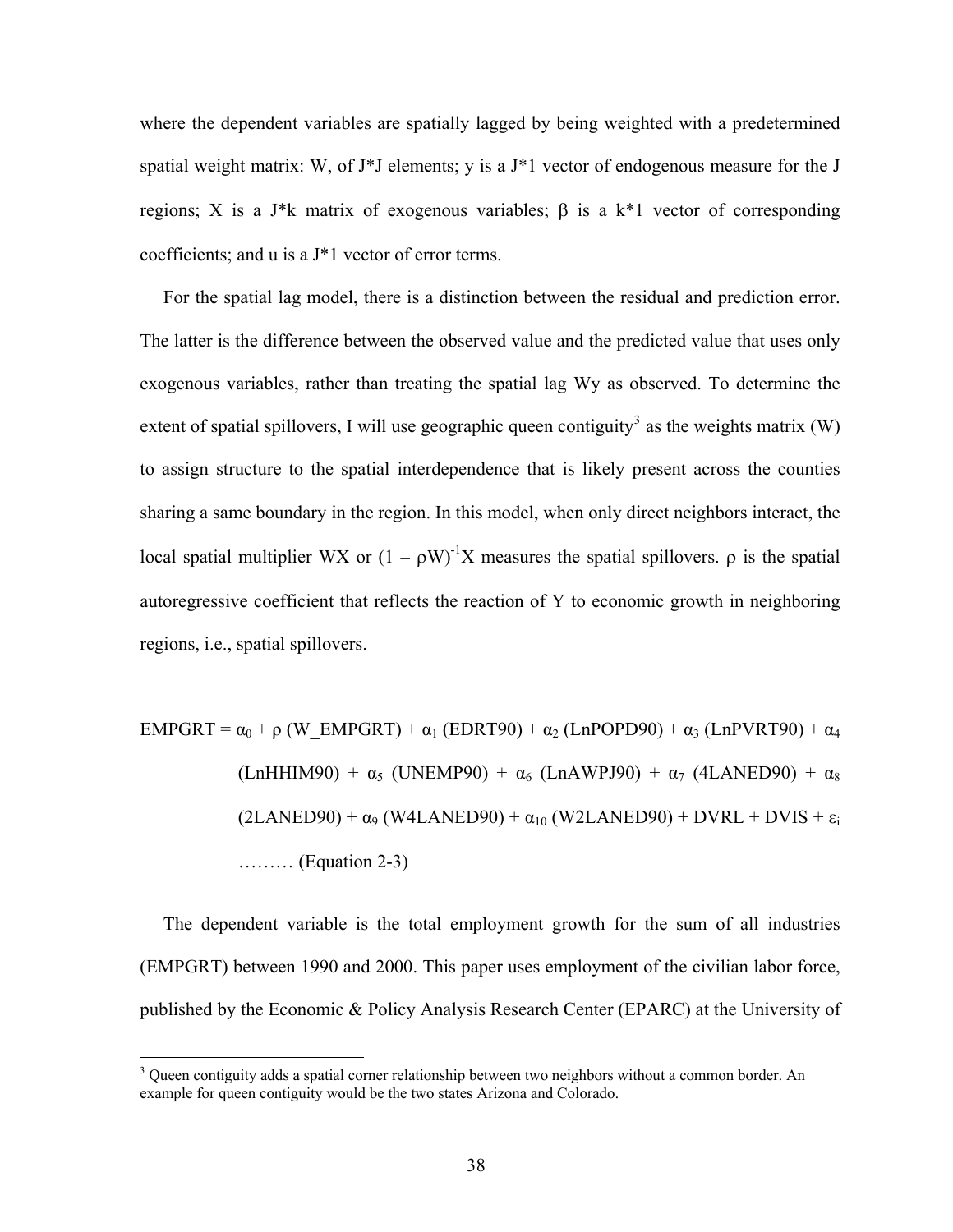Missouri-Columbia. Employment growth is used to reflect economic development because job growth is a common policy objective for regional development.

 The demographic and socio-economic data, such as educational achievement, population density, poverty status, household income, unemployment rates, and average wage per job, were obtained from the Missouri QuickFacts from the U.S. Bureau of the Census, Economic Research Service of the USDA, the U.S. Bureau of Economic Analysis, and the U.S. Department of Labor. Mileage densities of roads with two and four lanes came from the Missouri Department of Transportation. Spatially-weighted mileage densities of two- and four-lane roads were calculated from the GeoDa program. Table 2-1 describes explanations of the explanatory variables.

 Mileage density of two- and four-lane roads (4LANED90 and 2LANED90), spatiallyweighted mileage density of two- and four-lane roads (W4LANED90 and W2LANED90) and the dummy variable for counties with interstate highways (DVIS) are used to explain highway investment impacts on employment indirectly. Those W4LANED90 and W2LANED90 variables were calculated using the GeoDa program in order to investigate how two- and four-lane roads of neighboring counties that share the same boundary affect the employment within a county, using queen spatial contiguity weight matrix.

 The education achievement (EDRT90) is measured in terms of the percentage of people, 25 years of age and older, who have high school degrees or higher in 1990 to investigate labor force qualification. The population density (LnPOPD90) is the measure of labor market size. Poverty level (LnPVTY90) considers the possibility of low-skilled workers, implying that it may have a negative effect on attracting firms to a local area.

39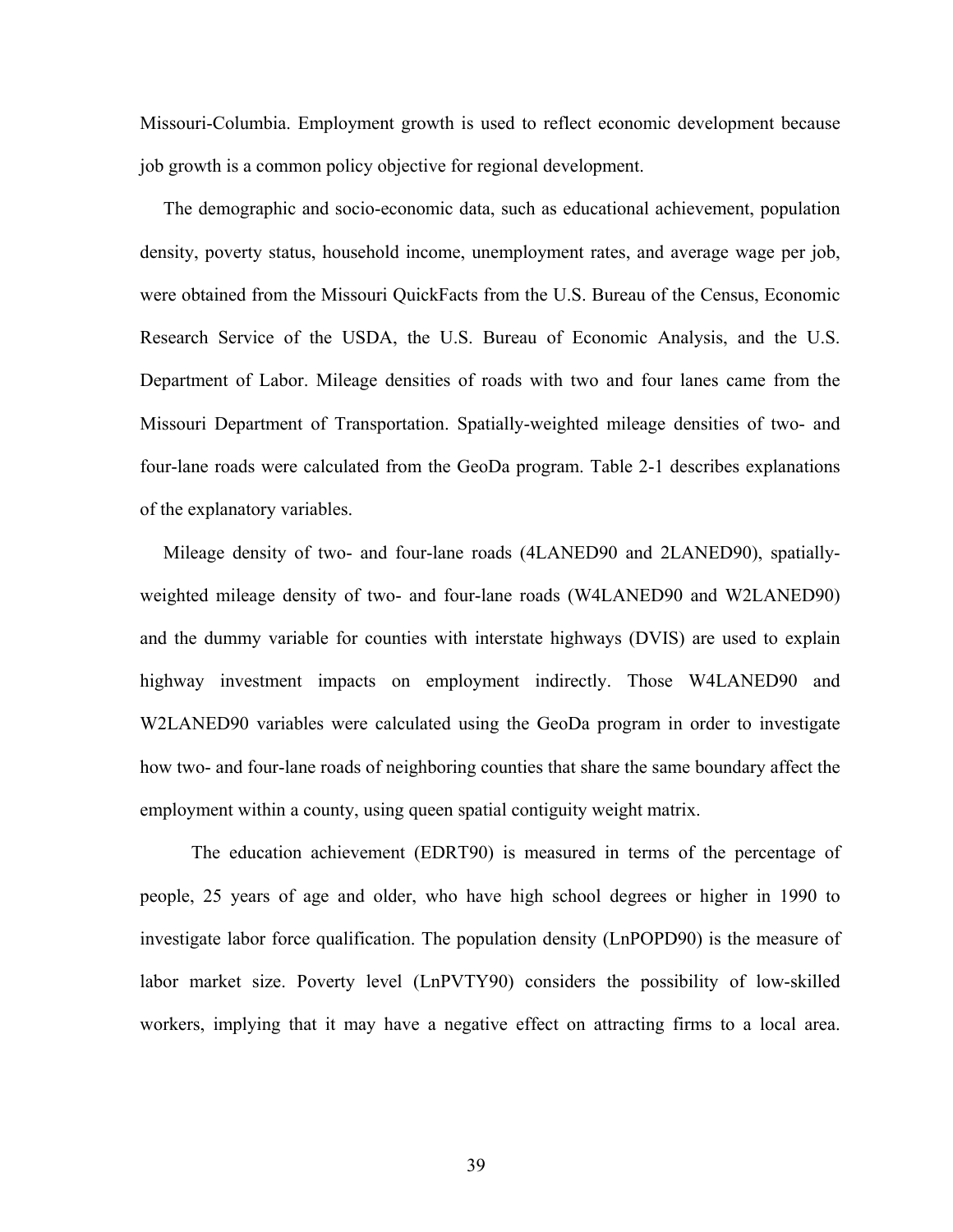Household income (LnHHIM90) shows the consumption power of the region. Wage (LnAWPJ90) is the average wage per job, which reflects local cost factors.

### *2.4. Results*

 The preliminary results of OLS (Table 2-2) do not correspond with the expected outcomes, according to transportation factors like 4LANED90, 2LANED90, and DVIS.

 As for the other independent variables, population density (LnPOPD90) and household income (LnHHIM90) have statistically significant coefficients with the expected signs.

| Variable    | Coefficient | Std.Error | t-Statistic | Probability |
|-------------|-------------|-----------|-------------|-------------|
| CONSTANT    | 0.7221      | 1.6254    | 0.4442      | 0.6578      |
| EDRT90      | 0.0244      | 0.1832    | 0.1332      | 0.8942      |
| LnPOPD90    | 0.2670      | 0.1405    | 1.9007      | 0.0601      |
| LnPVTY90    | $-0.0493$   | 0.1159    | $-0.4252$   | 0.6715      |
| LnHHIM90    | 0.8273      | 0.3023    | 2.7360      | 0.0073      |
| UNEMP90     | 0.0070      | 0.0083    | 0.8445      | 0.4003      |
| LnAWPJ90    | $-1.0194$   | 0.3367    | $-3.0274$   | 0.0031      |
| 4LANED90    | $-1.0468$   | 0.4153    | $-2.5205$   | 0.0132      |
| 2LANED90    | $-0.4917$   | 0.3330    | $-1.4766$   | 0.1428      |
| W4LANED90   | $-0.3108$   | 0.4549    | $-0.6832$   | 0.4959      |
| W2LANED90   | 0.2619      | 0.5270    | 0.4971      | 0.6201      |
| <b>DVRL</b> | $-0.0467$   | 0.0489    | $-0.9562$   | 0.3411      |
| DVIS        | $-0.0755$   | 0.0355    | $-2.1235$   | 0.0361      |
|             |             |           |             |             |

**Table 2-2**. **OLS Regression Results**

 Among the variables that are significant, population density and household income have positive signs, implying that an increase would lead to an increase in employment.

 Anselin and Rey (1991) tried to figure out how the Moran I and Lagrange multiplier tests are used by different situations, different sample sizes, alternative spatial structure, and under the non-standard error distributions. Their results are highly sensitive to the properties of the tests by using what kinds of spatial weights matrix. They suggest that the Lagrange multiplier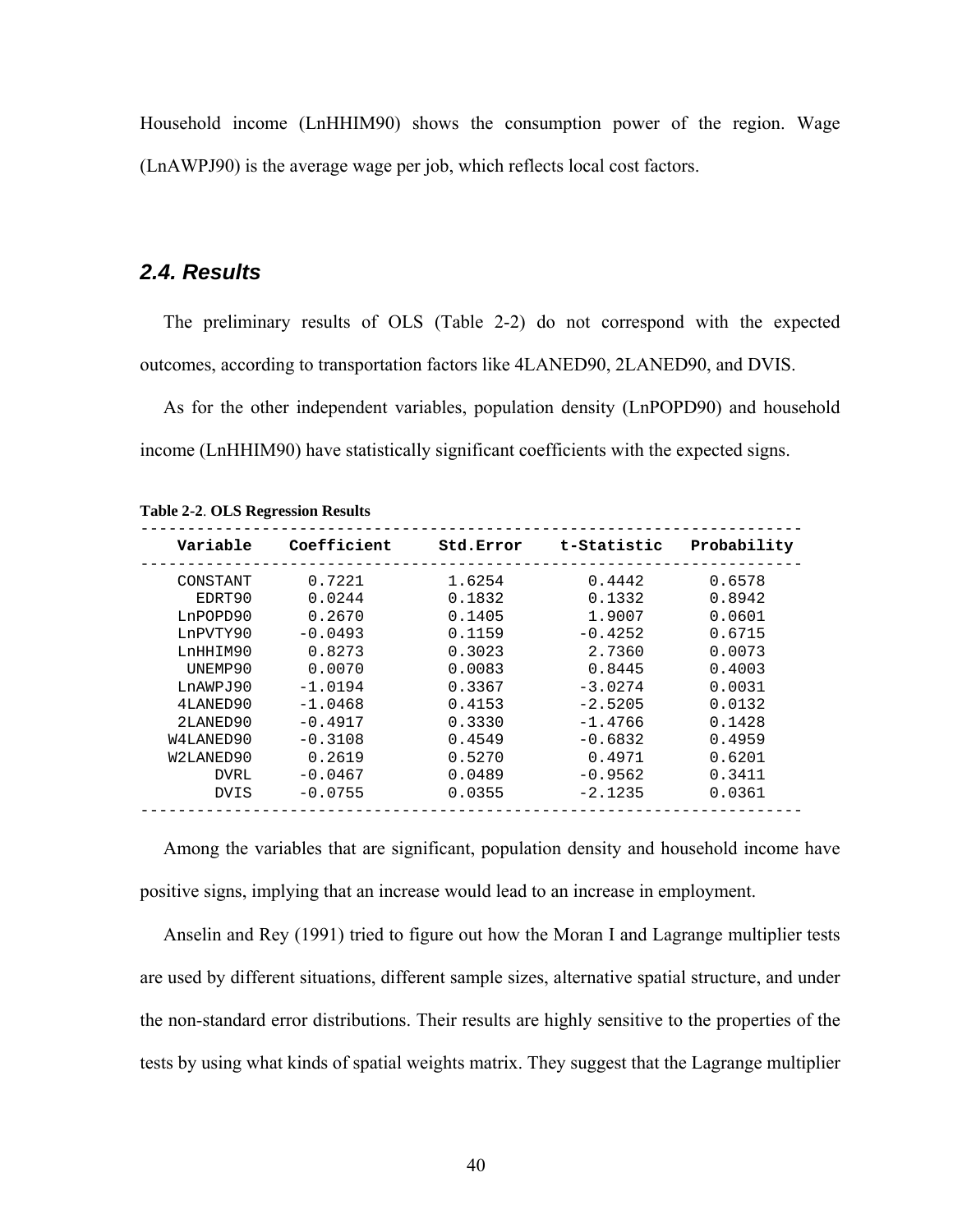tests are the most powerful in deciphering between a spatial error model and a spatial lag model.

 Kelejian and Robinson (1992) test a large sample for spatial autocorrelation in terms of error terms of regression models. Their results indicate that omitted independent variables may bring spatial autocorrelation in the error terms. Nass and Garfinkle (1992) introduce the localized autocorrelation diagnostic statistic (LADS), which is an error diagnostic. They suggest that the LADS is a good method to diagnose localized residuals and to identify omitted variables in models.

 For this paper, Anselin's methods were used to analyze and quantify spatial effects. GeoDa has two tests for diagnostics of spatial dependence: Moran's I and the Lagrange Multiplier test.

 The Moran's I statistic is used (Moran, 1948; Cliff and Ord, 1981) to estimate and test hypotheses. Moran's I measures spatial autocorrelation in regression residuals.

$$
I = \frac{n}{\sum_{i} \sum_{j} w_{ij}} \cdot \frac{\sum_{i} \sum_{j} w_{ij} (y_i - \mu)(y_j - \mu)}{\sum_{i} (y_i - \mu)^2}
$$
 (Equation 2-4)

where  $w_{ij}$  is equal to the elements of the spatial weight matrix, W;  $\mu$  is the mean of all y observations; and i,  $j = 1,...,n$ . A positive and significant value of Moran's I indicates positive spatial correlation, showing that counties have levels of employment (high or low) similar to their neighboring counties. A negative and significant value for Moran's I indicates negative spatial correlation, showing that counties have levels of employment unlike neighboring counties, and a low value may be surrounded by high values in nearby counties.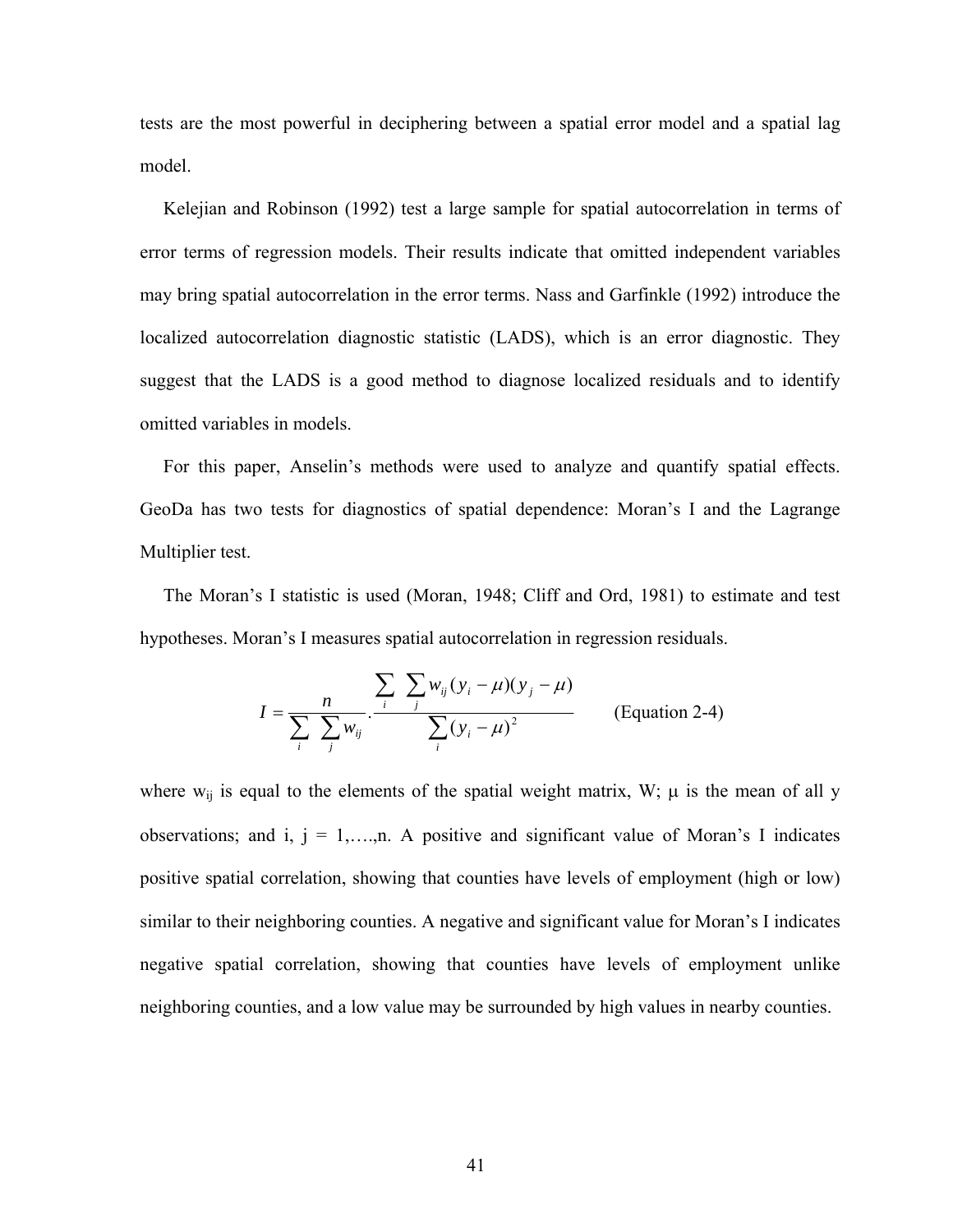Moran's I test on the OLS yields a significant and positive result of 0.1731 ( $z = 3.6611$ ) and  $p < 0.00025$ ). These show a significant and positive spatial relationship (Anselin, 1988) and 1995). The diagnostics for spatial dependence in OLS suggest a spatial lag correlation.

| <b>Table 2-3. Diagnostics for Spatial Dependence</b> |          |                         |                        |  |  |
|------------------------------------------------------|----------|-------------------------|------------------------|--|--|
| Test                                                 | M I/DF   | z-value                 | Probability            |  |  |
| Moran's I (error)                                    | 0.173096 | 3.6610536               | 0.0002512              |  |  |
| Lagrange Multiplier (lag)<br>Robust LM (lag)         | 1        | 10.4792339<br>3.5441000 | 0.0006752<br>0.0597576 |  |  |
| Lagrange Multiplier (error)<br>Robust LM (error)     |          | 8.2130226<br>0.2006887  | 0.0041591<br>0.6541655 |  |  |

 Lagrange Multiplier (LM) was used for choosing spatial lag or error model. Lagrange Multiplier tests on the OLS show that LM (lag) and robust LM (lag) are both significant and positive values of 10.4792 ( $p < 0.0068$ ) and 3.5441 ( $p < 0.05976$ ), respectively. LM error is significant and positive at 8.2130 ( $p < 0.00416$ ) and robust LM (error) is insignificant. The test indicates that the spatial lag model is better than the spatial error model for spatial econometric model because LM-lag tests have higher significant values than LM-error tests.

 The local Moran's I test was suggested by Anselin (1995). The local Moran's I investigates whether the values for each county (from the global Moran's I) are significant and how influential they are individually for the overall spatial autocorrelation. Figure 2-2 displays an interesting pattern with significant clusters of counties with large rates of employment growth (High-High) in the south-central area of Missouri. Areas with a low rate of employment growth (Low-Low) are apparent in the western and central north, as well as in the south east.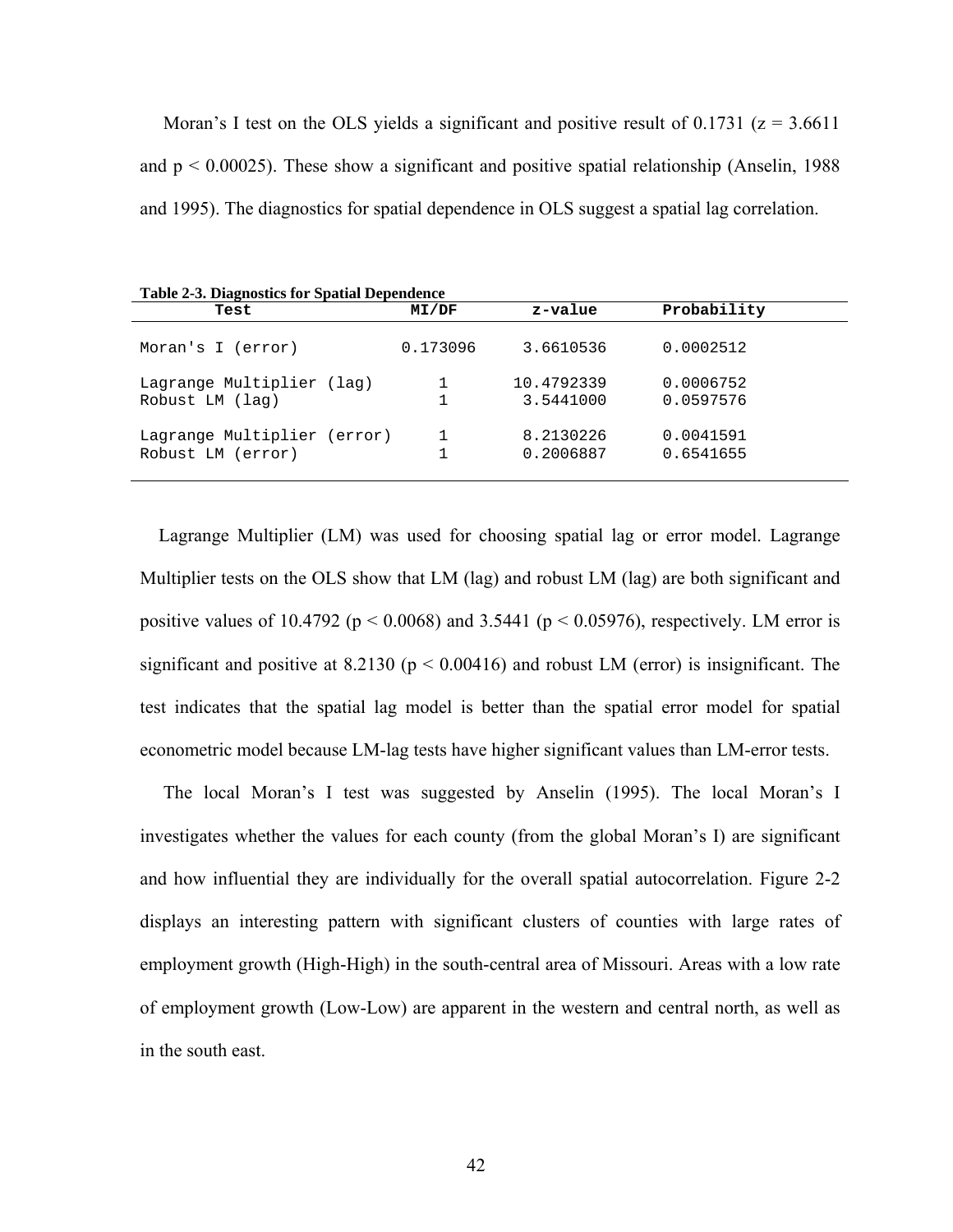**Figure 2-2**. **Moran Significance Map** 



 The residuals of employment growth were mapped from the OLS model in order to determine if there was a spatial pattern. Residuals can be obtained by subtracting the predicted values from the actual values. A residual map gives an indication of systematic over-prediction or under-prediction in counties, indicating there is spatial autocorrelation. The OLS residuals make a standard deviational map for the residuals.

 Figure 2-3 suggests that similarly-colored areas tend to be clustered throughout Missouri, indicating positive spatial autocorrelation (Anselin, 2005). Also, it indicates a tendency to over-predict (negative residuals) in most northern areas and in scattered central and southern areas, as well as a tendency to under-predict (positive residuals) in the central and southern areas. This implies the possible presence of spatial heterogeneity (Anselin, 2005). A negative standard deviation means that the predicted values exceeded the actual values.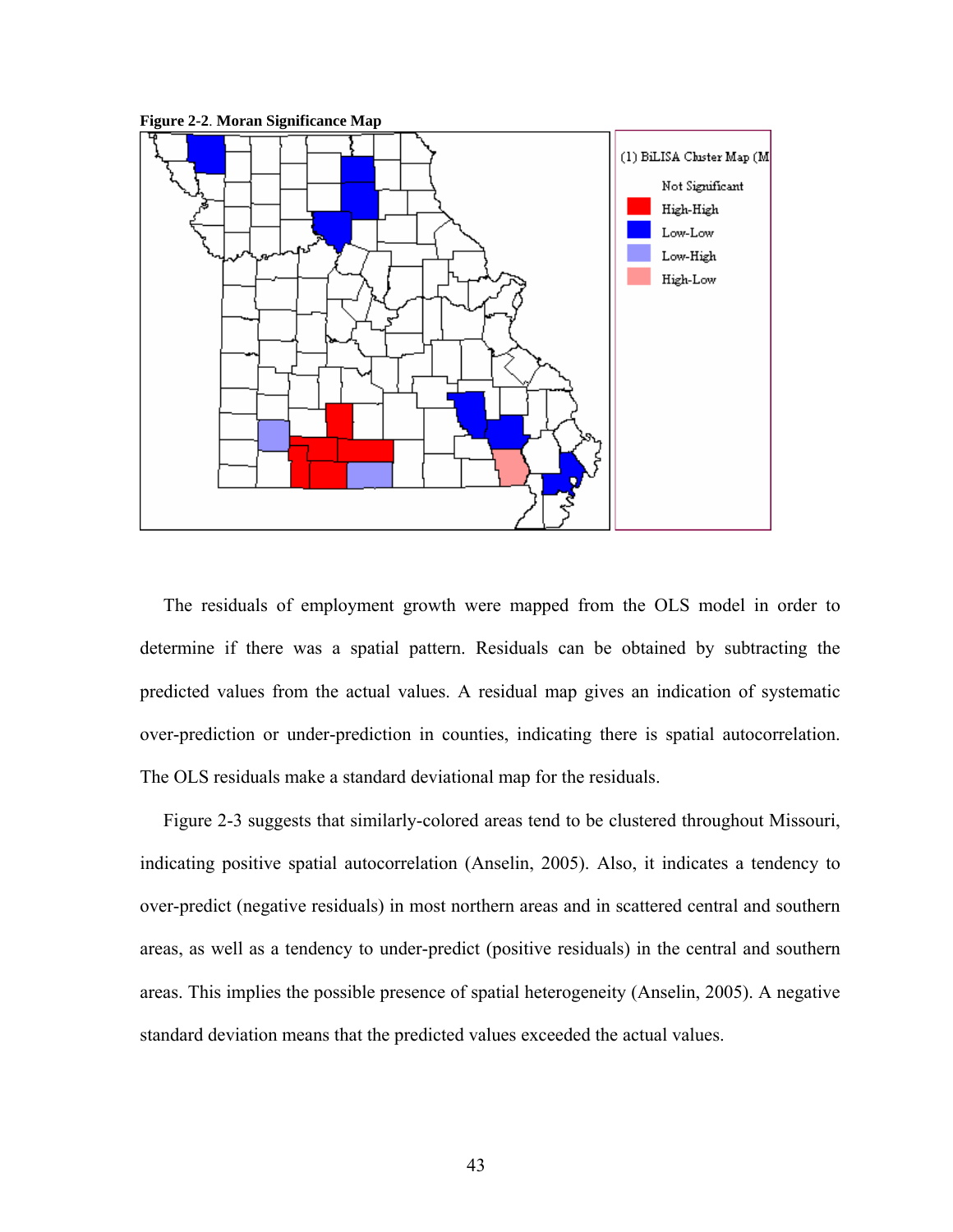



 Figure 2-3 shows a similar portion of over-predictions and under-predictions of employment growth in the OLS model. Similarly, there is some clustering.

 Spatial dependence exists when the dependent variable or error term at each location is correlated with the dependent variable or the error term at other locations (Anselin 2001, Islam 2003).

 The spatial lag model reflects misspecifications similar to omitting a significant explanatory variable in the regression model. In this case, however, the OLS is biased and all inferences based on the standard regression model will be inconsistent.

 The spatial lag model attempts to explain spatial dependence in stock-like variables for a cross-section of spatial units at one point in time. The spatial lag model directly specifies the concept of "neighborhood" for each region with the introduction of the spatial weight matrix, W. The elements of the weight matrix reflect the relative importance of spatial dependence between regions. Assuming that the spatial dependence between regions decreases with the distance between them, a distance weight matrix can be used for the spatial lag model.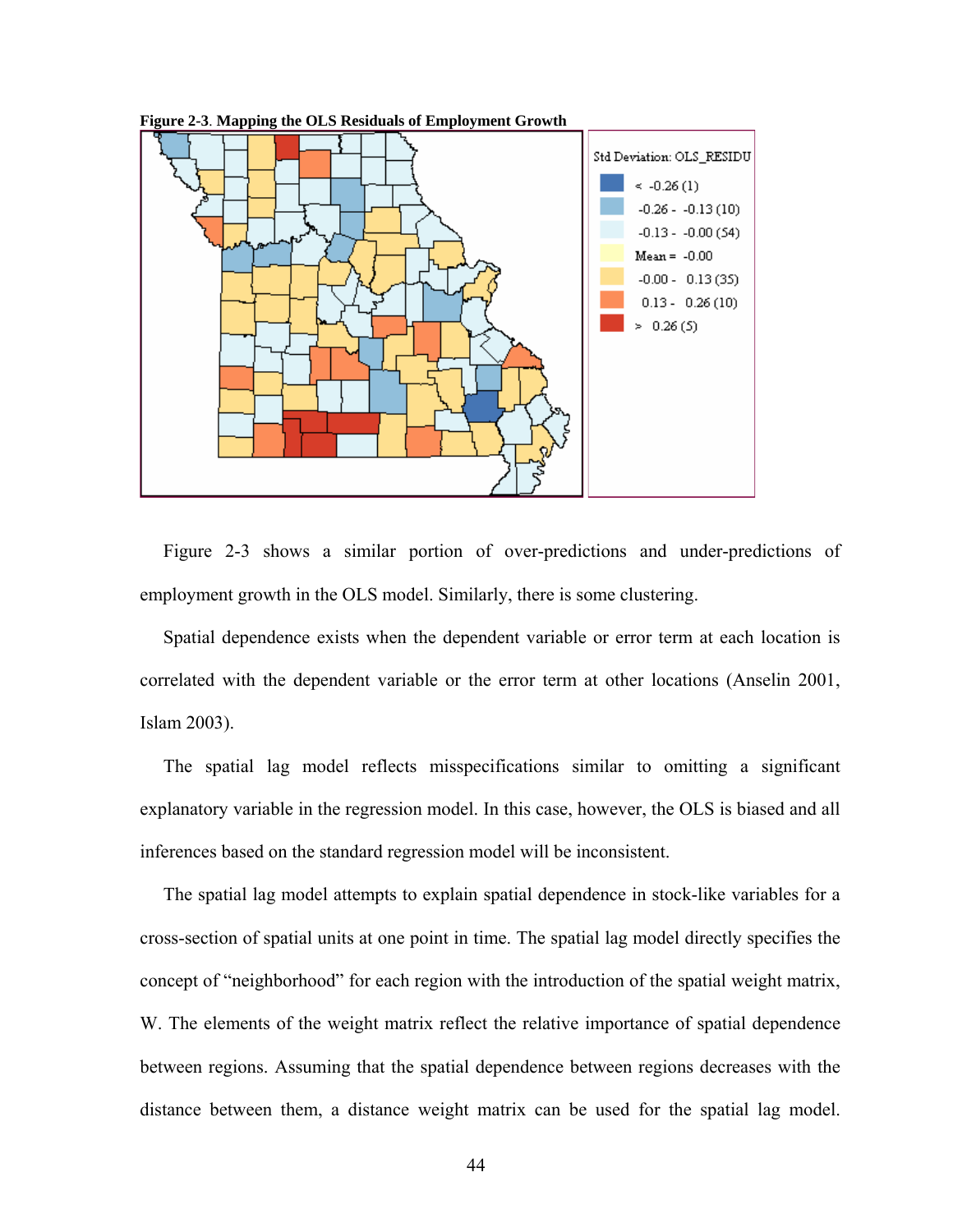Explanatory variables for spatial lag models include exogenous variables similar to the propulsive and attractive factors used in spatial interaction models.

| Variable  | Coefficient | Std.Error | z-value   | Probability |
|-----------|-------------|-----------|-----------|-------------|
| W EMPGRT  | 0.3743      | 0.1068    | 3.5043    | 0.0004      |
| CONSTANT  | 0.3570      | 1.4464    | 0.2468    | 0.8050      |
| EDU90     | 0.0087      | 0.1623    | 0.0535    | 0.9572      |
| LnPOPD90  | 0.2286      | 0.1245    | 1.8349    | 0.0665      |
| LnPVRT90  | $-0.0581$   | 0.1027    | $-0.5656$ | 0.5716      |
| LNHHIM90  | 0.6740      | 0.2756    | 2.4452    | 0.0144      |
| UNEMP90   | 0.0046      | 0.0074    | 0.6285    | 0.5296      |
| LnAWPJ90  | $-0.7664$   | 0.2996    | $-2.5577$ | 0.0105      |
| 4LANED90  | $-0.9906$   | 0.3679    | $-2.6924$ | 0.0070      |
| 2LANED90  | $-0.4275$   | 0.2950    | $-1.4491$ | 0.1472      |
| W4LANED90 | $-0.1852$   | 0.4049    | $-0.4576$ | 0.6472      |
| W2LANED90 | 0.2230      | 0.4672    | 0.4775    | 0.6330      |
| DVRL      | $-0.0438$   | 0.0433    | $-1.0132$ | 0.3109      |
| DVIS      | $-0.0647$   | 0.0316    | $-2.0471$ | 0.0406      |

**Table 2-4**. **Spatial Lag Model - Maximum Likelihood Estimation** 

The spatial autoregressive coefficient  $(\rho)$  of the spatially-weighted lag employment growth (W\_EMPGRT) is estimated as 0.374 and is significant ( $p < 0.0004$ ). This positive spatial autoregressive coefficient indicates that a higher level of employment in a county significantly increases employment in the neighboring counties. Therefore, there exists a positive spatial interaction between county employments of surrounding regions.

 As LANES2, LANES4 and DVIS served as proxies for highway improvement in a county, the variable of "mileage of road with four lanes" (4LANED90) has a significant and negative effect, but "two lanes" shows an insignificant and negative sign. This indicates that "two lanes" and "four lanes" are not effective factors in attracting employment. The "dummy" variable (DVIS) for counties with interstate highways are significant and negative.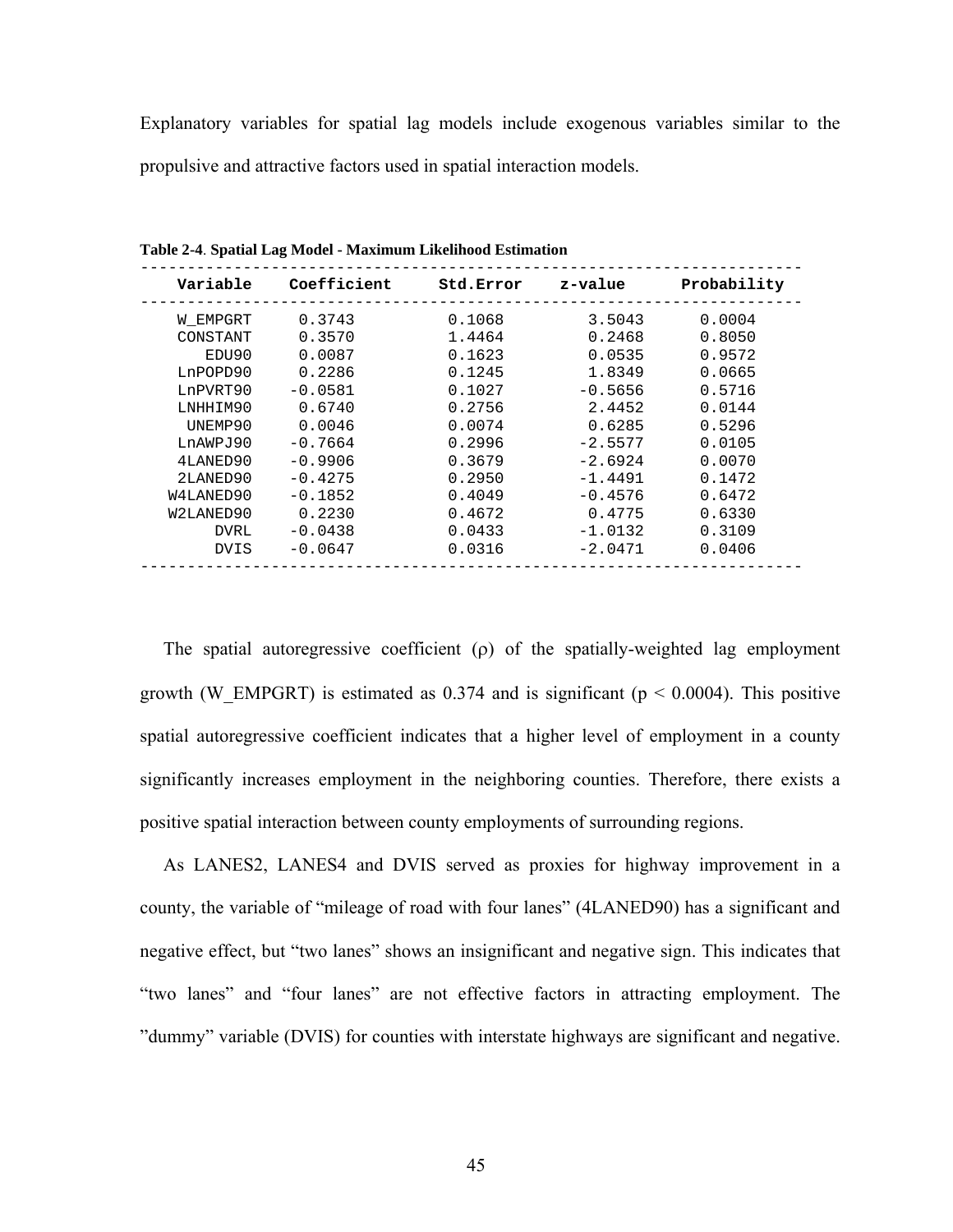It shows that interstate highways in a county have negative effects on employment, implying that interstate highways are also not a key complement to attract employment.

 With respect to the spatially-lagged variables of "mileage of road with four lanes" (W4LANED90) and "two lanes (W2LANED90), those coefficients are limited to the spatial effects via four- and two-lane roads on employment spillovers. While the "four-lane road mileage in its neighboring counties" has an insignificant and negative effect on employment in the county, the "two-lane roads in its surrounding counties" has an insignificant and positive impact on employment in the county.

 Population density (LnPOPD90) and household income (LnHHIM90) have both significant and positive signs, indicating that greater market size and higher consumption power attract more jobs to local areas. "Average wage per job" (LnAWPJ90) is significant and negative, suggesting that higher local costs lead to a decrease in employment.



**Figure 2-4**. **Mapping the Residuals of Employment Growth from the Spatial Lag Model**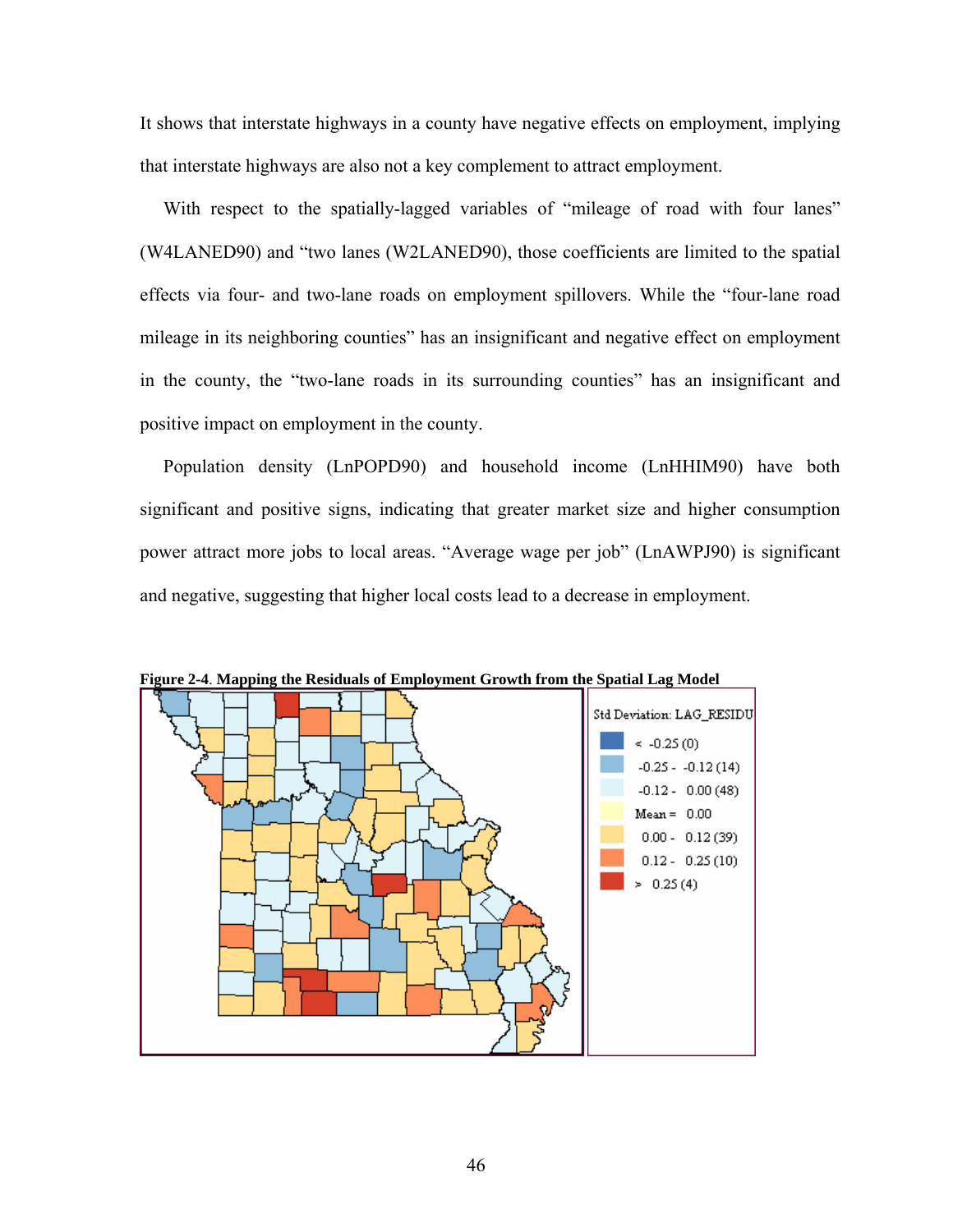Considering the order of the Wald (W), Likelihood Ratio (LR), and Lagrange Multiplier (LM) statistics on the spatial autoregressive error coefficient as a way to compare the MLE results to the OLS results, it was found that  $W = 12.280$  (the square of the z-value of the asymptotic t-test, 3.50431<sup>2</sup>), LR = 11.5564, and LM = 10.4792. This corresponds to the expected order (W  $>$  LR  $>$  LM) (Anselin, 1988 and 2005) and therefore indicates that this Maximum Likelihood Estimation (MLE) is better than the OLS.

 Maps of the spatial lag model residuals (Figure 2-4) show that the spatial patterns of employment growth are slightly different than the OLS model. Across Missouri, the portion of under-predicted and over-predicted areas in employment growth is similar to the OLS model.

## *2.5. Summary and Conclusion*

 Though this research analyzes only the state of Missouri, the results may have expanded adaptation. Economic development advocates and public officials often advance the notion that more highways will automatically lead to more development. The results of this research may help in developing consistent regional policies that ensure greater efficiency of highway capital and better evaluate user benefits. It appears that highways do not contribute to regional growth and development. However, the relationship between highway investment and economic development is multifaceted and highly complex.

 This paper has investigated the extent to which employment growth in a county is affected by highway investment spillovers from neighboring counties as well as in the county itself.

 In this analysis, interstate highways in Missouri have negative effects on employment growth. Both "two lane highways" and "four lane highways" in a county have a negative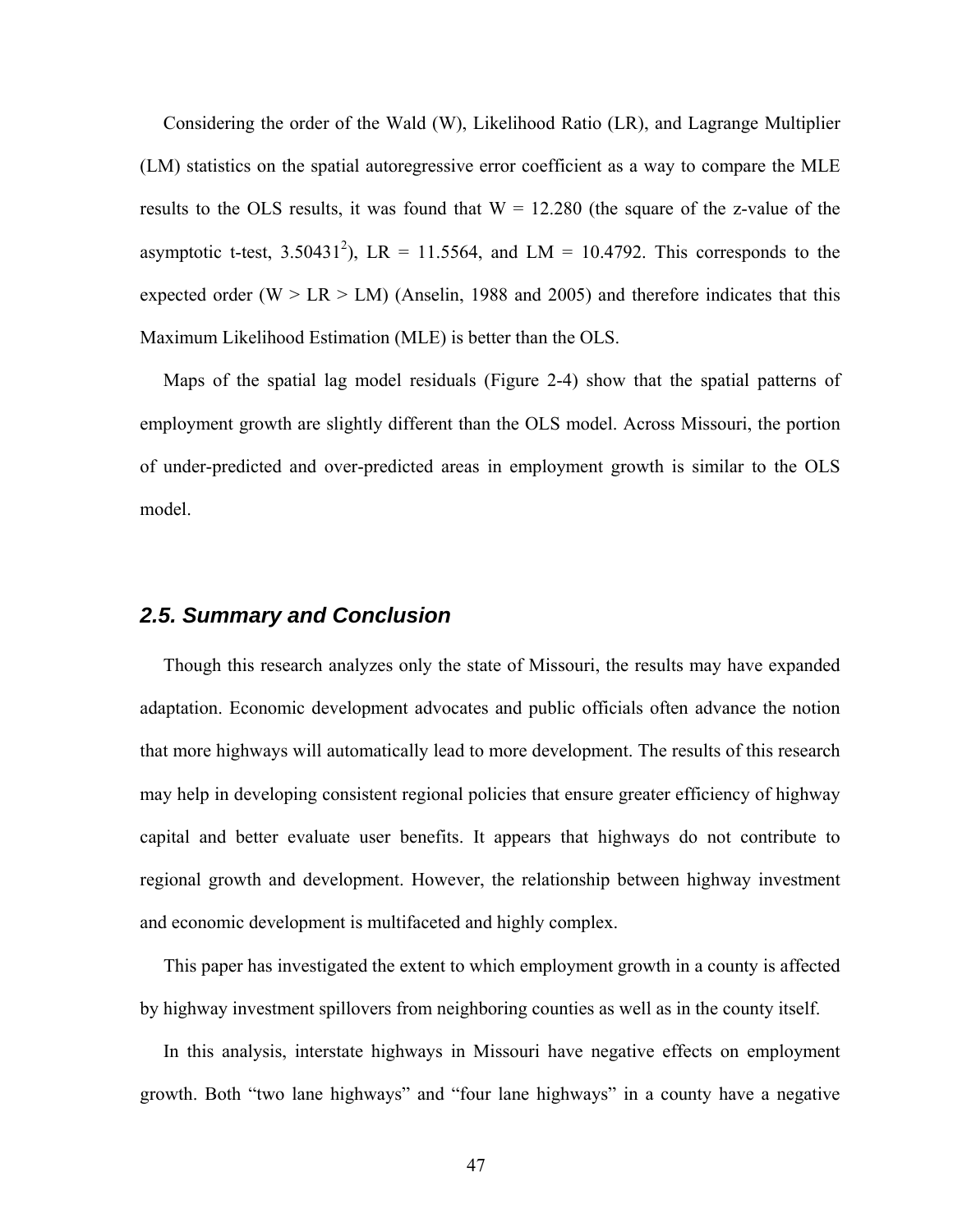sign. It may indicate that the investment of two- and four-lane roads may induce a decrease in employment growth among counties, contrary to expectations. Those of surrounding counties are insignificant and negative in "four-lane highways" and positive in "two-lane highways." It shows that there are no significant geographic highway investment externalities across boundaries.

 Therefore, it can be generalized that too-dense road networks can be detrimental to local areas, and that highway over-investment can lead to diminishing employment returns.

 The positive spatial autoregressive coefficient (ρ) implies positive spatial dependence between counties, indicating that employment in neighboring counties affects a county's employment positively.

 It is expected that this research helps identify and quantify potential spatial relationships between highway investments and economic growth. This study implies that road lane improvement may be a good tool to develop regional economy, but that additional new highway miles may be harmful to the employment growth, indicating that the results do not support additional lane miles. Therefore, state-level transportation officials may reconsider funding and construction plans of new highways that justify the expenditures as a means to aid economic growth.

 The general hypothesis that a mature transportation network does not provide a region with additional benefits from an increase of lane-miles and new highway construction is supported by this research.

 Still, this paper has explored a limited number of econometric and spatial econometric specifications, and further investigation may prove profitable.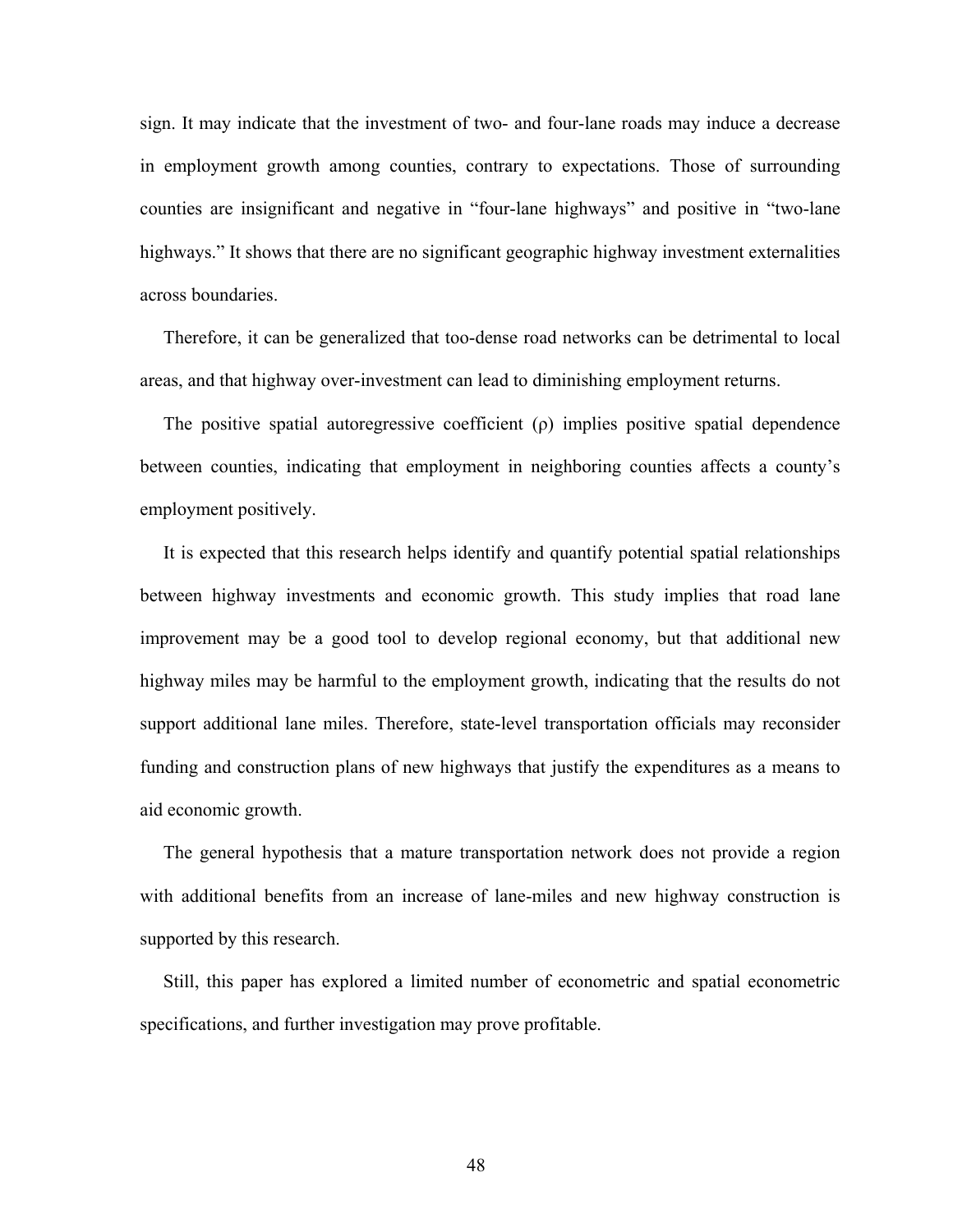## *REFERENCES*

- Anselin, L., 1988, "Spatial econometrics: methods and models," Kluwer Academic Publishers, Dordrecht, The Netherlands.
- ---, 1995, "Local indicators of spatial association LISA," *Geographical Analysis* 27 (2), pp. 93-115.
- ---, 2001, "Spatial effects in econometric practice in environmental and resource economics," *American Journal of Agricultural Economics*, 83 (3), pp.705-10.
- ---, 2003, "Spatial externalities, spatial multipliers and spatial econometrics," *International Regional Science Review*, No. 26.
- ---, 2005, "Exploring spatial data with GeoDaTM : A workbook," Spatial Analysis Laboratory, University of Illinois, Urbana-Champaign.
- Anselin, L. and Rey, S., 1991, "Properties of tests for spatial dependence in linear regression models," *Geographical Analysis*, Vol. 23, pp. 112-31.
- Aschauer, A. D., 1989, "Is public expenditure productive?" *Journal of Monetary Economics*, Vol. 23, No.2, pp. 177-200.
- Brueckner, J. K., 2003, "Strategic interactions among governments: an overview of empirical studies," *International Regional Science Review*, No. 26.
- Canaleta, Carlos Gil, et al., 1998, "Public capital, regional productivity and spatial spillovers," *Working paper*, Department of Economics, Public University of Navarra.
- Cohen, Jeffrey P. and Morrison Paul, Catherine J., 2002, "Public infrastructure investment, inter-state spatial spillovers, and manufacturing costs," http://www.agecon.ucdavis.edu/aredepart/facultydocs/Morrison%20Paul/Spatinff3 new.pdf#search='Public%20Infrastructure%20Investment%2C%20InterState%20S patial%20Spillovers%2C'.
- Garcia-Mila, T. and McGuire, T. J., 1992, "The contribution of publicly provided inputs to states economies," *Regional Science and Urban Economics*, Vol. 22, No.2, pp. 229- 42.
- Garcia-Mila, T., McGuire, T. J., and Porter, Robert H., 1996, "The effect of public capital in state-level production functions," *The Review of Economics and Statistics*, Vol. 78, No. 1.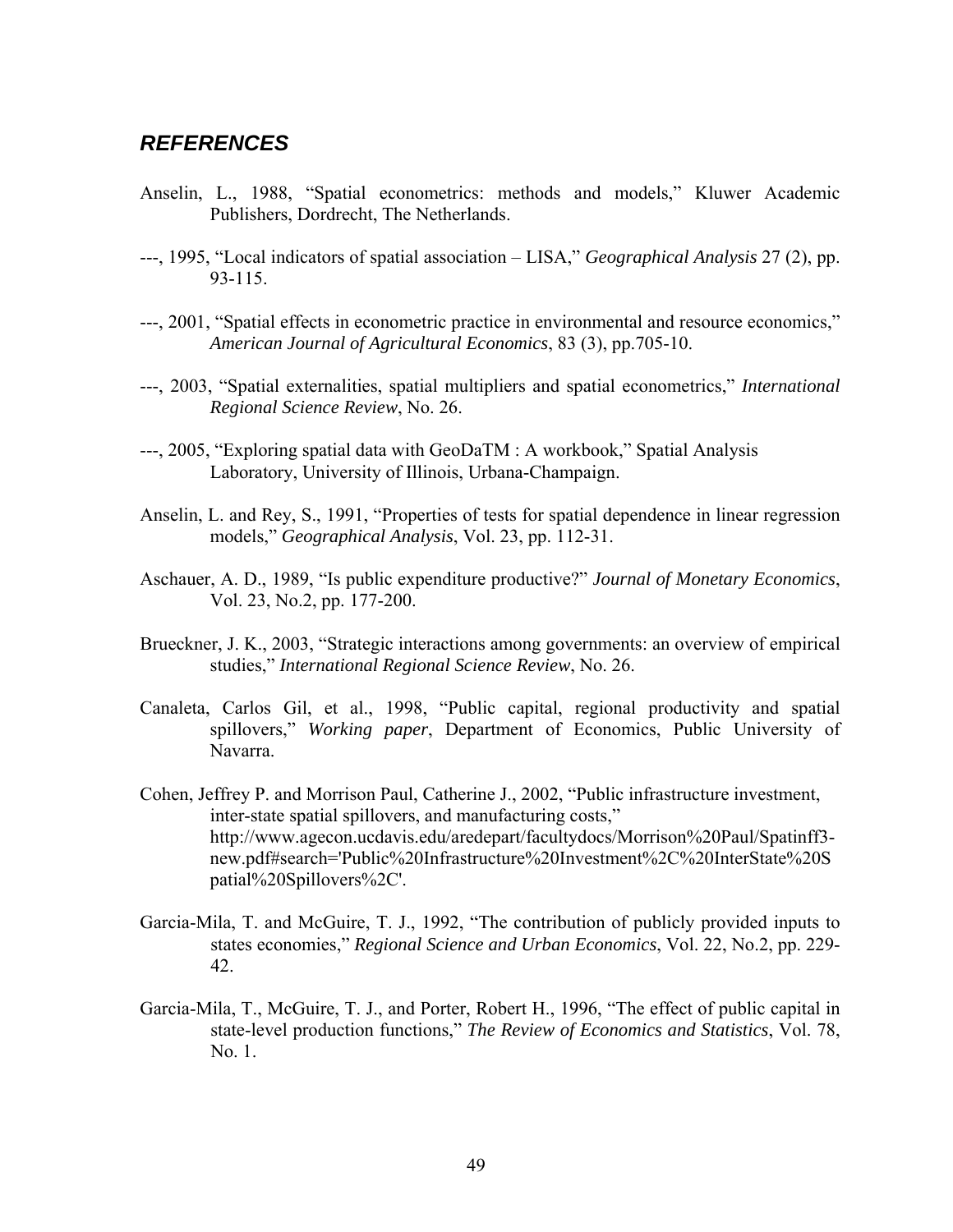- Holtz-Eakin, Douglas and Schwartz, Amy Ellen, 1995, "Spatial productivity spillovers from public infrastructure: Evidence from state highway," *NBER working paper series* No. 5004.
- Jinag, Banggiao, 2001, "A review of studies on the relationship between transport infrastructure investment and economic growth," *Report for the Canada Transportation Act Review Panel*.
- Kelejian, Harry and Robinson, Dennis, 1997, "Infrastructure productivity estimation and its underlying econometric specifications: A sensitivity analysis," *Papers in Regional Science: The Journal of the RSAI 76*, 1, pp. 115-31.
- Morrison, C. J. and Schwartz, A. E., 1996, "State infrastructure and productive performance," *American Economic Review*, Vol. 86, pp. 1095-111.
- Munnell, A. H., 1990a, "Why has productivity growth declined? Productivity and public investment," *New England Economic Review*, January/February, pp. 3-22.
- ---, 1990b, "How does public infrastructure affect regional economic performance," *New England Economic Review*, September-October, pp. 11–32.
- ---, 1992, "Infrastructure investment and economic growth," *Journal of Economic Perspectives*, Vol. 6, No. 4, pp. 189-98.
- Nadiri, M. I. and Mamuneas, T. P., 1994, "The effects of public infrastructure and R&D capital on the cost structure and performance of U.S. manufacturing industries," *Review of Economics and Statistics*, Vol. 76, pp. 22-37.
- ---, 1996, "Contribution of highway capital to industry and national productivity growth," *Report of NBER*.
- Rietveld, Piet and Vickerman, Roger, 2004, "Transport in regional science: 'The death of distance is premature,'" *Papers in Regional Science*, 83, pp. 229–48.
- Stephan, Andreas, 1997, "The impact of road infrastructure on productivity and growth: Some preliminary results for the German manufacturing sector," WZB, FS IV, 97- 47.
- Tortorice, Daniel, 2002, "The role of government infrastructure in the production process," Bureau of Economic Analysis, MIT.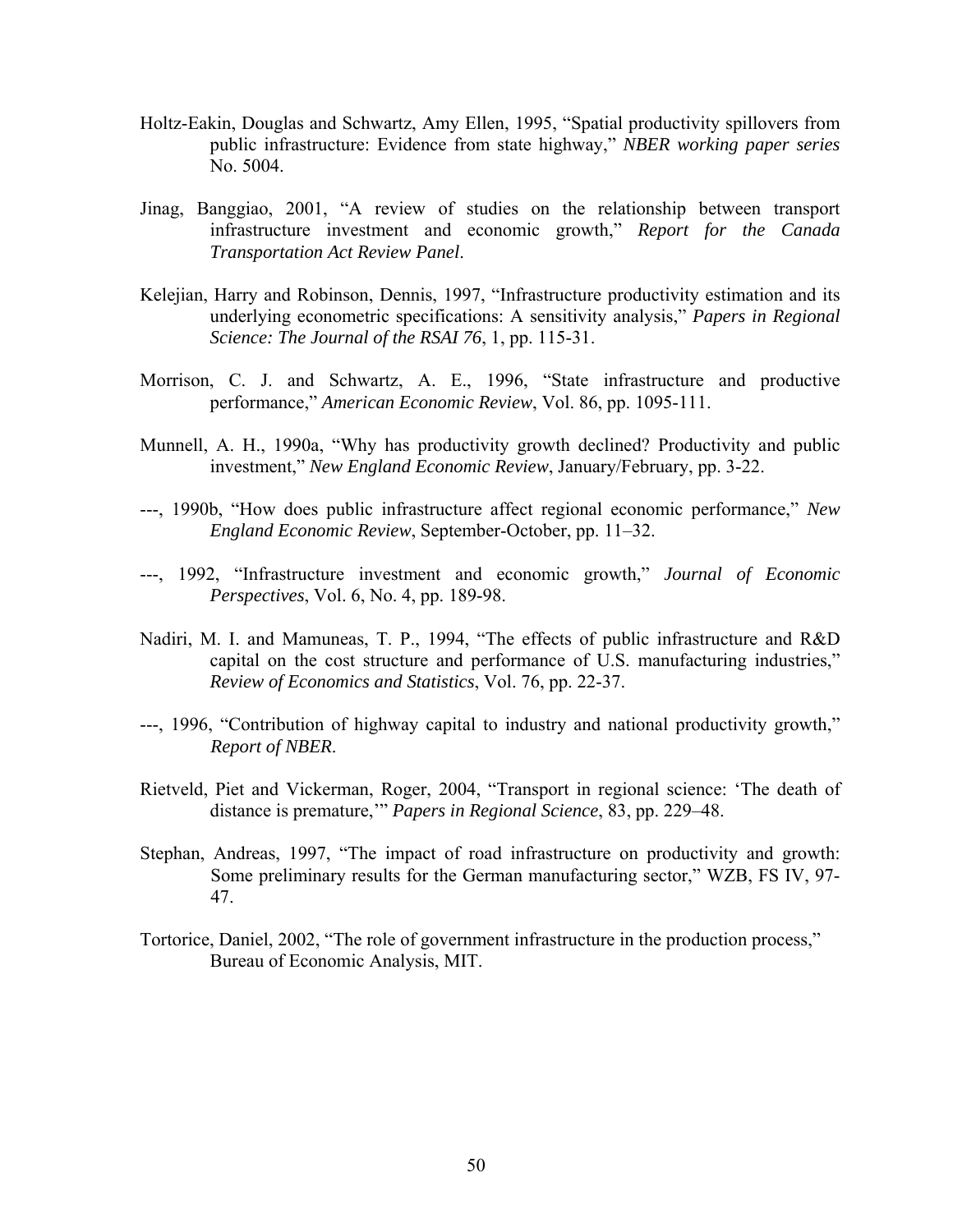## **CHAPTER III**

# **HIGHWAY AND INDUSTRIAL ESTABLISHMENT IN MISSOURI**

### *ABSTRACT*

 This paper investigates the effects of highway infrastructure on the economic performance of Missouri counties. The research investigates if there is a relationship between highways and industrial establishment (all industry, manufacturing, and retail trade) in Missouri, and explains how highways affect the spatial distribution of firm establishments. This study develops spatial econometric models and spatial error models for the period from 1990 to 2000 that relate various economic performance indicators to various explanatory variables. Estimated spatially-autoregressive coefficients (LAMBDA) are all significant and positive. Highway investments have insignificant and negative effects on firm establishments in all three sectors. Highway investments of neighboring counties are significant and negative. With respect to agglomeration economies, sector specializations in all three models are significant and positive. This research does not provide evidence that highways have positive effects on firm establishments in Missouri.

**Key words: Highway, Establishment, Spatial effects, Spatial error model, Missouri.**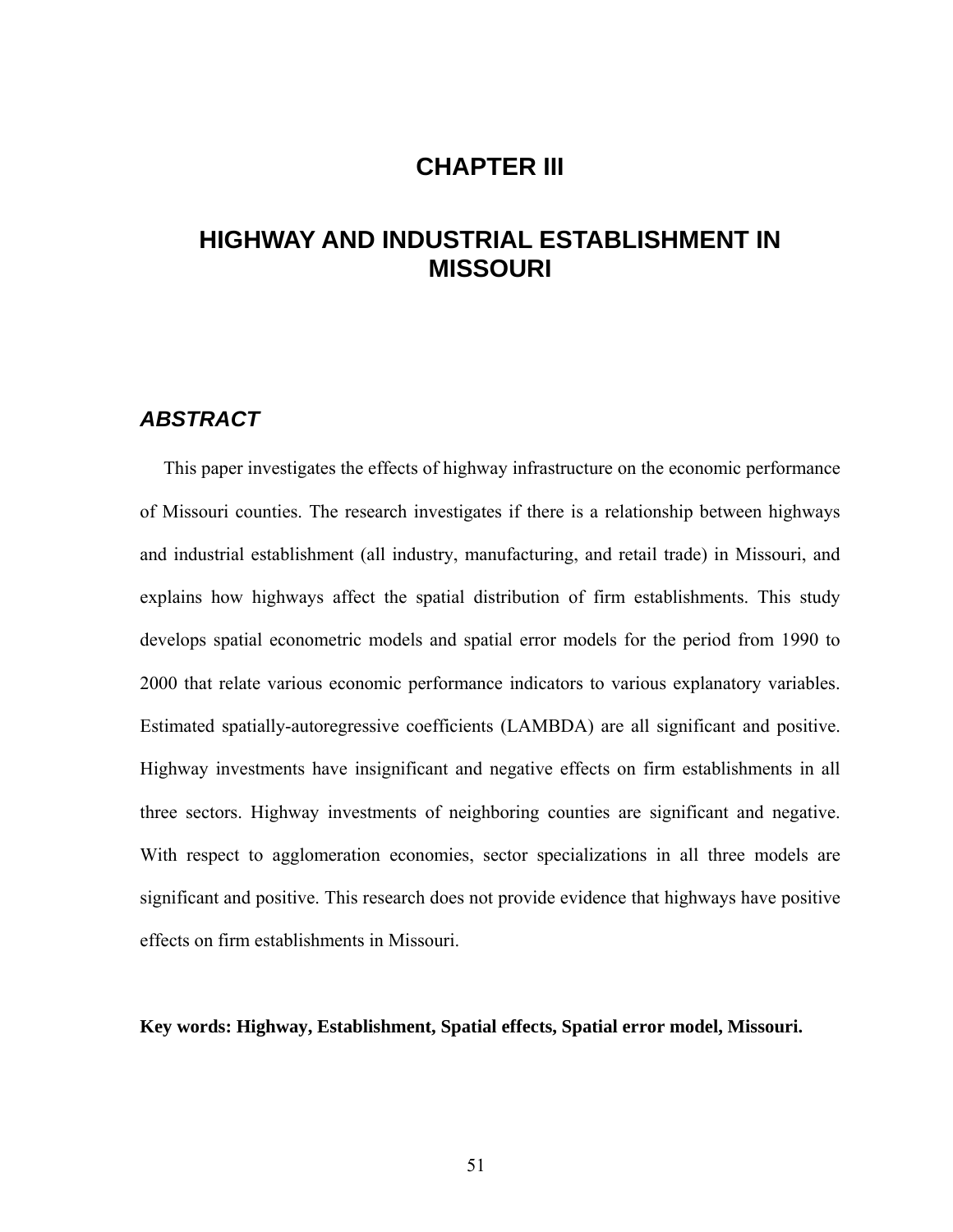### *3.1. Introduction*

 Many researchers suggest that regional highway investments may produce positive economic impacts. In particular, transportation system improvements are considered an important means of bringing economic development to regions with distressed economies.

 In the classical location theory, Weberians suggested that an industry desires a location where both costs of transportation and production factors are minimized (Weber, 1929), which could explain the relationship between highways and industrial establishment. The Loschian model explains that production market area is important, and minimization of both transportation and production costs is an important factor in industrial location (Losch, 1959). Christaller (1933) emphasizes the minimization of transportation cost and the achievement of a minimum market size.

 Effective planning for spatial and transportation infrastructure requires information of the effects of road infrastructure on firm location. Better transportation systems can make regional areas more competitive for attracting firms.

 Many factors affect firm establishment decisions. Firms may prefer areas in close proximity to product markets or input markets. Transportation infrastructure improvements potentially foster economic development and provide local governments with cost effective services. Even though transportation cost reductions promote regional economic development, some people doubt that transportation systems and accessibility to highways are primary location factors (Holl, 2004).

 The chapter is organized as follows: section two describes the research objective; section three illustrates the spatial error model; sections four and five describe the spatial empirical

52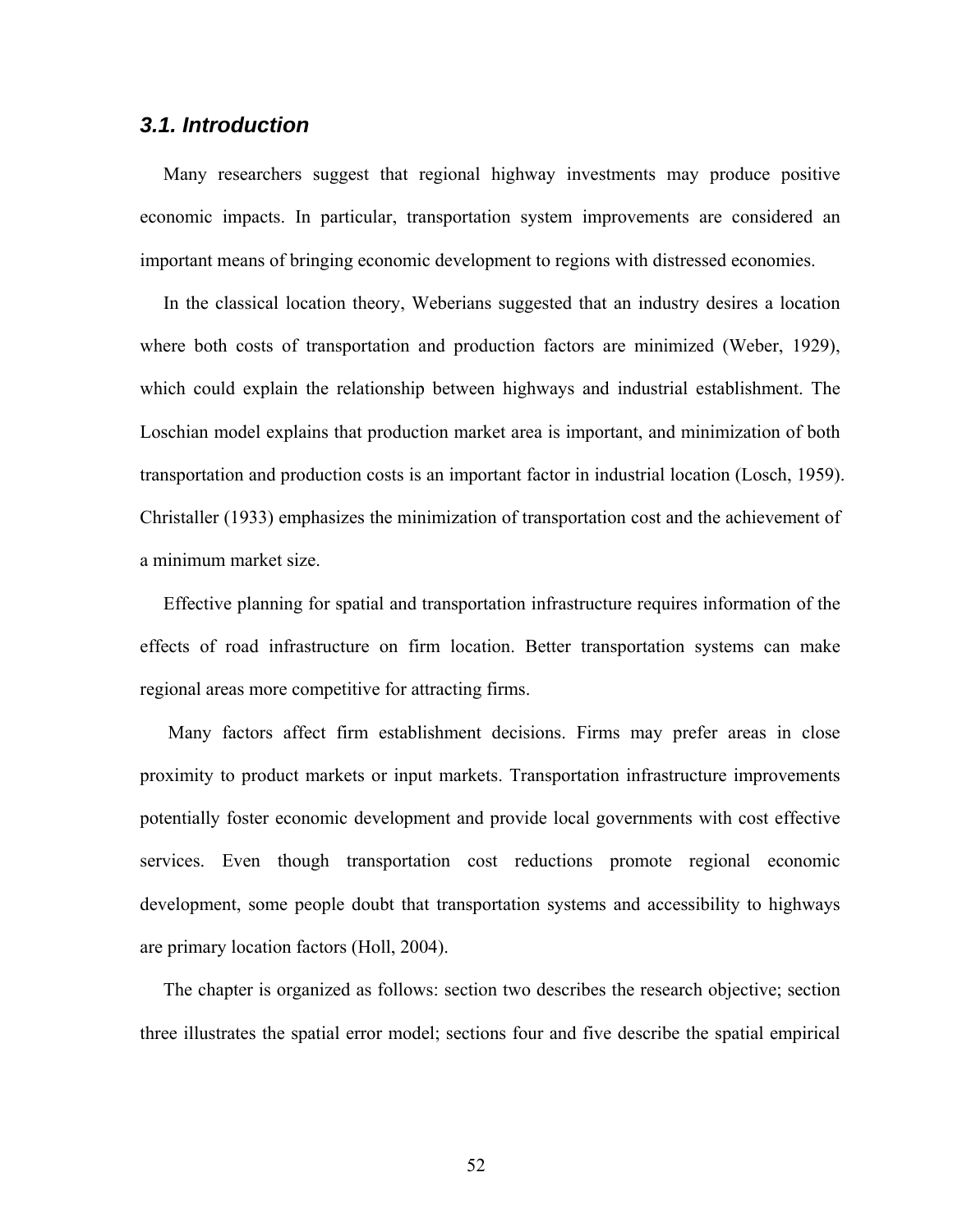models for analyzing spatial effects and the results, respectively; finally, section six summarizes the main conclusions of the chapter.

## *3.2. Research Objective*

 This paper investigates the effects of highway infrastructure on the economic performance of Missouri counties. Using establishment data on aggregate industry, manufacturing, and retail trade in Missouri counties from 1990 to 2000, the chapter investigates the impacts of highways in a county and in neighboring counties on firms' establishment decisions, and attempts to explain how highways affect the spatial distribution of these locations. The spatial econometric models take into account highway infrastructure, as well as other factors such as population, education, and agglomeration economies.

### *3.3. Spatial Error Model*

 The spatial error model pertains to errors that are not homoskedastic and uncorrelated, as assumed. The spatial error model is shown in Equation 3-1, where the disturbances exhibit spatial dependence.

$$
y = X\beta + u
$$
  
\n
$$
u = \lambda W\mu + \varepsilon
$$
  
\n
$$
\varepsilon \sim N(0; \sigma^2 I_n)
$$
 (Equation 3-1)

In this equation, y contains an "n\*1" vector of dependent variables and X represents the usual "n\*k" data matrix containing explanatory variables. W is a known spatial weight matrix and the parameter  $\lambda$  is a coefficient on the spatially correlated errors analogous to the serial correlation problem in time series models.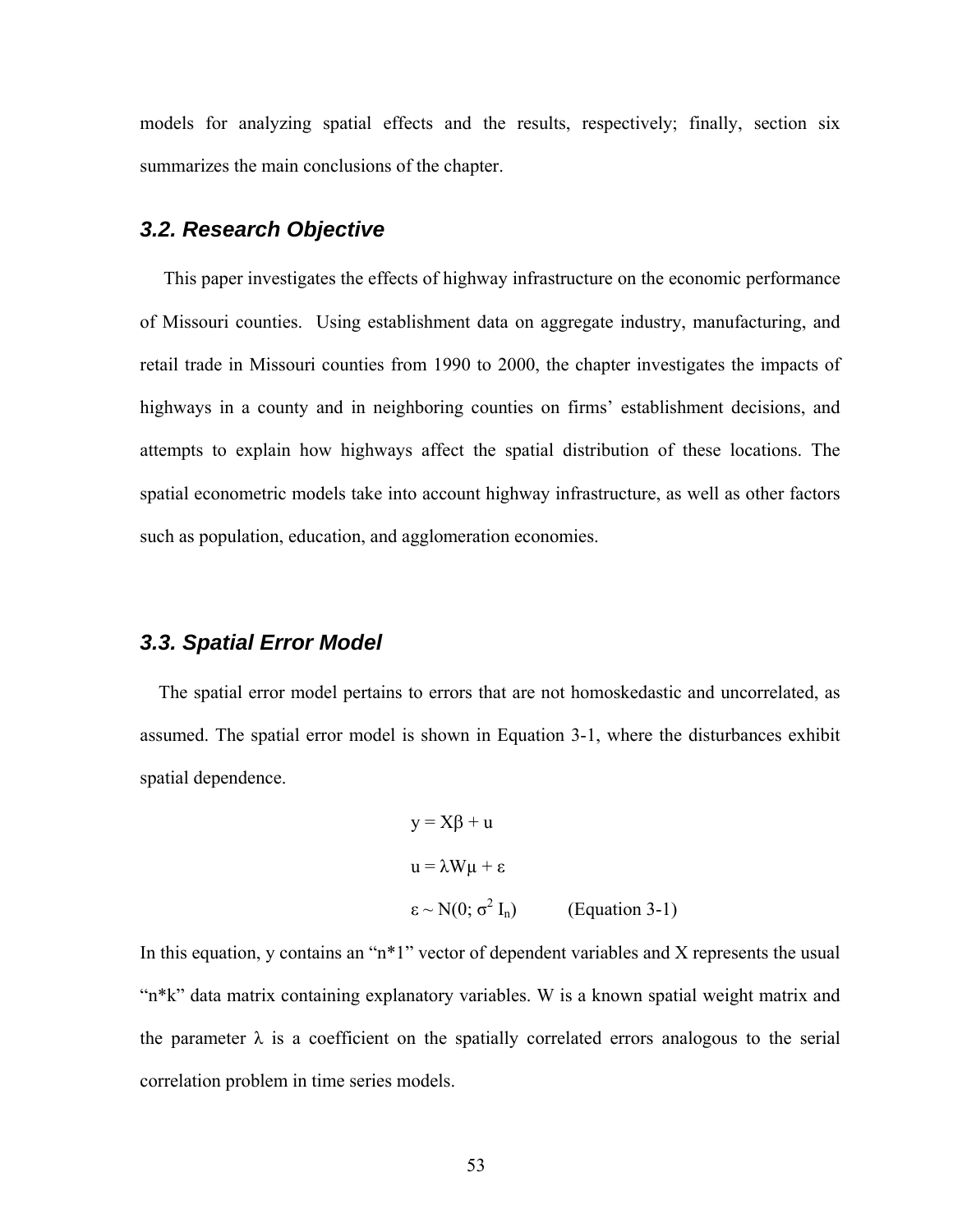Equation 3-1 can be rewritten as below:

$$
(I - \lambda W)u = \varepsilon
$$
  
 
$$
u = (I - \lambda W)^{-1} \varepsilon
$$
  
 
$$
y = X\beta + (I - \lambda W)^{-1} \varepsilon
$$
 (Equation 3-2)

The spatial autocorrelation coefficient  $\lambda$  thus displays the strength of correlation between the disturbance term u and the weighted average of the disturbance terms of neighboring counties Wu. The parameters β reflect the influence of the explanatory variables on variation in the dependent variable y.

 In this model (Equation 3-2), the OLS is still unbiased, but no longer efficient. Anselin (1988) provides a maximum likelihood method for this model. Therefore, I will apply Anselin's maximum likelihood estimation.



**Figure 3-1**. **Establishments of Missouri in 1990 and 2000**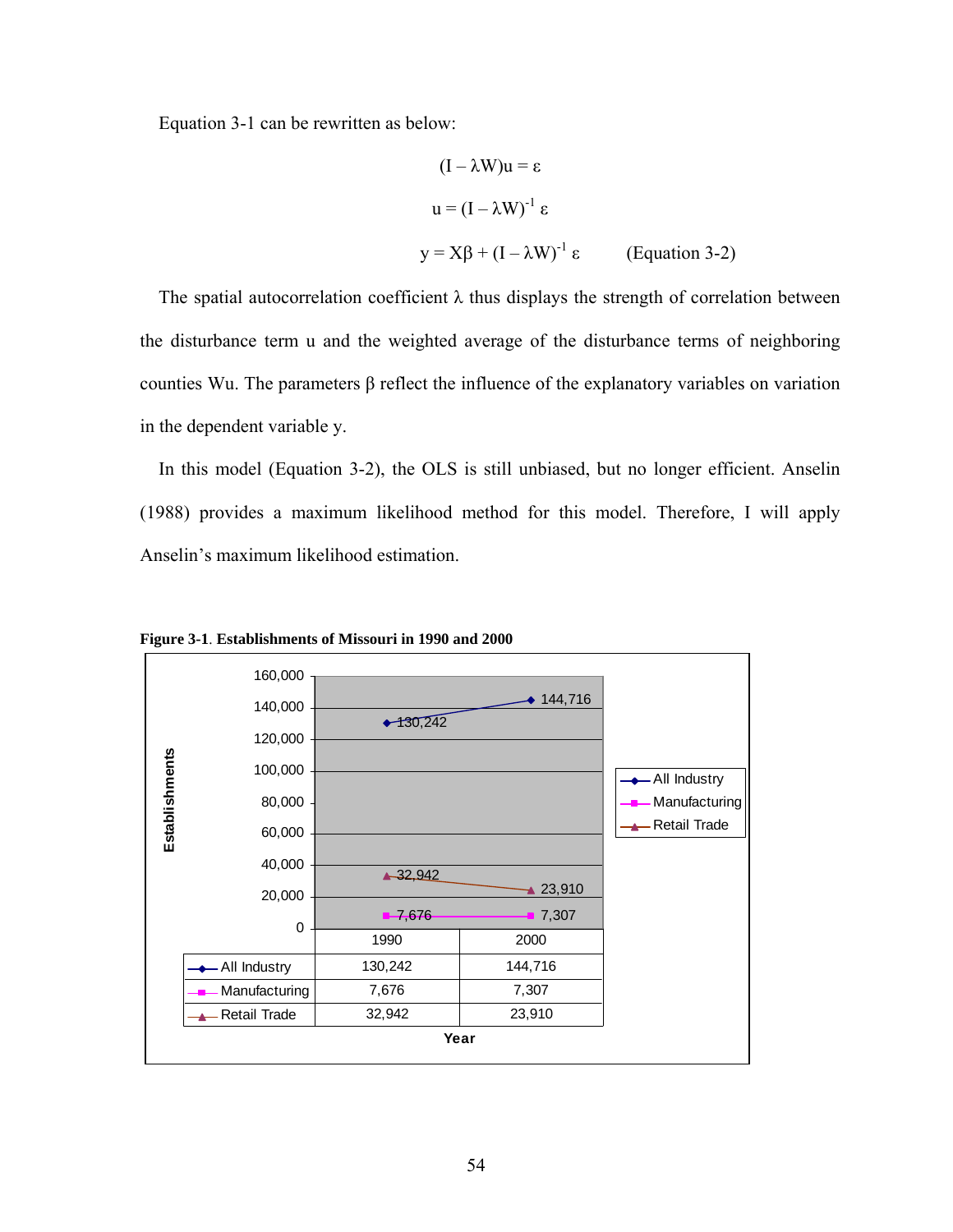### *3.4. Empirical Model and Data*

 This paper executed cross-sectional units (e.g., 114 counties) in Missouri. The models displayed the relationship between highways and industrial location establishments. Establishment data are the aggregate of all industries, as well as manufacturing and retail trade sectors.

$$
LnALLIND_{it} = \alpha_0 + \alpha_1 LnPOPD_{it-1} + \alpha_2 EDU_{it-1} + \alpha_3 SPCLTNmanf_{it-1} + \alpha_4 SPCLTNrt_{it-1} + \alpha_5 ARSPNmanf_{it-1} + \alpha_6 ARSPNrt_{it-1} + \alpha_7 ISall_{it-1} + \alpha_8 LnHWD_{it-1} + \alpha_9 WLnHWD_{it-1} + DVRL + DVIS + (I - \lambda W)^{-1} \epsilon_{t-1}
$$

LnMANF<sub>it</sub> =  $\beta_0 + \beta_1$ LnPOPD<sub>it-1</sub> +  $\beta_2$ EDU<sub>it-1</sub> +  $\beta_3$ SPCLTNmanf<sub>it-1</sub> +  $\beta_4$ ARSPNmanf<sub>it-1</sub> +  $\beta_5$ ISmanf<sub>it-1</sub> +  $\beta_6$ LnHWD<sub>it-1</sub> +  $\beta_7$ WLnHWD<sub>it-1</sub> + DVRL + DVIS +  $(I - \lambda W)^{-1} \epsilon_{t-1}$ 

LnRT<sub>it</sub> =  $\gamma_0$  +  $\gamma_1$ LnPOPD<sub>it-1</sub> +  $\gamma_2$ EDU<sub>it-1</sub> +  $\gamma_3$ SPCLTNrt<sub>it-1</sub> +  $\gamma_4$ ARSPNrt<sub>it-1</sub> +  $\gamma_5$ ISrt<sub>it-1</sub> +  $\gamma_6$ LnHWD<sub>it-1</sub> +  $\gamma_7$ WLnHWD<sub>it-1</sub> + DVRL + DVIS +  $(I - \lambda W)^{-1} \varepsilon_{t-1}$  $*$  i = (1, ..., 114), t = 2000 and t-1 = 1990

 The models are spatial econometric models with data from 1990 to 2000. Therefore, these models consist of three spatial error models for all industry, manufacturing sector, and retail trade sector.

 Some explanatory variables for agglomeration economies were tested in Holl (2004) to explain the relationship between manufacturing location establishment and road transportation infrastructure. Details on all variables are included on Table 3-1.

 The dependent variables include location establishment data (LnALLIND, LnMANF and LnRT) from the County Business Patterns. Data for education level and population density came from the U.S. Census. The highway investment (LnHWD) at the county level is approximated by highway mileage data from the Missouri Department of Transportation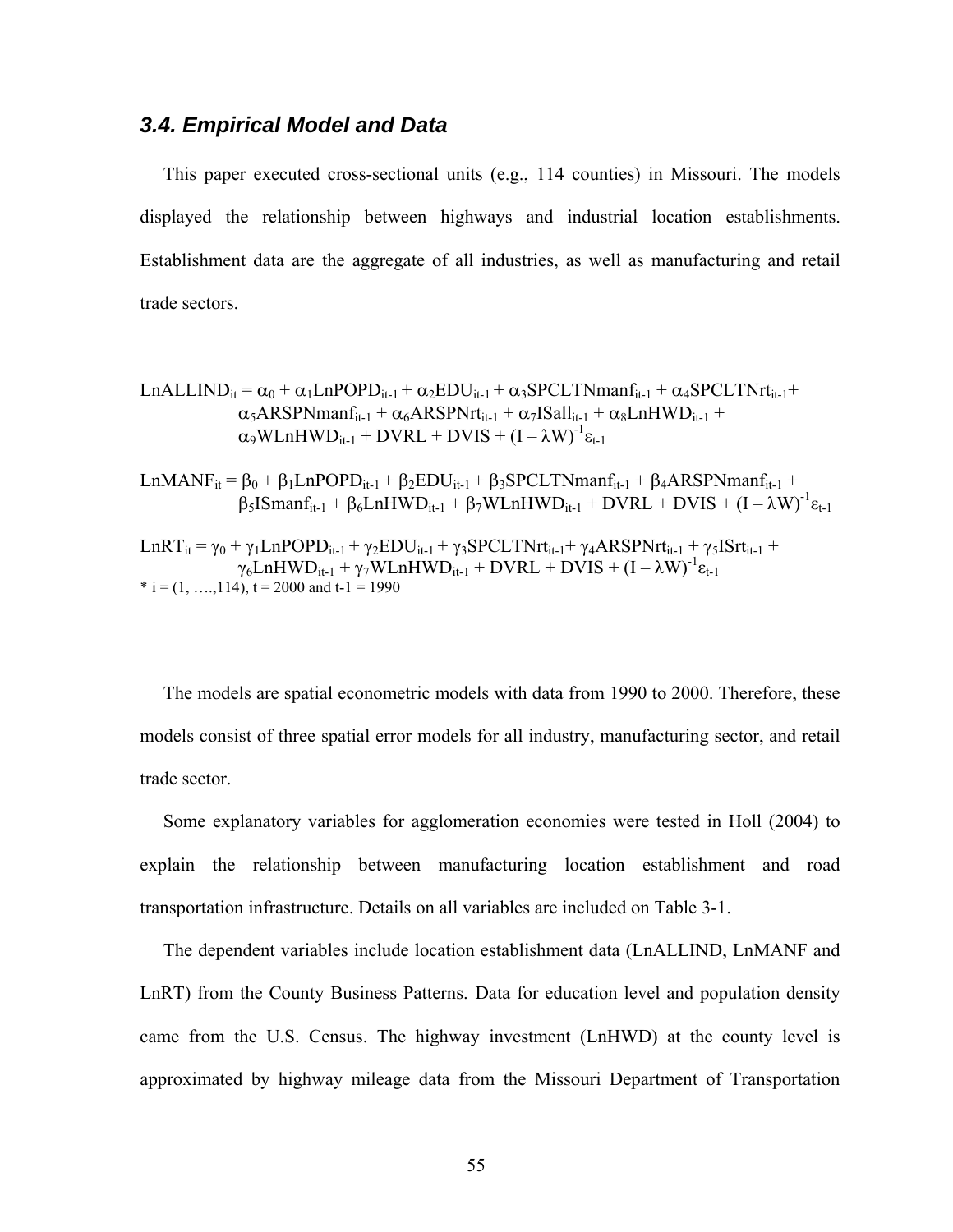(MDOT). The spatially-weighted highway density (WLnHWD) is calculated from the GeoDa program. This allows one to investigate how highways in neighboring counties affect location establishment in a county, through the use of the queen spatial contiguity weight matrix.

| <b>Table 3-1. Variables</b> |                                                                                              |              |                           |                                       |  |
|-----------------------------|----------------------------------------------------------------------------------------------|--------------|---------------------------|---------------------------------------|--|
| <b>Variable</b>             | <b>Definition</b>                                                                            | <b>Scale</b> | <b>Expected</b><br>effect | Data<br><b>Source</b>                 |  |
| LnALLIND <sub>t</sub>       | Log of firm establishments of all industry<br>in 2000                                        | County       | Dependent<br>variable     | County<br><b>Business</b><br>Patterns |  |
| $LnMAP_t$                   | Log of firm establishments of<br>manufacturing in 2000                                       | County       | Dependent<br>variable     | County<br><b>Business</b><br>Patterns |  |
| $LnRT_t$                    | Firm establishments of retail trade in 2000                                                  | County       | Dependent<br>variable     | County<br><b>Business</b><br>Patterns |  |
| $LnPOPD_{t-1}$              | Log of population density in 1990                                                            | County       | $^{+}$                    | <b>US Census</b>                      |  |
| $EDU_{t-1}$                 | Percent of people, 25 years of age and older,<br>with a high school degree or higher in 1990 | County       | $+$                       | <b>US Census</b>                      |  |
| $S PCLT N manf_{t-1}^{1}$   | Specialization of manufacturing sector in<br>1990                                            | County       | $^{+}$                    | Calculated                            |  |
| $S PCLT Nrt_{t-1}^{2)}$     | Specialization of retail trade sector in 1990                                                | County       | $^{+}$                    | Calculated                            |  |
| $ARSPNmanf_{t-1}^{3}$       | Area specialization of manufacturing in<br>1990                                              | County       |                           | Calculated                            |  |
| $ARSPNrt_{t-1}^{4}$         | Area specialization of retail trade in 1990                                                  | County       |                           | Calculated                            |  |
| $ISall_{t-1}^{5}$           | Industry share of all industry in 1990                                                       | County       | $+/-$                     | Calculated                            |  |
| $ISmanf_{t-1}^{(6)}$        | Industry share of manufacturing in 1990                                                      | County       | $+/-$                     | Calculated                            |  |
| $ISrt_{t-1}^{\eta}$         | Industry share of retail trade in 1990                                                       | County       | $+/-$                     | Calculated                            |  |
| $LnHWD_{t-1}^{8}$           | Log of highway density in 1990                                                               | County       | $^{+}$                    | <b>MDOT</b>                           |  |
| $WLnHWD_{t-1}^{9}$          | Spatially-weighted highway density in 1990                                                   | County       | $^{+}$                    | Calculated                            |  |
| <b>DVRL</b>                 | Dummy to reflect rural county                                                                | County       |                           | <b>US Census</b>                      |  |
| <b>DVIS</b>                 | Dummy variable for county with interstate<br>highways                                        | County       | $\qquad \qquad +$         | <b>GIS</b>                            |  |

\* 1) and 2): Sector (manufacturing and retail trade) specialization = [(employment of manufacturing or retail trade in county / total employment in county) / (employment of manufacturing or retail trade in Missouri / total employment in Missouri)].

\* 3) and 4): Area specialization of manufacturing and retail trade = ½|(employment of manufacturing or retail trade in county / total employment in county) - (employment of manufacturing or retail trade in Missouri / total employment in Missouri)|.

\* 5), 6) and 7): Industry share of total industry, manufacturing and retail trade = (total employment of total industry, manufacturing or retail trade in county / total employment of total industry, manufacturing or retail trade in Missouri).

\* 8) Highway density = (Interstate mileage + US highway mileage) / County land area (sq. miles).

\* 9) Spatially-weighted average highway density ([Wx]<sub>i</sub>) = ([Wx]<sub>i</sub> =  $\sum_{i} w_{ij}x_{ui}$ , where  $w_{ij}$  is an (i, j) element of the spatial weights matrix, W (spatial queen matrix).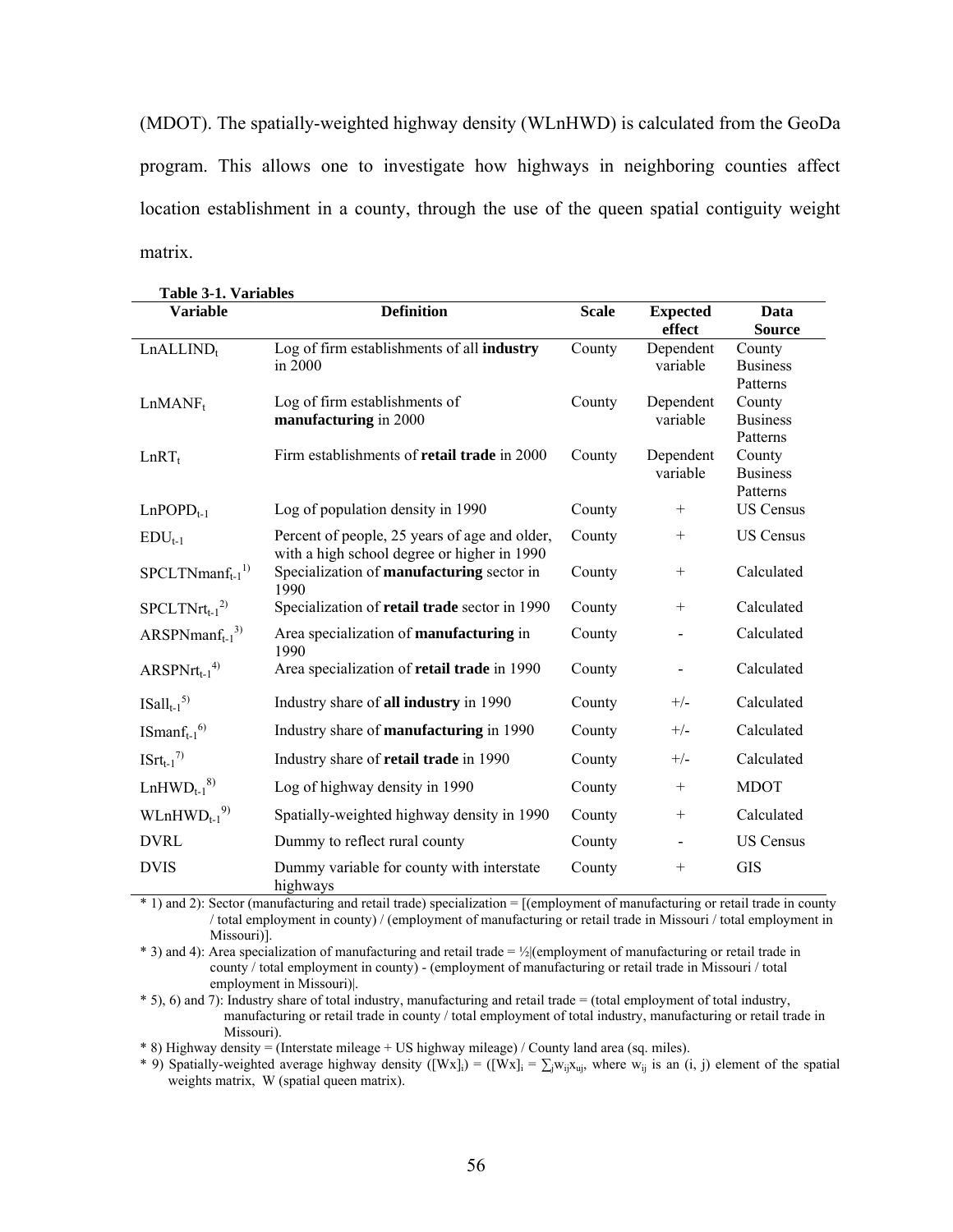The education qualification (EDU90) is the percentage of people, 25 years of age and older, with a high school education or higher in 1990, which aids in measuring labor force qualifications. The population density (LnPOPD90) reflects labor market size. The labor market size provides industry with a labor supply, implying that a greater population can supply more labor.

 Agglomeration economies such as spatial juxtaposition, localization, or urbanization economies are important establishment factors (Holl, 2004; Gabe, 2004; Guimaraes et al, 2000). These are often viewed as externalities.Localization economies arise when several plants or firms locate near each other in order to save costs or increase sales. An index of sector specialization (manufacturing, SPCLTNmanf; and retail trade, SPCLTNrt) introduces localization economies.

 An index of area manufacturing specialization (ARSPNmanf) and retail trade specialization (ARSPNrt) reflects the structure of the regional (county) industrial environment, indicating industrial diversity. This index implies that when fewer sectors locate in the county, the value approaches "1," whereas a value of "0" is captured when the sectoral structure of a county is identical to that of the entire nation.

 The industry share in total national (Missouri) industrial employment (ISall, ISmanf and ISrt) shows the size of the regional industrial foundation and is an indicator for the potential agglomeration energy.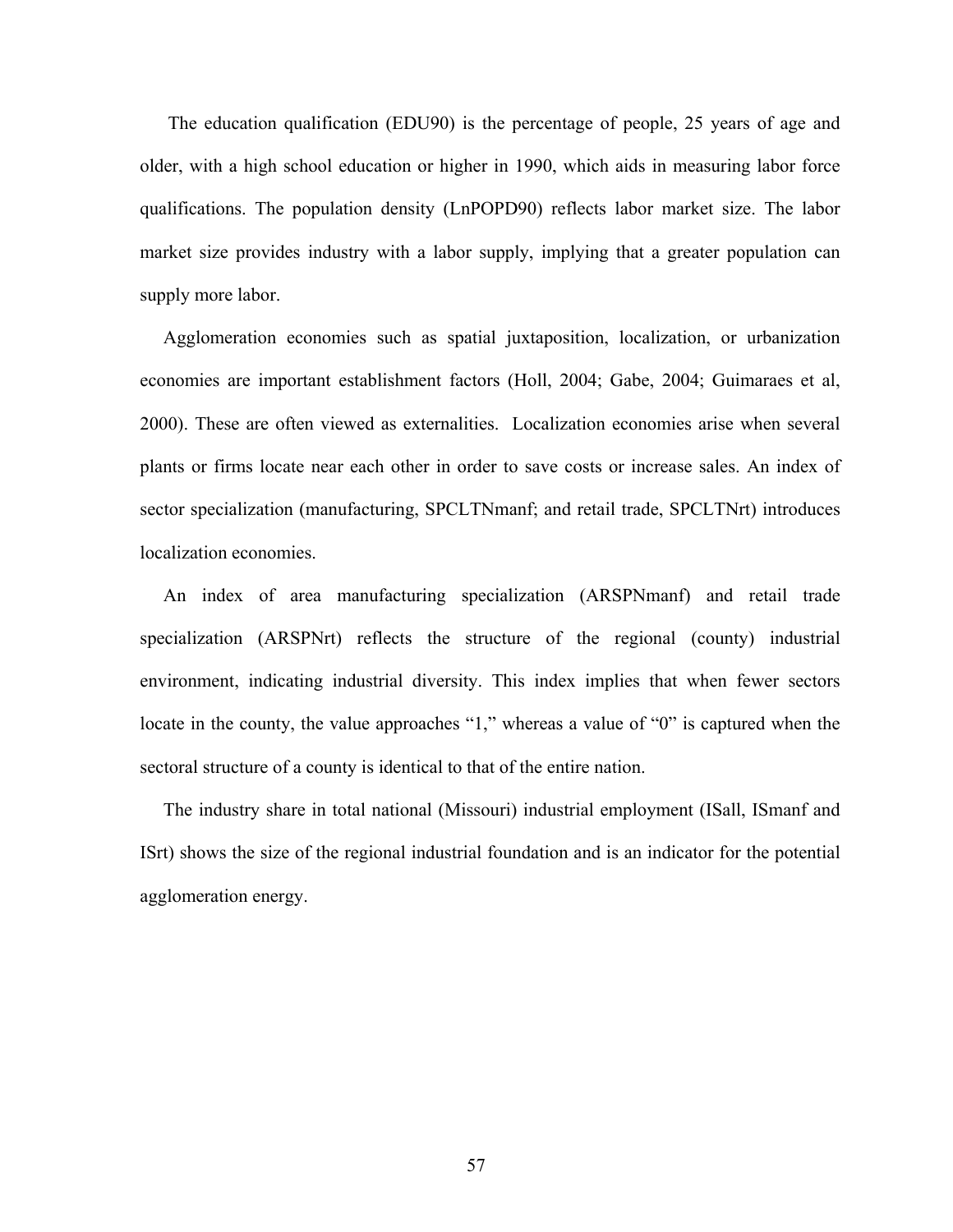### *3.5. Results*

 The OLS models are run first and then the spatial effects are examined on the three separate models. Finally, the spatial error models are estimated in order to remove a spatial dependence indicated in the OLS.

#### **3.5.1. Tests of Spatial Dependence**

 Exploratory spatial data analysis is implemented in order to test for spatial autocorrelation (spatial dependence). In this way we may confirm or reject the hypothesis that counties with similar establishments tend to cluster more than expected. In this paper, the Moran's I was used as a global test for spatial autocorrelation.

 This paper shows five tests for spatial dependence: the Moran's I test; two Lagrange Multiplier tests against spatial error and spatial lag dependence; and two robust Lagrange Multiplier tests for spatial error and spatial lag dependence that are robust to the local presence of the other form of spatial dependence.

 The Moran's I statistic is used (Moran, 1948; Cliff and Ord, 1981) to estimate and test hypotheses. Moran's I measures spatial autocorrelation in regression residuals. Moran's I is shown as

$$
I = \frac{n}{\sum_{i} \sum_{j} w_{ij}} \cdot \frac{\sum_{i} \sum_{j} w_{ij} (x_i - \mu)(x_j - \mu)}{\sum_{i} (x_i - \mu)^2}
$$
 (Equation 3-3)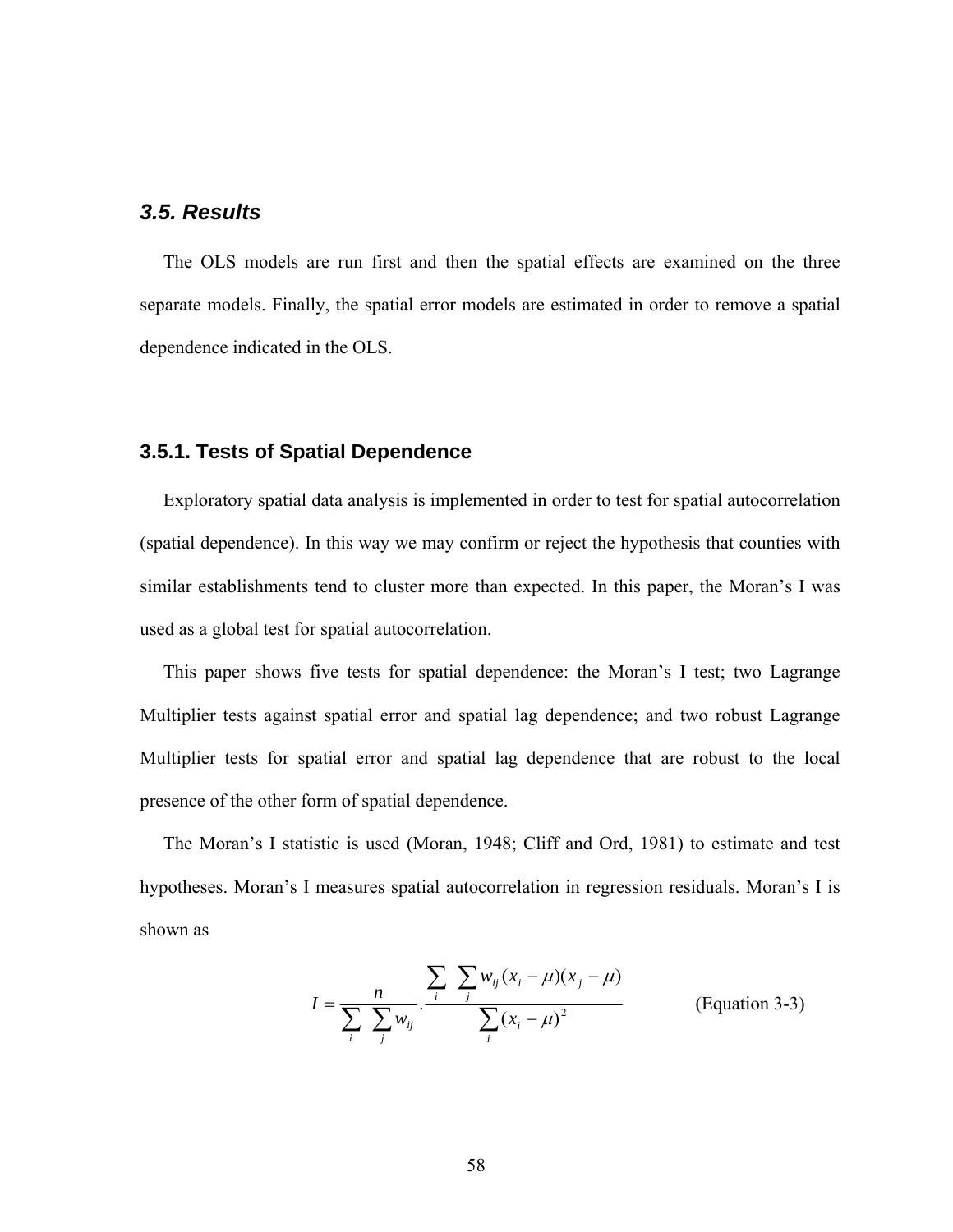where n is the number of observation;  $x_i$  and  $x_j$  are the observed establishments at locations i and j with a mean  $\mu$ ; w<sub>ij</sub> is the elements of the spatial weight matrix, W; and i, j = 1,…,n. Moran's I tests on the OLS yields significant and positive values in models of all industry, manufacturing, and retail trade.

**All Industry Manufacturing Retail Trade**  Moran's I (error) Lagrange Multiplier (lag) Robust LM (lag) Lagrange Multiplier (error) Robust LM (error)  $0.166***$ 0.109 3.174\* **10.577\*\*\* 10.686\*\*\*** 0.246\*\*\* 4.852\*\* 0.384 **16.533\*\*\* 12.065\*\*\***  $0.172***$ 0.073 3.963\*\* **8.145\*\*\* 12.036\*\*\***

**Table 3-2. Diagnostics for Spatial Dependence on OLS Estimates** 

Notes: Significant coefficients are indicated by \*\*\*, \*\*, \* for significance at the 1, 5 and 10% levels, respectively.

 These show significant and positive spatial relationships in all industry, manufacturing, and retail trade (Anselin, 1988a and 1995). These positive and significant values for Moran's I indicate that counties have levels of location establishment similar to neighboring counties, and a high value in the county of interest may be surrounded by high values in nearby counties.

 Nass and Garfinkle (1992) introduce the localized autocorrelation diagnostic statistic (LADS). The LADS is an error diagnostic. They suggest that the LADS is a good method to diagnose localized residuals and to identify omitted variables in models.

 This Moran's I test reveals the general presence of spatial dependence, and does not allow us to discriminate between the spatial error and spatial lag models (Anselin and Rey, 1991). Anselin and Rey (1991) suggest how the Moran I and Lagrange Multiplier tests are used in different situations, different sample sizes, alternative spatial structure, and under the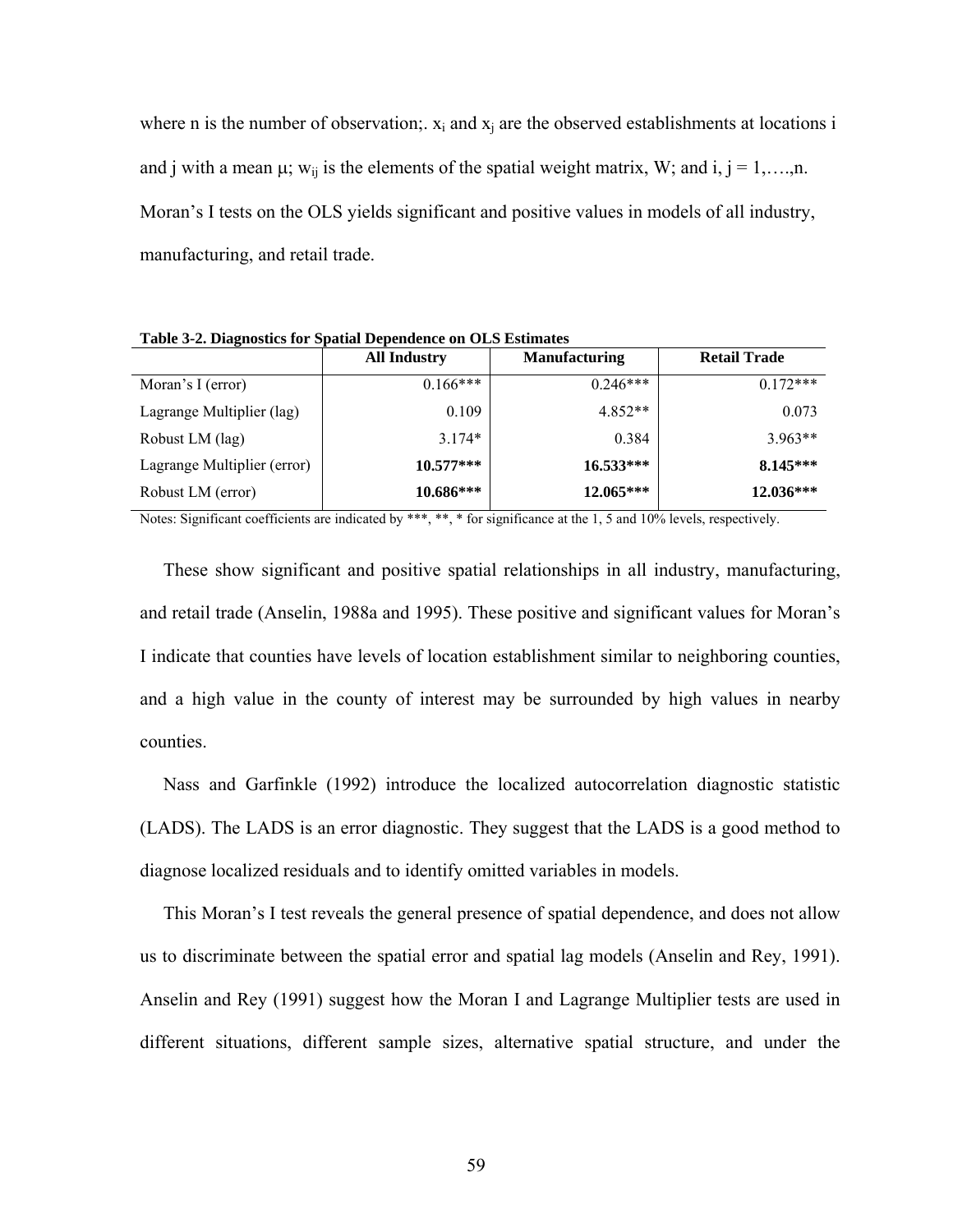nonstandard error distributions. They suggest that the Lagrange Multiplier tests are the most powerful in deciding the choice between a spatial error model and a spatial lag model.

 In addition to the Moran's I test, therefore, the Lagrange Multiplier (LM) is used to test for a specific form of spatial dependence and to check which spatial lag model and spatial error model is best for robust estimation (Anselin and Rey, 1991). If both tests for spatial error and spatial lag are significant, the larger of the two statistics implies the better model, and the better of the two robust tests indicates the more reasonable model (Anselin and Rey, 1991; Anselin and Florax, 1995; Anselin, 2005; Florax and Folmer, 1992). The Lagrange Multiplier test is an asymptotic test which follows a  $\chi^2$  distribution with one degree of freedom and tests for error dependence. This test is only valid under assumptions of normality (Anselin, 1988a) and is asymptotic in nature.

 The LM error test assesses the null hypotheses that there is no spatial correlation in the residuals (Burridge, 1980). Burridge suggested the LM error test model and Anselin developed it (Anselin, 1988a; Anselin and Rey, 1991). The LM error test model is

$$
LM_{error} = (e2We / \sigma2)2 / tr(W2 + W2W)
$$
 (Equation 3-4)

where e represents the OLS residuals; W is an n×n spatial weights matrix; and tr is the matrix trace operator. This is asymptotically  $\chi^2$  distributed with one degree of freedom.

The LM lag test was suggested by Anselin (1988b). The LM lag test model is

$$
LMlag = (e3Wy / \sigma2)2 / B
$$
 (Equation 3-5)

where B =  $[(WXb)'(I-X(X'X)^{-1}X')(WXb) / \sigma^2]$  + tr  $(W^2 + W'W)$ , with b as the OLS estimate for β in Equation 3-1; X as the usual n×k data matrix containing explanatory variables; and others are the same as before (Anselin, 1988a; Anselin and Rey, 1991). The LM lag test is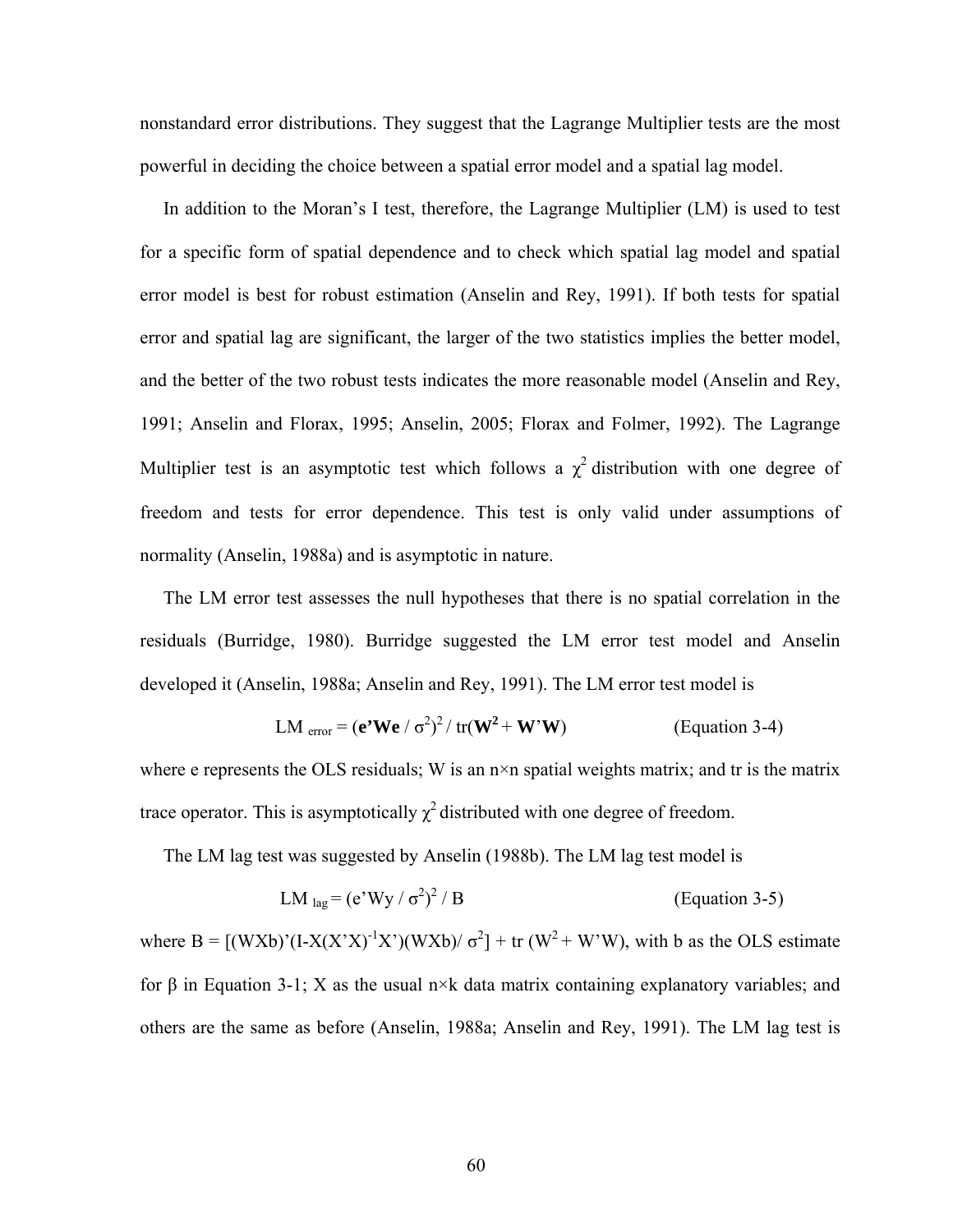also distributed as a  $\chi^2$  variate with one degree of freedom (Anselin, 1988a). It tests the absence of the spatial dependence of the endogenous variable.

 Lagrange Multiplier tests on the OLS (Table 3-2) show that LM *error* tests or robust LM *error* tests have significantly higher values than LM *lag* tests or robust LM *lag* tests in all three models. This indicates that the spatial *error* model is preferable to the spatial *lag* model.

 Kelejian and Robinson (1992) test a large sample for spatial autocorrelation in terms of error terms of regression models. Their results indicate that omitted independent variables may lead to spatial autocorrelation in the error terms.

#### **3.5.2. Results of Spatial Error Model**

 The spatial autoregressive coefficients (LAMBDA) are significant and positive, with results of 0.557 in all industry, 0.5621 in manufacturing, and 0.5483 in retail trade.

 Highway investment (LnHWD), by proxy of highway mileage density, has an insignificant and negative sign in all three models, indicating more highways may not attract more firm location establishments.

 The spatially-weighted highway density coefficients (WLnHWD) that show influences of neighboring counties' highways are all significant and negative in all three models, implying that the increased highway investments of neighboring counties decreases firm location establishments in a county in all industry, manufacturing, and retail trade sectors. Therefore, it reveals there is no evidence that the effects of highway investment externalities on county firm establishment spill over from its surrounding counties.

 "Dummy variables for county with interstate highways," DVIS, are all insignificant and negative in all industry, manufacturing, and retail trade.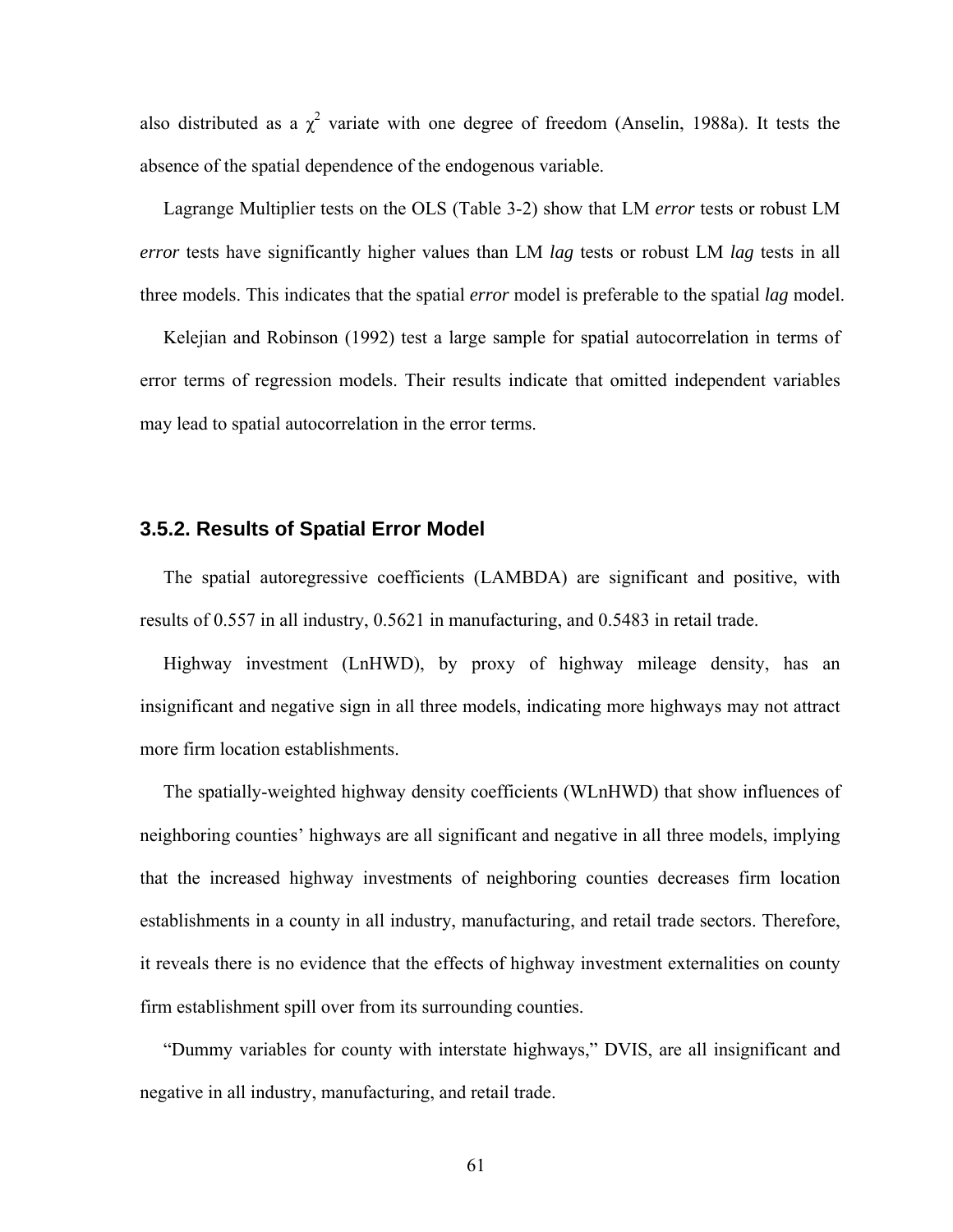As for agglomeration economies, sector specializations (SPCLTNmanf and SPCLTNrt) are significant and positive with expected signs, showing that there are externalities taken from the spatial concentration of all industry, manufacturing, and retail trade.

 As expected, the area specialization (ARSPNmanf) in manufacturing is insignificant and negative, suggesting that the less the sectors are specialized in the county, the less attractive the area is for manufacturing establishment. However, area specialization (ARSPNrt) in all industry and retail trade is significant but with an unexpected positive sign.

 Industry share coefficients of all industry (ISall) and retail trade (ISrt) are statistically significant with an expected positive sign. This means that higher county industry share of all industry and retail trade bring more establishments, indicating that a larger county industrial base of all industry and retail trade attract more establishments in Missouri. Industry share coefficient of manufacturing (ISmanf) is insignificant and positive.

|                    | <b>All Industry</b>  | <b>Manufacturing</b> | <b>Retail Trade</b>   |
|--------------------|----------------------|----------------------|-----------------------|
| LAMBDA $(\lambda)$ | $0.5571***(5.7449)$  | $0.5621***(5.8360)$  | $0.5483***(5.5898)$   |
| LnPOPD             | $0.8446***(14.9619)$ | $0.9374***(11.6959)$ | $0.8285***(14.0488)$  |
| EDU                | 0.2109(1.4474)       | $-0.0433(-0.1822)$   | $-0.0362(-0.2275)$    |
| <b>SPCLTNmanf</b>  | $0.1313***(4.3450)$  | $0.2909***(5.7288)$  |                       |
| <b>SPCLTNrt</b>    | $0.6569***$ (8.1327) |                      | $0.6874***(7.9472)$   |
| ARSPNmanf          | 0.3255(0.6265)       | $-0.3919(-0.4564)$   |                       |
| ARSPNrt            | $0.8396**$ (2.3269)  |                      | $3.2562**$ (2.4714)   |
| ISall              | $1.9391***(4.5125)$  |                      |                       |
| <b>ISmanf</b>      |                      | 0.9785(1.2361)       |                       |
| <b>ISrt</b>        |                      |                      | $2.0887***(4.5416)$   |
| LnHWD              | $-0.1242(-1.1322)$   | $-0.2578(-1.3985)$   | $-0.1077(-0.8938)$    |
| WLnHWD             | $-0.7283**(-3.0032)$ | $-0.6742*(-1.8306)$  | $-0.8678***(-3.2543)$ |
| <b>DVRL</b>        | $-0.0703*(-1.8199)$  | $-0.0988(-1.5324)$   | $-0.0321(-0.7606)$    |
| <b>DVIS</b>        | $-0.0066(-0.2323)$   | $-0.0188(-0.3908)$   | $-0.0005(0.0170)$     |

**Table 3-3. Spatial Error Models – Maximum Likelihood Estimation** 

Notes: Significant coefficients are indicated by \*\*\*, \*\*, \* for significance at the 1, 5 and 10% levels, respectively. Z-value is in parentheses.

With respect to other variables, population density coefficients that imply labor supply power are significant and positive with expected signs in all three models, indicating that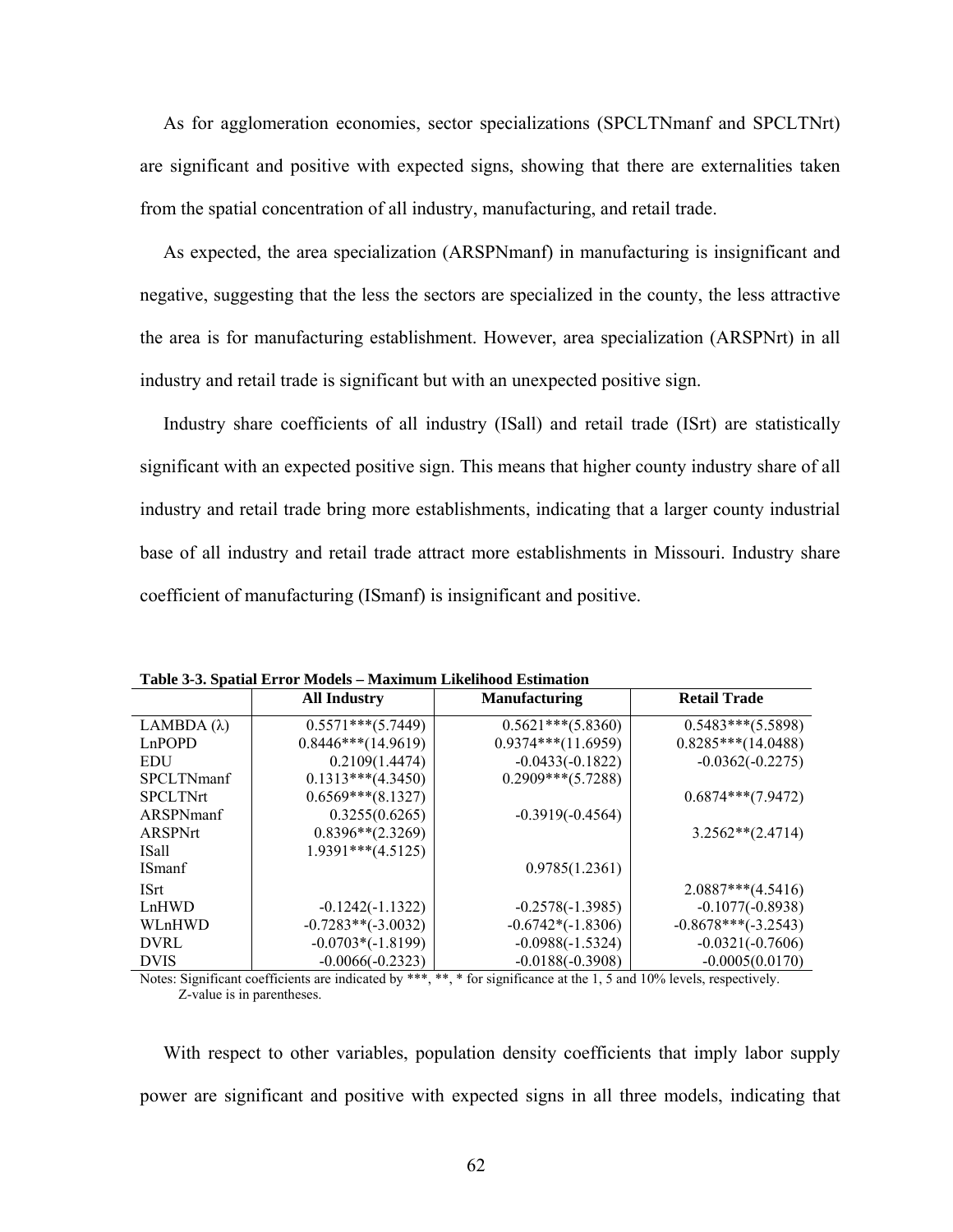larger labor forces attract more firms. However, education coefficients that illustrate labor quality have statistically insignificant and positive signs in all industry, and are insignificant and negative in manufacturing and retail trade, indicating that higher education may lead to more establishments in all pooled industry.

## *3.6. Summary and Conclusion*

 The aim of this study was to investigate the impacts of highways in a county and the surrounding counties on the industrial location establishment in Missouri, and to explain how highways affect the spatial distribution of these firm establishments.

 The spatial autocorrelation coefficients (LAMBDA) in all industry, manufacturing, and retail trade have significant and positive results, indicating that significant spatial dependence in the error terms also was present and needed to be accounted for in order to provide efficient results.

 The results of the highway mileage density (LnHWD) show insignificant effects. The research concludes that the effects of neighboring highways are significant and negative in three models from the spatially-weighted highway density coefficients (WLnHWD). Therefore, the results illustrate that more highway investments in a county or in the neighboring counties may not attract more firm establishments in all industry, manufacturing, and retail trade sectors in Missouri, indicating that the effects of highway investments seem to be contained within the county area itself.

 As for agglomeration economies, sector specializations show that there are externalities taken from the spatial concentration of all industry, manufacturing, and retail trade sectors. Industry shares in retail trade reveal that higher county industry shares bring more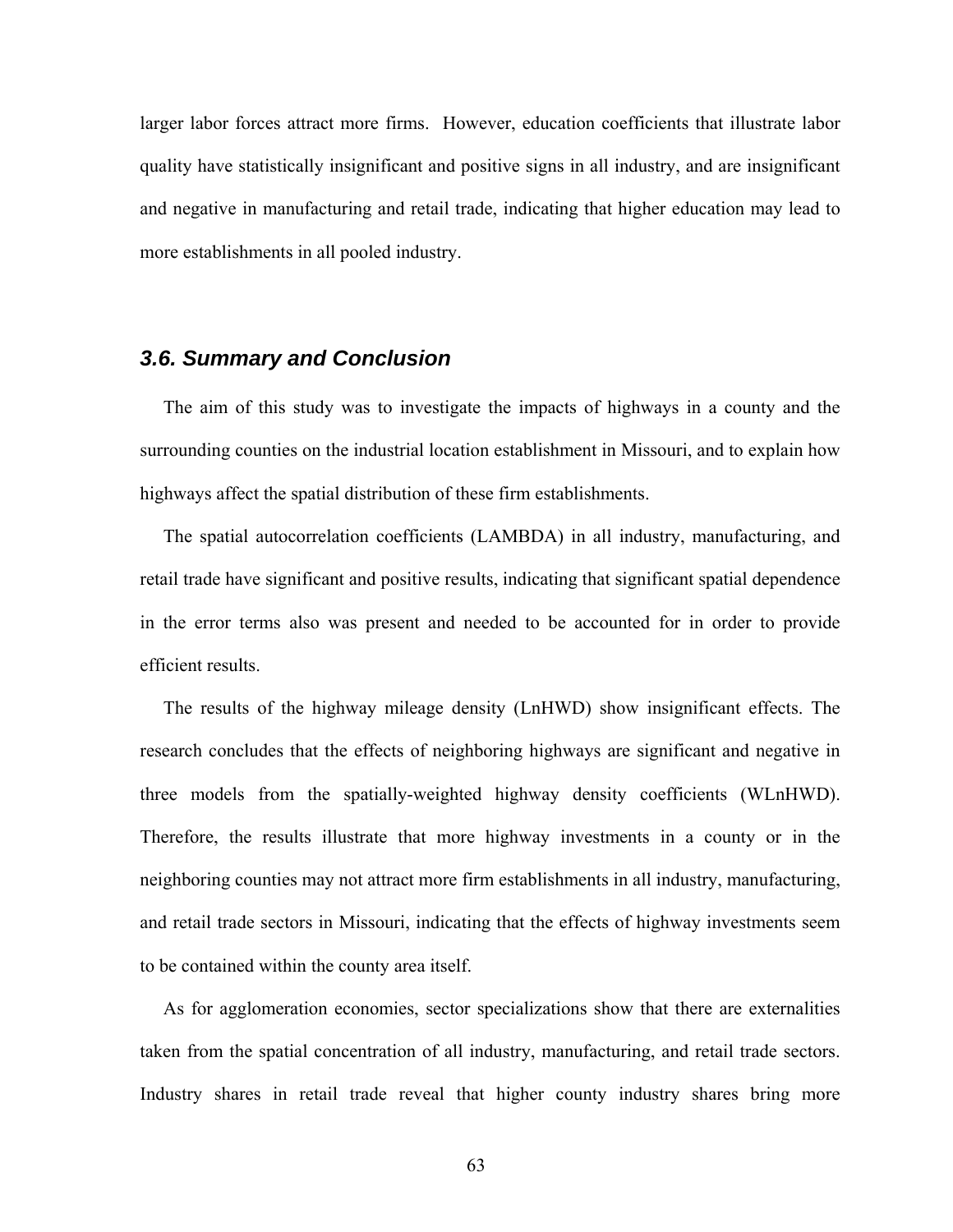establishments, indicating that a larger county industrial base attracts more establishments in the state of Missouri.

 In this analysis, results of agglomeration economies except for area specialization have similar effects in all industry, manufacturing, and retail trade. Therefore, there is a unique conclusion that spatial concentration and large regional economy have strong positive effects on the relationship between agglomeration economies and firm location establishments.

 The results of this research may help create consistent regional policies that guarantee greater efficiency of highway investments. This research does not provide evidence that highways contribute to regional economy through firm establishments in Missouri. This is in contrast to many previous studies that conclude that highways have positive impacts on economic growth.

 This conclusion of insignificant and negative contributions of highways is obtained from state-level models in this study. However, this research has not demonstrated nor concluded that highway systems are not productive.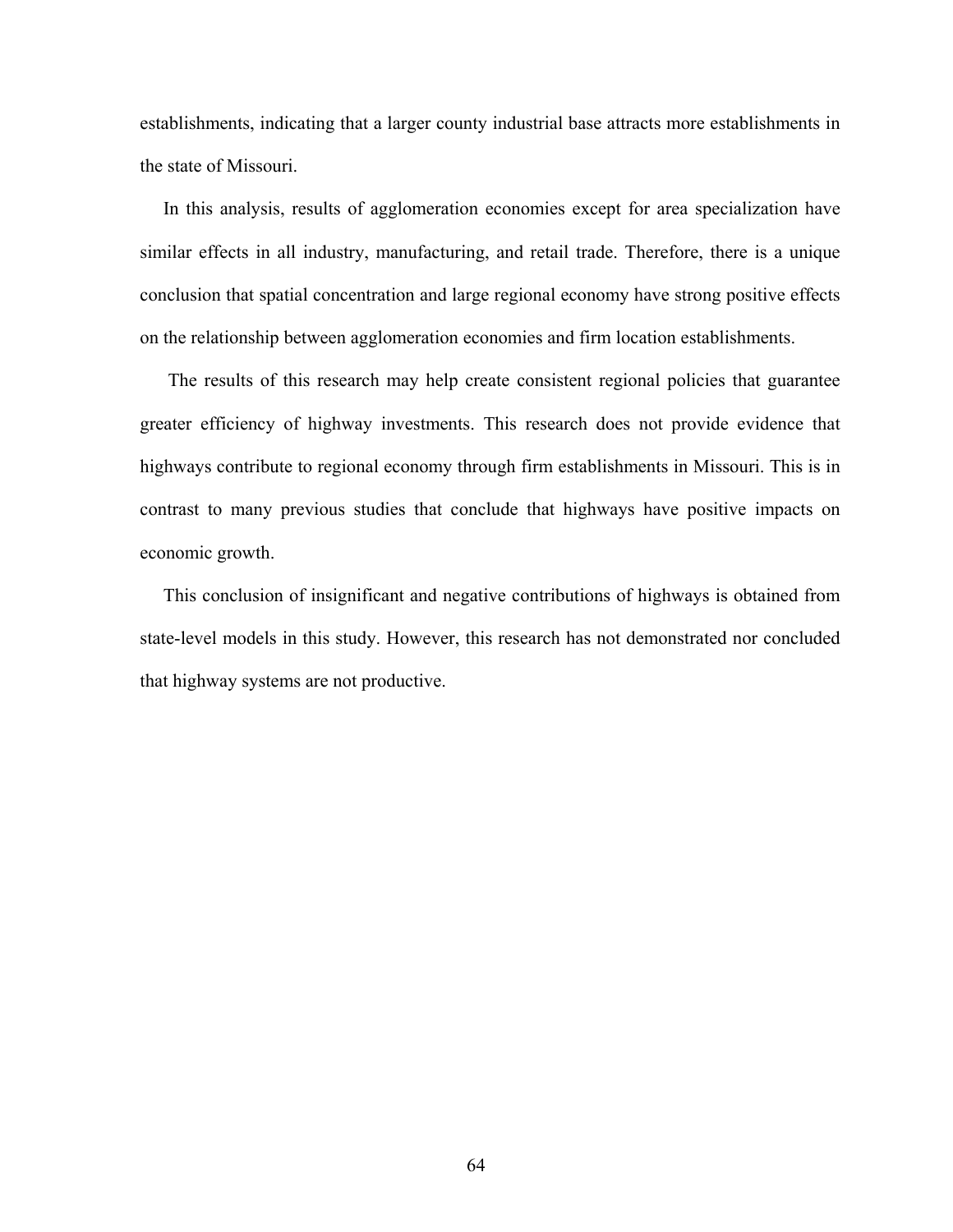## *REFERENCES*

- Anselin, L., 1988, "Spatial econometrics: methods and models," Kluwer Academic Publishers, Dordrecht, The Netherlands.
- ---, 2001, "Spatial effects in econometric practice in environmental and resource economics," *American Journal of Agricultural Economics*, 83 (3), pp.705-10.
- ---, 2003, "Spatial externalities, spatial multipliers and spatial econometrics," *International Regional Science Review*, No. 26.
- ---, 2005, "Exploring spatial data with GeoDaTM : A workbook," Spatial Analysis Laboratory, University of Illinois, Urbana-Champaign.
- Anselin, L. and Rey, S., 1991, "Properties of tests for spatial dependence in linear regression models," *Geographical Analysis*, Vol. 23, pp. 112-31.
- Aschauer, A. D., 1989, "Is public expenditure productive?" *Journal of Monetary Economics*, Vol. 23, No.2, pp. 177-200.
- Brueckner, J. K., 2003, "Strategic interactions among governments: an overview of empirical studies," *International Regional Science Review*, No. 26.
- Canaleta, Carlos Gil, et al., 1998, "Public capital, regional productivity and spatial spillovers," *Working paper*, Department of Economics, Public University of Navarra.
- Cohen, Jeffrey P. and Morrison Paul, Catherine J., 2002, "Public infrastructure investment, inter-state spatial spillovers, and manufacturing costs," http://www.agecon.ucdavis.edu/aredepart/facultydocs/Morrison%20Paul/Spatinff3 new.pdf#search='Public%20Infrastructure%20Investment%2C%20InterState%20S patial%20Spillovers%2C'.
- Florax, Raymond and Folmer, Henk, 1992, "Specification and estimation of spatial linear regression models: Monte Carlo evaluation of pre-test estimators," *Regional Science and Urban Economics*, 22, pp. 405-32.
- Forkenbrock, David J. and Foster, Norman S. J., 1996, "Highways and business location decisions," *Economic Development Quarterly*, Vol. 10, No. 3, pp. 239-48.Garcia-Mila, T. and McGuire, T. J., 1992, "The contribution of publicly provided inputs to states economies," *Regional Science and Urban Economics*, Vol. 22, No.2, pp. 229- 42.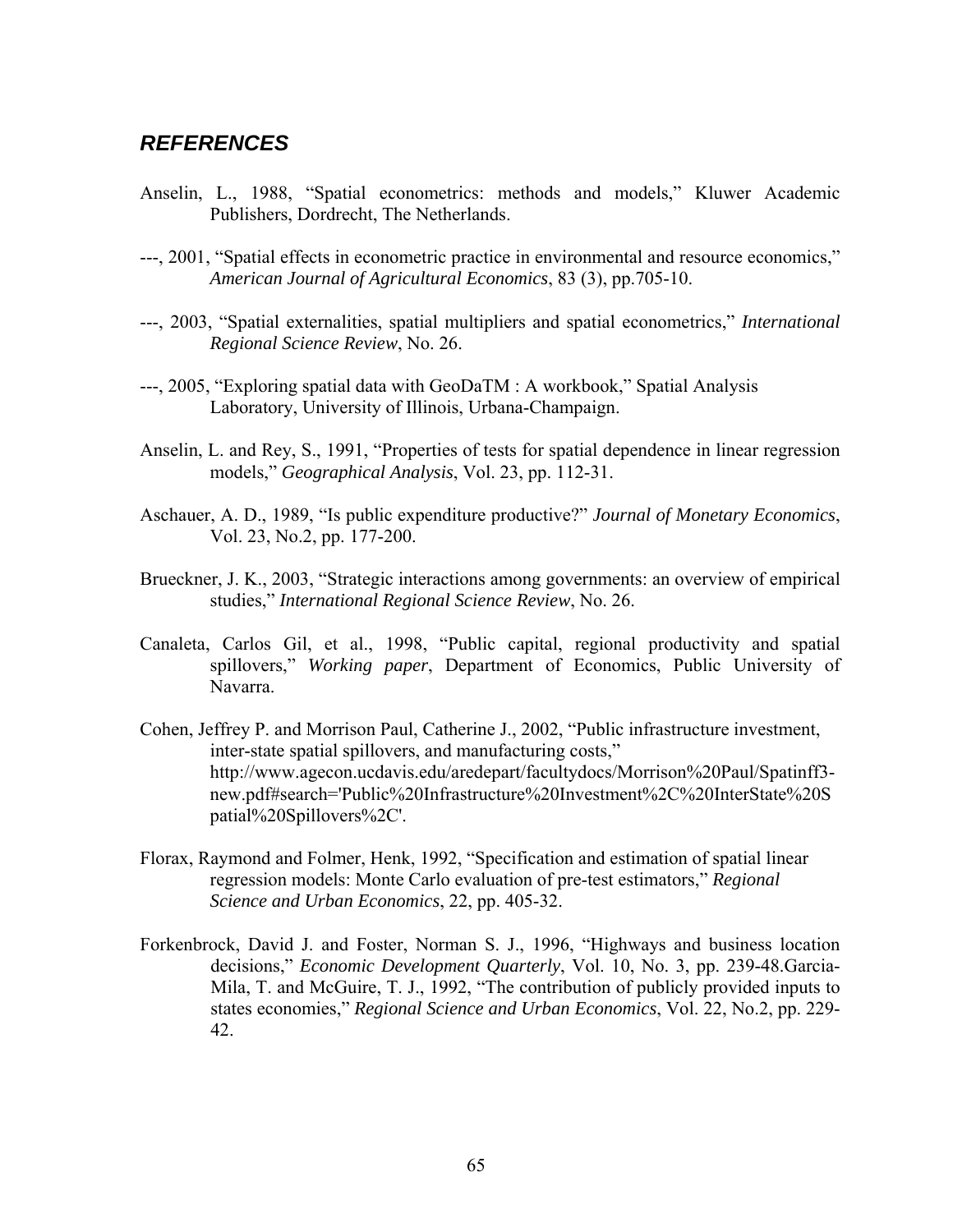- Garcia-Mila, T., McGuire, T. J., and Porter, Robert H., 1996, "The effect of public capital in state-level production functions," *The Review of Economics and Statistics*, Vol. 78, No. 1.
- Holl, Adelheid, 2004, "Manufacturing location and impacts of road transport infrastructure: Empirical evidence from Spain," *Regional Science and Urban Economics*, 34.
- Holtz-Eakin, Douglas and Schwartz, Amy Ellen, 1995, "Spatial productivity spillovers from public infrastructure: Evidence from state highway," *NBER working paper series* No. 5004.
- Jinag, Banggiao, 2001, "A review of studies on the relationship between transport infrastructure investment and economic growth," *Report for the Canada Transportation Act Review Panel*.
- Kelejian, Harry and Robinson, Dennis, 1997, "Infrastructure productivity estimation and its underlying econometric specifications: A sensitivity analysis," *Papers in Regional Science: The Journal of the RSAI 76*, 1, pp. 115-31.
- Morrison, C. J. and Schwartz, A. E., 1996, "State infrastructure and productive performance," *American Economic Review*, Vol. 86, pp. 1095-111.
- Munnell, A. H., 1990a, "Why has productivity growth declined? Productivity and public investment," *New England Economic Review*, January/February, pp. 3-22.
- ---, 1990b, "How does public infrastructure affect regional economic performance," *New England Economic Review*, September-October, pp. 11–32.
- ---, 1992, "Infrastructure investment and economic growth," *Journal of Economic Perspectives*, Vol. 6, No. 4, pp. 189-98.
- Nadiri, M. I. and Mamuneas, T. P., 1994, "The effects of public infrastructure and R&D capital on the cost structure and performance of U.S. manufacturing industries," *Review of Economics and Statistics*, Vol. 76, pp. 22-37.
- ---, 1996, "Contribution of highway capital to industry and national productivity growth," *Report of NBER*.
- Polese, Mario and Shearmur, Richard, 2004, "Is distance really dead? Comparing industrial location patterns over time in Canada," *International Regional Science Review*, Vol. 27, No. 4, pp. 431-57.
- Rietveld, Piet and Vickerman, Roger, 2004, "Transport in regional science: 'The death of distance is premature,'" *Papers in Regional Science*, 83, pp. 229–48.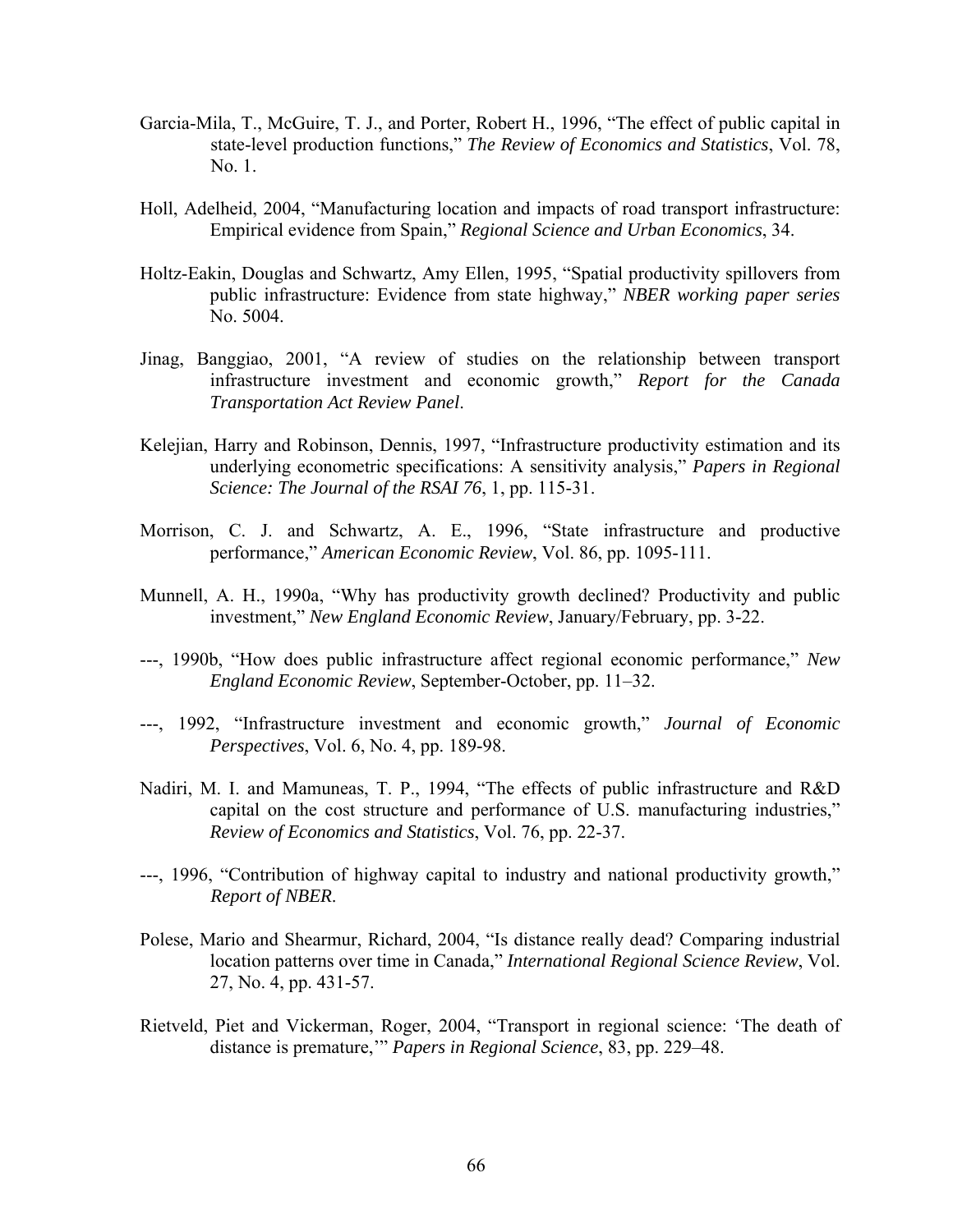- Stephan, Andreas, 1997, "The impact of road infrastructure on productivity and growth: Some preliminary results for the German manufacturing sector," WZB, FS IV, Serial No. 97-47.
- Tortorice, Daniel, 2002, "The role of government infrastructure in the production process," Bureau of Economic Analysis, MIT.
- Wallker, Robert and Calzonetti, Frank, 1990, "Searching for new manufacturing plant locations: a study of location decisions in Central Appalachia," *Regional Studies*, Vol. 24.1, pp.15-30.
- Wallker, Robert and Greenstreet, David, 1991, "The effect of government incentives and assistance on location and job growth in manufacturing," *Regional Studies*, Vol. 25.1, pp. 13-30.
- Wasylenko, Michael J., 1980, "Evidence of fiscal differentials and intrametropolitan firm relocation," *Land Economics*, Vol. 56, No. 3, pp. 339-49.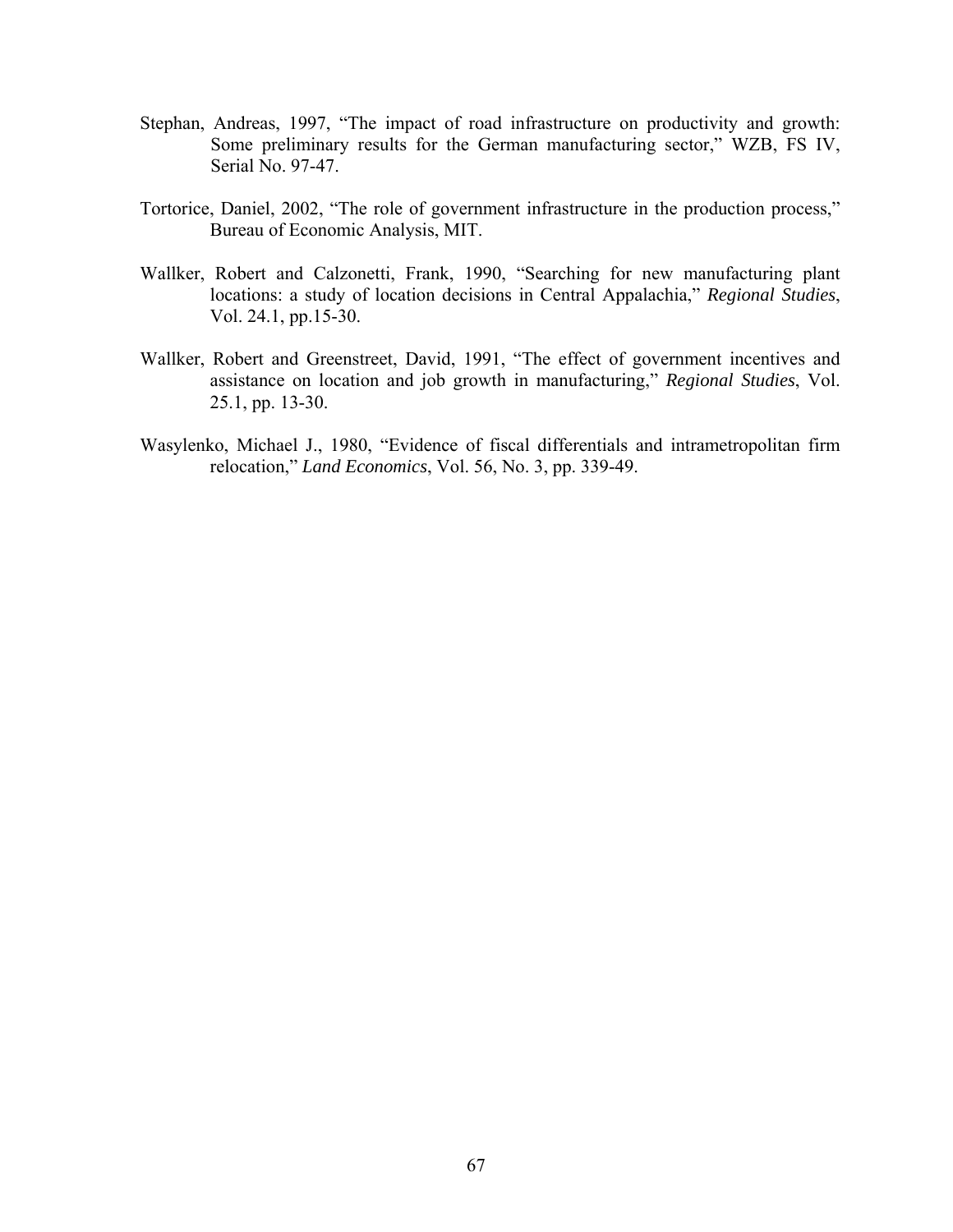## **CHAPTER IV**

# **SIMULTANEOUS SPATIAL MODEL OF HIGHWAY-EMPLOYMENT FOR ECONOMIC GROWTH IN MISSOURI**

## *ABSTRACT*

 This paper analyzes the interdependency between highways and the industrial, manufacturing, and retail trade sectors in Missouri through a simultaneous highwayemployment spatial econometric model. The coefficient on the highway variable of population is statistically significant and positive, but those of manufacturing and retail trade employment equations are insignificant. The coefficients on interstate highway accessibility are also all insignificant.

 Spatial lag coefficients on manufacturing employment and population equations are significantly positive. The manufacturing employment level within a county does not appear to have a positive effect on the employment level of retail trade, population, or wage in the neighboring counties. The employment of retail trade depends on the population in the neighboring counties. The county population increases with the employment level in retail trade and wages in the neighboring counties.

 The results show that highways in a particular county have negative effects on employment growth in manufacturing and retail trade within that county. However, highways within a county are important factors in attracting additional population. Highways in Missouri may aid in increasing wages rather than assisting households to increase the labor supply.

#### **Key words: Highway, Spatial econometric simultaneous model, Missouri.**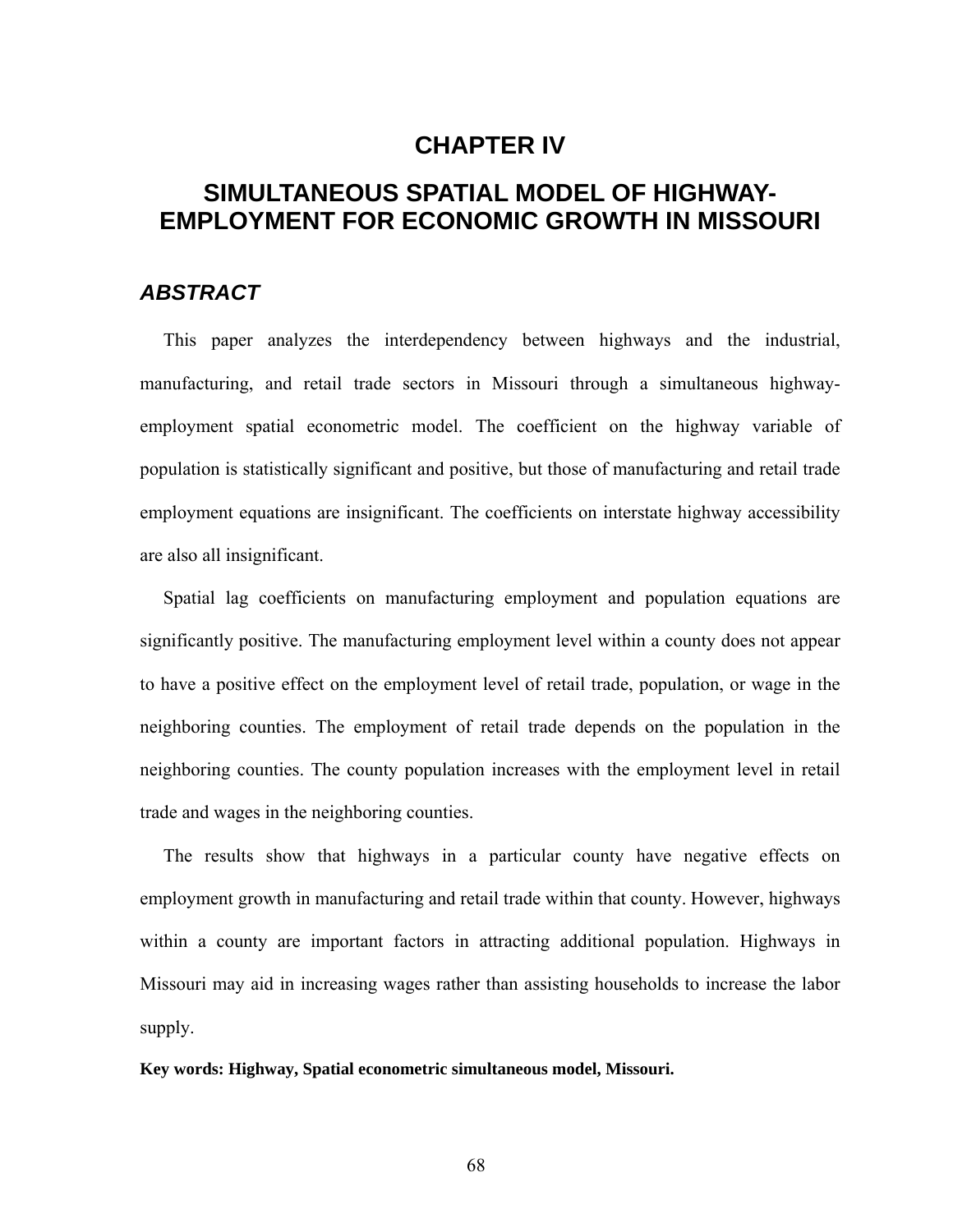## *4.1. Introduction*

During the  $21<sup>st</sup>$  Century, most major cities in the Western world began to decentralize parly as a result of a decrease in transportation costs. Therefore, people have begun to live further away from the central cities and rely more heavily on transportation systems. Applications of the monocentric model show that reductions in transportation costs lead to decentralization of residential settlements (Alonso, 1964; Fujita, 1989; Boarnet, 1994a).

 The monocentric economy model considers the relationship between transportation improvements and land use (Boarnet, 1994b). The model originated with Von Thunen (1826) and analyzes how farmers locate themselves across the plain. Each farmer wants to be as close to the city as possible to minimize transportation costs. Since land prices are highest near the city and fall as you move further from the urban center, each farmer thus faces a trade-off between land prices and transportation costs.

The bid-rent approach implies an efficient allocation of land. The efficiency of land allocation in the monocentric model hinges on the assumption that there are no externalities of location. The monocentric model assumes exogenous employment location to population location. Unlike the monocentric assumption, however, Boarnet (1994b) revealed that employment growth within northern New Jersey is endogenous to population changes in neighborhood labor markets.

 According to Fujita et al. (1999), the monocentric economy occurs when the labor force in the manufacturing sector is not too large and centripetal forces are strong enough to disperse centrifugal force in agriculture, thus allowing the manufacturing agglomeration in a central city.

69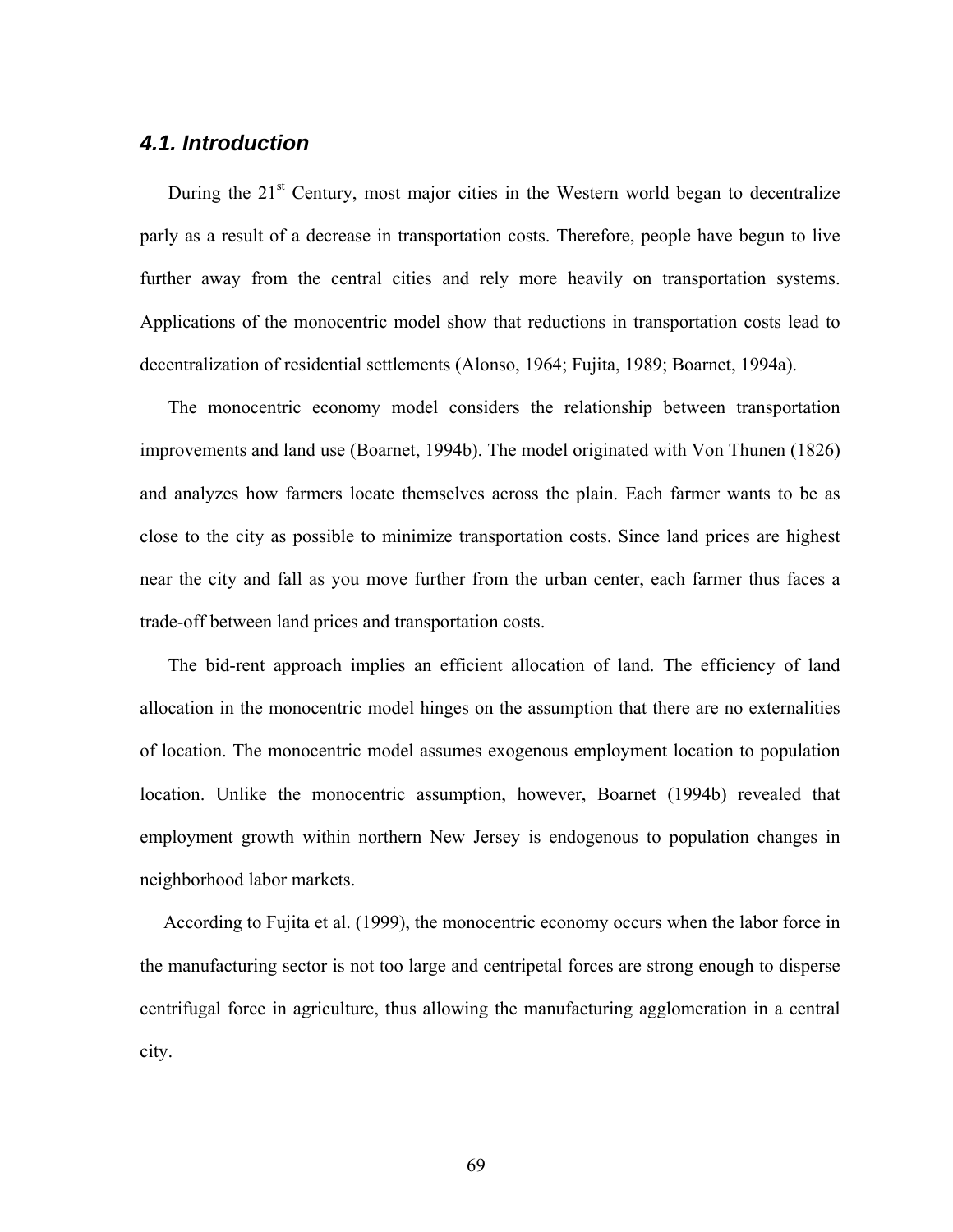Therefore, areas with better accessibility to an employment center have higher bid-rents for the location and are more intensive in land use. Where highway accessibility is better, (ceteris paribus), we would expect an agglomeration economy and concentration of economic activity. This concern is consistent with the idea that highways affect employment location.

 This research analyzes the interdependency between highways and industrial, manufacturing, and retail trade sectors in Missouri through a simultaneous highwayemployment spatial model. The goal of this paper is to test the hypothesis that highways facilitate employment corridors throughout Missouri. The test is based on a simultaneous regression model of population and employment in a sample of 114 counties across the state of Missouri.

 The model that this research uses is an adaptation of the Carlino and Mills simultaneous population and employment location model. Carlino and Mills (1987) study determinants of population and employment growth using simultaneous equations. They compute elasticities for total employment, manufacturing employment, and population. The results show that population and employment are highly interactive, and for manufacturing employment, regional growth depends on economic and demographic conditions rather than regional division. They suggest that amenities should be considered when analyzing the relationship between population and employment.

 The model in this study uses spatial econometric techniques. This paper suggests new evidence in the relationship between highways and employment based on a spatial econometric model of employment locations throughout Missouri.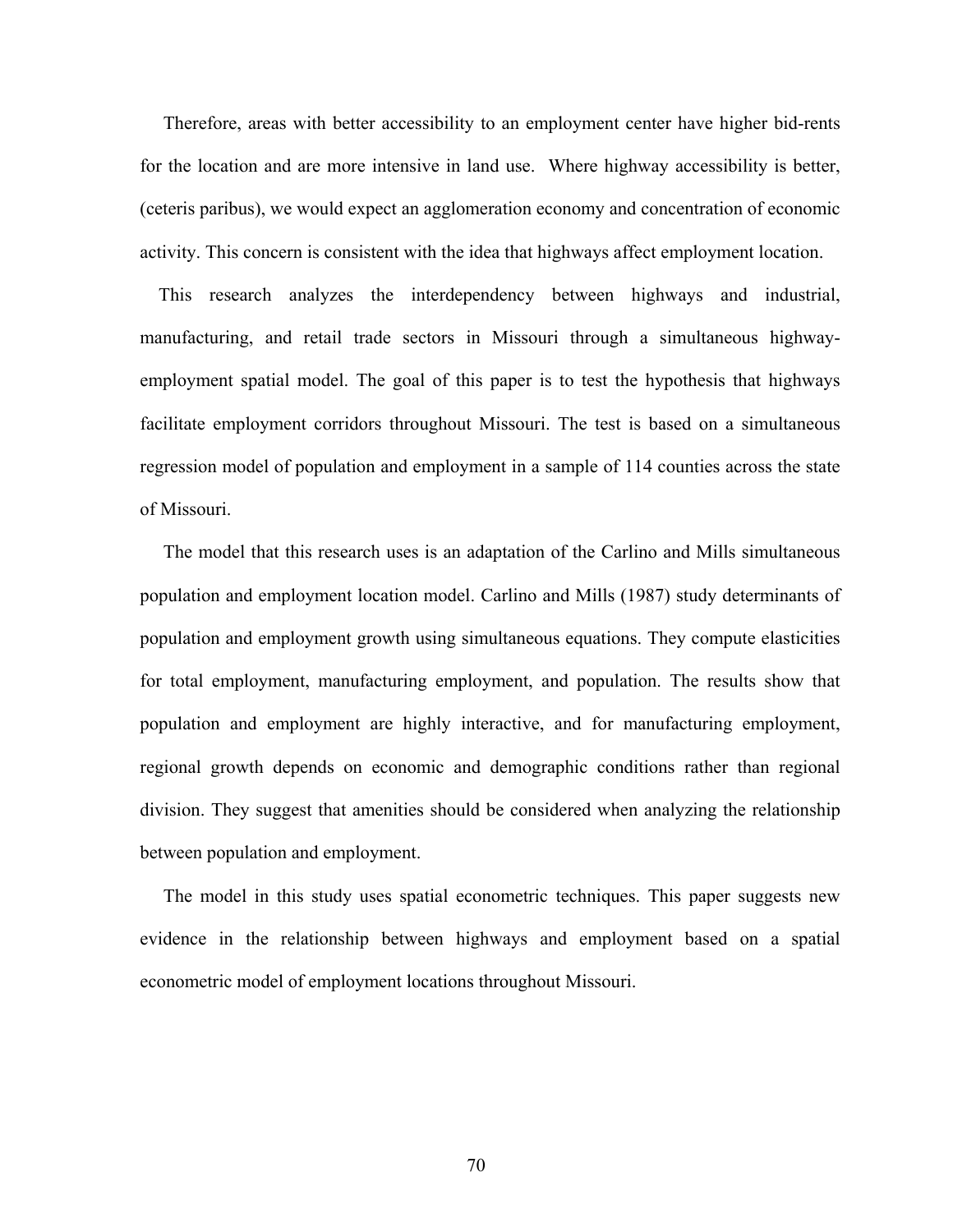The chapter is organized as follows: section two describes data; section three contains empirical model; section four illustrates spatial effects and the results; finally, section five summarizes the main conclusions of the paper.

### *4.2. Data*

 The data are from observations in the 114 counties in Missouri. The dependent variables are the population density and employment within manufacturing and retail trade in the year 2000. The independent variables used to measure transportation infrastructure (H, h, and T) and other local amenities (A, a, and S) are listed in Table 4-1. Table 4-1 describes how each independent variable was measured and shows the data sources.

 Transportation infrastructure is measured using three variables: 1) highway mileage density in 1990 (LnHWDTY90); 2) spatially-weighted average highway mileage density in 1990 (WLnHWDTY90); and 3) interstate highway accessibility (DVIS), which is a dummy variable that equals "1" if the observed county contains interstate highways. This spatiallyweighted average highway mileage density was used in order to capture the effect of highway investment in neighboring counties.

 The vectors (A, a, and S) measure non-transportation amenities that affect employment distribution. The variables used to measure "A" were based on firm location theory and previous studies (e.g., Carlino and Mills, 1987; Boarnet, 1994a and 1994b; Bollinger and Ihlanfeldt, 2000; and Vermeulen and Ommeren, 2004).

 The local characteristics for employment include average wage per manufacturing and retail trade job (LnWAGEmanf90 and LnWAGErt90), agglomeration economies (ASPMANF90 and ASPRT90), poverty level (LnPVTY90), highway density

71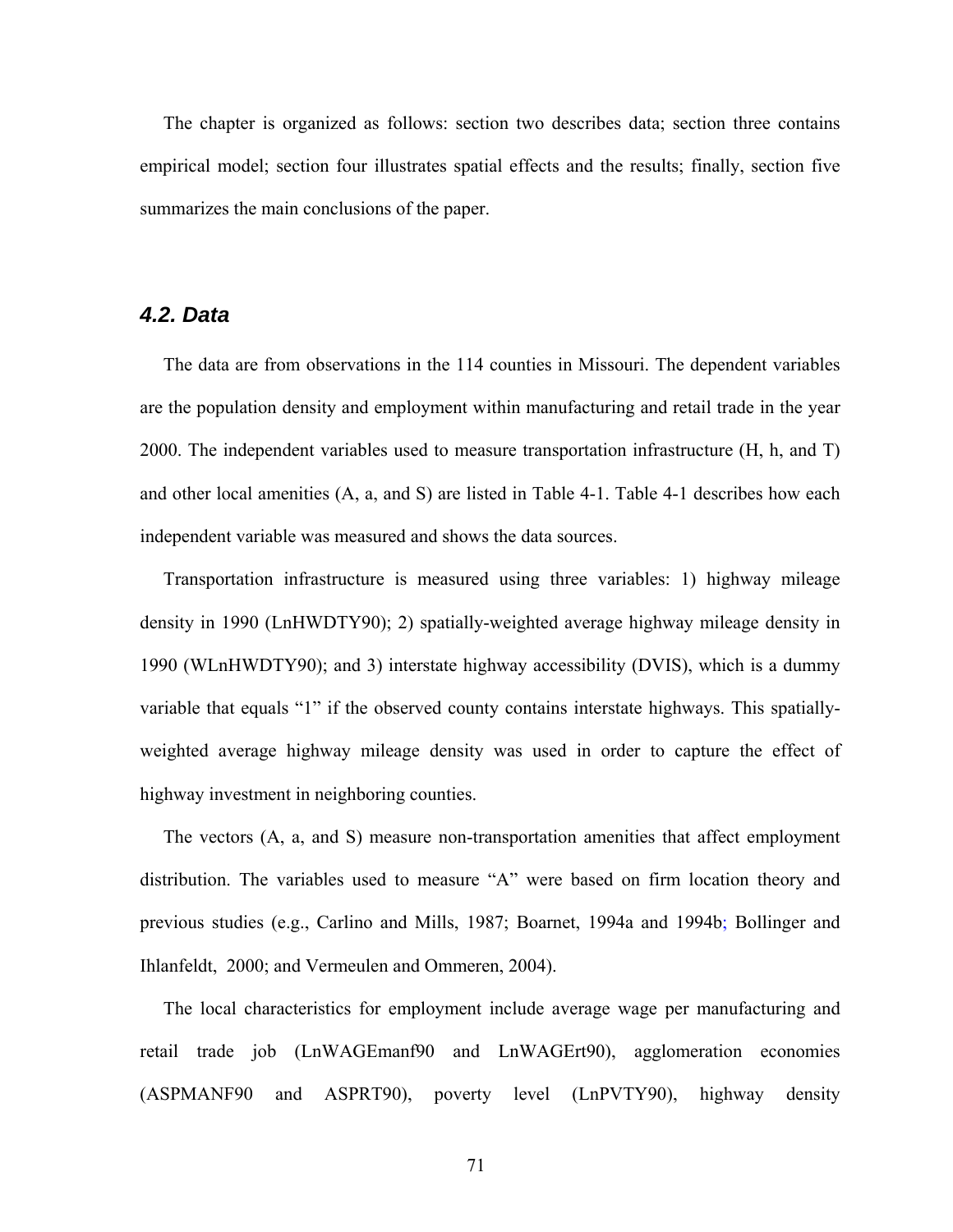(LnHWDTY90), spatially-weighted average highway mileage density (WLnHWDTY90),

and a highway access dummy variable (DVIS).

| <b>Table 4-1. Variables</b> |                                                         |                 |                       |  |  |  |  |  |
|-----------------------------|---------------------------------------------------------|-----------------|-----------------------|--|--|--|--|--|
| <b>Variable</b>             | <b>Definition</b>                                       | <b>Equation</b> | <b>Source</b>         |  |  |  |  |  |
| LnEMANF00                   | Log employment of <b>manufacturing</b> industry in 2000 | All             | <b>EPARC</b>          |  |  |  |  |  |
| LnEMANF90                   | Log employment of manufacturing industry in 1990        | Manufacturing   | <b>EPARC</b>          |  |  |  |  |  |
| LnERT00                     | Log of employment of retail trade in 2000               | All             | <b>EPARC</b>          |  |  |  |  |  |
| LnERT90                     | Log of employment of retail trade in 1990               | Retail trade    | <b>EPARC</b>          |  |  |  |  |  |
| LnPOPD00                    | Log of population density in 2000                       | A11             | <b>US Census</b>      |  |  |  |  |  |
| LnPOPD90                    | Log of population density in 1990                       | Population      | <b>US Census</b>      |  |  |  |  |  |
| LnWAGEmanf00 <sup>1</sup>   | Log of average wage per manufacturing job in 2000       | All             | U.S. Dept. of         |  |  |  |  |  |
|                             |                                                         |                 | Commerce              |  |  |  |  |  |
| LnWAGEmanf90                | Log of average wage per manufacturing job in 1990       | Wage of         | U.S. Dept. of         |  |  |  |  |  |
|                             |                                                         | manufacturing   | Commerce              |  |  |  |  |  |
| LnWAGErt00                  | Log of average wage per retail trade job in 2000        | All             | U.S. Dept. of         |  |  |  |  |  |
|                             |                                                         |                 | Commerce              |  |  |  |  |  |
| LnWAGErt90                  | Log of average wage per retail trade job in 1990        | Wage of retail  | U.S. Dept. of         |  |  |  |  |  |
|                             |                                                         | trade           | Commerce              |  |  |  |  |  |
| LnHWDTY90 <sup>2)</sup>     | Log of highway density in 1990                          | All             | <b>MDOT</b>           |  |  |  |  |  |
| WLnHWDTY903)                | Spatially-weighted average highway density in 1990      | A11             | Calculated            |  |  |  |  |  |
| EDU90                       | Percent of people, 25 years of age and older, with a    | Population &    | <b>US Census</b>      |  |  |  |  |  |
|                             | high school degree or higher in 1990                    | Wage            |                       |  |  |  |  |  |
| LnPVRTY90                   | Log of number of people below poverty level in          | All             | <b>US Census</b>      |  |  |  |  |  |
|                             | 1990                                                    |                 |                       |  |  |  |  |  |
| LnHINC90                    | Log of household income in 1990                         | Population &    | <b>US Census</b>      |  |  |  |  |  |
|                             |                                                         | Wage            |                       |  |  |  |  |  |
| LnHOUSE90                   | Log of median values $(\$)$ of specified renter-        | Population &    | <b>US Census</b>      |  |  |  |  |  |
|                             | occupied housing units in 1990                          | Wage            |                       |  |  |  |  |  |
| LnCRM90 <sup>4</sup>        | Log of crime index offense rate per 100,000 in 1990     | Population      | <b>MO</b> Statistical |  |  |  |  |  |
|                             |                                                         |                 | Analysis Center       |  |  |  |  |  |
| ASPMANF90 <sup>5)</sup>     | Area specialization for <b>manufacturing</b> in 1990    | Manufacturing   | Calculated            |  |  |  |  |  |
| ASPRT90                     | Area specialization for retail trade in 1990            | Retail trade    | Calculated            |  |  |  |  |  |
| <b>DVIS</b>                 | Dummy variable for county with interstate highways      | All             | <b>GIS</b>            |  |  |  |  |  |

\* 1) Average wage per manufacturing job = Manufacturing earnings / Manufacturing employment.

\* 2) Highway density = (Interstate mileage + US highway mileage) / County land area (sq. miles).

\* 3) Spatially-weighted average highway density  $([Wx]_i) = ([Wx]_i = \sum_i w_{ii}x_{ui}$ , where  $w_{ii}$  is an (i, j) element of the spatial weights matrix W (spatial queen matrix).

\* 4) Crime index offense rate per  $100,000 = (\#$  of crime index offense reported  $\times 100,000$  / population of reporting agencies

 $*$  5) Area specialization of manufacturing = ½ $|$ (employment of manufacturing in county / total employment in county) -

(employment of manufacturing in Missouri / total employment in Missouri)|.

The average wage-per-job variable (manufacturing and retail trade) is used to measure labor cost. An index of area specialization of manufacturing and retail trade reflects the structure of the regional (county) industrial environment, indicating industrial diversity. This index implies that when fewer sectors locate in the county, the value approaches "1,"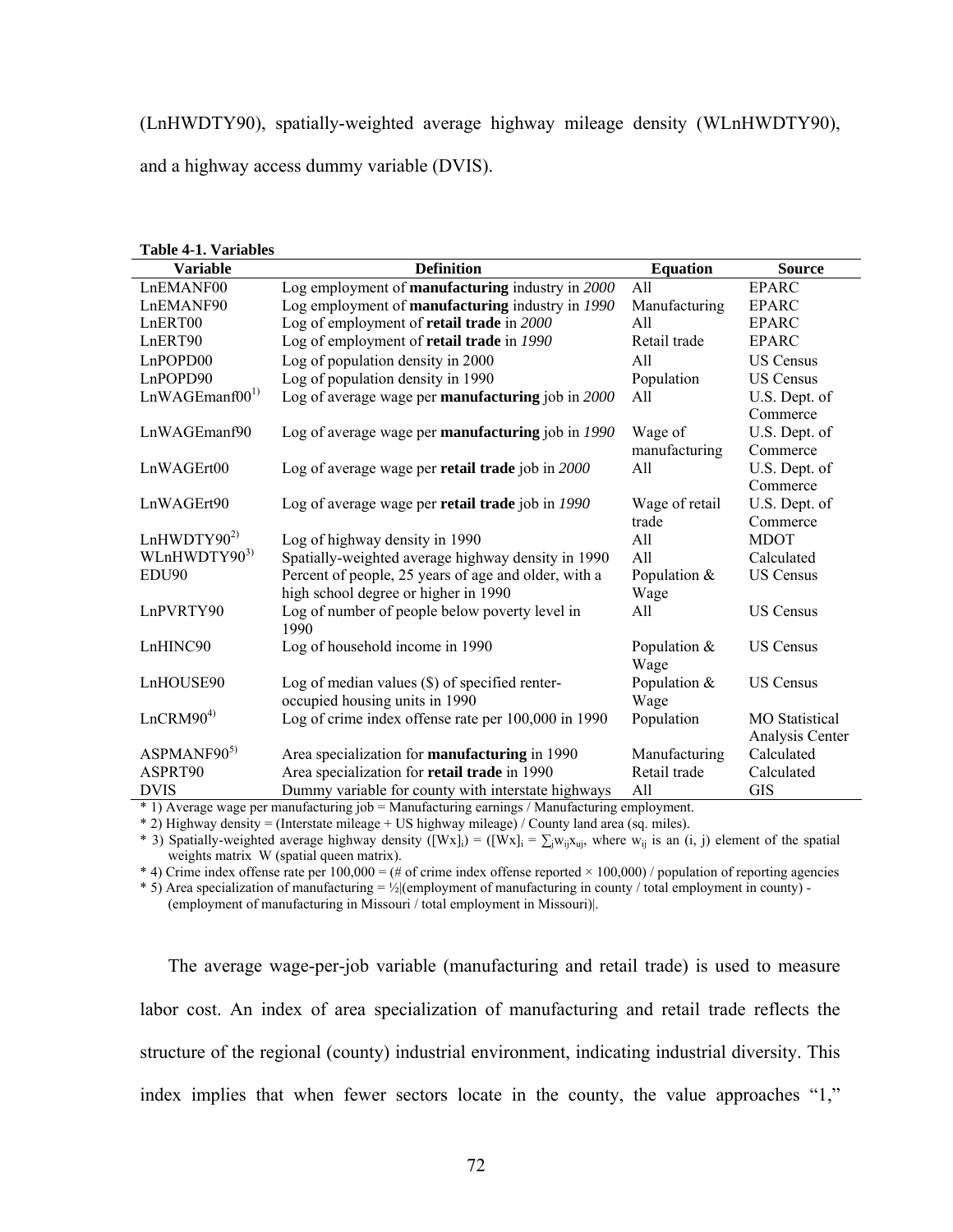whereas a value of "0" is captured when the sectoral structure of a county is identical to that of the nation entirely. The poverty rate is introduced to proxy low-skilled workers in a county. The highway density and highway access dummy capture the transportation infrastructure power to support firms' economic activity and the transportation investment and improvement.

 The local characteristics for a population consist of the following: median values of specified renter-occupied housing units in 1990 (LnHOUSE90); household income (LnHINC90); education level (EDU90); poverty level (LnPVTY90); crime rate (LnCRM90); highway density (LnHWDTY90); spatially-weighted average highway mileage density (WLnHWDTY90); and a highway access dummy variable (DVIS).

 The median values of specified renter-occupied housing units provide strong indicators of the local housing market. Household income levels reflect the local consumption power. The crime rate captures regional security. The education rate measures the quality of education and labor force qualification, which attracts a particular segment of the population to reside in the area.

 The local characteristics for wages (manufacturing and retail trade) consist of: median values of specified renter-occupied housing units in 1990 (LnHOUSE90); household income (LnHINC90); education level (EDU90); poverty level (LnPVTY90); highway density (LnHWDTY90); spatially-weighted average highway mileage density (WLnHWDTY90); and a highway access dummy variable (DVIS).

 This paper focuses on the highway mileage density (LnHWDTY90), spatially-weighted average highway mileage density (WLnHWDTY90), and highway access (DVIS). Thus the "highway mileage density" represents a simple measure of highway investment improvement,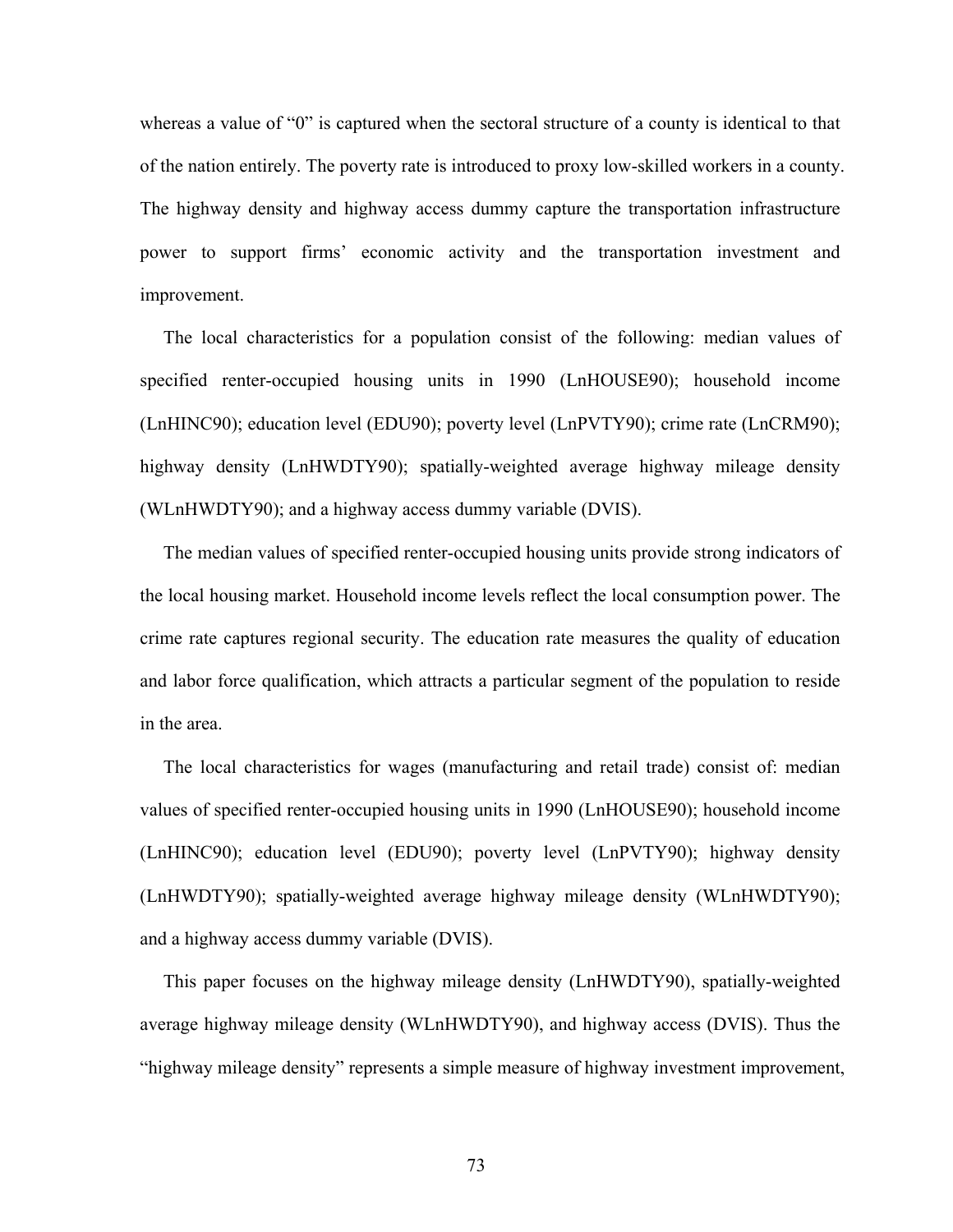and the "highway access" variable represents transportation access. If highway investment and accessibility in a county attract more employment in that county, the coefficients on LnHWDST90 and DVIS should be positive and statistically significant. If highway investments in *surrounding* counties attract more employment in an observed county, the coefficient on WLnHWDST90 should be statistically significant and positive.

## *4.3. Empirical Model*

#### **4.3.1. Simultaneous Static Spatial Lag Model**

 The spatial lag model reflects misspecifications similar to omitting a significant explanatory variable in the regression model. In this case, however, the OLS is biased and all inferences based on the standard regression model will therefore be inconsistent.

 Spatial lag models attempt to explain spatial dependence in stock-like variables for a cross-section of spatial units at one point in time. Spatial lag models directly specify the concept of "neighborhood" for each region through the introduction of spatial weight matrices, W. The elements of the weight matrix reflect the relative importance of spatial dependence between regions. Assuming that the spatial dependence between regions decreases with the distance between them, a distance weight matrix can be used for the spatial lag model. Explanatory variables for spatial lag models include exogenous variables similar to the propulsive and attractive factors used in spatial interaction models.

 Anselin's (1988a) methodology to construct a spatial lag model is adapted in this paper. Anselin (1988a) and Anselin and Bera (1998) define spatial lag models as autoregressive models of the following form:

$$
y = \rho Wy + X\beta + u,
$$
  $u \sim N(0, \sigma_v^2 I)$  (Equation 4-1)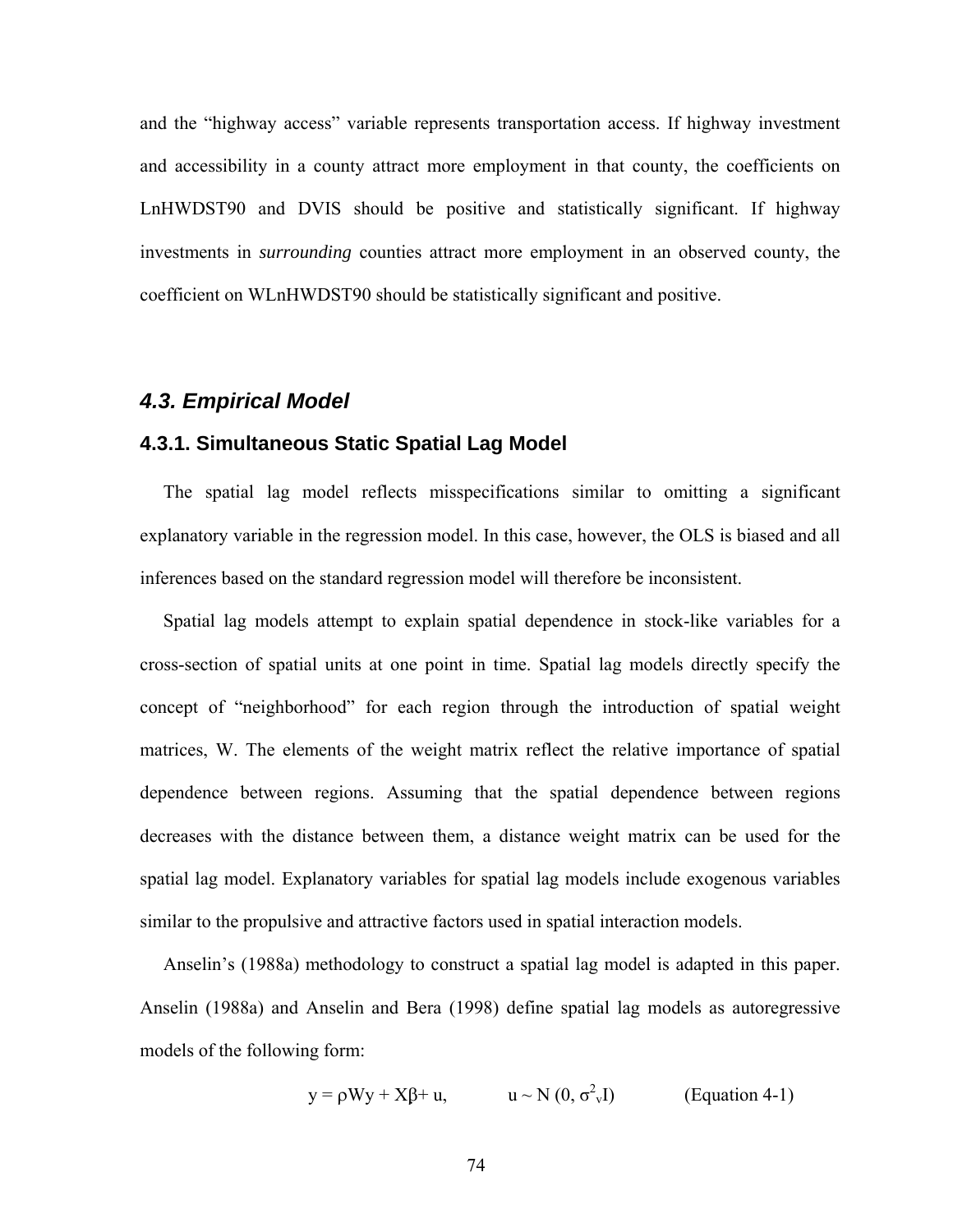where the dependent variables are spatially lagged by being weighted with a predetermined spatial weight matrix, W, of J\*J elements; y is a vector of J\*1 endogenous measure for the J regions; X is a J\*k matrix of exogenous variables;  $\beta$  is a k\*1 vector of corresponding coefficients; and u is a J\*1 vector of error terms.

 Equation 4-2 implies that the dependent variable "y" depends not only on the values of the explanatory variable X in that region, but also on the values of the explanatory variables in other regions, subject to distance decay. This can be expressed through the model in reduced form. The reduced form of this equation would be:

$$
(I - \rho W)y = X\beta + u
$$
  

$$
y = (I - \rho W)^{-1}X\beta + (I - \rho W)^{-1}u
$$
 (Equation 4-2)

and,

$$
E[y|X] = (I - \rho W)^{-1} X\beta
$$

 For the spatial lag model, there is a distinction between the residual and the prediction error. The latter uses the *predicted* (rather than the *observed*) value. This indicates that the prediction error uses only exogenous variables, rather than treating the spatial lag Wy as observed. To determine the extent of spatial spillovers, this research uses geographic queen contiguity as the weights matrix (W) to assign structure to the spatial interdependence that is likely present across the counties in the region. The queen contiguity weight matrix assumes that spatial dependence between regions occurs only between regions that share a common border. In the model, when *direct* neighbors interact, the local spatial multiplier WX or (1–  $\rho W$ <sup>-1</sup>X measures the spatial spillovers. The spatial lag coefficient ( $\rho$ ) is the spatial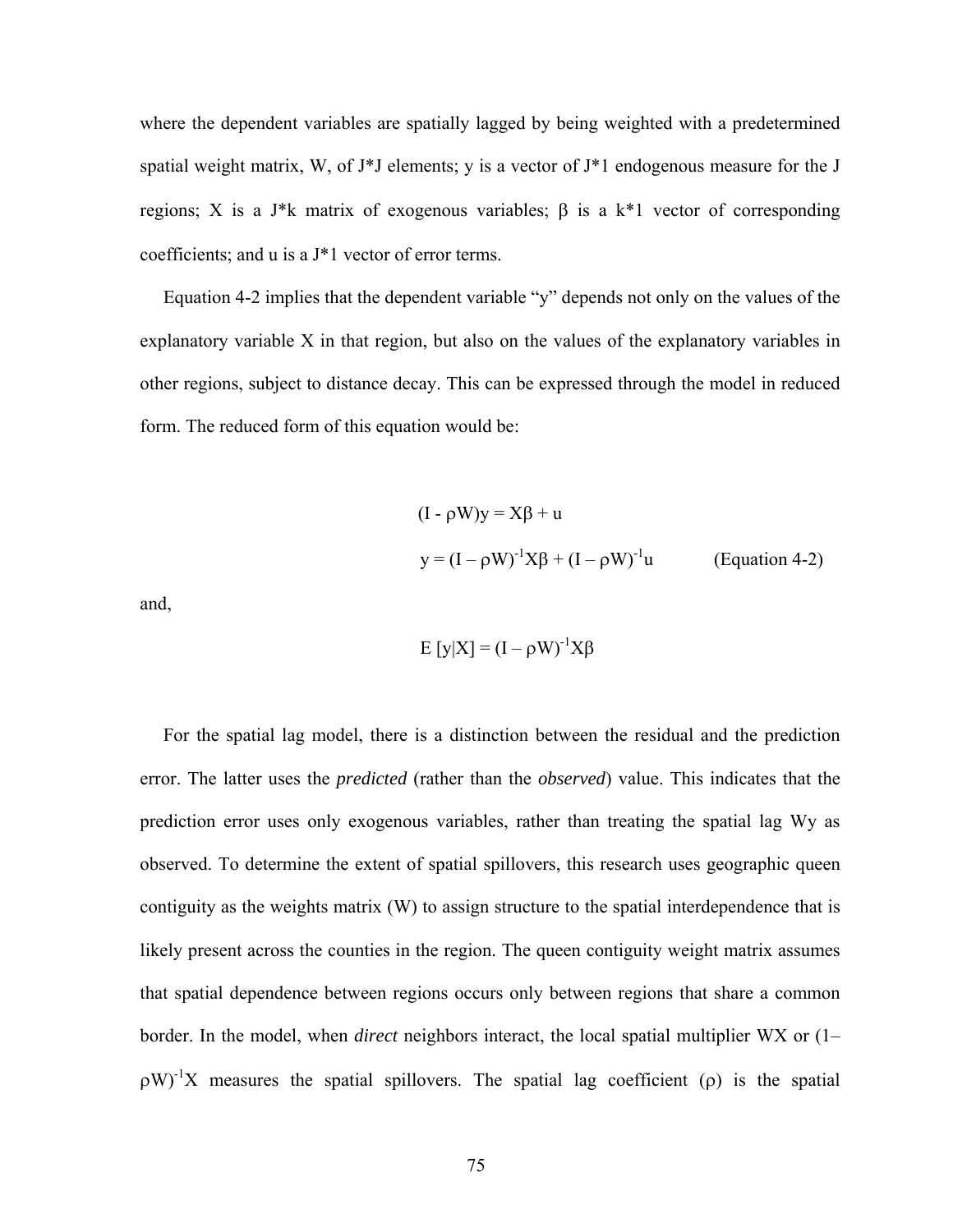autoregressive coefficient that reflects the reaction of Y to economic growth in neighboring regions. That means spatial spillovers.

 This research adapts this spatial lag model for the simultaneous static single spatial lag models (Equations 4-3, 4-4, 4-5, and 4-6), and the simultaneous static multiple spatial lag models (Equations 4-7, 4-8, 4-9, and 4-10) as described below:

$$
LnEMANF_{i,t} = \rho_{11}W\_LnEMANF_{i,t} + \alpha_{11}LnERTi_{,t} + \alpha_{12}LnPOPD_{i,t} + \alpha_{13}LnWAGE_{i,t} + \beta_{11}M_{i,t-1} + \epsilon_{1t}
$$
\n(Equation 4-3)

LnERT<sub>i,t</sub> =  $\rho_{21}$ W\_LnERT<sub>i,t</sub>+ $\alpha_{21}$ LnEMANF<sub>i,t</sub>+ $\alpha_{22}$ LnPOPD<sub>i,t</sub>+ $\alpha_{23}$ LnWAGE<sub>i,t</sub>+ $\beta_{21}R_{i,t-1}$ + $\epsilon_{2t}$ (Equation 4-4)

$$
LnPOPD_{i,t} = \rho_{31}W\_LnPOP_{i,t} + \alpha_{31}LnEMANF_{i,t} + \alpha_{32}LnERT_{i,t} + \alpha_{33}LnWAGE_{i,t} + \beta_{31}O_{i,t-1} + \epsilon_{3t}
$$
\n
$$
(Equation 4-5)
$$

LnWAGE<sub>i,t</sub>= $\rho_{41}$ W\_LnWAGE<sub>i,t</sub>+  $\alpha_{41}$ LnEMANF<sub>i,t</sub>+  $\alpha_{42}$ LnERT<sub>i,t</sub>+  $\alpha_{43}$ LnPOPD<sub>i,t</sub>+  $\beta_{41}S_{i,t-1}$ +  $\epsilon_{4t}$ (Equation 4-6)

Where,

 LnEMANFi,t : log of county **manufacturing** employment LnERTi,t : log of county **retail trade** employment  $LnPOPD_{i,t}$ : log of county population density  $LnWAGE_{i,t}$ : log of county wage per job M, R, O and S : vectors of exogenous variables W : queen spatial weight matrix  $\rho_{11}$ ,  $\rho_{21}$ ,  $\rho_{31}$  and  $\rho_{41}$ ; the spatially autoregressive parameters (spatial lag coefficients)  $\alpha_{11}, \alpha_{12}, \alpha_{21}, \alpha_{22}, \alpha_{31}, \alpha_{32}, \alpha_{41}$  and  $\alpha_{42}$ : coefficients of endogenous variables  $β<sub>11</sub>, β<sub>21</sub>, β<sub>31</sub>$  and  $β<sub>41</sub>$ : coefficients of exogenous variables  $\varepsilon$  = error term  $i =$  county  $t = 2000$  and  $t-1 = 1990$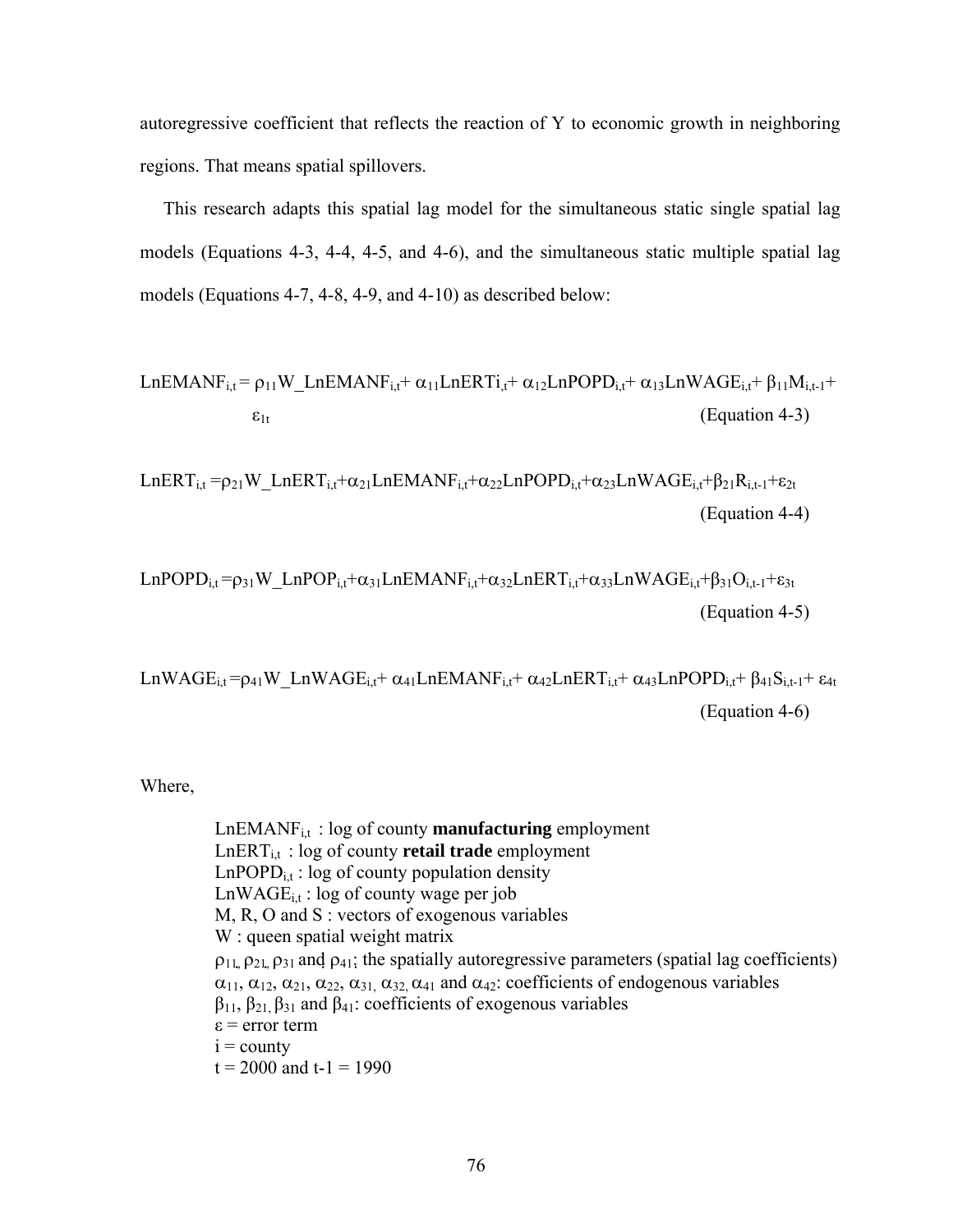The spatial lag vectors (W\_LnEMANF<sub>i,t</sub>, W\_LnERT<sub>i,t</sub>, W\_LnPOPD<sub>i,t</sub> and W\_LnWAGE<sub>i,t</sub>) contain a weighted average of the values in neighboring counties of each observation, with the matrix W (queen contiguity weight matrix) defining the concept of 'neighbor' and the specific spatial dependence that is assumed between counties.

 This model assumes that each dependent variable in a county is affected by the endogenous variables and exogenous variables in that county and also the spatially-lagged dependent variable of surrounding counties.

 For example, the manufacturing employment in a county is influenced by the manufacturing employment in surrounding counties, but also by the retail trade employment, wage, and population in that county.

 The simultaneous static multiple spatial lag models account for how the employment, population and wage in a county are influenced by those in the surrounding counties:

$$
LnEMANF_{i,t} = \rho_{11}W_LnEMANF_{i,t} + \rho_{12}W_LnERT_{i,t} + \rho_{13}W_LnPOPD_{i,t} + \rho_{14}W_LnWAGE_{i,t} + \beta_{11}M_{i,t-1} + \epsilon_{1t}
$$
 (Equation 4-7)

$$
LnERT_{i,t} = \rho_{21}W_LnERT_{i,t} + \rho_{22}W_LnEMANF_{i,t} + \rho_{23}W_LnPOPD_{i,t} + \rho_{24}W_LnWAGE_{i,t} + \beta_{21}R_{i,t-1} + \epsilon_{2t}
$$
\n(Equation 4-8)

$$
LnPOPD_{i,t} = \rho_{31}W\_LnPOPD_{i,t} + \rho_{32}W\_LnEMANF_{i,t} + \rho_{33}W\_LnERT_{i,t} + \rho_{34}W\_LnWAGE_{i,t} + \beta_{31}O_{i,t-1} + \epsilon_{3t}
$$
\n(Equation 4-9)

$$
LnWAGE_{i,t} = \rho_{41}W\_LnWAGE_{i,t} + \rho_{42}W\_LnEMANF_{i,t} + \rho_{43}W\_LnERT_{i,t} + \rho_{44}W\_LnPOPD_{i,t} + \beta_{41}S_{i,t-1} + \epsilon_{4t}
$$
\n(Equation 4-10)

with the variables as defined in the simultaneous static single spatial lag model.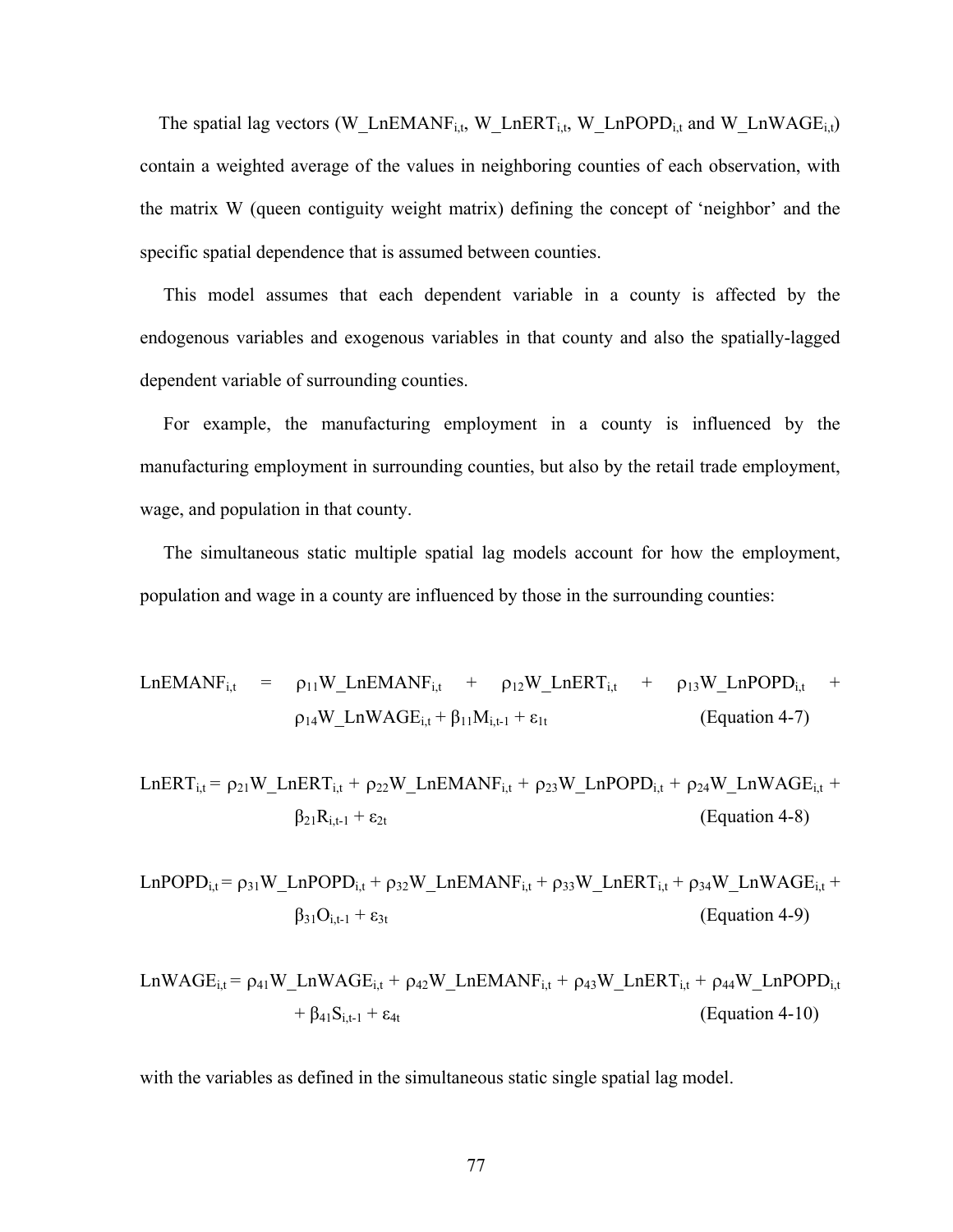The multiple spatial lag model shows that all spatially-lagged endogenous variables affect the dependent variable. In the case of Equation 4-7, manufacturing employment in a county is influenced by the spatial distribution of retail trade employment, population, and wage levels in the adjacent counties.

 In previous equations, the dependent variables are end-of-period values (year 2000) whereas most independent variables have beginning-of-period values (year 1990). It helps these equations to diminish the simultaneity and to remove the ambiguous causation issue because dependent variables with end-of-period values can't influence the independent variables with beginning-of-period values (Carlino and Mills, 1987).

### **4.3.2. Simultaneous Dynamic Spatial Lag Model**

 The simultaneous dynamic spatial lag model begins with a description of equilibrium population, employment, and wage levels at locations within a county area. Equilibrium population, employment, and wage models assume functions of transportation infrastructure, non-transportation amenities, and each other as shown below.

$$
EMP^*_{i,t} = f(h_{i,t}, a_{i,t}, POP_{i,t}, WAGE_{i,t})
$$
 (Equation 4-11)

$$
POP^*_{i,t} = f(H_{i,t}, A_{i,t}, EMP_{i,t}, WAGE_{i,t})
$$
 (Equation 4-12)

$$
WAGE*_{i,t} = f(T_{i,t}, S_{i,t}, EMP_{i,t}, POP_{i,t})
$$
 (Equation 4-13)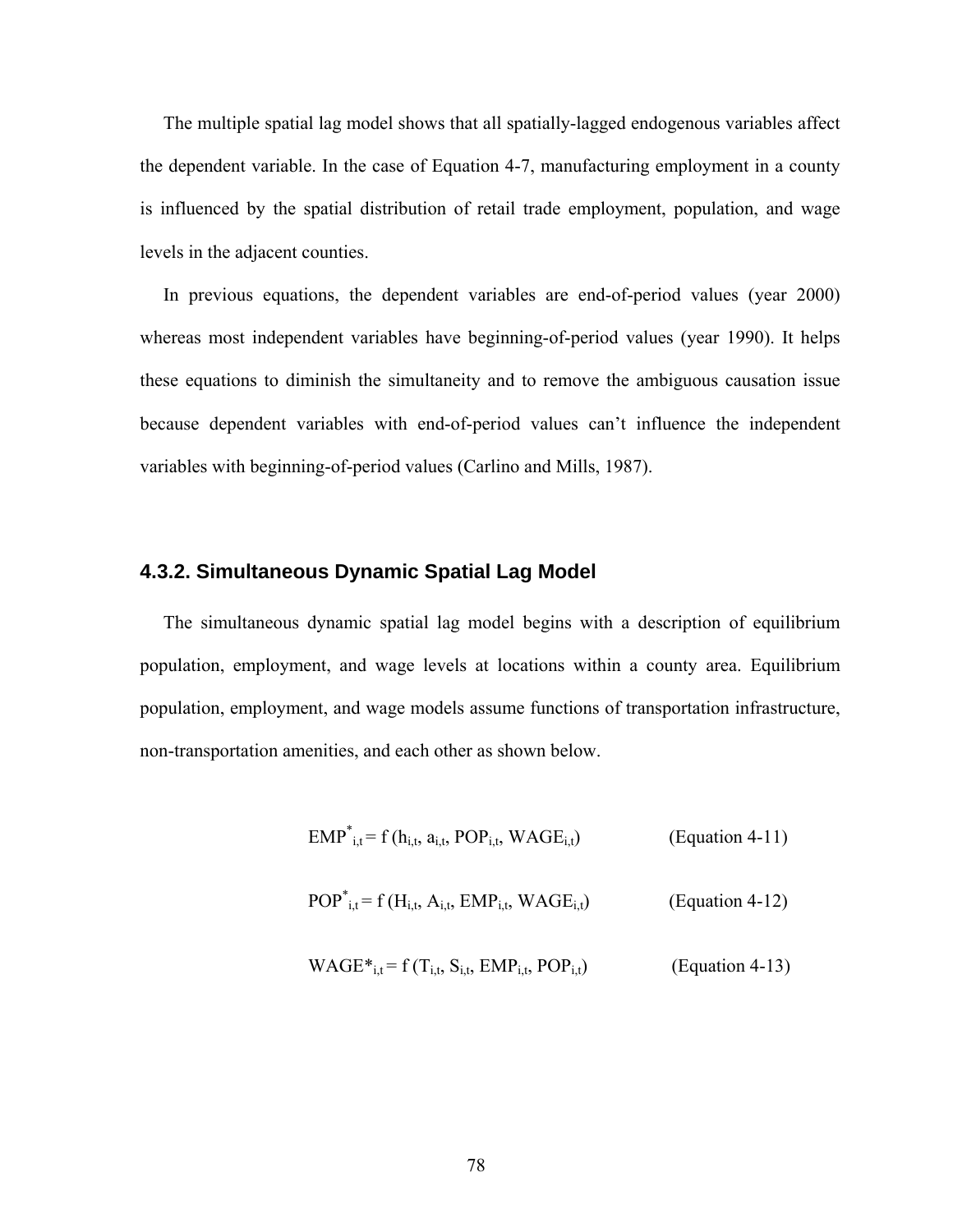Where,

 $EMP^*_{i,t}$  = equilibrium employment  $EMP_{i,t}$  = county employment  $POP^*_{i,t} = \text{equilibrium population}$  $POP_{i,t} = county$  population  $WAGE*_{i,t} =$  equilibrium wage  $WAGE_{i,t} = county \text{ wage}$  Hi,t = measures of **transportation** infrastructure for *residents* hi,t = measures of **transportation** infrastructure for *firms* Ti,t = measures of **transportation** infrastructure for *wage* A<sub>i,t</sub> = measures of **non-transportation** infrastructure for *residents*  ai,t = measures of **non-transportation** infrastructure for *firms* Si,t = measures of **non-transportation** infrastructure for *wage* i subscripts indicate counties t subscripts indicate time

The model can be solved to give a simultaneous model.

 $EMP^*_{i,t} = \alpha_E POP_{i,t} + \beta_P M_{i,t}$  (Equation 4-14)

$$
POP*i, t = \alpha_P EMPi,t + \beta_E Oi,t
$$
 (Equation 4-15)

$$
WAGE*_{i,t} = \alpha_W WAGE_{i,t} + \beta_W S_{i,t}
$$
 (Equation 4-16)

Where,

 $EMP^*_{i,t}$  = equilibrium employment  $EMP_{i, t}$  = county employment  $POP^*_{i,t} = equilibrium$  population  $POP_{i,t} = county$  population  $WAGE*_{i,t} =$  equilibrium wage  $WAGE_{i,t} =$  county wage  $\alpha_{\rm E}$ ,  $\alpha_{\rm P}$  and  $\alpha_{\rm W}$  = coefficients of the endogenous variables M, O and S = vectors of exogenous variables  $(h<sub>i,t</sub>, a<sub>i,t</sub>, H<sub>i,t</sub>, A<sub>i,t</sub>, T<sub>i,t</sub>$  and  $S<sub>i,t</sub>$ )  $β<sub>P</sub>, β<sub>E</sub>$  and  $β<sub>W</sub>$  = vectors of coefficients of exogenous variables i subscripts indicate counties t subscripts indicate time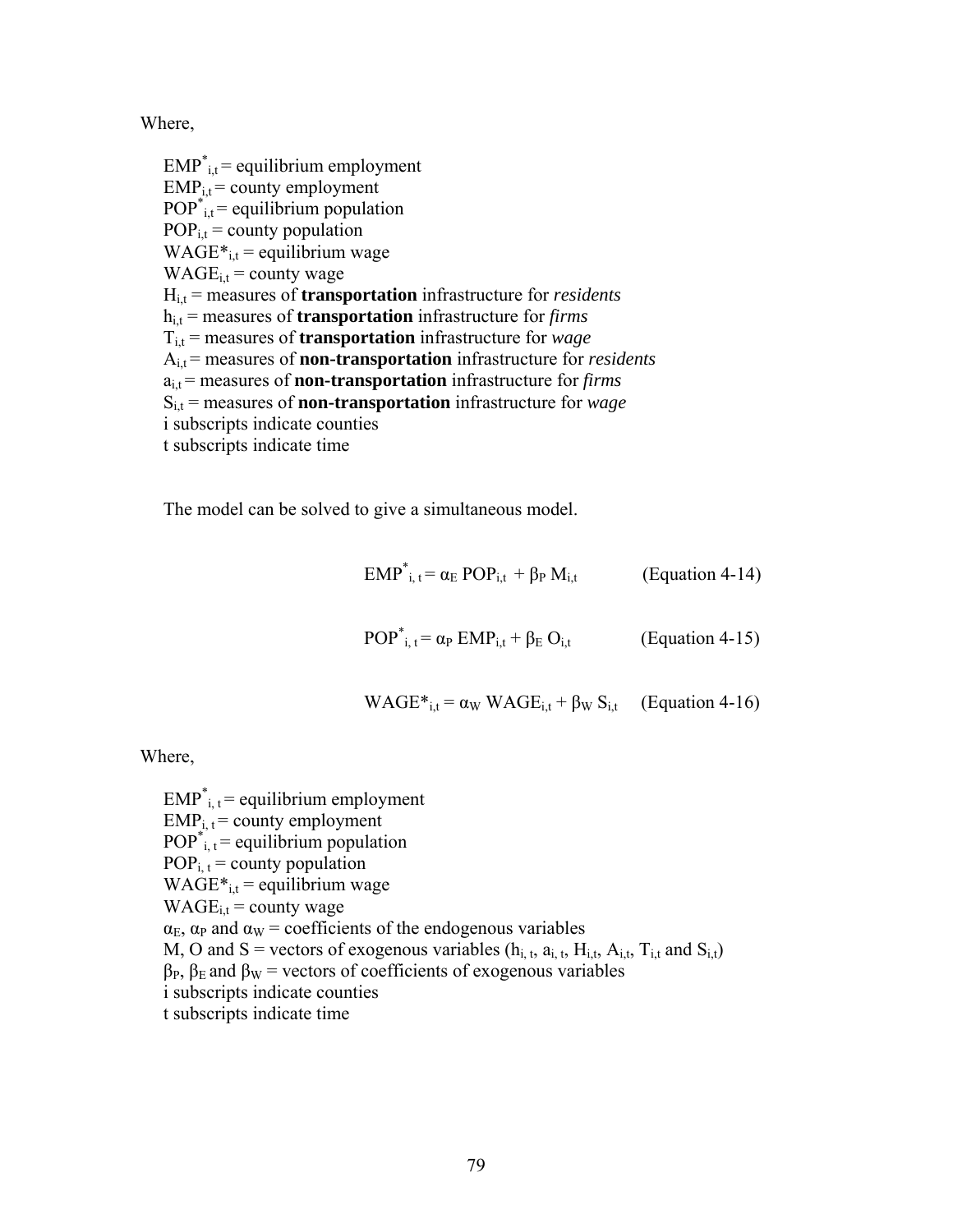According to Carlino and Mills (1987), Boarnet (1994), Henry et al. (2001), and Kedejian and Robinson (2006), population, employment, and wage adjust towards equilibrium with substantial lags. The distributed lag adjustment equations are:

$$
EMP_{i, t} = EMP_{i, t-1} + \lambda_1 (EMP^*_{i, t} - EMP_{i, t-1})
$$
 (Equation 4-17)

$$
POP_{i, t} = POP_{i, t-1} + \lambda_2 (POP^*_{i, t} - POP_{i, t-1})
$$
 (Equation 4-18)

$$
WAGE_{i,t} = WAGE_{i,t-1} + \lambda_3(WAGE^*_{i,t} - WAGE_{i,t-1})
$$
 (Equation 4-19)

Where,

 $t-1$  = the indicated variable lagged on period  $\lambda_1$ ,  $\lambda_2$  and  $\lambda_2$  = "speed-of-adjustment coefficients", [0, 1]

 The simultaneous dynamic single spatial lag model can be derived from Equations 4-1, 4- 14, 4-15, and 4-16. Carlino and Mills (1987) suggest lagging most independent variables to a base year to identify the resulting regression system. For this model, the transportation infrastructure and non-transportation amenity variables (M, R, O, and S) were lagged to the base year "t-l."

$$
EMANF^*_{i,t} = \rho_{11}W\_EMANF_{i,t} + \alpha_{11}ERT_{i,t} + \alpha_{12}POPD_{i,t} + \alpha_{13} WAGE_{i,t} + \beta_{11}M_{i,t-1} + \epsilon_{1t}
$$
\n(Equation 4-20)

$$
ERT_{i,t}^{*} = \rho_{21}W\_ERT_{i,t} + \alpha_{21}EMANF_{i,t} + \alpha_{22}POPD_{i,t} + \alpha_{23}WAGE_{i,t} + \beta_{21}R_{i,t-1} + \epsilon_{2t}
$$
\n
$$
(Equation 4-21)
$$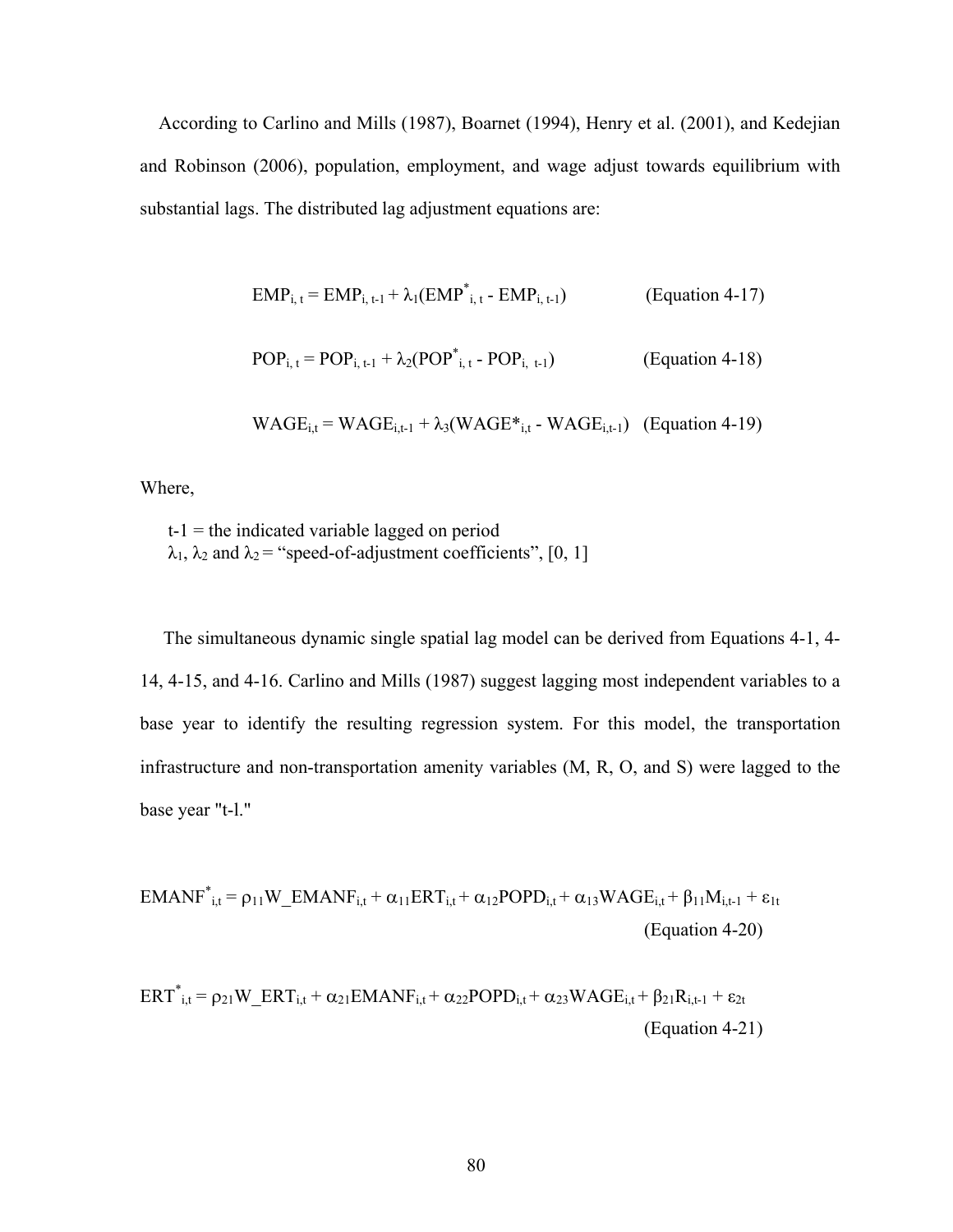POPD\* i,t = ρ31W\_POPDi,t + α31EMANFi,t + α32ERTi,t + α33WAGEi,t + β31Oi,t-1 + ε3t (Equation 4-22)

 $WAGE^*_{i,t} = \rho_{41}W_WAGE_{i,t} + \alpha_{41}EMANF_{i,t} + \alpha_{42}ERT_{i,t} + \alpha_{43}POPD_{i,t} + \beta_{41}S_{i,t-1} + \epsilon_{4t}$ (Equation 4-23)

Where,

 $EMANF^*_{i,t}$  = equilibrium manufacturing employment  $EMANF_{i,t} =$  county manufacturing employment  $ERT^*_{i,t}$  = equilibrium retail trade employment  $ERT_{i,t}$  = county retail trade employment  $POP^*_{i,t} = \text{equilibrium population}$  $POP_{i,t} = county$  population WAGE $*_i$ <sub>i,t</sub> = equilibrium wage per job  $WAGE_{i,t} = \text{county wage per job}$  $M$ , R, O and S = vectors of exogenous variables  $W =$  queen contiguity spatial weight matrix  $\rho_{11}$ ,  $\rho_{21}$ ,  $\rho_{31}$  and  $\rho_{41}$  = the spatially-autoregressive parameters (spatial lag coefficients)  $\alpha_{11}, \alpha_{12}, \alpha_{21}, \alpha_{22}, \alpha_{31}, \alpha_{32}, \alpha_{41}$  and  $\alpha_{42}$  = coefficients of endogenous variables  $β_{11}$ ,  $β_{21}$ ,  $β_{31}$  and  $β_{41}$  = coefficients of exogenous variables  $\varepsilon$  = error term  $i =$  county  $t = 2000$  and  $t-1 = 1990$ 

Substituting Equations 4-20, 4-21, 4-22, and 4-23 for  $EMANF^*_{i,t}$ ,  $ERT^*_{i,t}$ , POPD $^*_{i,t}$ , and  $WAGE*_{it}$  in Equations 4-17, 4-18, and 4-19, we get the simultaneous dynamic single spatial lag equations as follow:

LnEMANFi,t = λ1ρ11W\_LnEMANFi,t + (1-λ1)LnEMANFi,t-1 + λ1α11LnERTi,t + λ1α12LnPOPDi,t + λ1α13WAGEi,t + λ1β11Mi,t-1 + µ1t (Equation 4-24)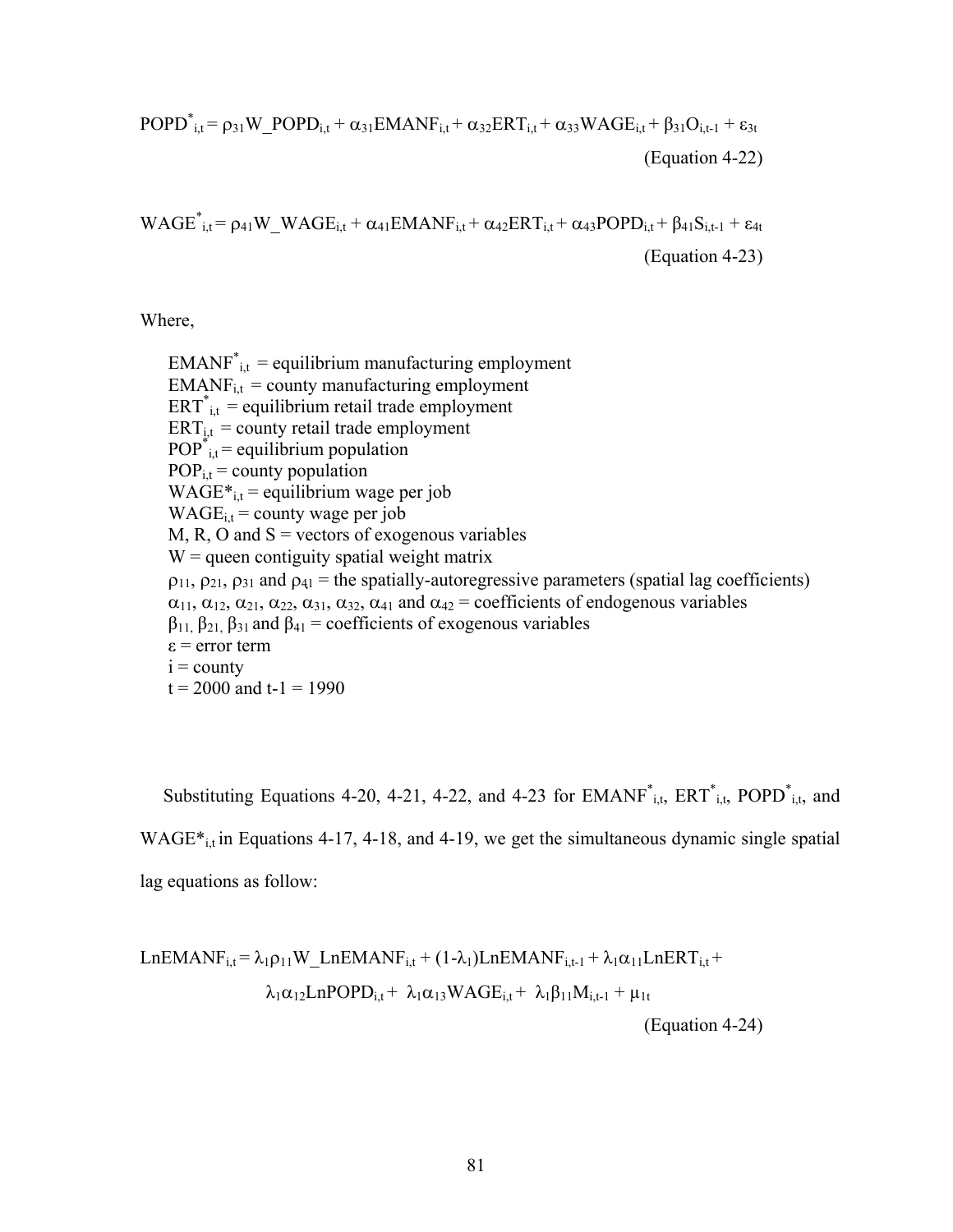$$
LnERT_{i,t} = \lambda_2 \rho_{21} W\_LnERT_{i,t} + (1-\lambda_2) LnERT_{i,t-1} + \lambda_2 \alpha_{21} LnEMANF_{i,t} + \lambda_2 \alpha_{22} LnPOPD_{i,t} + \lambda_2 \alpha_{23} WAGE_{i,t} + \lambda_2 \beta_{21} R_{i,t-1} + \mu_{2t}
$$

(Equation 4-25)

LnPOPD<sub>i,t</sub> =  $\lambda_3 \rho_{31} W$  LnPOPD<sub>i,t</sub> + (1- $\lambda_3$ )LnPOPD<sub>i,t-1</sub> +  $\lambda_3 \alpha_{31} L$ nEMANF<sub>i,t</sub> +  $\lambda_3 \alpha_{32} L$ nERT<sub>i,t</sub> +  $\lambda_3 \alpha_{33} W \text{AGE}_{i} + \lambda_3 \beta_{31} \text{O}_{i,j+1} + \mu_{3j}$ 

(Equation 4-26)

LnWAGE<sub>i,t</sub> =  $\lambda_4 \rho_{41}$ W\_LnWAGE<sub>i,t</sub> + (1- $\lambda_4$ )LnWAGE<sub>i,t-1</sub> +  $\lambda_4 \alpha_{41}$ LnEMANF<sub>i,t</sub> +  $\lambda_4 \alpha_{42}$ LnERT<sub>i,t</sub> +  $\lambda_4 \alpha_{43}$ LnPOPD<sub>i,t</sub> +  $\lambda_4 \beta_{41} S_{i,t-1}$  +  $\mu_{4t}$ 

(Equation 4-27)

Where,

 $LnEMANF<sub>i,t</sub> = log of county **manufacturing** employment$  $LnERT_{i,t} = log of county$  **retail trade** employment  $LnPOPD_{i,t} = county$  population density  $LnWAGE_{i,t} = county$  wage per job  $M$ , R, O and S = vectors of exogenous variables  $W =$  queen spatial weight matrix  $\rho_{11}$ ,  $\rho_{21}$ ,  $\rho_{31}$  and  $\rho_{41}$  = the spatially autoregressive parameters (spatial lag coefficients)  $\alpha_{11}, \alpha_{12}, \alpha_{21}, \alpha_{22}, \alpha_{31}, \alpha_{32}, \alpha_{41}$  and  $\alpha_{42}$  = coefficients of endogenous variables  $β<sub>11</sub>, β<sub>21</sub>, β<sub>31</sub>$  and  $β<sub>41</sub> = coefficients of exogenous variables$ ε = error term  $i =$  county  $t = 2000$  and  $t-1 = 1990$  $\lambda_1, \lambda_2$  and  $\lambda_3$  = "speed-of-adjustment coefficients", [0, 1]

 The simultaneous dynamic multiple spatial lag models are considered so we may investigate how the employment, population, and wage in a county are affected by the same variables in the neighboring counties.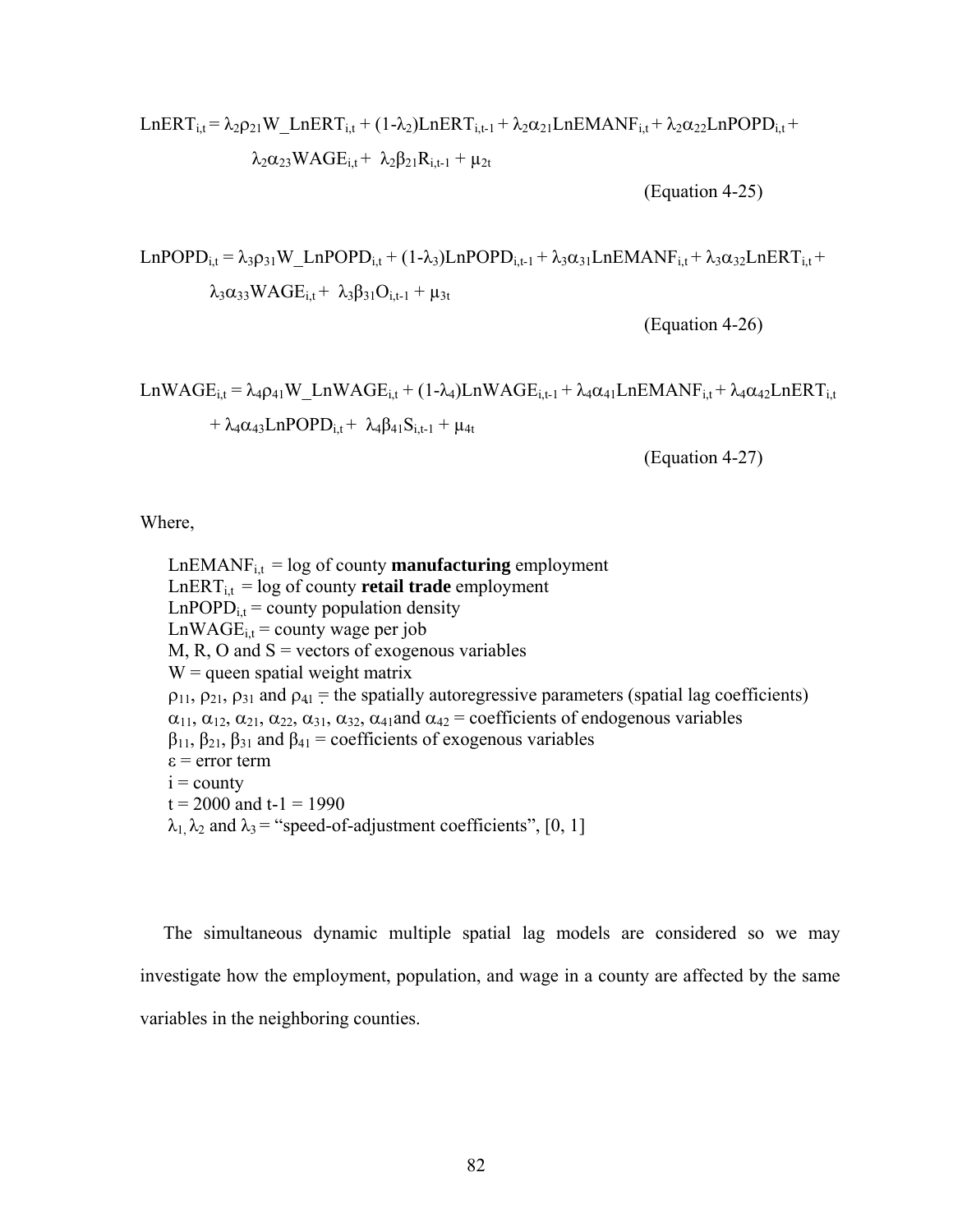$$
EMANF*i,t = ρ11W–EMANFi,t + ρ12W–ERTi,t + ρ13W–POPDi,t + ρ14W–WAGEi,t + β11Mi,t-1 + ε1t
$$
\n(Equation 4-28)

$$
ERT^*_{i,t} = \rho_{21}W\_ERT_{i,t} + \rho_{22}W\_EMANF_{i,t} + \rho_{23}W\_POPD_{i,t} + \rho_{24}W\_WAGE_{i,t} + \beta_{21}R_{i,t-1} + \epsilon_{2t}
$$
\n(Equation 4-29)

$$
POPD*i,t = ρ31W-POPDi,t + ρ32W-EMANFi,t + ρ33W-ERTi,t + ρ34W-WAGEi,t + β31Oi,t-1 + ε3t
$$
\n(Equation 4-30)

 $WAGE^*_{i,t} = \rho_{41}W_WAGE_{i,t} + \rho_{42}W_EMANF_{i,t} + \rho_{43}W_ERT_{i,t} + \rho_{44}W_POPD_{i,t} + \beta_{41}S_{i,t-1} + \epsilon_{4t}$ (Equation 4-31)

Where,

EMANF\* i,t = equilibrium **manufacturing** employment  $EMANF_{i,t} =$  county **manufacturing** employment ERT\* i,t = equilibrium **retail trade** employment  $ERT_{i,t}$  = county **retail trade** employment  $POP^*_{i,t} = \text{equilibrium population}$  $POP_{i,t} = county$  population  $WAGE*_{i,t} =$  equilibrium wage per job  $WAGE_{i,t} = \text{county wage per job}$  $M$ , R, O and S = vectors of exogenous variables  $W =$  queen contiguity spatial weight matrix  $\rho$  = the spatially-autoregressive parameters (spatial lag coefficients)  $β = coefficients of exogenous variables$  $\varepsilon$  = error term  $i =$  county  $t = 2000$  and  $t-1 = 1990$ 

Substituting Equations 4-28, 4-29, 4-30, and 4-31 for  $EMANF^*_{i,t}$ ,  $ERT^*_{i,t}$ ,  $POPD^*_{i,t}$  and  $WAGE*_{i,t}$  in Equations 4-17, 4-18, and 4-19, we get the simultaneous dynamic single spatial lag equations as follow: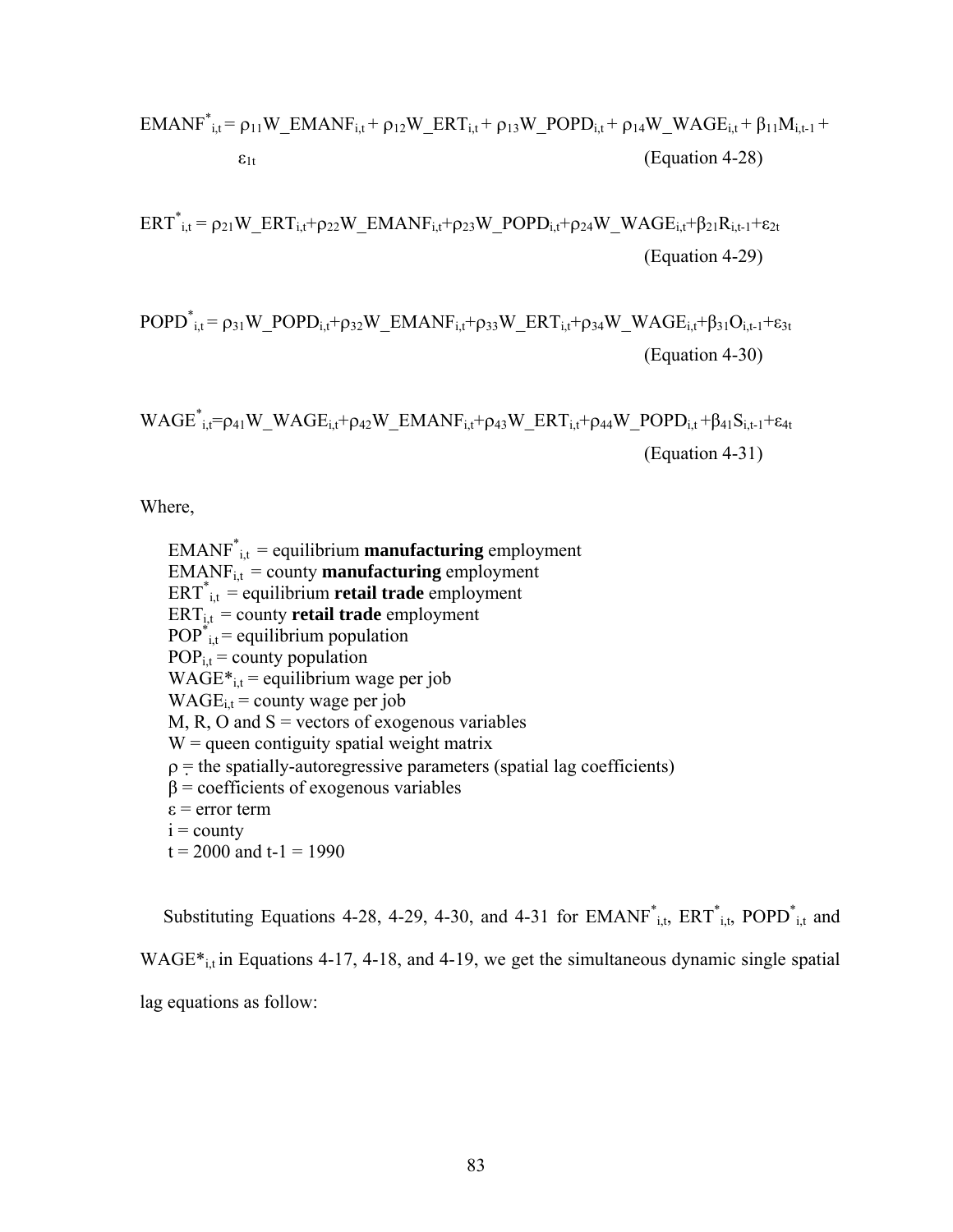$$
LnEMANF_{i,t} = \lambda_1 \rho_{11} W_L nEMANF_{i,t} + (1 - \lambda_1) LnEMANF_{i,t-1} + \lambda_1 \rho_{12} W_L nERT_{i,t} + \lambda_1 \rho_{13} W_L nPOPD_{i,t} + \lambda_1 \rho_{14} W_L WAGE_{i,t} + \lambda_1 \beta_{11} M_{i,t-1} + \mu_{1t}
$$
\n(Equation 4-32)

$$
\begin{aligned}[t] LnERT_{i,t} & = \lambda_2 \rho_{21} W\_LnERT_{i,t} + (1-\lambda_2) LnERT_{i,t-1} + \lambda_2 \rho_{22} W\_LnEMANF_{i,t} + \lambda_2 \rho_{23} W\_LnPOPD_{i,t} \\ & + \lambda_2 \rho_{24} W\_WAGE_{i,t} + \ \lambda_2 \beta_{21} R_{i,t-1} + \mu_{2t} \end{aligned}
$$

(Equation 4-33)

$$
LnPOPD_{i,t} = \lambda_3 \rho_{31} W\_LnPOPD_{i,t} + (1-\lambda_3) Ln POPD_{i,t-1} + \lambda_3 \rho_{32} W\_LnEMANF_{i,t} + \lambda_3 \rho_{33} W\_LnERT_{i,t} + \lambda_3 \rho_{34} W\_WAGE_{i,t} + \lambda_3 \beta_{31} O_{i,t-1} + \mu_{3t}
$$

(Equation 4-34)

$$
LnWAGE_{i,t} = \lambda_4 \rho_{41} W\_LnWAGE_{i,t} + (1-\lambda_4) LnWAGE_{i,t-1} + \lambda_4 \rho_{42} W\_LnEMANF_{i,t} +\lambda_4 \rho_{43} W\_LnERT_{i,t} + \lambda_4 \rho_{44} W\_LnPOPD_{i,t} + \lambda_4 \beta_{41} S_{i,t-1} + \mu_{4t}
$$

(Equation 4-35)

Where,

 $LnEMANF<sub>i,t</sub> = log of county **manufacturing** employment$  $LnERT_{i,t} = log of count$  **retail trade** employment  $LnPOPD_{i,t} = county$  population density  $LnWAGE_{i,t} = county$  wage per job M, R, O and  $S =$  vectors of exogenous variables  $W =$  queen spatial weight matrix  $\rho$  = the spatially autoregressive parameters (spatial lag coefficients)  $β = coefficients of exogenous variables$ ε = error term  $i =$  county  $t = 2000$  and  $t-1 = 1990$  $\lambda_1, \lambda_2, \lambda_3$  and  $\lambda_4$  = "speed-of-adjustment coefficients", [0, 1]

 They are not simultaneous with the dependent variables, because all explanatory variables are lagged to a base year (time "t-1", or the year 1990).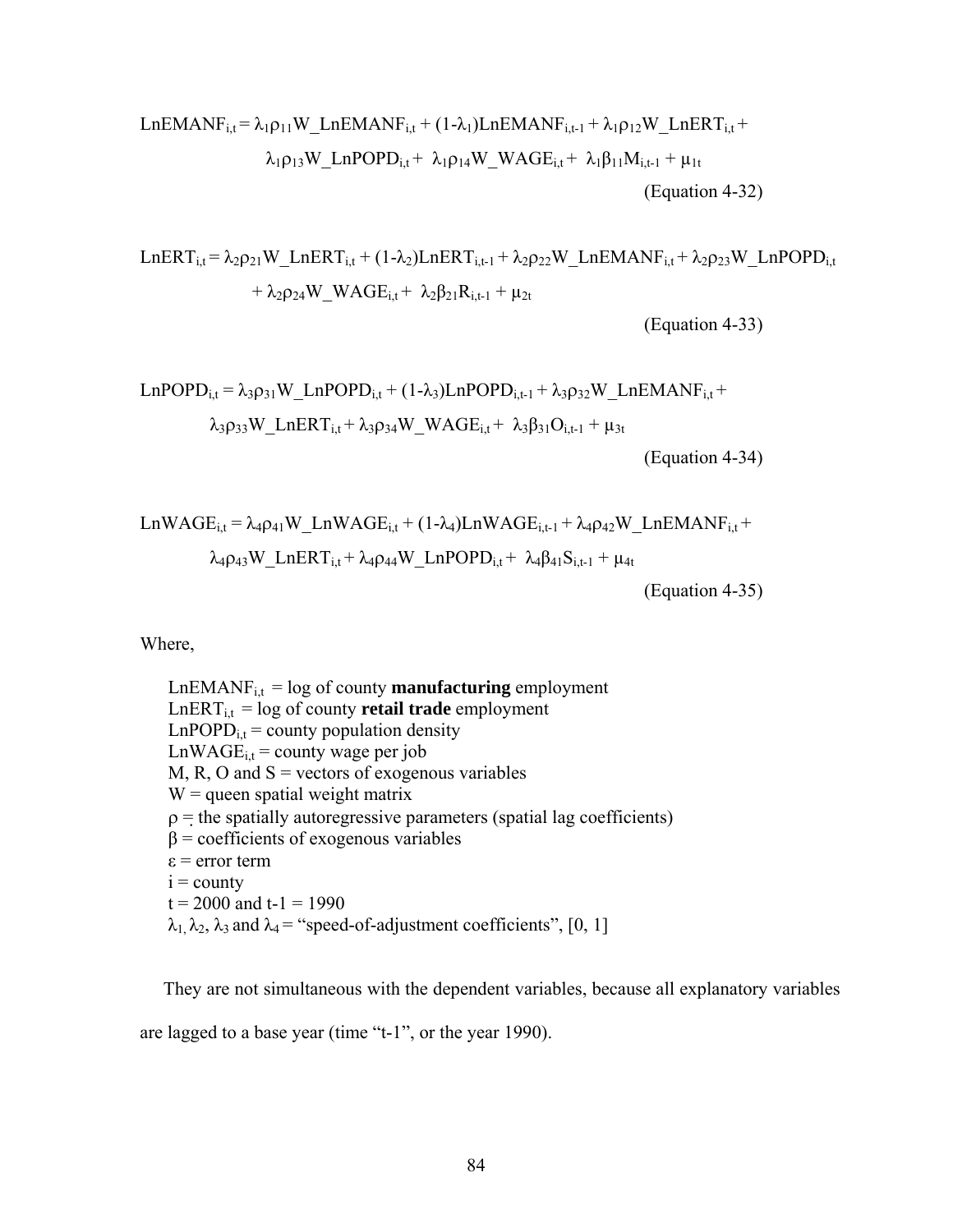## *4.4. Results*

 Considering the simultaneity due to spatial lag and the endogeneity in all equations, the models have the instrumental variables in all equations with single and multiple spatial lag variables. The instrumental variables are the spatially lagged variables and the time-lagged variables in each equation. The spatially-lagged explanatory variables as instruments are efficient methods and bring better estimators (Kelejian and Robison, 1993).

 The results of the maximum likelihood estimation (MLE) for the simultaneous static spatial models are shown in Table 4-2. As for highway investments, the highway coefficient (LnHWDTY90) of the population equation in the simultaneous static spatial lag model is both statistically significant and positive, indicating that highways play a role in attracting the population to a local area. It implies that people prefer to reside in counties that provide better transportation infrastructure. Highways in neighboring counties (WLnHWDTY90) have negative effects on retail trade employment in an observed county. It may indicate that a county serves as a home base for surrounding counties, indicating that improved highways can save commuting time and make people commute longer distances.

 According to Dalenberg and Partridge (1997), when increased highway investments lead to an increase in wage, highways assist firms rather than households. This indicates that improved highway transportation systems may be much more important in the production of goods, by reducing transportation costs. They suggested that transportation infrastructure as a household amenity increases labor supply and decreases wages. The results of highway density (LnHWDTY90) on static wage equations of manufacturing and retail trade show that highway investment has insignificant and positive impacts on employments of manufacturing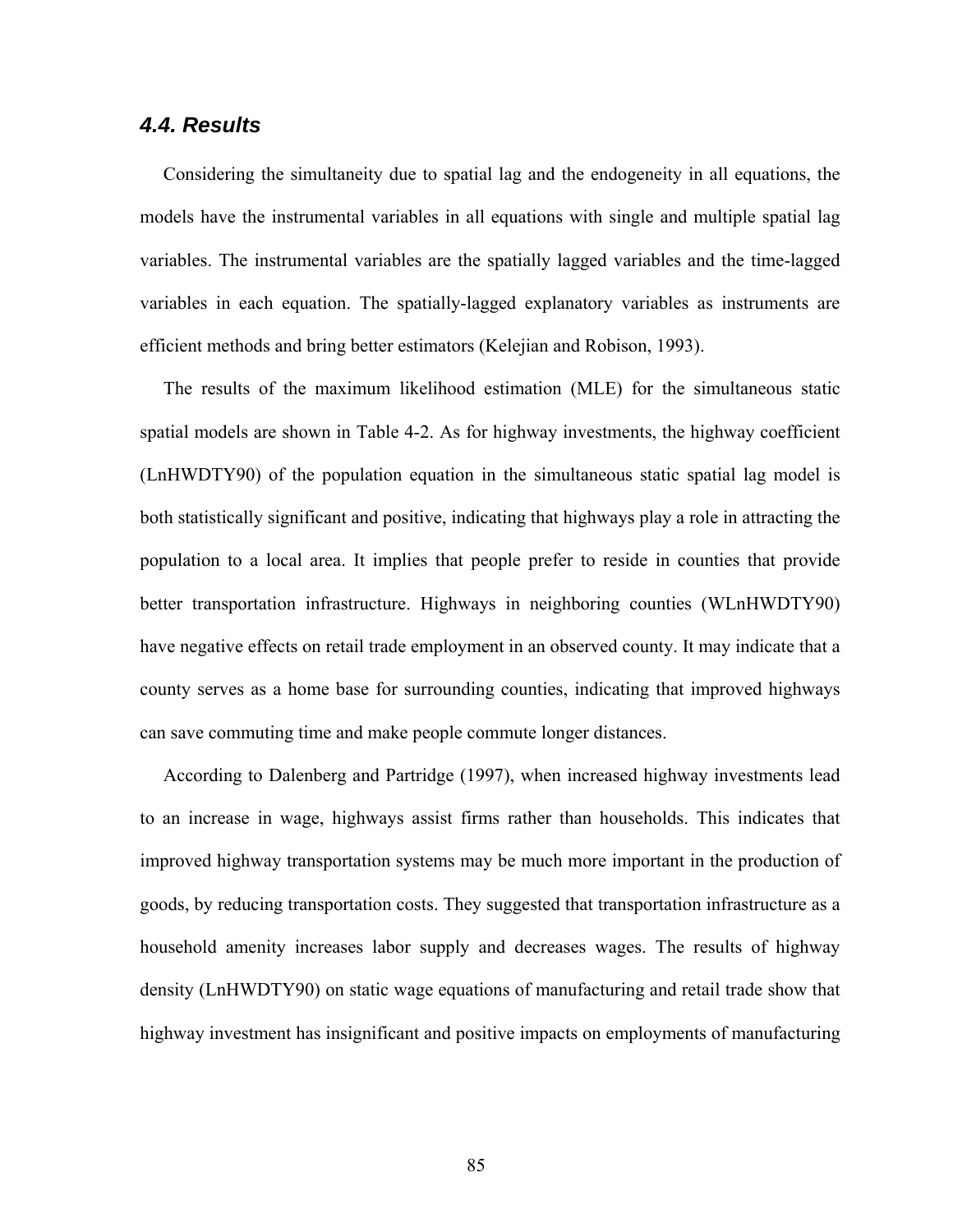and retail trade. This indicates that highways in Missouri may function as a firm amenity. The coefficients on the interstate highway accessibility (DVIS) are all insignificant.

With respect to the spatial autoregressive coefficients  $(\rho)$  used to capture the spatial effect in manufacturing, retail trade, population and wage equations, spatial lag coefficients in "manufacturing" and "population" (WLnMANF00 and WPOPD00) are significant and positive for the static single lag model. The coefficients of "retail trade" (WLnRT00) and "wage of retail trade" (WLnWAGErt00) are significant and negative, but that of "wage of manufacturing" (WWAGEmanf00) is insignificant and positive.

 These positive spatially-weighted coefficients mean that a higher level of manufacturing employment and population in a county are increased by manufacturing employment and population in the neighboring counties. In other words, observed counties and their neighboring counties will both have either high or low values of employment and population. Therefore, there exists a positive spatial interaction and a clustering tendency between the neighboring counties for "manufacturing employment" and "population." However, there is a negative spatial relationship in "retail trade sector" and "wage of retail trade."

 Results were significant and positive with spatial coefficients of 0.325 in the manufacturing employment equation and 0.301 in the population equation. The magnitude of the coefficient indicates that when manufacturing employment and population go up by 10% roughly 3.25% and 3.01% respectively, could be attributed to the spatial effect.

 As for the coefficients of endogenous variables, the coefficient for "retail trade" (LnERT00) is significant and positive, but that for "population" (LnPOPD00) it is significant and negative on the manufacturing equation in the static single spatial lag model. The coefficients for the spatially-lagged variable of "retail trade" (WLnERT00) and

86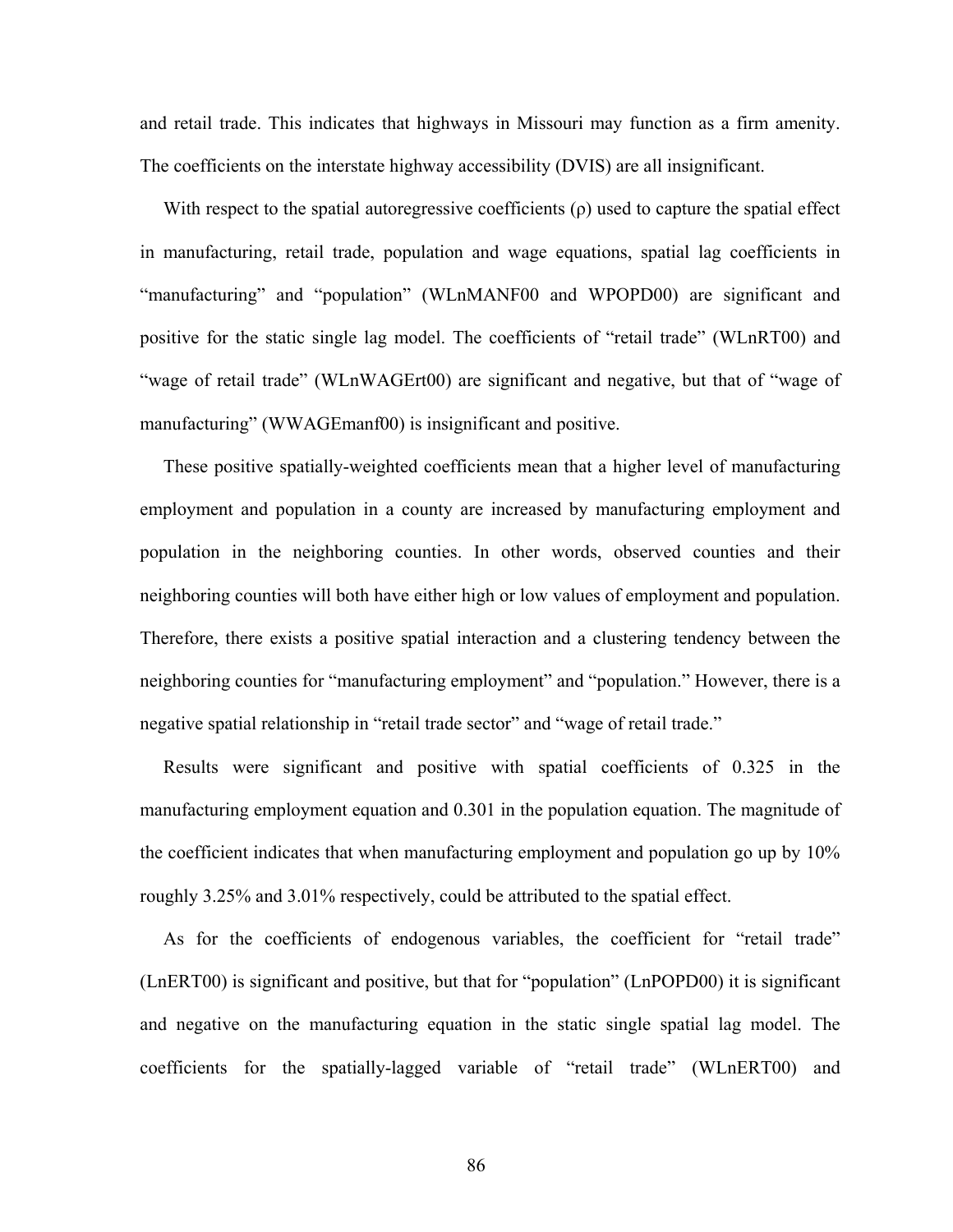"manufacturing wage" (WLnWAGEmanf00) in the static multiple spatial lag models are significant and negative, but "population" (WLnPOPD00) is significant and positive. This implies that the county manufacturing employment does not rely on the employment of retail trade, population, and manufacturing wage in the neighboring counties.

 In the retail trade equations, coefficients for "manufacturing" variable (LnEMANF00) and "population" variable (LnPOPD00) in the static single spatial lag model are significantly positive, but wage variable (LnWAGE00) is insignificant. The coefficient for the spatial lagged variable (WPOPD00) of population is significantly positive in the static multiple spatial lag models. Dense population in a county and its neighbors attracts retail trade jobs in a county. We see that the employment of retail trade depends on the population in the neighboring counties.

 In the population equations, coefficients for manufacturing employment (LnEMANF00) is significantly negative, but those of retail trade (LnERT00) and manufacturing wage (LnWAGEmanf00) in the static single spatial lag model are significantly positive. In the static multiple spatial lag models, the coefficient for the spatial lagged variable (WLnEMANF00) of manufacturing is insignificantly negative, the retail trade and population are insignificantly positive, and wages of manufacturing and retail trade are significantly positive. This indicates that the county population is related to the employment of retail trade and wages of manufacturing and retail trade in the neighboring counties positively. Therefore, the hypothesis that counties with high employment of retail trade and with high wage attract more people to the region is supported.

87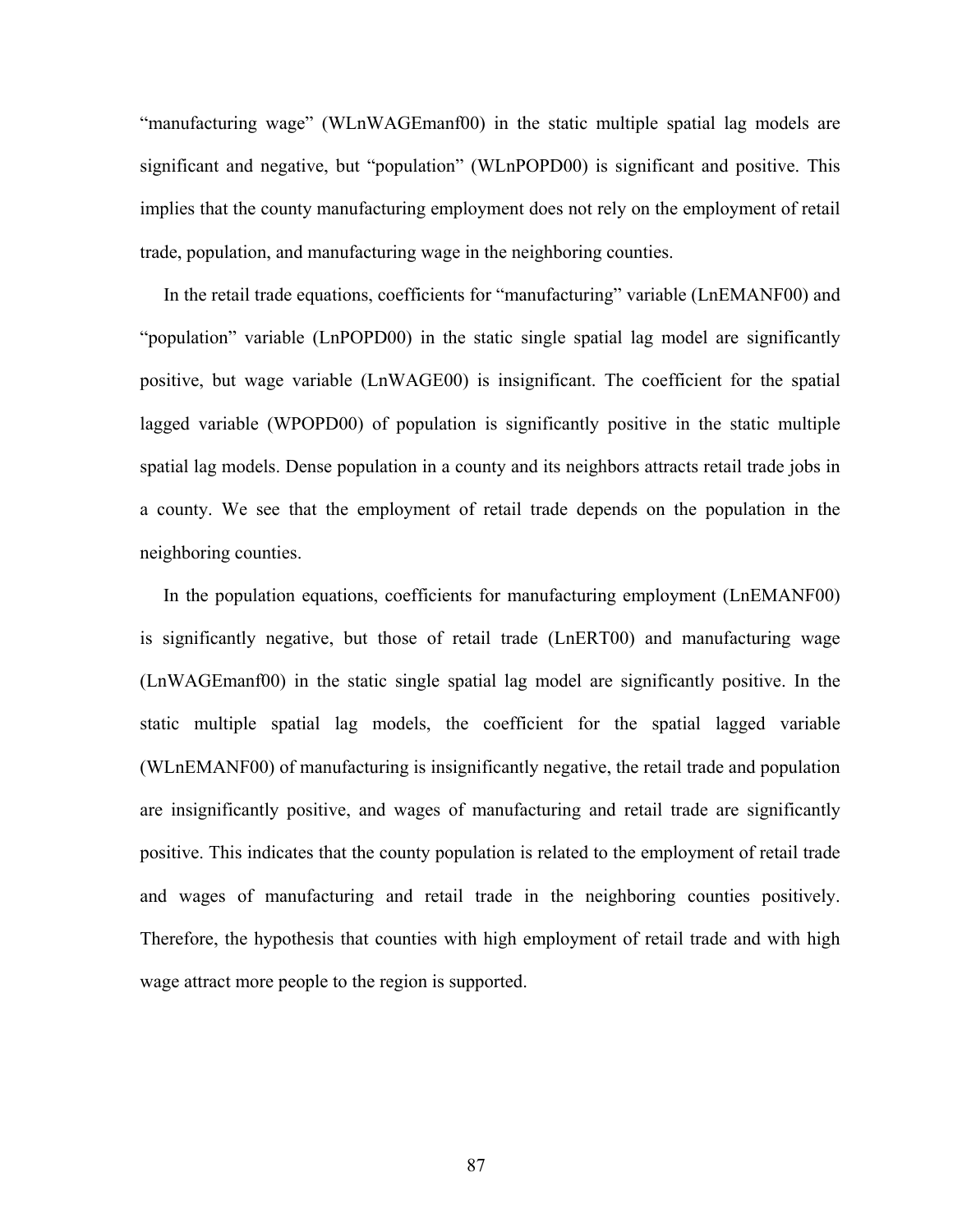|               | $\tau$ <b>2.</b> The results of simulative state spatial Eag model (mill)<br>Static single spatial lag model |                        |                          |                        |                  | Static multiple spatial lag model |                     |                     |                                                                                                    |                  |
|---------------|--------------------------------------------------------------------------------------------------------------|------------------------|--------------------------|------------------------|------------------|-----------------------------------|---------------------|---------------------|----------------------------------------------------------------------------------------------------|------------------|
|               | Manufac                                                                                                      | Retail                 | Popula                   | Wage of                | Wage             | Manufac                           | Retail              | Popula              | Wage                                                                                               | Wage             |
| Variable      | turing                                                                                                       | trade                  | tion                     | manufactu              | of retail        | turing                            | trade               | tion                | $% \left( \left( \mathcal{A},\mathcal{A}\right) \right) =\left( \mathcal{A},\mathcal{A}\right)$ of | of retail        |
|               |                                                                                                              |                        |                          | ring                   | trade            |                                   |                     |                     | manufa                                                                                             | trade            |
|               |                                                                                                              |                        |                          |                        |                  |                                   |                     |                     | cturing                                                                                            |                  |
| WLnEMANF00    | $0.325***$                                                                                                   |                        |                          |                        |                  | $0.294***$                        | $-0.038$            | $-0.051$            | $-0.037$                                                                                           | $-0.012$         |
|               | (3.798)                                                                                                      |                        |                          |                        |                  | (2.801)                           | $(-0.654)$          | $(-1.602)$          | (0.236)                                                                                            | $(-0.702)$       |
| WLnERT00      |                                                                                                              | $-0.136**$             |                          |                        |                  | $-1.411***$                       | $-0.093$            | 0.072               | $-0.219*$                                                                                          | $-0.050$         |
|               |                                                                                                              | $(-2.062)$             |                          |                        |                  | $(-2.585)$                        | $(-0.762)$          | (0.709)             | $(-1.719)$                                                                                         | $(-0.717)$       |
| WLnPOPD00     |                                                                                                              |                        | $0.301***$               |                        |                  | 2.289***                          | $0.736***$          | 0.059               | $0.323**$                                                                                          | 0.071            |
|               |                                                                                                              |                        | (5.383)                  |                        |                  | (3.118)                           | (4.245)             | (0.499)             | (2.016)                                                                                            | (0.813)          |
| WLnWAGEmanf00 |                                                                                                              |                        |                          | 0.136                  |                  | $-2.039***$                       |                     | $0.415**$           | 0.156                                                                                              |                  |
|               |                                                                                                              |                        |                          | (1.074)                |                  | $(-2.612)$                        |                     | (2.439)             | (1.235)                                                                                            |                  |
| WLnWAGErt00   |                                                                                                              |                        |                          |                        | $-0.263*$        |                                   | $-2.024***$         | $1.147***$          |                                                                                                    | $-0.178$         |
|               |                                                                                                              |                        |                          |                        | $(-1.936)$       |                                   | $(-3.053)$          | (3.073)             |                                                                                                    | $(-1.233)$       |
| LnEMANF00     |                                                                                                              | $0.112***$             | $-0.049***$              | 0.013                  | $-0.00007$       |                                   |                     |                     |                                                                                                    |                  |
| LnERT00       | 1.381**                                                                                                      | (4.674)                | $(-2.764)$<br>$0.301***$ | (0.662)<br>$-0.108$    | $(-0.007)$       |                                   |                     |                     |                                                                                                    |                  |
|               |                                                                                                              |                        |                          |                        | 0.051<br>(1.207) |                                   |                     |                     |                                                                                                    |                  |
| LnPOPD00      | (5.559)<br>$-0.944***$                                                                                       | $0.901***$             | (4.192)                  | $(-1.349)$<br>0.119    | 0.067            |                                   |                     |                     |                                                                                                    |                  |
|               | $(-2.815)$                                                                                                   | (11.411)               |                          | (1.332)                | (1.429)          |                                   |                     |                     |                                                                                                    |                  |
| LnWAGEmanf00  | 0.399                                                                                                        |                        | $0.179**$                |                        |                  |                                   |                     |                     |                                                                                                    |                  |
|               | (1.073)                                                                                                      |                        | (2.046)                  |                        |                  |                                   |                     |                     |                                                                                                    |                  |
| LnWAGErt00    |                                                                                                              | 0.146                  | 0.266                    |                        |                  |                                   |                     |                     |                                                                                                    |                  |
|               |                                                                                                              | (0.626)                | (1.619)                  |                        |                  |                                   |                     |                     |                                                                                                    |                  |
| EDU90         |                                                                                                              |                        | $0.324***$               | 0.132                  | $-0.154**$       |                                   |                     | $0.469***$          | 0.071                                                                                              | $-0.121*$        |
|               |                                                                                                              |                        | (2.622)                  | (1.013)                | $(-2.213)$       |                                   |                     | (3.572)             | (0.563)                                                                                            | $(-1.739)$       |
| LnPVRTY90     | 0.377                                                                                                        | $0.208**$              | $0.471***$               | 0.155                  | 0.006            | $1.131***$                        | $1.064***$          | $0.795***$          | $0.145***$                                                                                         | $0.115***$       |
|               | (1.461)                                                                                                      | (2.467)                | (5.139)                  | (1.449)                | (0.106)          | (6.524)                           | (13.354)            | (16.301)            | (3.062)                                                                                            | (4.424)          |
| LnHINC90      |                                                                                                              |                        | $0.721**$                | $0.836***$             | $-0.021$         |                                   |                     | $1.467***$          | $0.738***$                                                                                         | 0.165            |
|               |                                                                                                              |                        | (2.458)                  | (2.704)                | $(-0.127)$       |                                   |                     | (5.360)             | (2.712)                                                                                            | (1.104)          |
| LnHOUSE90     |                                                                                                              |                        | $-0.254$                 | $-0.403$               | $-0.102$         |                                   |                     | $-0.117$            | $-0.344$                                                                                           | $-0.046$         |
|               |                                                                                                              |                        | $(-0.826)$               | $(-1.236)$             | $(-0.587)$       |                                   |                     | $(-0.358)$          | $(-1.076)$                                                                                         | $(-0.261)$       |
| LnCRM90       |                                                                                                              |                        | $-0.027$                 |                        |                  |                                   |                     | $-0.013$            |                                                                                                    |                  |
|               |                                                                                                              |                        | (0.799)                  |                        |                  |                                   |                     | $(-0.354)$          |                                                                                                    |                  |
| ASPMANF90     | $-8.829***$                                                                                                  |                        |                          |                        |                  | $-10.786***$                      |                     |                     |                                                                                                    |                  |
|               | $(-4.747)$                                                                                                   |                        |                          |                        |                  | $(-5.283)$                        |                     |                     |                                                                                                    |                  |
| ASPRT90       |                                                                                                              | $-3.541***$            |                          |                        |                  |                                   | $-3.708*$           |                     |                                                                                                    |                  |
|               |                                                                                                              | $(-2.667)$             |                          |                        |                  |                                   | $(-1.917)$          |                     |                                                                                                    |                  |
| LnHWDTY90     | $-0.296$                                                                                                     | $-0.086$               | $0.177*$                 | 0.118                  | 0.053            | $-0.486$                          | 0.195               | $0.260**$           | 0.091                                                                                              | 0.065            |
|               | $(-0.702)$                                                                                                   | $(-0.613)$             | (1.798)                  | (1.155)                | (0.972)          | $(-1.067)$                        | (0.973)             | (2.549)             | (0.923)                                                                                            | (1.203)          |
| WLnHWDTY90    | 1.107                                                                                                        | $-0.557*$              | 0.337                    | $-0.303$               | 0.032            | $-0.807$                          | $-0.725$            | 0.197               | $-0.217$                                                                                           | 0.031            |
| <b>DVIS</b>   | (1.305)<br>$-0.059$                                                                                          | $(-1.887)$             | (1.538)<br>$-0.004$      | $(-1.468)$<br>$-0.035$ | (0.288)<br>0.017 | $(-0.765)$<br>$-0.025$            | $(-1.526)$<br>0.029 | (0.854)<br>$-0.037$ | $(-0.938)$                                                                                         | (0.242)<br>0.011 |
|               | $(-0.553)$                                                                                                   | $-0.021$<br>$(-0.613)$ |                          |                        |                  |                                   | (0.606)             |                     | $-0.035$<br>$(-1.459)$                                                                             |                  |
|               |                                                                                                              |                        | $(-0.167)$               | $(-1.366)$             | (1.257)          | $(-0.223)$                        |                     | $(-1.447)$          |                                                                                                    | (0.829)          |

**Table 4-2. The Results of Simultaneous Static Spatial Lag Model (MLE)** 

Notes: Significant coefficients are indicated by \*\*\*, \*\*, \* for significance at the 1, 5 and 10% levels, respectively. z-value is in parentheses.

 As expected, agglomeration economies of the area specialization in both manufacturing (ASPMANF90) and retail trade (ASPRT90) are significantly negative, suggesting that if fewer specialized sectors are in the county, it can attract more manufacturing and retail trade employment.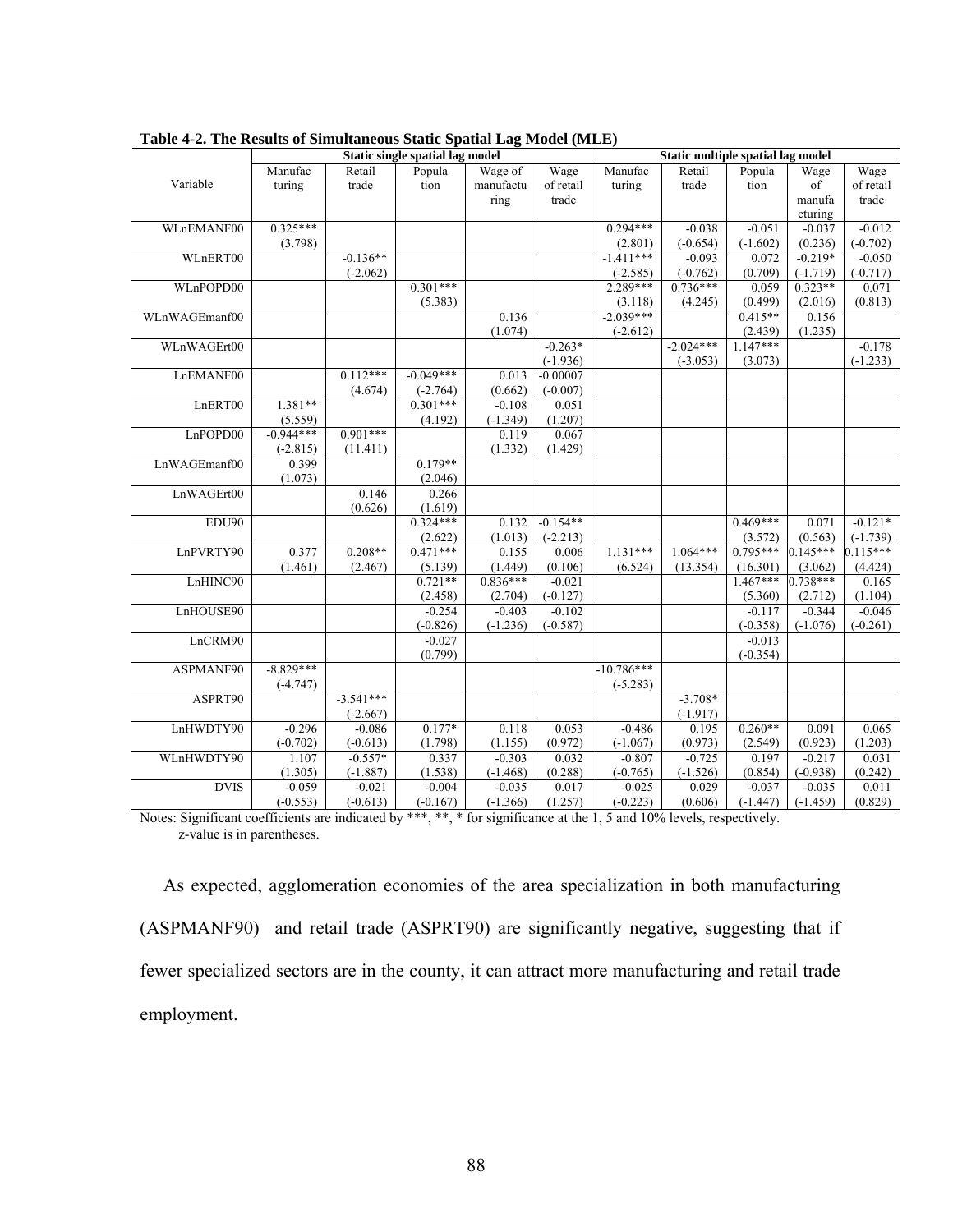|               |            | Dynamic single spatial lag model | Dynamic multiple spatial lag model |            |                  |                        |             |                        |                  |            |
|---------------|------------|----------------------------------|------------------------------------|------------|------------------|------------------------|-------------|------------------------|------------------|------------|
|               | Manufac    | Retail                           | Popula                             | Wage of    | Wage of          | Manufac                | Retail      | Popula                 | Wage             | Wage       |
| Variable      | turing     | trade                            | tion                               | manufactu  | retail           | turing                 | trade       | tion                   | of               | of retail  |
|               |            |                                  |                                    | ring       | trade            |                        |             |                        | manufa           | trade      |
|               |            |                                  |                                    |            |                  |                        |             |                        | cturing          |            |
| WLnEMANF00    | $0.193**$  |                                  |                                    |            |                  | 0.133                  | $0.036*$    | 0.003                  | $-0.037$         | $-0.015$   |
|               | (2.533)    |                                  |                                    |            |                  | (1.381)                | (1.915)     | (0.226)                | $(-1.266)$       | $(-0.984)$ |
| WLnERT00      |            | 0.004                            |                                    |            |                  | $-0.392$               | 0.024       | 0.061                  | $-0.220*$        | $-0.026$   |
|               |            | (0.111)                          |                                    |            |                  | $(-0.891)$             | (0.239)     | (1.274)                | $(-1.841)$       | $(-0.432)$ |
| WLnPOPD00     |            |                                  | $0.068**$                          |            |                  | 0.819                  | $-0.131$    | $-0.054$               | $0.332**$        | 0.045      |
| WLnWAGEmanf00 |            |                                  | (2.489)                            | 0.087      |                  | (1.433)<br>$-1.587***$ | $(-1.489)$  | $(-0.839)$<br>$-0.098$ | (2.199)<br>0.095 | (0.593)    |
|               |            |                                  |                                    | (0.708)    |                  | $(-2.678)$             |             | $(-1.288)$             | (0.779)          |            |
| WLnWAGErt00   |            |                                  |                                    |            | $-0.258**$       |                        | $0.482**$   | $0.264*$               |                  | $-0.169$   |
|               |            |                                  |                                    |            | $(-2.064)$       |                        | (2.224)     | (1.649)                |                  | (0.209)    |
| LnEMANF00     |            | 0.018                            | $-0.011$                           | $-0.006$   | 0.002            |                        |             |                        |                  |            |
|               |            | (1.514)                          | $(-1.481)$                         | $(-0.317)$ | (0.171)          |                        |             |                        |                  |            |
| LnERT00       | $0.595***$ |                                  | $0.134***$                         | $-0.039$   | 0.042            |                        |             |                        |                  |            |
|               | (2.644)    |                                  | (4.460)                            | $(-0.515)$ | (1.142)          |                        |             |                        |                  |            |
| LnPOPD00      | $-0.506*$  | 0.063                            |                                    | 0.116      | 0.049            |                        |             |                        |                  |            |
|               | $(-1.808)$ | (1.123)                          |                                    | (1.372)    | (1.178)          |                        |             |                        |                  |            |
| LnWAGEmanf00  | $0.574*$   |                                  | $-0.045$                           |            |                  |                        |             |                        |                  |            |
|               | (1.909)    |                                  | $(-1.254)$                         |            |                  |                        |             |                        |                  |            |
| LnWAGErt00    |            | 0.028                            | 0.102                              |            |                  |                        |             |                        |                  |            |
|               |            | (0.259)                          | (1.549)                            |            |                  |                        |             |                        |                  |            |
| LnEMANF90     | $0.941***$ |                                  |                                    |            |                  | $1.054***$             |             |                        |                  |            |
|               | (8.015)    |                                  |                                    |            |                  | (9.593)                |             |                        |                  |            |
| LnERT90       |            | $1.039***$                       |                                    |            |                  |                        | $1.146***$  |                        |                  |            |
|               |            | (20.289)                         |                                    |            |                  |                        | (32.794)    |                        |                  |            |
| LnPOPD90      |            |                                  | $0.875***$                         |            |                  |                        |             | $0.917***$             |                  |            |
|               |            |                                  | (24.249)                           |            |                  |                        |             | (23.789)               |                  |            |
| LnWAGEmanf90  |            |                                  |                                    | $0.474***$ |                  |                        |             |                        | $0.463***$       |            |
| LnWAGErt90    |            |                                  |                                    | (3.885)    | $0.758***$       |                        |             |                        | (4.084)          | $0.763***$ |
|               |            |                                  |                                    |            | (6.079)          |                        |             |                        |                  | (6.076)    |
| EDU90         |            |                                  | 0.011                              | 0.076      | $-0.128**$       |                        |             | 0.067                  | 0.062            | $-0.105*$  |
|               |            |                                  | (0.222)                            | (0.613)    | $(-2.088)$       |                        |             | (1.176)                | (0.525)          | $(-1.730)$ |
| LnPVRTY90     | $-0.177$   | $-0.119***$                      | $-0.066$                           | 0.035      | $-0.022$         | $-0.037$               | $-0.164***$ | 0.042                  | 0.066            | $0.061**$  |
|               | $(-0.808)$ | $(-2.808)$                       | $(-1.537)$                         | (0.329)    | $(-0.441)$       | $(-0.211)$             | $(-3.681)$  | (1.115)                | (1.366)          | (2.486)    |
| LnHINC90      |            |                                  | $-0.004$                           | 0.322      | 0.002            |                        |             | $0.263**$              | 0.278            | 0.140      |
|               |            |                                  | $(-0.029)$                         | (1.002)    | (0.017)          |                        |             | (2.083)                | (0.994)          | (1.073)    |
| LnHOUSE90     |            |                                  | 0.148                              | $-0.179$   | $-0.022$         |                        |             | 0.158                  | $-0.076$         | 0.023      |
|               |            |                                  | (1.191)                            | $(-0.574)$ | $(-0.142)$       |                        |             | (1.163)                | $(-0.246)$       | (0.147)    |
| LnCRM90       |            |                                  | $-0.009$                           |            | $-0.019$         |                        |             | 0.003                  |                  |            |
|               |            |                                  | $(-0.658)$                         |            | $(-1.135)$       |                        |             | (0.198)                |                  |            |
| ASPMANF90     | $-0.252$   |                                  |                                    |            |                  | $-0.736$               |             |                        |                  |            |
|               | $(-0.136)$ |                                  |                                    |            |                  | $(-0.391)$             |             |                        |                  |            |
| ASPRT90       |            | 0.259                            |                                    |            |                  |                        | 0.496       |                        |                  |            |
|               |            | (0.403)                          |                                    |            |                  |                        | (0.813)     |                        |                  |            |
| LnHWDTY90     | $-0.328$   | $-0.028$                         | $-0.021$                           | 0.078      | 0.039            | $-0.343$               | 0.003       | $-0.015$               | 0.064            | 0.033      |
|               | $(-0.959)$ | $(-0.424)$                       | $(-0.509)$                         | (0.802)    | (0.815)          | $(-0.999)$             | (0.045)     | $(-0.338)$             | (0.688)          | (0.694)    |
| WLnHWDTY90    | 0.500      | 0.007                            | 0.067                              | $-0.239$   | 0.011            | $-0.249$               | 0.131       | 0.33                   | $-0.208$         | 0.008      |
|               | (0.729)    | (0.049)                          | (0.755)                            | $(-1.233)$ | (0.115)          | $(-0.313)$             | (0.882)     | (0.348)                | $(-0.962)$       | (0.069)    |
| <b>DVIS</b>   | $-0.048$   | $-0.032**$                       | $-0.021**$                         | $-0.027$   | 0.009<br>(0.754) | 0.002                  | $-0.033**$  | $0.023**$              | $-0.028$         | 0.007      |
|               | $(-0.592)$ | $(-2.020)$                       | $(-2.089)$                         | $(-1.119)$ |                  | (0.028)                | $(-2.164)$  | $(-2.204)$             | $(-1.216)$       | (0.574)    |

**Table 4-3. The Results of Simultaneous Dynamic Spatial Lag Model (MLE)** 

Notes: Significant coefficients are indicated by \*\*\*, \*\*, \* for significance at the 1, 5 and 10% levels, respectively. z-value is in parentheses.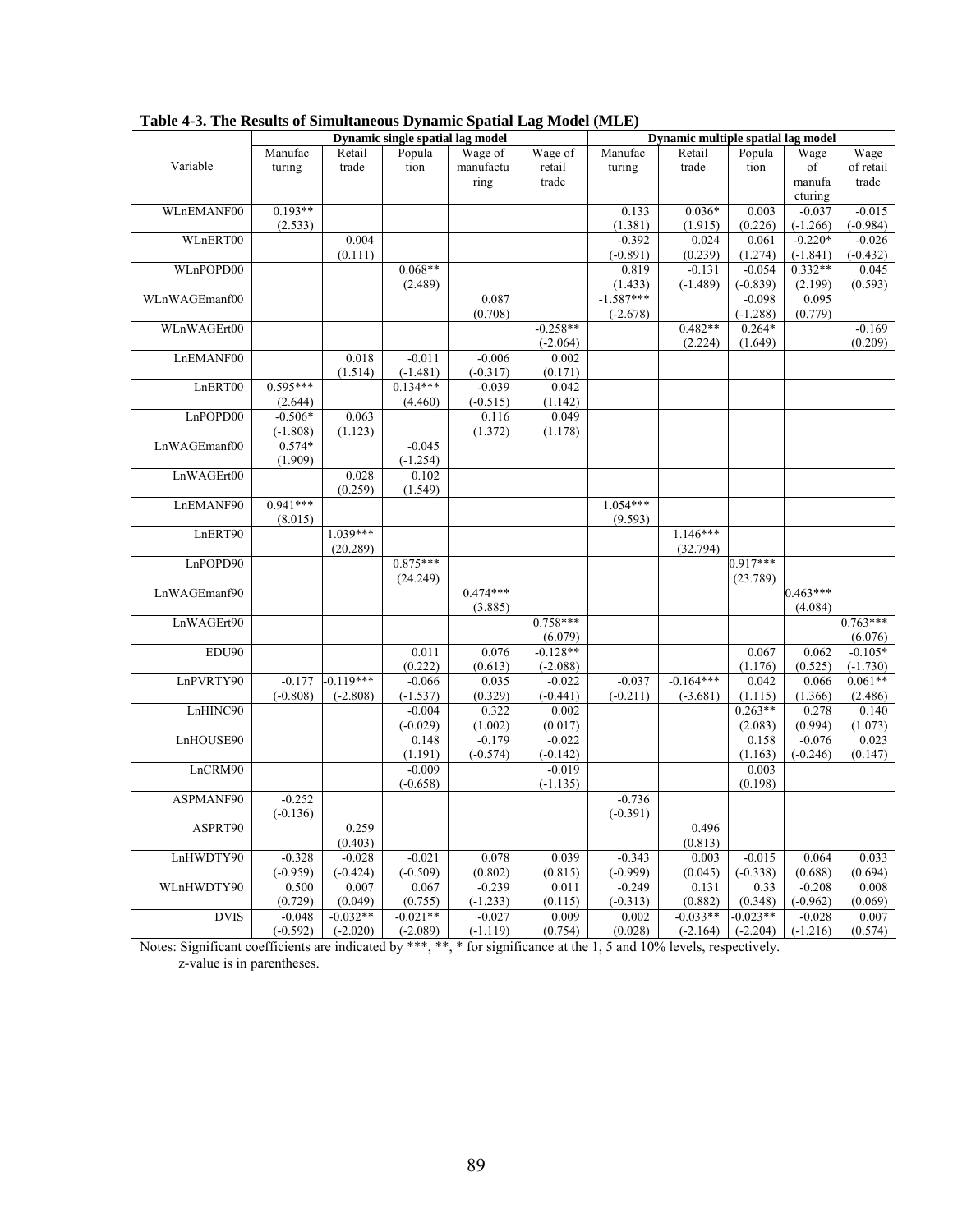|                           | Dynamic single spatial lag model |          |          |          |          | Dynamic multiple spatial lag model |          |          |          |          |  |
|---------------------------|----------------------------------|----------|----------|----------|----------|------------------------------------|----------|----------|----------|----------|--|
|                           | Manu                             | Retail   | Popula   | Wage of  | Wage     | Manu                               | Retail   | Popula   | Wage of  | Wage     |  |
| Coefficient               | fac                              | trade    | tion     | manufact | of       | fac                                | trade    | Tion     | manufact | of       |  |
|                           | turing                           |          |          | uring    | retail   | turing                             |          |          | uring    | retail   |  |
|                           |                                  |          |          |          | trade    |                                    |          |          |          | trade    |  |
| $\lambda_1$               | 0.059                            |          |          |          |          | $-0.054$                           |          |          |          |          |  |
| $\lambda_2$               |                                  | $-0.039$ |          |          |          |                                    | $-0.146$ |          |          |          |  |
| $\lambda_3$               |                                  |          | 0.125    |          |          |                                    |          | 0.537    |          |          |  |
| $\lambda_4$               |                                  |          |          | 0.526    |          |                                    |          |          | 0.537    |          |  |
| $\lambda_5$               |                                  |          |          |          | 0.242    |                                    |          |          |          |          |  |
| $\rho_{11}$               | 3.271                            |          |          |          |          | $-2.463$                           |          |          |          |          |  |
| $\rho_{12}$               |                                  | 0.103    |          |          |          | 7.259                              |          |          |          |          |  |
| $\rho_{13}$               |                                  |          | 0.544    |          |          | $-15.167$                          |          |          |          |          |  |
| $\rho_{14}$               |                                  |          |          | 0.165    |          | 29.389                             |          |          |          |          |  |
| $\rho_{15}$               |                                  |          |          |          | $-1.066$ |                                    | $-0.164$ |          |          |          |  |
| $\rho_{21}$               |                                  |          |          |          |          |                                    | $-0.247$ |          |          |          |  |
| $\rho_{22}$               |                                  |          |          |          |          |                                    | 0.897    |          |          |          |  |
| $\rho_{23}$               |                                  |          |          |          |          |                                    | $-3.301$ |          |          |          |  |
| $\rho_{24}$               |                                  |          |          |          |          |                                    |          | 0.177    |          |          |  |
| $\rho_{31}$               |                                  |          |          |          |          |                                    |          | $-0.069$ |          |          |  |
| $\rho_{32}$               |                                  |          |          |          |          |                                    |          | $-0.410$ |          |          |  |
| $\rho_{33}$               |                                  |          |          |          |          |                                    |          | 0.618    |          |          |  |
| $\rho_{34}$               |                                  |          |          |          |          |                                    |          |          | 0.177    |          |  |
| $\rho_{41}$               |                                  |          |          |          |          |                                    |          |          | $-0.069$ |          |  |
| $\rho_{42}$               |                                  |          |          |          |          |                                    |          |          | $-0.410$ |          |  |
| $\rho$ 43                 |                                  |          |          |          |          |                                    |          |          | 0.618    |          |  |
| $\rho$ 44                 |                                  |          |          |          |          |                                    |          |          |          | $-0.713$ |  |
| $\alpha_{11}$             | 10.085                           |          |          |          |          |                                    |          |          |          | $-0.063$ |  |
| $\alpha_{12}$             | $-8.576$                         |          |          |          |          |                                    |          |          |          | $-0.110$ |  |
| $\alpha_{13}$             | 9.729                            |          |          |          |          |                                    |          |          |          | 0.190    |  |
| $\alpha_{21}$             |                                  | $-0.462$ |          |          |          |                                    |          |          |          |          |  |
| $\alpha_{22}$             |                                  | $-1.615$ |          |          |          |                                    |          |          |          |          |  |
| $\alpha_{23}$             |                                  | 0.718    |          |          |          |                                    |          |          |          |          |  |
| $\alpha_{31}$             |                                  |          | $-0.088$ |          |          |                                    |          |          |          |          |  |
| $\alpha_{32}$             |                                  |          | 1.072    |          |          |                                    |          |          |          |          |  |
| $\alpha_{33}$             |                                  |          | $-0.360$ |          |          |                                    |          |          |          |          |  |
| $\alpha_{34}$             |                                  |          | $-0.816$ |          |          |                                    |          |          |          |          |  |
| $\alpha$ 41               |                                  |          |          | $-0.011$ | $-0.008$ |                                    |          |          |          |          |  |
| $\alpha$ 42               |                                  |          |          | $-0.074$ | 0.174    |                                    |          |          |          |          |  |
| $\underline{\alpha}_{43}$ |                                  |          |          | 0.221    | 0.202    |                                    |          |          |          |          |  |
| $\beta$ EDU90             |                                  |          | 0.008    | 0.144    | $-0.529$ |                                    |          | 0.807    | 0.115    | $-0.443$ |  |
| $\beta$ LnPVRTY90         | $-3.000$                         | 3.051    | $-0.528$ | $-0.067$ | $-0.091$ | 0.685                              | 1.123    | 0.506    | 0.123    | 0.257    |  |
| $\beta$ LnHINC90          |                                  |          | 0.032    | $-0.612$ | 0.008    |                                    |          | 3.169    | 0.518    | 0.591    |  |
| $\beta$ LnHOUSE90         |                                  |          | 1.184    | $-0.340$ | $-0.091$ |                                    |          | 1.904    | $-0.142$ | 0.097    |  |
| $\beta$ LnCRM90           |                                  |          | $-0.072$ |          |          |                                    |          | 0.036    |          |          |  |
| $\beta$ ASPMANF90         | $-4.271$                         |          |          |          |          | 13.630                             |          |          |          |          |  |
| $\beta$ ASPRT90           |                                  | $-6.641$ |          |          |          |                                    | $-3.397$ |          |          |          |  |
| β LnHWDSTY90              | $-5.559$                         | 0.718    | $-0.168$ | 0.148    | 0.161    | 6.352                              | $-0.021$ | $-0.181$ | 0.119    | 0.139    |  |
| β WLnHWDSTY90             | $-8.475$                         | $-0.192$ | 0.536    | $-0.454$ | $-0.045$ | 4.611                              | $-0.897$ | 3.976    | $-0.387$ | 0.034    |  |
| $\beta$ DVIS              | $-0.814$                         | 0.821    | $-0.168$ | $-0.051$ | $-0.037$ | $-0.037$                           | 0.226    | $-0.277$ | $-0.052$ | 0.030    |  |

**Table 4-4. Identified Coefficients for Equilibrium Values**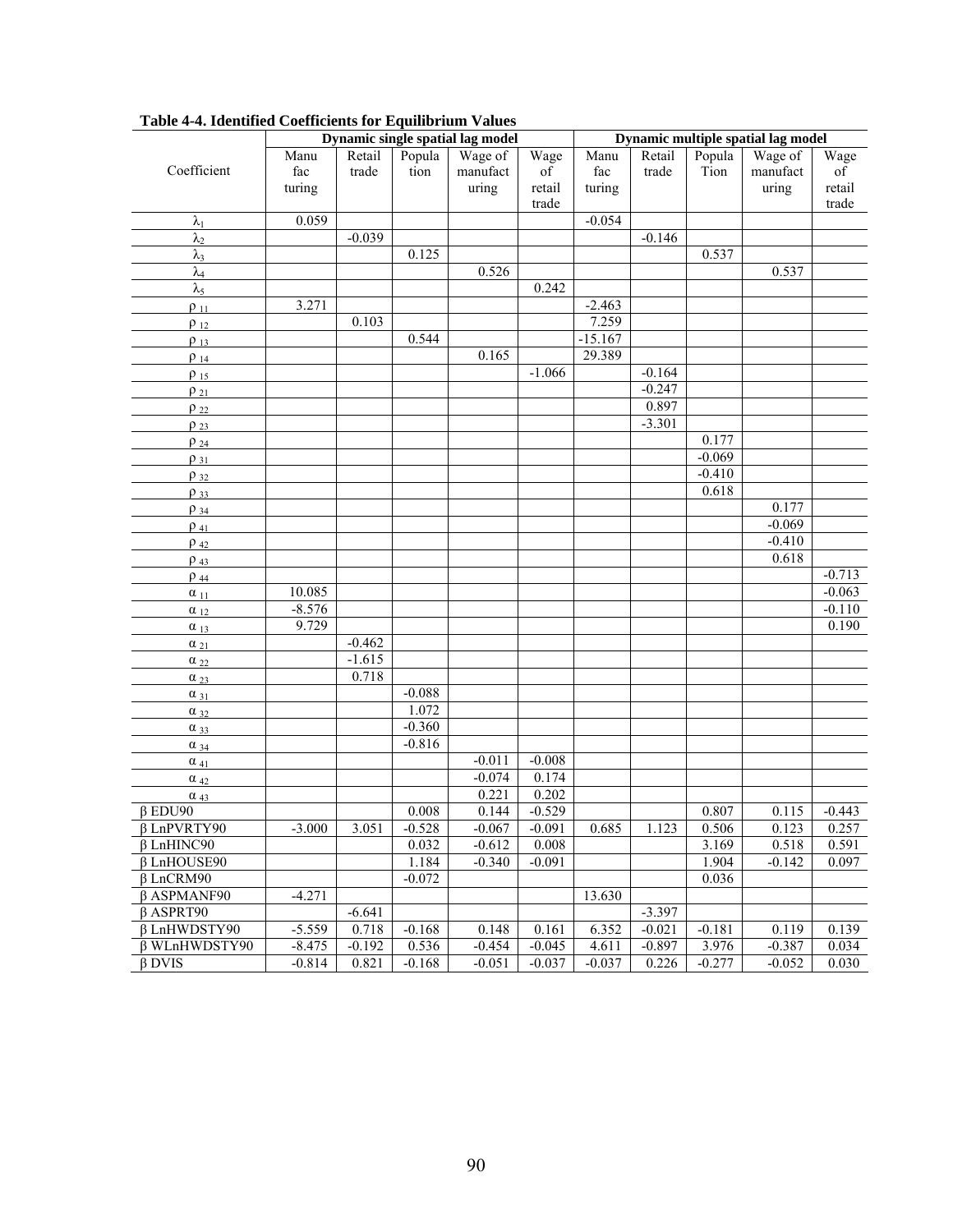People position themselves in counties with well-designed highway infrastructure, safe environments (low crime rates), high-quality education, high income, and low cost of living. These components may affect wage increases in a local area.

 The results of the simultaneous dynamic spatial model are shown in Table 4-3 and Table 4-4. Table 4-3 shows the results for Equations 4-24 to 4-31, and Table 4-4 reveals the results for Equations 4-20, 4-21, 4-22, and 4-23. The beginning year's (1990) effects were the following:  $1 - \lambda_1 = 0.941$  for LnEMANF90;  $1 - \lambda_2 = 1.039$  for LnERT90;  $1 - \lambda_3 = 0.875$  for LnPOPD90;  $1 - \lambda_4 = 0.474$  for LnWAGEmanf90; and  $1 - \lambda_5 = 0.758$  for LnWAGErt90.

 These time-lagged coefficients on the variables for manufacturing, retail trade, population, and wages are significant and positive. This implies that economic activity of manufacturing and retail trade in 1990 brought more jobs in those sectors, and that the counties with high population densities and wages in 1990 have higher population densities and wages in manufacturing and retail trade after a decade.

 With respect to the speed of adjustment coefficients in the simultaneous dynamic spatial lag model, the coefficients of population are positive,  $\lambda_3 = 0.125$  in single spatial lag and  $\lambda_3 =$ 0.083 in multiple spatial lag. Those of wages are also positive,  $\lambda_4 = 0.526$  and  $\lambda_5 = 0.242$  in single spatial lag and  $\lambda_4 = 0.537$  and  $\lambda_5 = 0.237$  in multiple spatial lag. This positive speed of adjustment indicates that these distribute in space such that people maximize their profits and that they are also moving toward a stable state.

However, the coefficients of manufacturing and retail trade have negative values in single or multiple lag models. These negative signs on a speed of adjustment coefficient are inconsistent with the models because most researchers (Carlino and Mills, 1987; Deller at al, 2001; Gujarati, 1995) suggest the value is  $0 < \lambda < 1$ .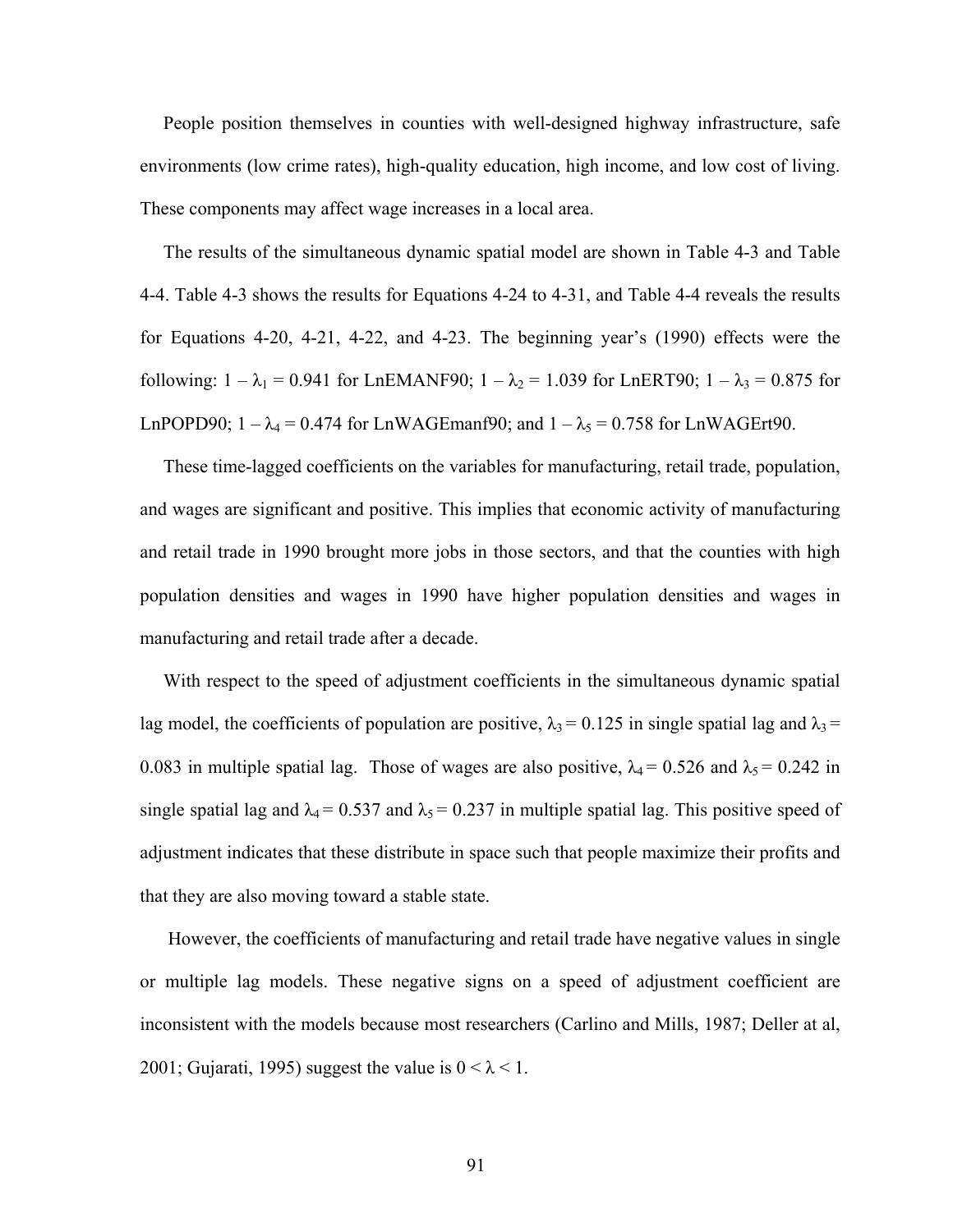## *4.5. Summary and Conclusion*

 The aim of this study was to investigate new evidence in the relationship between highways and employment based on a simultaneous spatial econometric model of employment location in Missouri. This paper focuses on the highway mileage density, the spatially-lagged highway mileage density and highway access variable.

 The coefficient on the highway variable of population is significant and positive and all others are insignificant. It indicates that highways in a county are important factors in attracting the population in Missouri. Retail trade employment in a county is negatively affected by highways of neighboring counties. Therefore, we can conclude that people prefer to be located in counties with transportation infrastructure improvements, that a county functions as a home base, and that improved highways can save travel time.

 We can consider highways in Missouri as assisting firms in increasing wages rather than aiding "households amenity" to increase the labor supply. However, highways do not contribute directly to growth in employment of manufacturing and retail trade sectors. Interstate highways have insignificant effects in all equations.

 The positive spatially-weighted coefficients illustrate that a higher level of manufacturing employment and population in a county depends on employment and population in the neighboring counties positively, indicating a positive spatial interaction.

 Through the coefficients of endogenous variables, we can see that the county manufacturing employment does not rely on employment in retail trade, population, and manufacturing wage in neighboring counties, but that the employment of retail trade does depend on the population in the neighboring counties, and that the county population is positively related to the employment of retail trade and wages in those neighboring counties.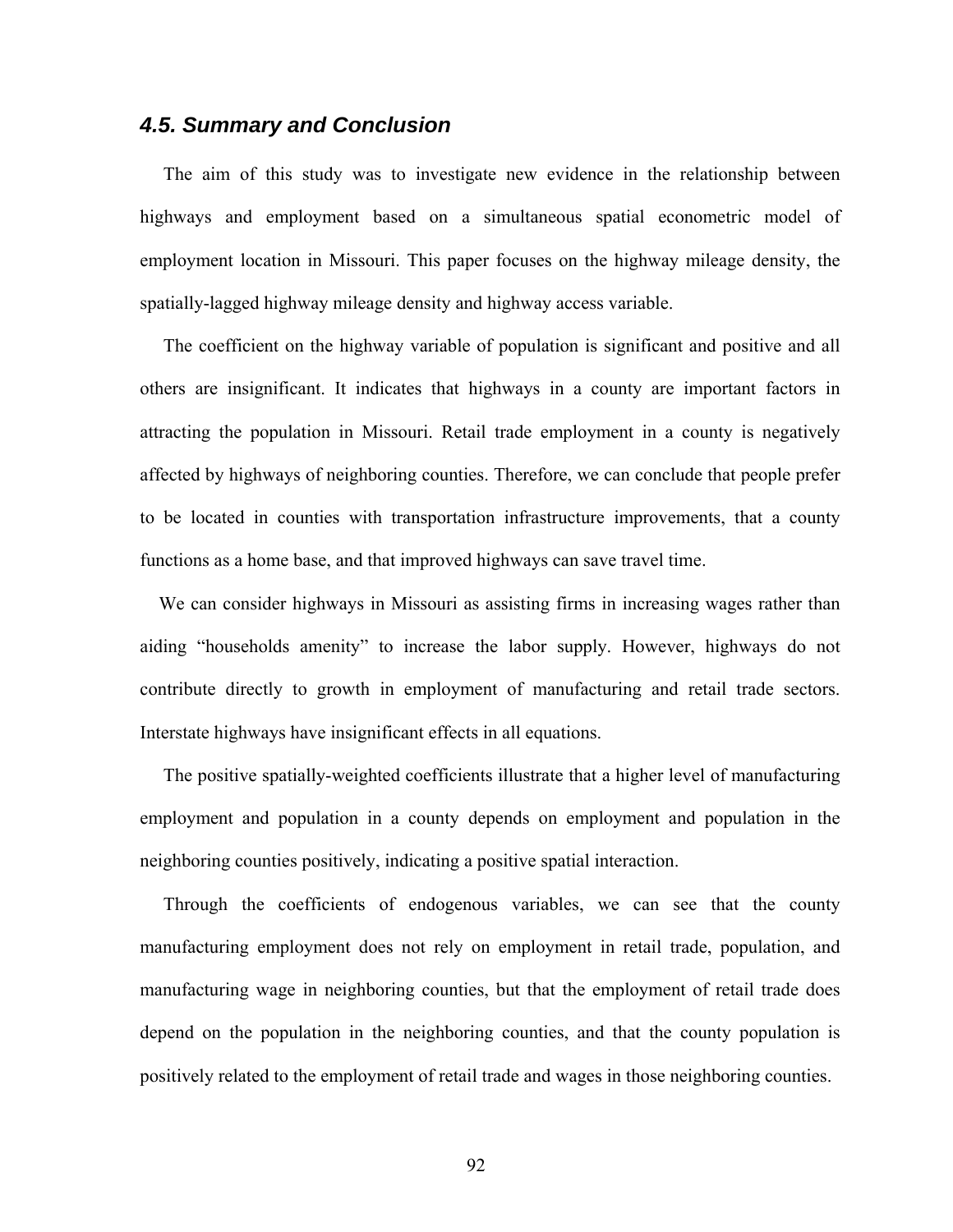The area specialization in manufacturing and retail trade suggests that if there are fewer specialized sectors in the county, the area becomes more attractive for manufacturing establishments. The positive adjustment coefficients in population levels and wages indicate that population and wage levels distribute in space such that people maximize their profits.

 Unlike other studies, the findings of this research suggest that highways may not directly contribute to employment growth of manufacturing and retail trade in Missouri. However, highways may affect retail trade employment indirectly because highways contribute to population growth positively and this population has positive effects on retail trade employment. Therefore, the relationship between highway investment and economic development is highly complex.

 The results suggest that highway investments should be held in areas in which travelers recognize both time and cost savings and firms recognize location establishment incentives and benefits.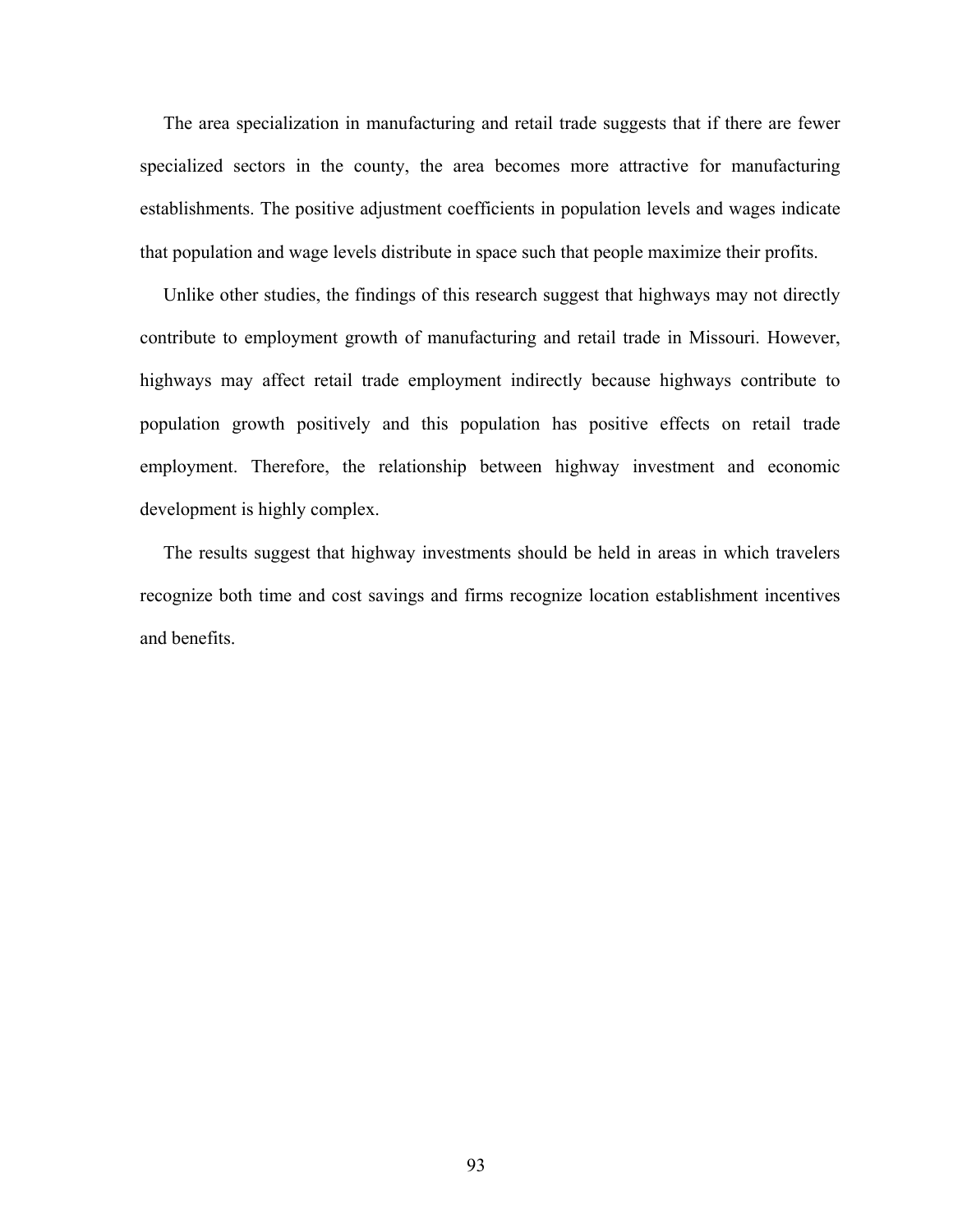## *REFERENCES*

- Anselin, L., 1988, "Spatial econometrics: methods and models," Kluwer Academic Publishers, Dordrecht, The Netherlands.
- ---, 2001, "Spatial effects in econometric practice in environmental and resource economics," *American Journal of Agricultural Economics*, 83 (3), pp.705-10.
- ---, 2003, "Spatial externalities, spatial multipliers and spatial econometrics," *International Regional Science Review*, No. 26.
- ---, 2005, "Exploring spatial data with GeoDaTM : A workbook," Spatial Analysis Laboratory, University of Illinois, Urbana-Champaign.
- Anselin, L. and Rey, S., 1991, "Properties of tests for spatial dependence in linear regression models," *Geographical Analysis*, Vol. 23, pp. 112-31.
- Boarnet, Marlon G., 1994a, "An empirical model of intrametropolitan population and employment growth," *Papers in Regional Science: The Journal of the RSAI*, 73, 2, pp.135-52.
- ---, 1994b, "The monocentric model and employment location," *Journal of Urban Economics*, 36, pp. 79-97.
- ---, 1998, "Spillovers and the locational effects of public infrastructure," *Journal of Regional Science*, Vol. 38, No. 3, pp. 381-400.
- Boarnet, Marlon G., Chalermpong, Saksith, and Geho, Elizabeth, 2001, "Specification issues in models of population and employment growth," The University of California Transportation Center.
- Bollinger, R. Christopher and Ihlanfeldt P., R. Keith, 2000, "Intrametropolitan location patterns of people and jobs: Which government interventions make a difference?" *Working paper*, DeVoe L. Moore Center, Florida State University.
- Canaleta, Carlos Gil, et al., 1998, "Public capital, regional productivity and spatial spillovers," *Working paper*, Department of Economics, Public University of Navarra.
- Carlino, G. A. and Mills, E. S., 1987, "The determinants of county growth," *Journal of Regional Science*, Vol. 27, pp. 39-54.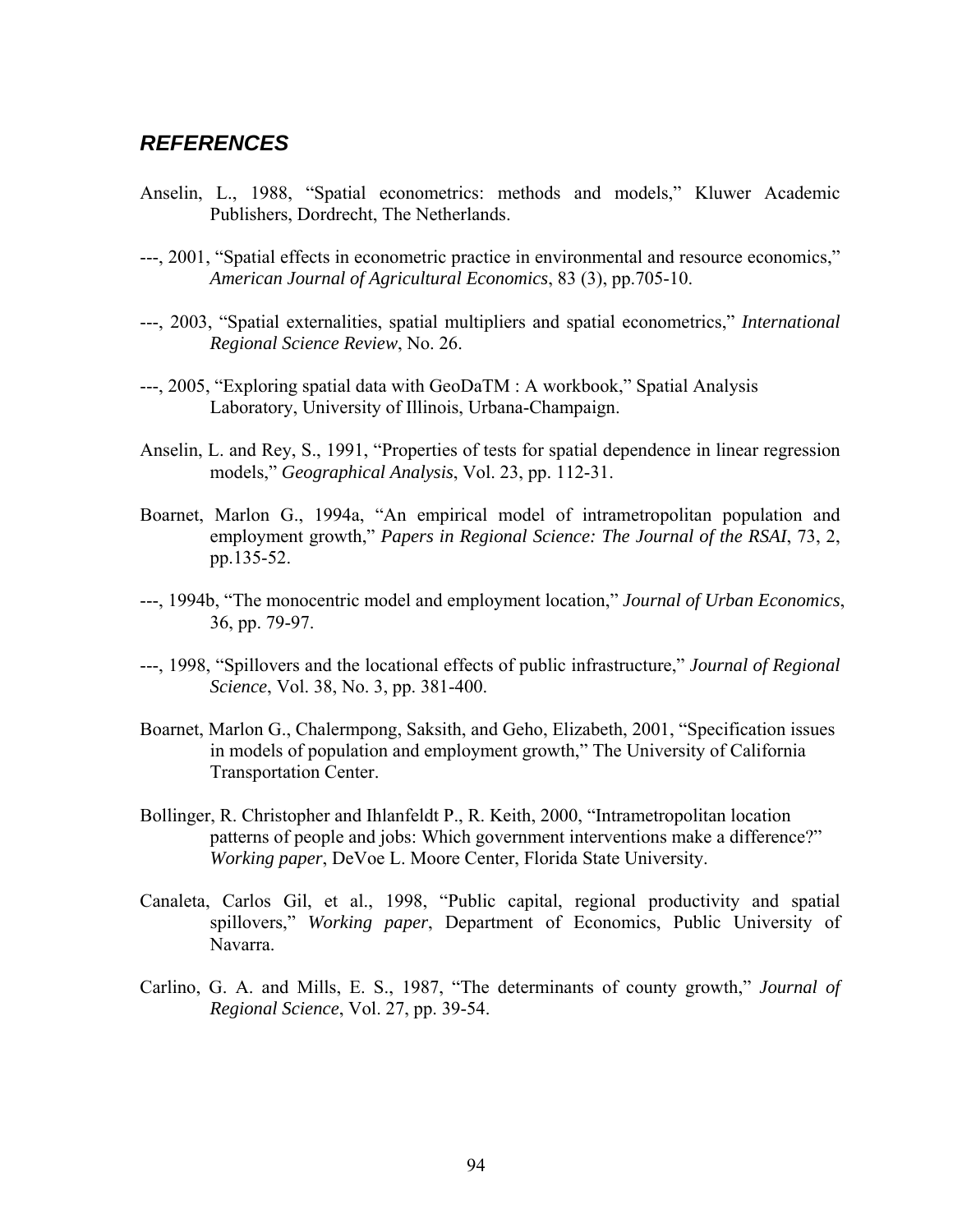- Cohen, Jeffrey P. and Morrison Paul, Catherine J., 2002, "Public infrastructure investment, inter-state spatial spillovers, and manufacturing costs," http://www.agecon.ucdavis.edu/aredepart/facultydocs/Morrison%20Paul/Spatinff3 new.pdf#search='Public%20Infrastructure%20Investment%2C%20InterState%20S patial%20Spillovers%2C'.
- Dalenberg, Douglas R. and Partridge, Mark D., 1997, "Public infrastructure and wages: Public capital's role as a productive input and household amenity," *Land Economics*, 73, pp. 268-84.
- Deller, Steven C., Tsai, Tsung-Hsiu (Sue), Marcouiller, David W., and English, Donald B. K., 2001, "The role of amenities and quality of life in rural economic growth," *American Journal of Agricultural Economics*, 83(2), pp. 352-65.
- Fair, Ray C., 1970, "The estimation of simultaneous equation models with lagged endogenous variables and first order serially correlated errors," *Econometrica*, Vol. 38, No. 3.
- Garcia-Mila, T. and McGuire, T. J., 1992, "The contribution of publicly provided inputs to states economies," *Regional Science and Urban Economics*, Vol. 22, No.2, pp. 229- 42.
- Gebremarian, Gebremeskel H., Gebremedhin, Tesfa G., and Schaffer, Peter V., 2006, "An empirical analysis of county-level determinants of small business growth and poverty in Appalachia: a spatial simultaneous-equation approach," *Research paper 2006-3*, Morgantown, WV: Regional Research Institute, West Virginia University.
- Guimaraes, Paulo, Figueriredo, Octavio, and Woodward, Douglas, 2000, "Agglomeration and the location of foreign direct investment in Portugal," *Journal of Urban Economics*, 47, 115-35.
- Henry, Mark S. and Barkley, David L., 1997, "The Hinterland's stake in metropolitan growth: Evidence from selected southern regions," *Journal of Regional Science*, Vol. 37, No. 3, 479-501.
- Henry, Mark S., Schmitt, B., and Piguet, V., 2001, "Spatial econometric models for simultaneous systems: Application to rural community growth in France," *International Regional Science Review,* Vol. 24, No.2, pp. 171-93.
- Holl, Adelheid, 2004, "Manufacturing location and impacts of road transport infrastructure: Empirical evidence from Spain," *Regional Science and Urban Economics*, 34.
- Irwin, Elena G. and Bocksael, Nancy E., 2002, "Interacting agents, spatial externalities and the evolution of residential land use patterns," *Journal of Economic Geography*, 2, pp. 31-54.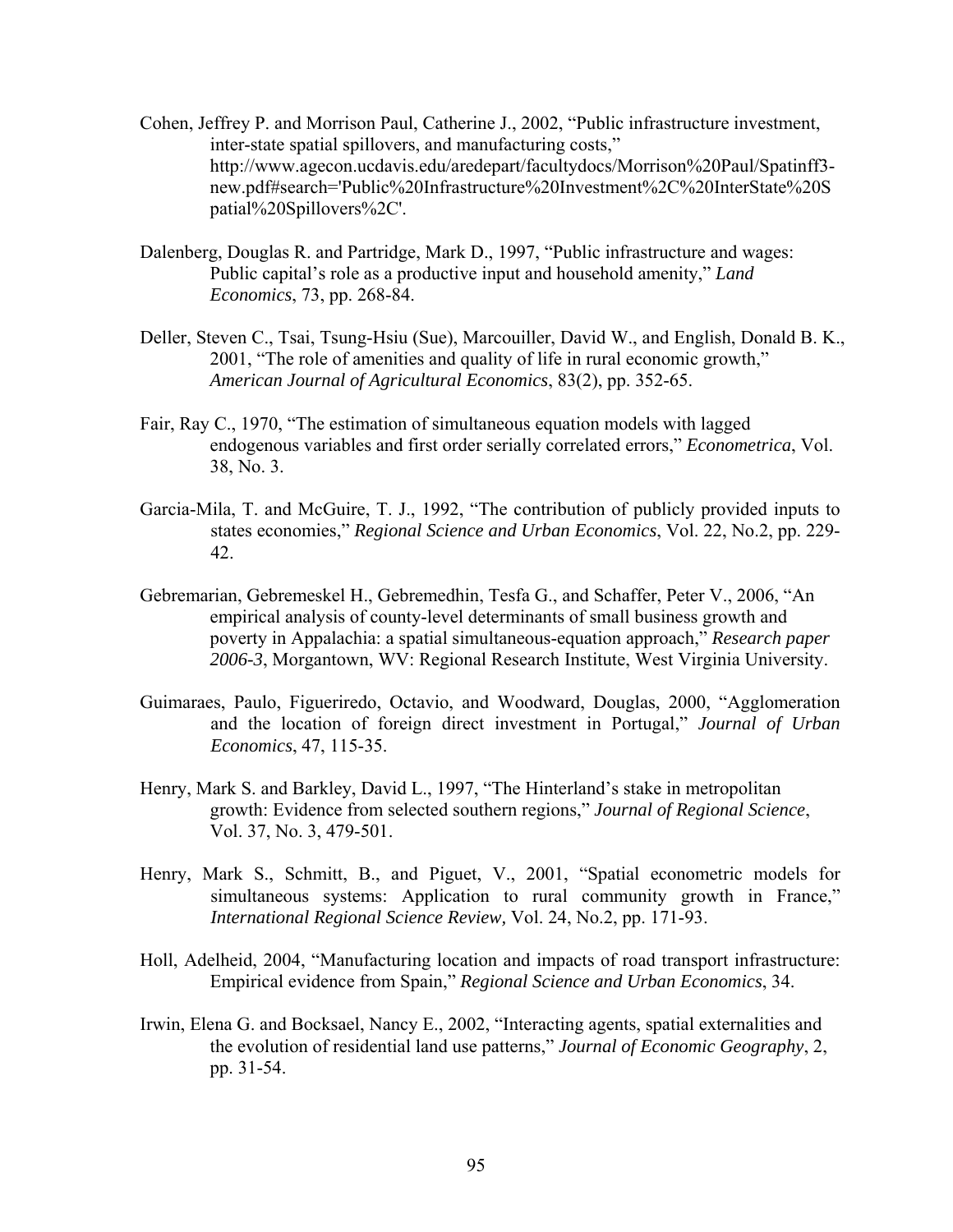- Jinag, Banggiao, 2001, "A review of studies on the relationship between transport infrastructure investment and economic growth," *Report for the Canada Transportation Act Review Panel*.
- Kelejian, Harry and Purcha, Ingmar R., 1998, "A generalize spatial two-stage least squares procedure for estimating a spatial autoregressive model with autoregressive disturbances," *Journal of Real Estate Finance and Economics*, 17, pp. 99-121.
- ---, 2004, "Estimation of simultaneous systems of spatially interrelated cross sectional equations," *Journal of Econometrics*, 118, pp. 27-50.
- Kelejian, Harry and Robinson, Dennis, 1993, "A suggested method of estimation for spatial interdependent models with autocorrelated errors, and an application to the county expenditure model," *Papers in Regional Science: The Journal of the RSAI 76*, 72, pp. 297-312.
- ---, 1997, "Infrastructure productivity estimation and its underlying econometric specifications: A sensitivity analysis," *Papers in Regional Science: The Journal of the RSAI 76*, 1, pp. 115-31.
- ---, 2006, "The importance of transportation infrastructure to factor and factors prices," TED2006 Transportation Research Board Conference on Transportation and Economic Development.
- Rey, Serge and Boarnet, Marlon G., 2000, "A taxonomy of spatial econometric models for simultaneous equations systems," in Advances in Spatial Econometrics, Luc Anselin and Raymond Florax, Eds., New York: Springer- Verlag.
- Stephan, Andreas, 1997, "The impact of road infrastructure on productivity and growth: Some preliminary results for the German manufacturing sector," WZB, FS IV, Serial No. 97-47.
- Vermeulen, Wouter and van Ommeren, Jos, 2004, "Interaction of regional and employment: Identifying short-run and equilibrium adjustment effects," Tinbergen Institute Discussion paper. TI 2004-083/3.
- Wallker, Robert and Greenstreet, David, 1991, "The effect of government incentives and assistance on location and job growth in manufacturing," *Regional Studies*, Vol. 25.1, pp. 13-30.
- Wasylenko, Michael J., 1980, "Evidence of fiscal differentials and intrametropolitan firm relocation," *Land Economics*, Vol. 56, No. 3, pp. 339-49.
- Wheeler, Christopher H., 2001, "A note on the spatial correlation structure of county-level growth in the U.S.," *Journal of Regional Science*, Vol. 41, No. 3, pp. 433-49.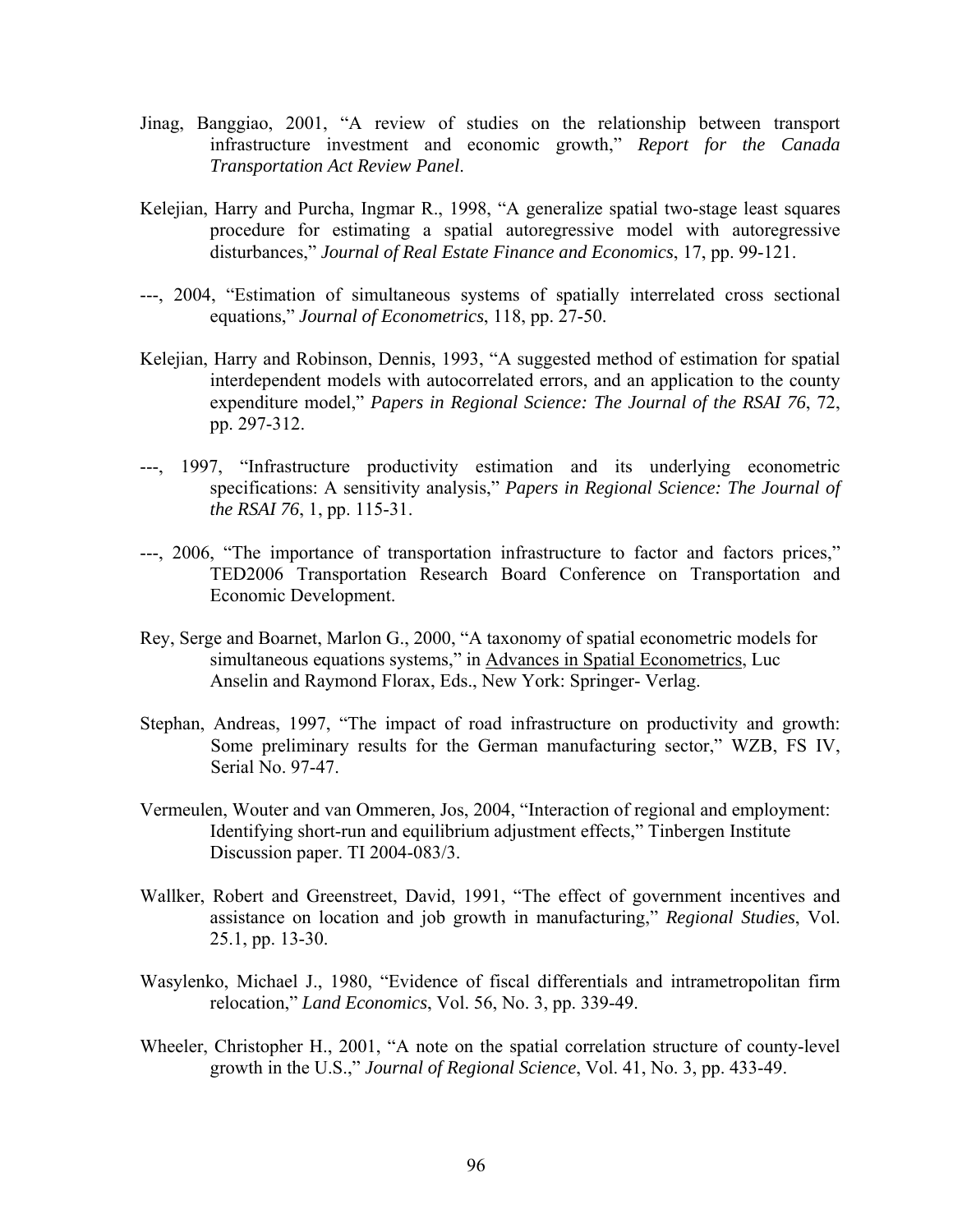## *BIBLIOGRAPHY*

- Anderson, William P. and Lakshmanan, T. R., 2004, "Infrastructure and productivity: What are the underlying mechanisms?" *Working Paper,* Center for Transportation Studies, Boston University.
- Anselin, L., 1988, "Spatial econometrics: methods and models," Kluwer Academic Publishers, Dordrecht, The Netherlands.
- ---, 1995, "Local indicators of spatial association LISA," *Geographical Analysis* 27 (2), pp. 93-115.
- ---, 2001, "Spatial effects in econometric practice in environmental and resource economics," *American Journal of Agricultural Economics*, 83 (3), pp.705-10.
- ---, 2003, "Spatial externalities, spatial multipliers and spatial econometrics," *International Regional Science Review*, No. 26.
- ---, 2005, "Exploring spatial data with GeoDaTM : A workbook," Spatial Analysis Laboratory, University of Illinois, Urbana-Champaign.
- Anselin, L. and Rey, S., 1991, "Properties of tests for spatial dependence in linear regression models," *Geographical Analysis*, Vol. 23, pp. 112-31.
- Aschauer, A. D., 1989, "Is public expenditure productive?" *Journal of Monetary Economics*, Vol. 23, No.2, pp. 177-200.
- Bartik, Timothy J., 1985, "Business location decisions in the United States: Estimates of the effects of unionization, taxes, and other characteristics of states," *Journal of Business & Economic Statistics*, Vol. 3, No. 1.
- ---, 1989, "Small business start-ups in the United States: Estimates of the effects of characteristics of states," *Southern Economic Journal*, Vol. 55, No. 4.
- Berndt, Ernst R. and Hanson, Bengt, 1991, "Measuring the contribution of public infrastructure capital in Sweden," *Working paper*, National Bureau of Economic Research.
- Boarnet, Marlon G., 1994a, "An empirical model of intrametropolitan population and employment growth," *Papers in Regional Science: The Journal of the RSAI*, 73, 2, pp.135-52.
- ---, 1994b, "The monocentric model and employment location," *Journal of Urban Economics*, 36, pp. 79-97.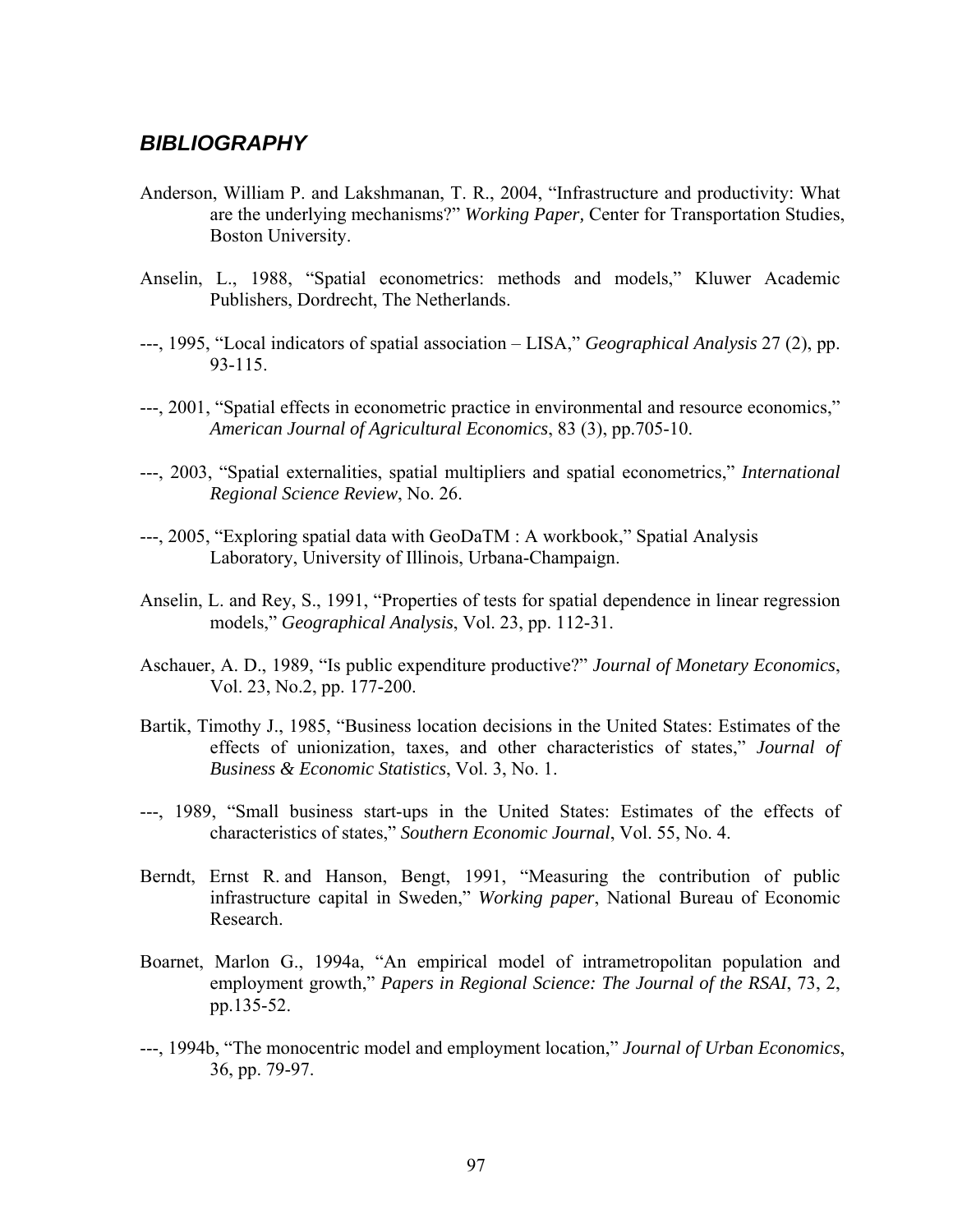- ---, 1998, "Spillovers and the locational effects of public infrastructure," *Journal of Regional Science*, Vol. 38, No. 3, pp. 381-400.
- Boarnet, Marlon G., Chalermpong, Saksith, and Geho, Elizabeth, 2001, "Specification issues in models of population and employment growth," *Working paper,* The University of California Transportation Center.
- Bollinger, R. Christopher and Ihlanfeldt P., R. Keith, 2000, "Intrametropolitan location patterns of people and jobs: Which government interventions make a difference?" *Working paper*, DeVoe L. Moore Center, Florida State University.
- Brueckner, J. K., 2003, "Strategic interactions among governments: an overview of empirical studies," *International Regional Science Review*, No. 26.
- Canaleta, Carlos Gil, et al., 1998, "Public capital, regional productivity and spatial spillovers," *Working paper*, Department of Economics, Public University of Navarra.
- Carlino, G. A. and Mills, E. S., 1987, "The determinants of county growth," *Journal of Regional Science*, Vol. 27, pp. 39-54.
- Cohen, Jeffrey P. and Morrison Paul, Catherine J., 2002, "Public infrastructure investment, inter-state spatial spillovers, and manufacturing costs," http://www.agecon.ucdavis.edu/aredepart/facultydocs/Morrison%20Paul/Spatinff3 new.pdf#search='Public%20Infrastructure%20Investment%2C%20InterState%20S patial%20Spillovers%2C'.
- Dalenberg, Douglas R. and Partridge, Mark D., 1997, "Public infrastructure and wages: Public capital's role as a productive input and household amenity," *Land Economics*, 73, pp. 268-84.
- Deller, Steven C., Tsai, Tsung-Hsiu (Sue), Marcouiller, David W., and English, Donald B. K., 2001, "The role of amenities and quality of life in rural economic growth," *American Journal of Agricultural Economics*, 83(2), pp. 352-65.
- Fair, Ray C., 1970, "The estimation of simultaneous equation models with lagged endogenous variables and first order serially correlated errors," *Econometrica*, Vol. 38, No. 3.
- Florax, Raymond and Folmer, Henk, 1992, "Specification and estimation of spatial linear regression models: Monte Carlo evaluation of pre-test estimators," *Regional Science and Urban Economics*, 22, pp. 405-32.
- Forkenbrock, David J. and Foster, Norman S. J., 1996, "Highways and business location decisions," *Economic Development Quarterly*, Vol. 10, No. 3, pp. 239-48.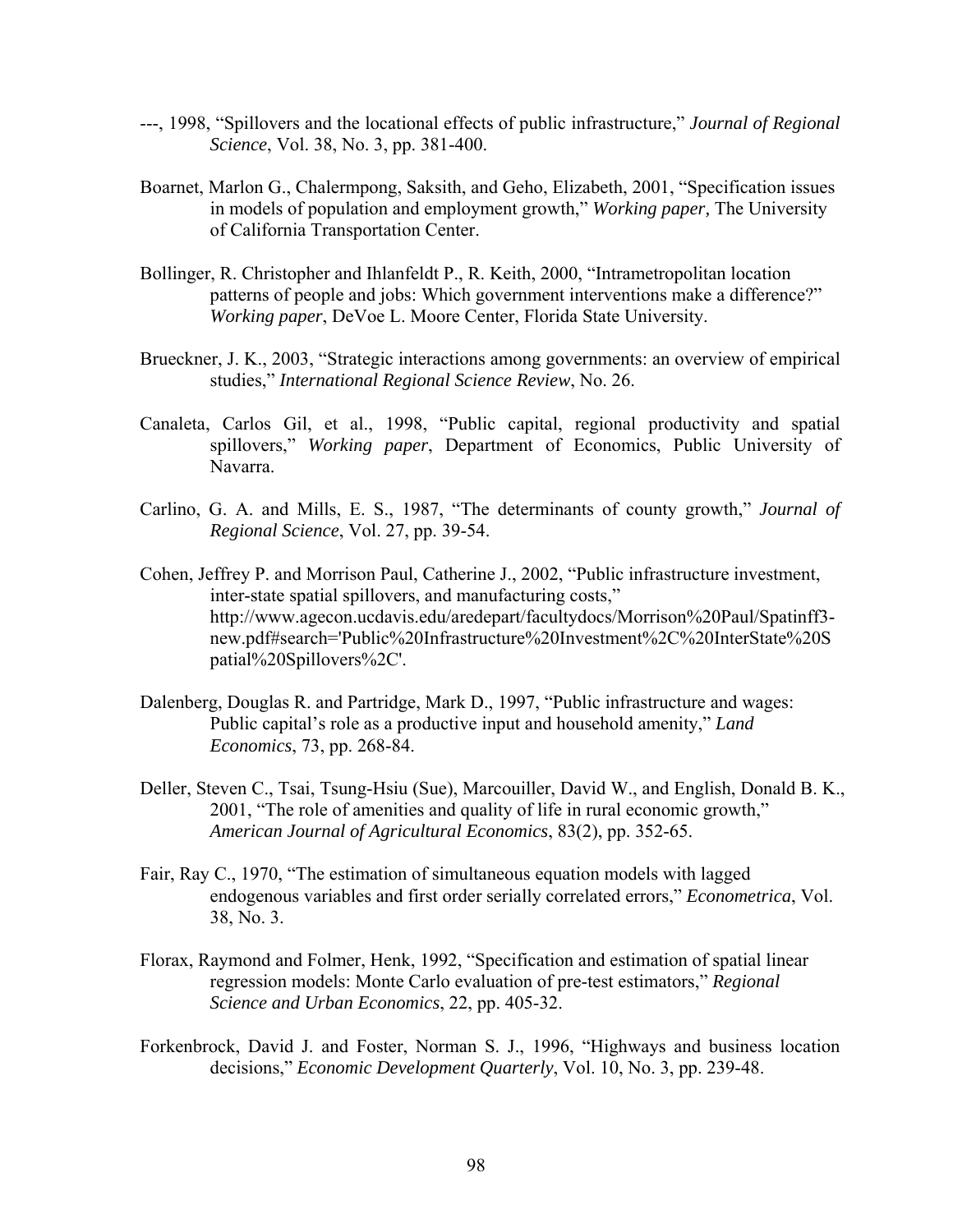- Garcia-Mila, T. and McGuire, T. J., 1992, "The contribution of publicly provided inputs to states economies," *Regional Science and Urban Economics*, Vol. 22, No.2, pp. 229- 42.
- Garcia-Mila, T., McGuire, T. J., and Porter, Robert H., 1996, "The effect of public capital in state-level production functions," *The Review of Economics and Statistics*, Vol. 78, No. 1.
- Gebremarian, Gebremeskel H., Gebremedhin, Tesfa G., and Schaffer, Peter V., 2006, "An empirical analysis of county-level determinants of small business growth and poverty in Appalachia: a spatial simultaneous-equation approach," *Research paper 2006-3*, Morgantown, WV: Regional Research Institute, West Virginia University.
- Guimaraes, Paulo, Figueriredo, Octavio, and Woodward, Douglas, 2000, "Agglomeration and the location of foreign direct investment in Portugal," *Journal of Urban Economics*, 47, 115-35.
- Haskins III, Conaway B., 2002, "The influence of highways on rural economic development evidence from North Carolina," Master Thesis, University of North Carolina.
- Henry, Mark S. and Barkley, David L., 1997, "The Hinterland's stake in metropolitan growth: Evidence from selected southern regions," *Journal of Regional Science*, Vol. 37, No. 3, 479-501.
- Henry, Mark S. and Johnson, Thomas G., 1993, "The contribution of transportation to rural economic development," *Working paper*, Southern Rural Development Center.
- Henry, Mark S., Schmitt, B., and Piguet, V., 2001, "Spatial econometric models for simultaneous systems: Application to rural community growth in France," *International Regional Science Review,* Vol. 24, No.2, pp. 171-93.
- Holl, Adelheid, 2004, "Manufacturing location and impacts of road transport infrastructure: Empirical evidence from Spain," *Regional Science and Urban Economics*, 34.
- Holtz-Eakin, Douglas and Schwartz, Amy Ellen, 1995, "Spatial productivity spillovers from public infrastructure: Evidence from state highway," *NBER working paper series* No. 5004.
- Irwin, Elena G. and Bocksael, Nancy E., 2002, "Interacting agents, spatial externalities and the evolution of residential land use patterns," *Journal of Economic Geography*, 2, pp. 31-54.
- Jinag, Banggiao, 2001, "A review of studies on the relationship between transport infrastructure investment and economic growth," *Report for the Canada Transportation Act Review Panel*.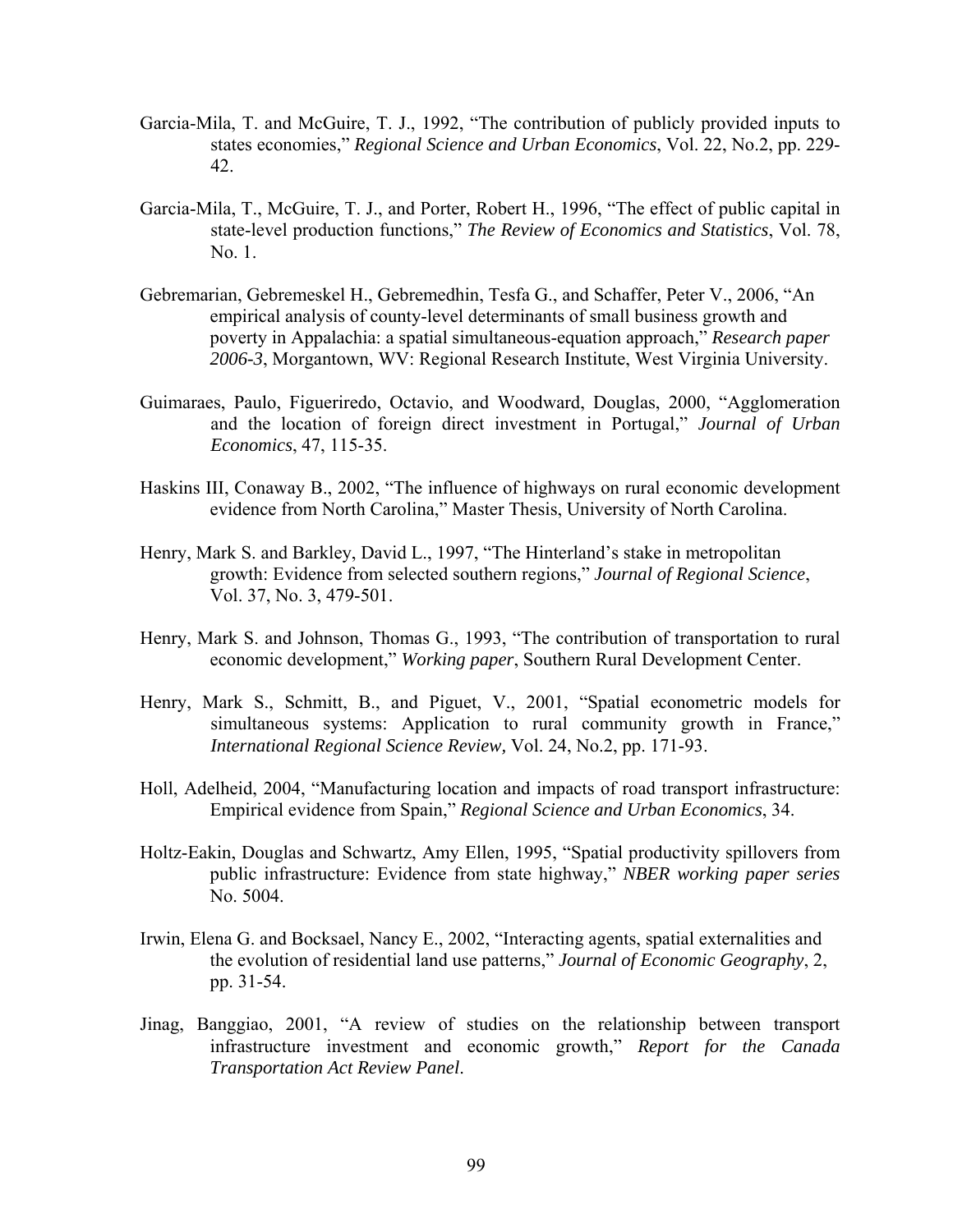- Kelejian, Harry and Purcha, Ingmar R., 1998, "A generalize spatial two-stage least squares procedure for estimating a spatial autoregressive model with autoregressive disturbances," *Journal of Real Estate Finance and Economics*, 17, pp. 99-121.
- ---, 2004, "Estimation of simultaneous systems of spatially interrelated cross sectional equations," *Journal of Econometrics*, 118, pp. 27-50.
- Kelejian, Harry and Robinson, Dennis, 1993, "A suggested method of estimation for spatial interdependent models with autocorrelated errors, and an application to the county expenditure model," *Papers in Regional Science: The Journal of the RSAI 76*, 72, pp. 297-312.
- ---, 1997, "Infrastructure productivity estimation and its underlying econometric specifications: A sensitivity analysis," *Papers in Regional Science: The Journal of the RSAI 76*, 1, pp. 115-31.
- ---, 2006, "The importance of transportation infrastructure to factor and factors prices," TED2006 Transportation Research Board Conference on Transportation and Economic Development.
- Kovalyova, Anna and Robinson, Dennis, 2004, "Impact of highway improvements on rural communities in Missouri: CPAC contribution," *Working paper*, Community Policy Analysis Center (CPAC), University of Missouri-Columbia.
- Lakshmanan, T. R. and Anderson, William P., 2004, "Contextual determinants of transport infrastructure productivity: The case for a new modeling strategy," *Working Paper,*  Center for Transportation Studies, Boston University.
- Lynde, Catherine and Richmond, James, 1992, "The role of public capital in production," *Review of Economics and Statistics*, 74, pp. 37-44.
- McGuire, T., 1992, "Highways and macroeconomic productivity: Phase two," Final Report to Federal Highway Administration, Washington, D.C.
- Moomaw, R., Mullen, J., and Williams, M., 1995, "The interregional impact of infrastructure capital," *Southern Economic Journal*, Vol. 61, No. 3, pp. 830-48.
- Morrison, C. J. and Schwartz, A. E., 1996, "State infrastructure and productive performance," *American Economic Review*, Vol. 86, pp. 1095-111.
- Munnell, A. H., 1990a, "Why has productivity growth declined? Productivity and public investment," *New England Economic Review*, January/February, pp. 3-22.
- ---, 1990b, "How does public infrastructure affect regional economic performance," *New England Economic Review*, September-October, pp. 11–32.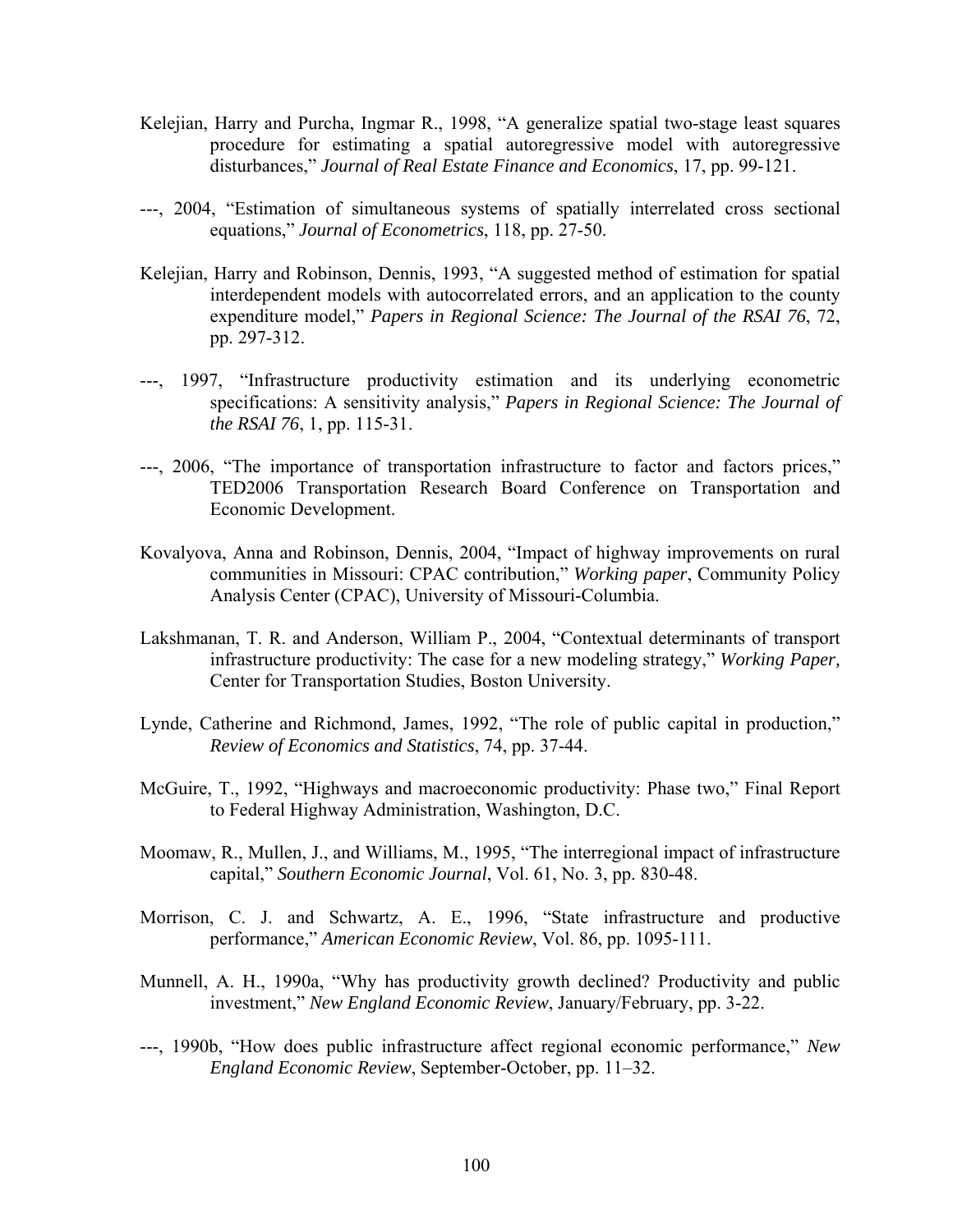- ---, 1992, "Infrastructure investment and economic growth," *Journal of Economic Perspectives*, Vol. 6, No. 4, pp. 189-98.
- Nadiri, M. I. and Mamuneas, T. P., 1994, "The effects of public infrastructure and R&D capital on the cost structure and performance of U.S. manufacturing industries," *Review of Economics and Statistics*, Vol. 76, pp. 22-37.
- ---, 1996, "Contribution of highway capital to industry and national productivity growth," *Report of National Bureau of Economic Research*.
- Polese, Mario and Shearmur, Richard, 2004, "Is distance really dead? Comparing industrial location patterns over time in Canada," *International Regional Science Review*, Vol. 27, No. 4, pp. 431-57.
- Rey, Serge and Boarnet, Marlon G., 2000, "A taxonomy of spatial econometric models for simultaneous equations systems," in Advances in Spatial Econometrics, Luc Anselin and Raymond Florax, Eds., New York: Springer- Verlag.
- Rietveld, Piet and Vickerman, Roger, 2004, "Transport in regional science: 'The death of distance is premature,'" *Papers in Regional Science*, 83, pp. 229–48.
- Rodrigue, Jean-Paul, 2006, "The geography of transport systems: Transportation and economic development," http://people.hofstra.edu/geotrans/eng/ch7en/ch7menu.html.
- Stephan, Andreas, 1997, "The impact of road infrastructure on productivity and growth: Some preliminary results for the German manufacturing sector," WZB, FS IV, Serial No. 97-47.
- Tortorice, Daniel, 2002, "The role of government infrastructure in the production process," Bureau of Economic Analysis, MIT.
- Varian, Hal R., 1992, Microeconomic Analysis: Third edition, Norton.
- Vermeulen, Wouter and van Ommeren, Jos, 2004, "Interaction of regional and employment: Identifying short-run and equilibrium adjustment effects," Tinbergen Institute Discussion paper. TI 2004-083/3.
- Wallker, Robert and Calzonetti, Frank, 1990, "Searching for new manufacturing plant locations: a study of location decisions in Central Appalachia," *Regional Studies*, Vol. 24.1, pp.15-30.
- Wallker, Robert and Greenstreet, David, 1991, "The effect of government incentives and assistance on location and job growth in manufacturing," *Regional Studies*, Vol. 25.1, pp. 13-30.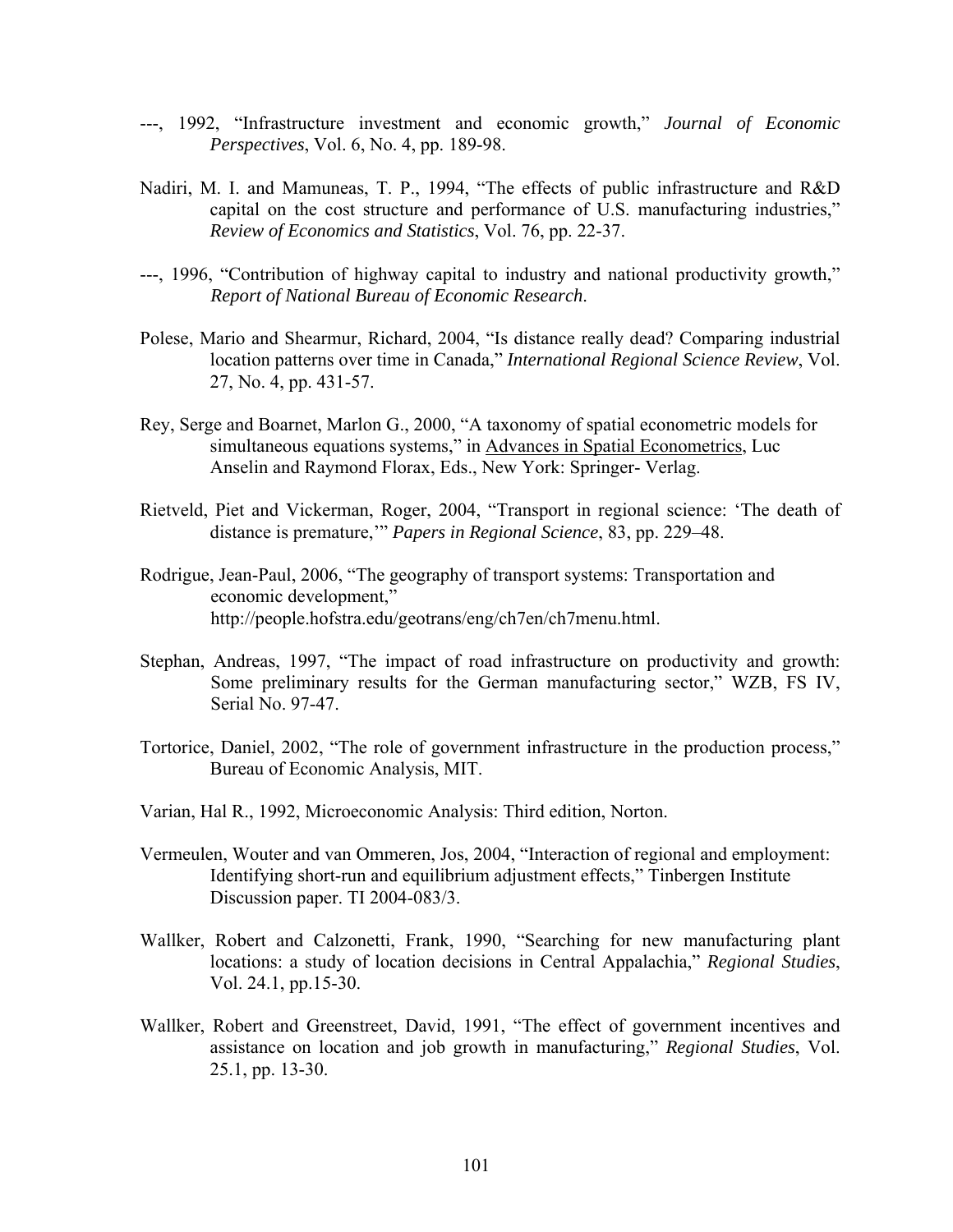- Wasylenko, Michael J., 1980, "Evidence of fiscal differentials and intrametropolitan firm relocation," *Land Economics*, Vol. 56, No. 3, pp. 339-49.
- Weiss, Martin H. and Figura, Roger, 2003, "A provisional typology of highway economic development projects," Federal Highway Administration (FHWA).
- Wheeler, Christopher H., 2001, "A note on the spatial correlation structure of county-level growth in the U.S.," *Journal of Regional Science*, Vol. 41, No. 3, pp. 433-49.